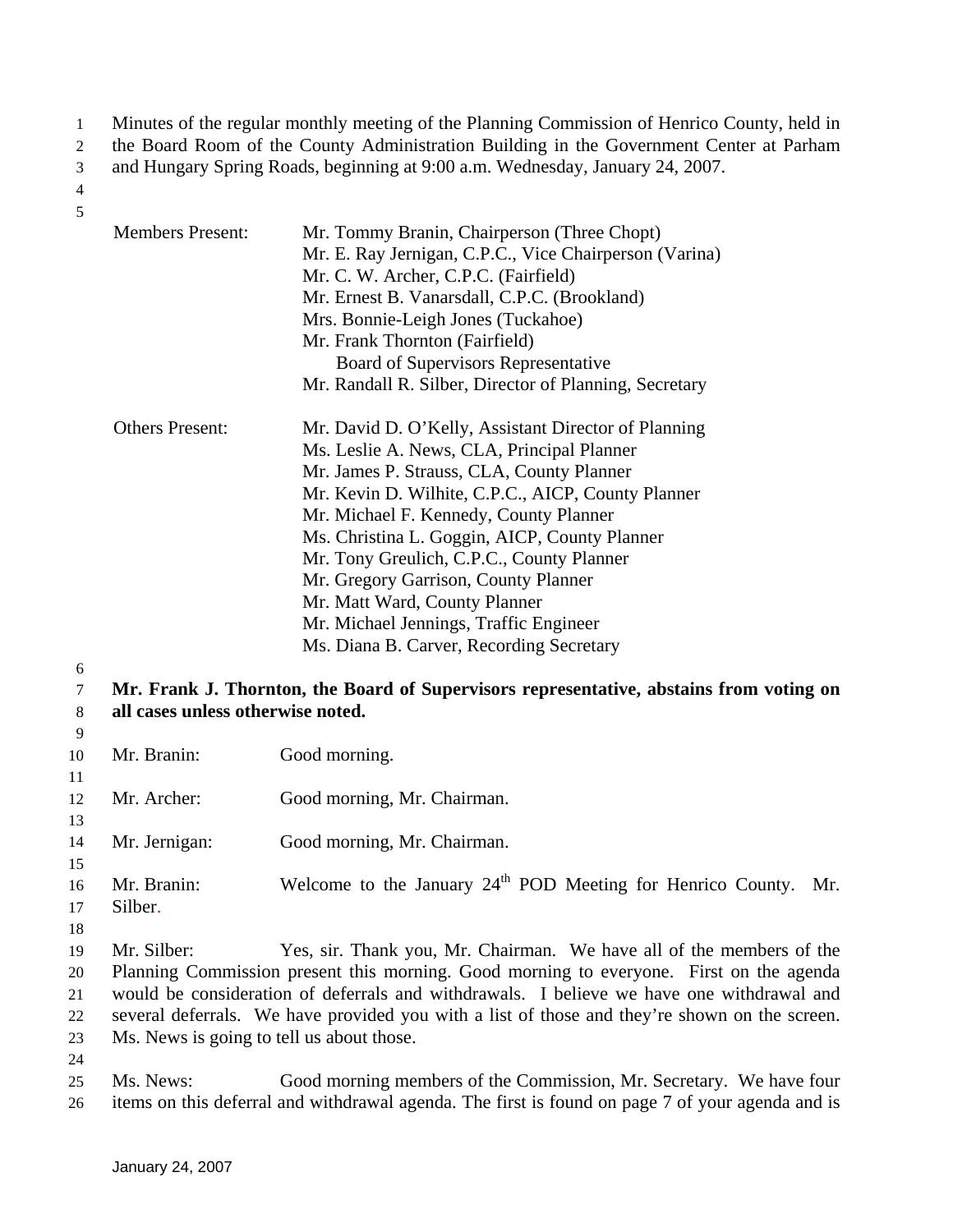located in the Fairfield District. This is POD-55-06, Magellan Center. The applicant has requested a withdrawal of this project. 27 28

29

#### 30 **PLAN OF DEVELOPMENT (Deferred from the November 15, 2006 Meeting)**

|                      | POD-55-06<br>Magellan Center - Brook<br>Road and Telegraph Road<br>(POD-38-97 Revised)                                                         |                                                                                                                                      | Foster & Miller, P.C. for Robert B. Ball, Sr. and Empire<br><b>Development:</b> Request for approval of a plan of development<br>as required by Chapter 24, Section 24-106 of the Henrico<br>County Code, to construct a one-story, 10,000 square foot<br>office/warehouse building. The 5.3-acre site is located on the<br>east line of Brook Road (U.S. Route 1) and the west line of<br>Telegraph Road, approximately 1,300 feet north of the<br>intersection of Brook Road and Mountain Road on parcel 784-<br>760-1564. The zoning is B-3, Business District. County water<br>and sewer. (Fairfield) |  |
|----------------------|------------------------------------------------------------------------------------------------------------------------------------------------|--------------------------------------------------------------------------------------------------------------------------------------|-----------------------------------------------------------------------------------------------------------------------------------------------------------------------------------------------------------------------------------------------------------------------------------------------------------------------------------------------------------------------------------------------------------------------------------------------------------------------------------------------------------------------------------------------------------------------------------------------------------|--|
| 32<br>33<br>34       | Mr. Branin:                                                                                                                                    |                                                                                                                                      | Is anyone in opposition of POD-55-06 deferral, withdrawal rather.                                                                                                                                                                                                                                                                                                                                                                                                                                                                                                                                         |  |
| 35<br>36             | Mr. Archer:                                                                                                                                    |                                                                                                                                      | We don't need to do anything with it.                                                                                                                                                                                                                                                                                                                                                                                                                                                                                                                                                                     |  |
| 37<br>38<br>39       | Mr. Silber:                                                                                                                                    | Well actually, on a POD, you need to act on it. On a zoning case, you do<br>not, but a POD, it does take Planning Commission action. |                                                                                                                                                                                                                                                                                                                                                                                                                                                                                                                                                                                                           |  |
| 40<br>41             | Mr. Archer:                                                                                                                                    |                                                                                                                                      | All right. I'm sorry, Mr. Chairman, go ahead and ask again.                                                                                                                                                                                                                                                                                                                                                                                                                                                                                                                                               |  |
| 42<br>43             | Mr. Branin:                                                                                                                                    |                                                                                                                                      | All right. Is anybody in opposition of this withdrawal?                                                                                                                                                                                                                                                                                                                                                                                                                                                                                                                                                   |  |
| 44<br>45             | Mr. Archer:<br>the applicant's request.                                                                                                        |                                                                                                                                      | All right. Then I move that POD-55-06, Magellan Center, be withdrawn at                                                                                                                                                                                                                                                                                                                                                                                                                                                                                                                                   |  |
| 46<br>47<br>48       | Mr. Jernigan:                                                                                                                                  | Second.                                                                                                                              |                                                                                                                                                                                                                                                                                                                                                                                                                                                                                                                                                                                                           |  |
| 49<br>50<br>51       | Mr. Branin:                                                                                                                                    |                                                                                                                                      | Motion made by Mr. Archer, seconded by Mr. Jernigan. All in favor say<br>aye. All opposed say no. The motion has been approved.                                                                                                                                                                                                                                                                                                                                                                                                                                                                           |  |
| 52<br>53<br>54       | At the request of the applicant, the Planning Commission withdrew POD-55-06, Magellan<br>Center, from further consideration by the Commission. |                                                                                                                                      |                                                                                                                                                                                                                                                                                                                                                                                                                                                                                                                                                                                                           |  |
| 55<br>56<br>57<br>58 | Ms. News:                                                                                                                                      |                                                                                                                                      | The next item is on page 8 of your agenda and located in the Three Chopt<br>District. This is POD-65-06, Lowe's at Short Pump Plaza, Garden Center Expansion. The<br>applicant has requested a deferral to the February 28, 2007 meeting.                                                                                                                                                                                                                                                                                                                                                                 |  |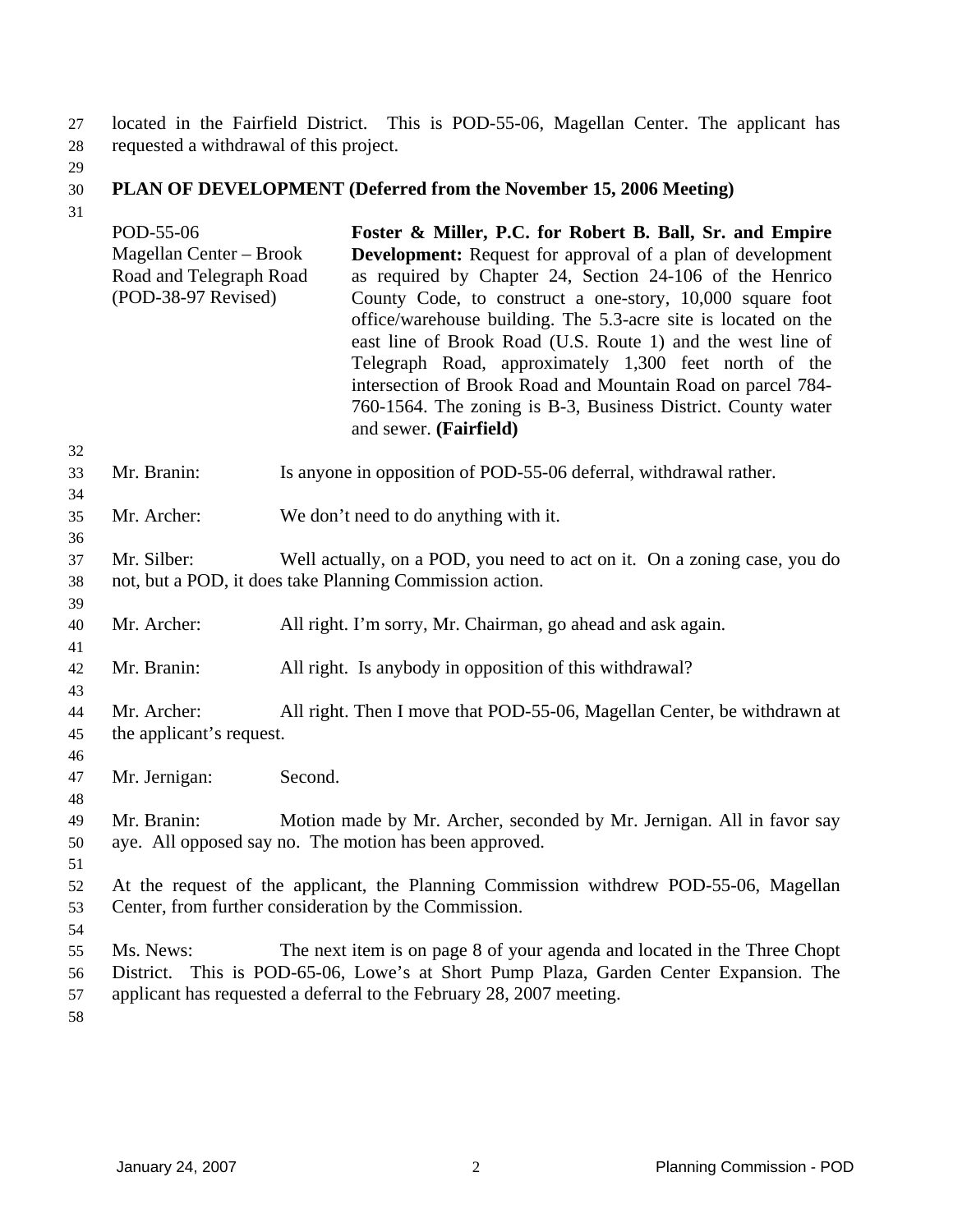# 59 **PLAN OF DEVELOPMENT (Deferred from the December 13, 2006 Meeting)**

| 60 |                         |         |                                                                                              |
|----|-------------------------|---------|----------------------------------------------------------------------------------------------|
|    | POD-65-06               |         | McKinney & Company for Lowe's Home Centers, Inc.:                                            |
|    | Lowe's @ Short Pump     |         | Request for approval of a plan of development, as required by                                |
|    | Plaza – Garden Center   |         | Chapter 24, Sections 24-106 and 24-56 of the Henrico County                                  |
|    | Expansion               |         | Code, for approval of the outside display of merchandise and an                              |
|    | (POD-85-97 Revised)     |         | expansion of an existing garden center for an existing Lowe's                                |
|    |                         |         | home improvement store. The 16.21-acre site is located in the                                |
|    |                         |         | Short Pump Plaza Shopping Center on parcel 740-763-6239.                                     |
|    |                         |         | The zoning is B-3C, Business District (Conditional) and WBSO                                 |
|    |                         |         | (West Broad Street Overlay) District. County water and sewer.                                |
|    |                         |         |                                                                                              |
|    |                         |         | (Three Chopt)                                                                                |
| 61 |                         |         |                                                                                              |
| 62 | Mr. Branin:             |         | Is anyone in opposition to the deferral of POD-65-06? With that, I'd like                    |
| 63 |                         |         | to move that POD-65-06 be deferred to the February 28, 2007 meeting, per the applicant's     |
| 64 | request.                |         |                                                                                              |
| 65 |                         |         |                                                                                              |
| 66 | Mr. Vanarsdall:         | Second. |                                                                                              |
| 67 |                         |         |                                                                                              |
| 68 | Mr. Branin:             |         | Motion made by Mr. Branin, seconded by Mr. Vanarsdall. All in favor                          |
| 69 |                         |         | say aye. All opposed say no. The ayes have it. The motion is approved.                       |
| 70 |                         |         |                                                                                              |
| 71 |                         |         | At the request of the applicant, the Planning Commission deferred POD-65-06, Lowe's at Short |
| 72 |                         |         | Pump Plaza – Garden Center Expansion, to its February 28, 2007 meeting.                      |
| 73 |                         |         |                                                                                              |
| 74 | Ms. News:               |         | Next on page 9 of your agenda and located in the Varina District is POD-                     |
| 75 |                         |         | 66-06, Easthampton Townhomes. The applicant has requested a deferral to the February 28,     |
| 76 | 2007 meeting.           |         |                                                                                              |
| 77 |                         |         |                                                                                              |
| 78 |                         |         | PLAN OF DEVELOPMENT (Deferred from the December 13, 2006 Meeting)                            |
| 79 |                         |         |                                                                                              |
|    | POD-66-06               |         | Engineering Design Associates for Extra Enterprises                                          |
|    | Easthampton Townhomes – |         | <b>Construction &amp; Development, LLC: Request for approval of a</b>                        |
|    | S. Kalmia Street and E. |         | plan of development, as required by Chapter 24, Section 24-106                               |
|    | <b>Jerald Street</b>    |         | of the Henrico County Code, to construct 44, two-story, 1440                                 |
|    |                         |         |                                                                                              |
|    |                         |         | square feet townhouse for sale units totaling 63,360 square feet.                            |
|    |                         |         | The 6.58-acre site is located at the southeast intersection of S.                            |
|    |                         |         | Kalmia Avenue and E. Jerald Street on parcel 822-722-0609.                                   |
|    |                         |         | The zoning is RTHC, Residential Townhouse District. County                                   |
|    |                         |         | water and sewer. (Varina)                                                                    |
| 80 |                         |         |                                                                                              |
| 81 | Mr. Branin:             |         | Is anyone in opposition of POD-66-06? Mr. Jernigan.                                          |
| 82 |                         |         |                                                                                              |
| 83 | Mr. Jernigan:           |         | Mr. Chairman, I move for deferral to POD-66-06, Easthampton                                  |
| 84 |                         |         | Townhomes, to February 28, 2007, by request of the applicant.                                |
| 85 |                         |         |                                                                                              |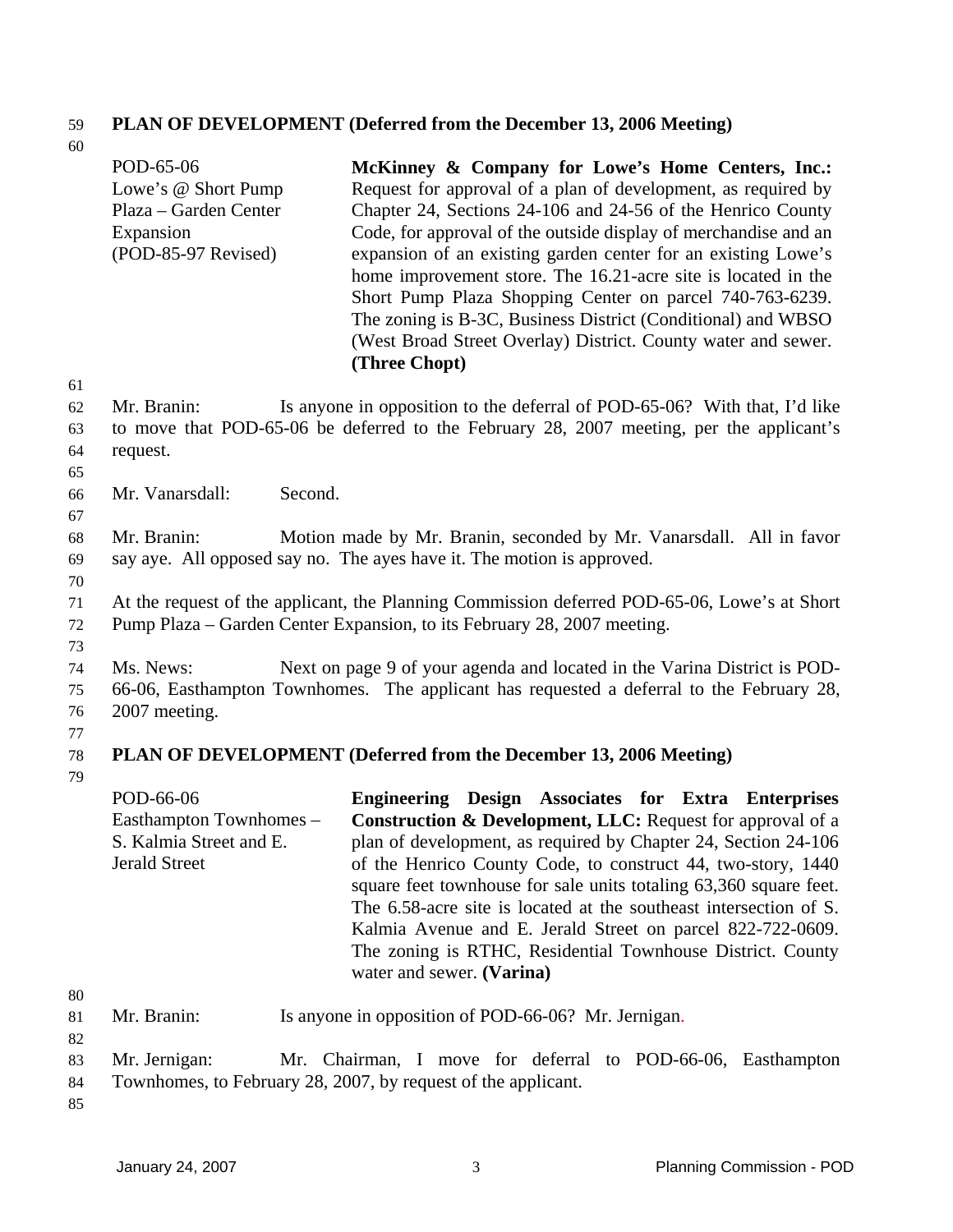86 Mrs. Jones: Second.

88 89 Mr. Branin: Motion made by Mr. Jernigan, seconded by Mrs. Jones. All in favor say aye. All opposed say no. The motion carries.

90

93

87

91 92 At the applicant's request, the Planning Commission deferred POD-66-06, Easthampton Townhomes, to its February 28, 2007 meeting.

94 95 96 Ms. News: The final item is on page 34 of your agenda and located in the Fairfield District. This is SUB-05-06, Collin Court (January 2007 Plan). The applicant is requesting a deferral to the February 28, 2007 meeting.

97

99

#### 98 **SUBDIVISION**

| $SUB-5-06$             | E-COM, LLC for Edwin W. Simpson, Brian Marron and              |
|------------------------|----------------------------------------------------------------|
| Collin Court           | <b>Andrew McLean:</b> The 5.082-acre site proposed for a       |
| (January 2007 Plan)    | subdivision of 14 single-family homes is located on the north  |
| 2200-2206 Hungary Road | side of Hungary Road, approximately 350 feet east of Hungary   |
|                        | Road on parcels 774-759-4136, 3363 (part) and 5843. The        |
|                        | zoning is R-3, One-Family Residence District. County water and |
|                        | sewer. (Fairfield) 14 Lots                                     |

100

102

101 Mr. Branin: Is anyone in opposition to SUB-5-07? No one?

- 103 104 Mr. Archer: Mr. Chairman, I move deferral of SUB-5-07 to the February 28 meeting at the applicant's request.
- 105 106 Mr. Vanarsdall: Second.
- 107

108 109 Mr. Branin: Motion made by Mr. Archer, seconded by Mr. Vanarsdall. All in favor say aye. All opposed say no. The motion carries.

110

111 112 At the applicant's request, the Planning Commission deferred SUB-5-06, Collin Court, (January 2007 Plan), to its meeting on February 28, 2007.

113

114 115 116 117 118 119 120 121 122 Mr. Silber: Next on the agenda would be consideration of plans that are placed on an agenda called the Expedited Agenda. These are plans that are somewhat minor in nature. There are no outstanding issues. Staff is recommending approval of these plans. The applicant is in agreement with all the annotations on the plans and the conditions that have been recommended. The Planning Commissioner from the district has no outstanding issues with the plans, so they're placed on an agenda that can be heard more quickly. There are several items on the expedited agenda. If there is opposition to any of these plans, they would be pulled off of the expedited agenda and heard in the order in which they are found on the full agenda. I believe we have a good number of plans that are on the expedited agenda. Ms. News.

123 124 Ms. News: Yes, we do. The first item is found on page 2 of your agenda and is located in the Tuckahoe District. This is a Transfer of Approval for POD-77-82, Gayton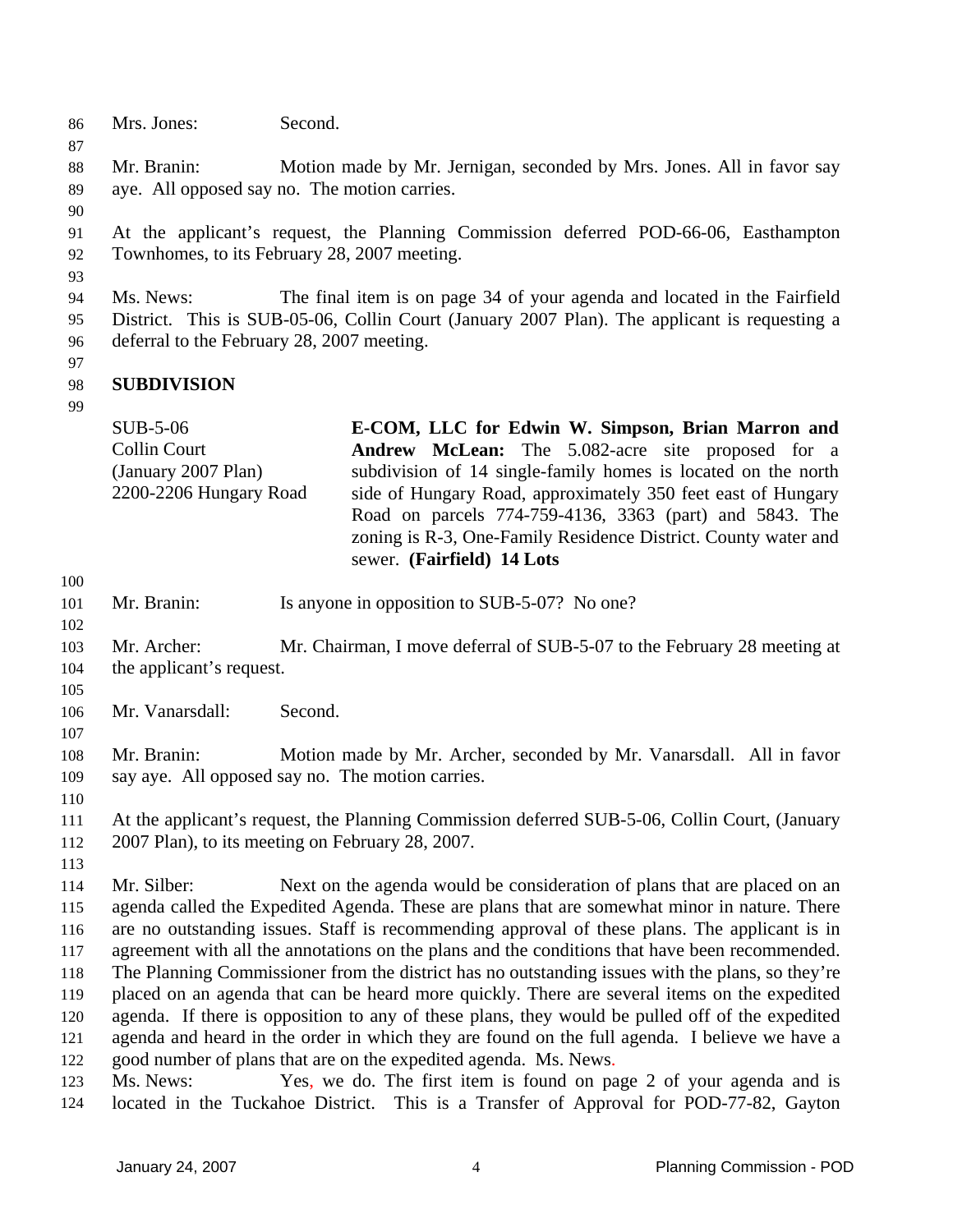Terrace. There is an addendum item on page 1 of the Addendum. There's a revised recommendation indicating that the applicant has responded to staff's inspection report and will resolve all issues, and an added condition #1 regarding correction of these deficiencies. Staff can recommend approval. 125 126 127 128

129

#### 130 **TRANSFER OF APPROVAL**

|            | POD-77-82 (Revised)<br>and POD-3-06<br>Gayton Terrace -<br>12401 Gayton Road               | E. D. Lewis for CSH-ING Gayton Terrace LP: Request for<br>transfer of approval as required by Chapter 24, Section 24-106<br>of the Henrico County Code from Aspen Gayton Terrace, LLC<br>to CSH-ING Gayton Terrace LP. The 9.874-acre site is located<br>on the east side of Gayton Road, south of the intersection of<br>Gayton Road and Ridgefield Parkway on parcel 732-750-7894.<br>The zoning is R-6C, General Residence District (Conditional).<br>County water and sewer. (Tuckahoe) |  |
|------------|--------------------------------------------------------------------------------------------|---------------------------------------------------------------------------------------------------------------------------------------------------------------------------------------------------------------------------------------------------------------------------------------------------------------------------------------------------------------------------------------------------------------------------------------------------------------------------------------------|--|
| 132        |                                                                                            |                                                                                                                                                                                                                                                                                                                                                                                                                                                                                             |  |
| 133<br>134 | Mr. Branin:                                                                                | Is anyone in opposition to POD-77-82?                                                                                                                                                                                                                                                                                                                                                                                                                                                       |  |
| 135        | Ms. News:                                                                                  | We have a corrected number on that.                                                                                                                                                                                                                                                                                                                                                                                                                                                         |  |
| 136        |                                                                                            |                                                                                                                                                                                                                                                                                                                                                                                                                                                                                             |  |
| 137<br>138 | Mr. Branin:                                                                                | No one? Mrs. Jones?                                                                                                                                                                                                                                                                                                                                                                                                                                                                         |  |
| 139        | Mrs. Jones:                                                                                | I move approval of the Transfer of Approval for POD-77-82, Gayton                                                                                                                                                                                                                                                                                                                                                                                                                           |  |
| 140        |                                                                                            | Terrace at 12401 Gayton Road with the added condition #1, as listed on the addendum.                                                                                                                                                                                                                                                                                                                                                                                                        |  |
| 141        |                                                                                            |                                                                                                                                                                                                                                                                                                                                                                                                                                                                                             |  |
| 142        | Mr. Jernigan:                                                                              | Second.                                                                                                                                                                                                                                                                                                                                                                                                                                                                                     |  |
| 143        |                                                                                            |                                                                                                                                                                                                                                                                                                                                                                                                                                                                                             |  |
| 144        | Mr. Branin:                                                                                | Motion made by Mrs. Jones, seconded by Mr. Jernigan. All in favor say                                                                                                                                                                                                                                                                                                                                                                                                                       |  |
| 145        |                                                                                            | aye. All opposed say no. The motion carries.                                                                                                                                                                                                                                                                                                                                                                                                                                                |  |
| 146        |                                                                                            |                                                                                                                                                                                                                                                                                                                                                                                                                                                                                             |  |
| 147        |                                                                                            | The Planning Commission approved the transfer of approval request for POD-77-82, Gayton                                                                                                                                                                                                                                                                                                                                                                                                     |  |
| 148        | Terrace at 12401 Gayton Road, subject to the standard and additional conditions previously |                                                                                                                                                                                                                                                                                                                                                                                                                                                                                             |  |
| 149        | approved for developments of this type from Aspen Gayton Terrace, LLC to CSH-ING Gayton    |                                                                                                                                                                                                                                                                                                                                                                                                                                                                                             |  |
| 150        |                                                                                            | Terrace LP and the following additional condition:                                                                                                                                                                                                                                                                                                                                                                                                                                          |  |
| 151        |                                                                                            |                                                                                                                                                                                                                                                                                                                                                                                                                                                                                             |  |
| 152        | 1.                                                                                         | The site deficiencies, as identified in the inspection report dated December 27, 2006,                                                                                                                                                                                                                                                                                                                                                                                                      |  |
| 153        |                                                                                            | shall be corrected by the fall of 2007.                                                                                                                                                                                                                                                                                                                                                                                                                                                     |  |
| 154        |                                                                                            |                                                                                                                                                                                                                                                                                                                                                                                                                                                                                             |  |
| 155        | Ms. News:                                                                                  | On the next item, we have a corrected page number. It's on page 3 of                                                                                                                                                                                                                                                                                                                                                                                                                        |  |
| 156        |                                                                                            | your agenda and located in the Brookland District. This is also a Transfer of Approval for POD-                                                                                                                                                                                                                                                                                                                                                                                             |  |
| 157        |                                                                                            | 153-84, Five Star Gyros and Subs, which is formerly Long John Silvers. There is an addendum                                                                                                                                                                                                                                                                                                                                                                                                 |  |
| 158        |                                                                                            | item on page 1 of the Addendum, which indicates a change in the name of the project. Staff can                                                                                                                                                                                                                                                                                                                                                                                              |  |
| 159        | recommend approval.                                                                        |                                                                                                                                                                                                                                                                                                                                                                                                                                                                                             |  |
| 160        |                                                                                            |                                                                                                                                                                                                                                                                                                                                                                                                                                                                                             |  |
| 161        | <b>TRANSFER OF APPROVAL</b>                                                                |                                                                                                                                                                                                                                                                                                                                                                                                                                                                                             |  |
| 162        |                                                                                            |                                                                                                                                                                                                                                                                                                                                                                                                                                                                                             |  |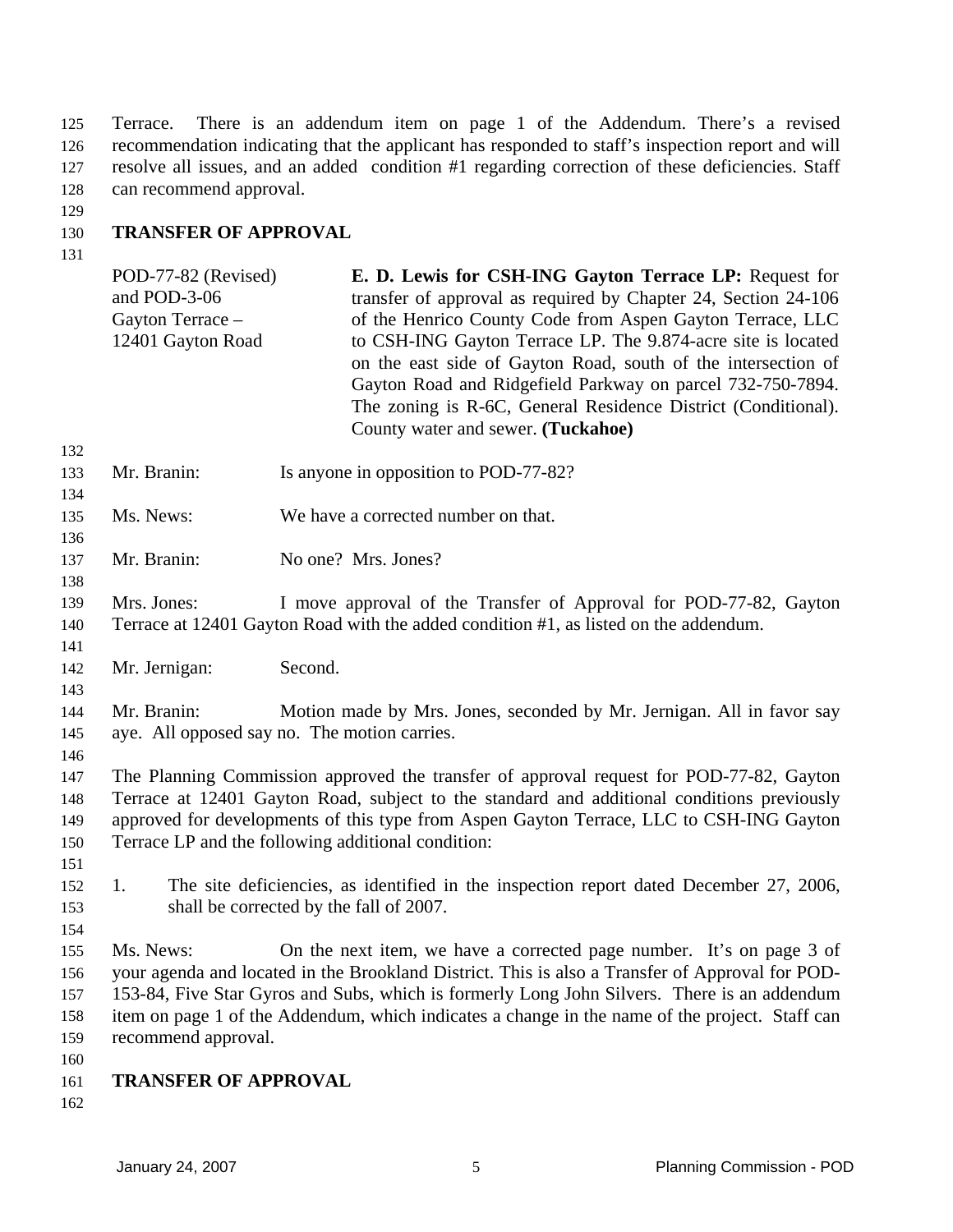|            | POD-153-84                                                                                    | <b>CXD Properties LLC for KFC US Properties Inc.: Request</b>                                                                 |  |
|------------|-----------------------------------------------------------------------------------------------|-------------------------------------------------------------------------------------------------------------------------------|--|
|            | Five Star Gyros & Subs                                                                        | for transfer of approval as required by Chapter 24, Section 24-                                                               |  |
|            | (Formerly Long John Silvers)<br>9076 W. Broad Street                                          | 106 of the Henrico County Code from FFCA Acquisitions Corp.<br>to CXD Properties LLC. The .527-acre site is located along the |  |
|            |                                                                                               | north line of W. Broad Street (U.S. Route 250) in the                                                                         |  |
|            |                                                                                               | Tuckernuck Shopping Center on parcel 758-756-4067.<br>The                                                                     |  |
|            |                                                                                               | zoning is B-2, Business District. County water and sewer.                                                                     |  |
|            |                                                                                               | (Brookland)                                                                                                                   |  |
| 163<br>164 | Mr. Branin:                                                                                   | Okay. Is anybody in opposition? No one?                                                                                       |  |
| 165        |                                                                                               |                                                                                                                               |  |
| 166        | Mr. Vanarsdall:                                                                               | All right. I move that POD-153-84, Five Star Gyros and Subs, that was                                                         |  |
| 167        |                                                                                               | formally Long John Silvers, be approved on an expedited agenda with the deficiencies noted as                                 |  |
| 168        |                                                                                               | minor replacements of landscaping, and condition #1, and then on the agenda it just changes the                               |  |
| 169        | name. It's now Five Star Gyros and Subs.                                                      |                                                                                                                               |  |
| 170        |                                                                                               |                                                                                                                               |  |
| 171<br>172 | Second.<br>Mr. Jernigan:                                                                      |                                                                                                                               |  |
| 173        | Mr. Branin:                                                                                   | Motion made by Mr. Vanarsdall, seconded by Mr. Jernigan. All in favor                                                         |  |
| 174        | say aye. All opposed say no. The motion carries.                                              |                                                                                                                               |  |
| 175        |                                                                                               |                                                                                                                               |  |
| 176        |                                                                                               | The Planning Commission approved the transfer of approval request for POD-153-84, Five Star                                   |  |
| 177        | Gyros and Subs (Formally Long John Silvers) subject to the standard and additional conditions |                                                                                                                               |  |
| 178        | previously approved for developments of this type from FFCA Acquisitions Corporation to CXD   |                                                                                                                               |  |
| 179        | Properties LLS and the following additional condition:                                        |                                                                                                                               |  |
| 180        |                                                                                               |                                                                                                                               |  |
| 181<br>182 | 1.<br>corrected by March 1, 2007.                                                             | The deficiencies, as identified in the inspection report dated November 16, 2006 shall be                                     |  |
| 183        |                                                                                               |                                                                                                                               |  |
| 184        | Ms. News:                                                                                     | The next item is on page 19 of your agenda, and located in the Fairfield                                                      |  |
| 185        |                                                                                               | District. This is POD-1-07 and a Master Plan, formerly POD-68-94, for North Park Shopping                                     |  |
| 186        |                                                                                               | Center Outparcel at E. Parham Road and Brook Road. There is an addendum item on page 5 of                                     |  |
| 187        |                                                                                               | your Addendum, which includes a revised recommendation. The applicant has agreed to provide                                   |  |
| 188        |                                                                                               | additional landscape areas around the building, additional architectural treatments on the                                    |  |
| 189        |                                                                                               | building, and repair pavement in the existing areas of the shopping center, as identified in an                               |  |
| 190        | inspection report. There is an added condition #42 in the addendum regarding this pavement    |                                                                                                                               |  |

191 repair. Staff recommends approval.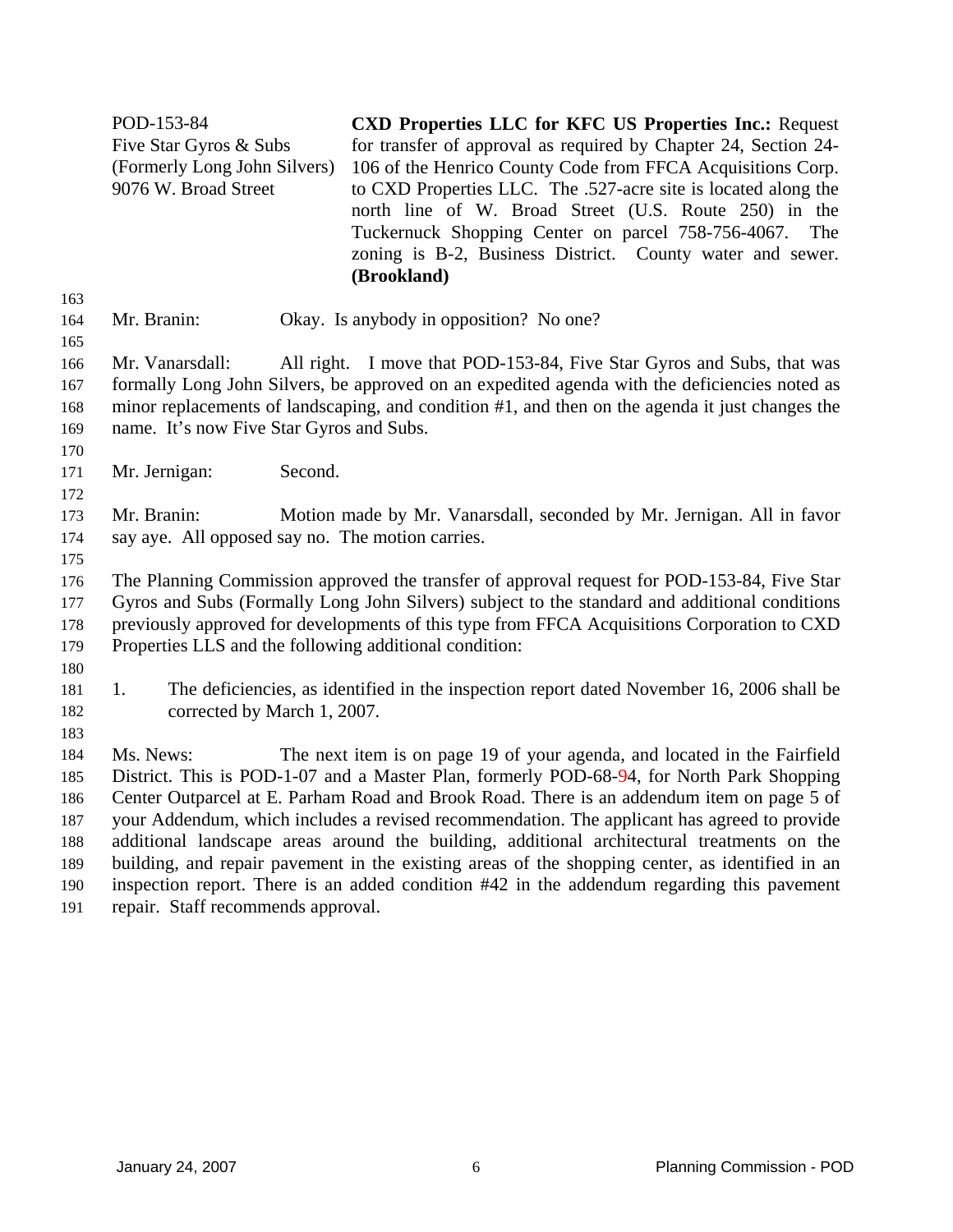# 192 **PLAN OF DEVELOPMENT & MASTER PLAN**

| 193                             |             |                                                                                                                                                                                    |                 |                                                                                                                                                                                                                                                                                                                                                                                                                                                                                                                                                                                                                                                                          |
|---------------------------------|-------------|------------------------------------------------------------------------------------------------------------------------------------------------------------------------------------|-----------------|--------------------------------------------------------------------------------------------------------------------------------------------------------------------------------------------------------------------------------------------------------------------------------------------------------------------------------------------------------------------------------------------------------------------------------------------------------------------------------------------------------------------------------------------------------------------------------------------------------------------------------------------------------------------------|
|                                 |             | POD-1-07<br>North Park Shopping Center<br>Outparcel – E. Parham Road<br>and Brook Road<br>(POD-68-94 Rev.)                                                                         |                 | Timmons Group for Robert B. Ball, Jr. and Albert S.<br><b>Diradour:</b> Request for approval of a plan of development and<br>master plan, as required by Chapter 24, Section 24-106 of the<br>Henrico County Code, to construct one, one-story, 1944 1,922<br>square foot restaurant with a drive thru and one, one-story, 3,750<br>square foot retail building. The vacant 1.304-acre site is located<br>in the existing North Park Shopping Center, at the southeast<br>corner of Parham Road and Brook Road, south of an existing<br>Shell gas station on parcels 785-756-2214 and 3418. The zoning<br>is B-3, Business District. County water and sewer. (Fairfield) |
| 194                             |             |                                                                                                                                                                                    |                 |                                                                                                                                                                                                                                                                                                                                                                                                                                                                                                                                                                                                                                                                          |
| 195                             | Mr. Branin: |                                                                                                                                                                                    |                 | Is anyone opposed to POD-1-07? No one? Mr. Archer.                                                                                                                                                                                                                                                                                                                                                                                                                                                                                                                                                                                                                       |
| 196<br>197<br>198<br>199<br>200 | Mr. Archer: |                                                                                                                                                                                    |                 | All right. Mr. Chairman, with that, I move approval of POD-1-07, North<br>Park Shopping Center Outparcel, E. Parham Road, subject to the standard conditions and the<br>additional conditions 24 through 41, and the item on the addendum.                                                                                                                                                                                                                                                                                                                                                                                                                               |
| 201                             | Mr. Silber: |                                                                                                                                                                                    |                 | That's correct. That would be new condition #42.                                                                                                                                                                                                                                                                                                                                                                                                                                                                                                                                                                                                                         |
| 202                             |             |                                                                                                                                                                                    |                 |                                                                                                                                                                                                                                                                                                                                                                                                                                                                                                                                                                                                                                                                          |
| 203                             | Mr. Archer: |                                                                                                                                                                                    |                 | Forty-two, I'm sorry. That's an additional condition.                                                                                                                                                                                                                                                                                                                                                                                                                                                                                                                                                                                                                    |
| 204                             |             |                                                                                                                                                                                    |                 |                                                                                                                                                                                                                                                                                                                                                                                                                                                                                                                                                                                                                                                                          |
| 205                             | Mr. Silber: |                                                                                                                                                                                    | That's correct. |                                                                                                                                                                                                                                                                                                                                                                                                                                                                                                                                                                                                                                                                          |
| 206                             |             |                                                                                                                                                                                    |                 |                                                                                                                                                                                                                                                                                                                                                                                                                                                                                                                                                                                                                                                                          |
| 207<br>208                      |             | Mr. Jernigan:                                                                                                                                                                      | Second.         |                                                                                                                                                                                                                                                                                                                                                                                                                                                                                                                                                                                                                                                                          |
| 209                             | Mr. Branin: |                                                                                                                                                                                    |                 | Motion made by Mr. Archer, seconded by Mr. Jernigan. All in favor say                                                                                                                                                                                                                                                                                                                                                                                                                                                                                                                                                                                                    |
| 210                             |             | aye. All opposed say no. The motion carries.                                                                                                                                       |                 |                                                                                                                                                                                                                                                                                                                                                                                                                                                                                                                                                                                                                                                                          |
| 211                             |             |                                                                                                                                                                                    |                 |                                                                                                                                                                                                                                                                                                                                                                                                                                                                                                                                                                                                                                                                          |
| 212                             |             |                                                                                                                                                                                    |                 | The Planning Commission approved POD-1-07, North Park Shopping Center Outparcel, E. Parham                                                                                                                                                                                                                                                                                                                                                                                                                                                                                                                                                                               |
| 213                             |             |                                                                                                                                                                                    |                 | Road, subject to the standard conditions attached to these minutes for developments of this type,                                                                                                                                                                                                                                                                                                                                                                                                                                                                                                                                                                        |
| 214                             |             | and the following additional conditions:                                                                                                                                           |                 |                                                                                                                                                                                                                                                                                                                                                                                                                                                                                                                                                                                                                                                                          |
| 215                             |             |                                                                                                                                                                                    |                 |                                                                                                                                                                                                                                                                                                                                                                                                                                                                                                                                                                                                                                                                          |
| 216                             | 24.         |                                                                                                                                                                                    |                 | The easements for drainage and utilities as shown on approved plans shall be granted to                                                                                                                                                                                                                                                                                                                                                                                                                                                                                                                                                                                  |
| 217<br>218                      |             |                                                                                                                                                                                    |                 | the County in a form acceptable to the County Attorney prior to any occupancy permits                                                                                                                                                                                                                                                                                                                                                                                                                                                                                                                                                                                    |
| 219                             |             | being issued. The easement plats and any other required information shall be submitted<br>to the County Real Property Agent at least sixty (60) days prior to requesting occupancy |                 |                                                                                                                                                                                                                                                                                                                                                                                                                                                                                                                                                                                                                                                                          |
| 220                             |             | permits.                                                                                                                                                                           |                 |                                                                                                                                                                                                                                                                                                                                                                                                                                                                                                                                                                                                                                                                          |
| 221                             | 25.         |                                                                                                                                                                                    |                 | The developer shall provide fire hydrants as required by the Department of Public                                                                                                                                                                                                                                                                                                                                                                                                                                                                                                                                                                                        |
| 222                             |             | Utilities and Division of Fire.                                                                                                                                                    |                 |                                                                                                                                                                                                                                                                                                                                                                                                                                                                                                                                                                                                                                                                          |
| 223                             | 26.         |                                                                                                                                                                                    |                 | Prior to issuance of a certificate of occupancy for any building in this development, the                                                                                                                                                                                                                                                                                                                                                                                                                                                                                                                                                                                |
| 224                             |             |                                                                                                                                                                                    |                 | engineer of record shall certify that the site has been graded in accordance with the                                                                                                                                                                                                                                                                                                                                                                                                                                                                                                                                                                                    |
| 225                             |             | approved grading plans.                                                                                                                                                            |                 |                                                                                                                                                                                                                                                                                                                                                                                                                                                                                                                                                                                                                                                                          |
| 226                             | 27.         |                                                                                                                                                                                    |                 | Outside storage shall not be permitted.                                                                                                                                                                                                                                                                                                                                                                                                                                                                                                                                                                                                                                  |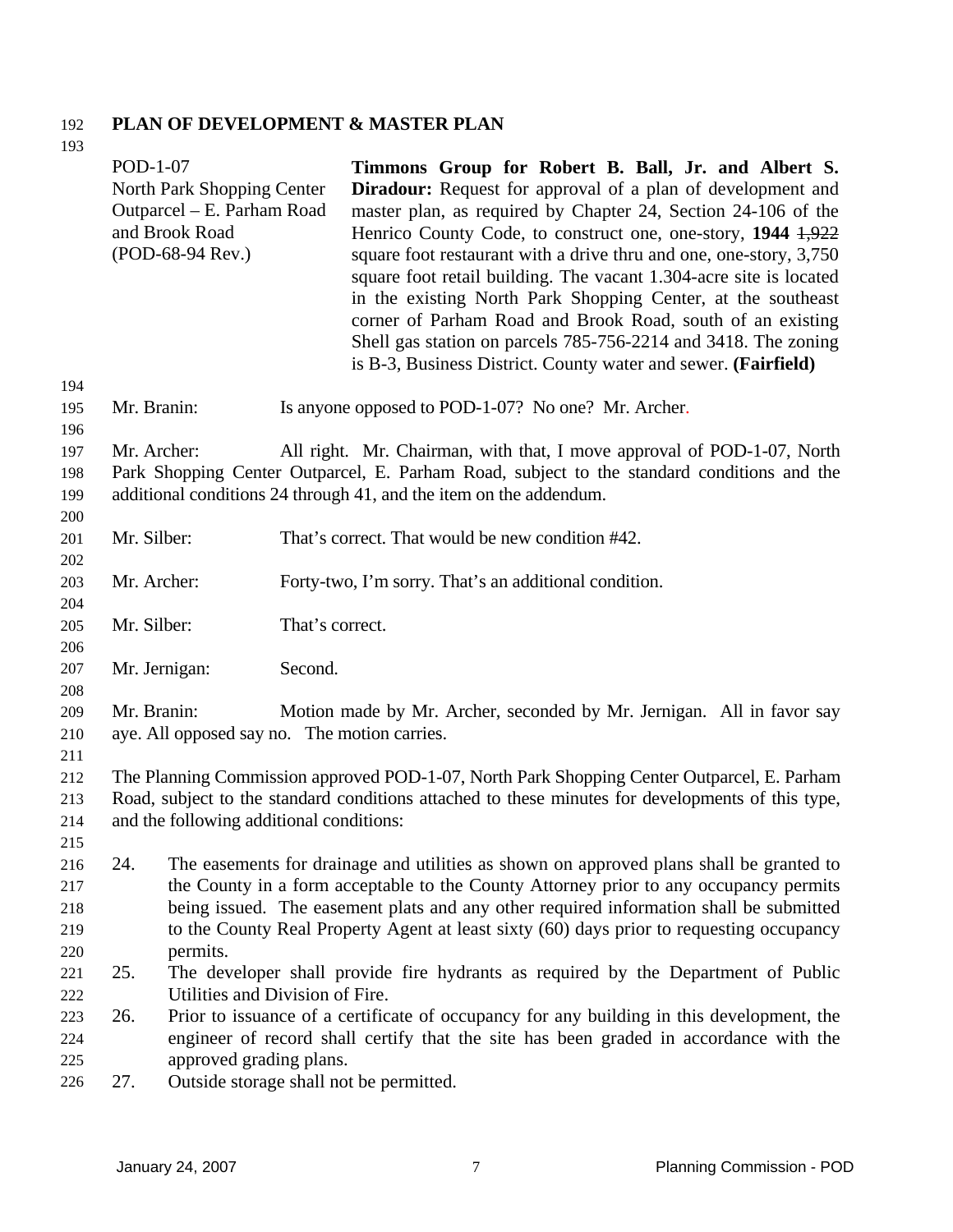- 28. The developer shall install an adequate restaurant ventilating and exhaust system to minimize smoke, odors, and grease vapors. The plans and specifications shall be included with the building permit application for review and approval. If, in the opinion of the County, the type of system provided is not effective, the Commission retains the rights to review and direct the type of system to be used. 227 228 229 230 231
- 232 233 234 29. The certification of building permits, occupancy permits and change of occupancy permits for individual units shall be based on the number of parking spaces required for the proposed uses and the amount of parking available according to approved plans.
- 235 236 30. Any necessary off-site drainage and/or water and sewer easements must be obtained in a form acceptable to the County Attorney prior to final approval of the construction plans.
- 237 238 239 31. Deviations from County standards for pavement, curb or curb and gutter design shall be approved by the County Engineer prior to final approval of the construction plans by the Department of Public Works.
- 240 241 32. The loading areas shall be subject to the requirements of Chapter 24, Section 24-97(b) of the Henrico County Code.
- 242 243 244 33. In the event of any traffic backup which blocks the public right-of-way as a result of congestion caused by the drive-up facilities, the owner/occupant shall close the drive-up facilities until a solution can be designed to prevent traffic backup.
- 245 246 247 34. Insurance Services Office (ISO) calculations must be included with the plans and contracts and must be approved by the Department of Public Utilities prior to the issuance of a building permit.
- 248 249 250 35. Approval of the construction plans by the Department of Public Works does not establish the curb and gutter elevations along the Henrico County maintained right-of-way. The elevations will be set by Henrico County.
- 251 252 253 254 255 36. The conceptual master plan, as submitted with this application, is for planning and information purposes only. All subsequent detailed plans of development and construction plans needed to implement this conceptual plan may be administratively reviewed and approved and shall be subject to all regulations in effect at the time such subsequent plans are submitted for review/approval.
- 256 257 258 259 260 37. The location of all existing and proposed utility and mechanical equipment (including HVAC units, electric meters, junction and accessory boxes, transformers, and generators) shall be identified on the landscape plans. All equipment shall be screened by such measures as determined appropriate by the Director of Planning or the Planning Commission at the time of plan approval.
- 261 262 38. Except for junction boxes, meters, and existing overhead utility lines, and for technical or environmental reasons, all utility lines shall be underground.
- 263 39. Only retail business establishments permitted in a B-3 zone may be located in this center.
- 264 265 40. The ground area covered by all the buildings shall not exceed in the aggregate 25 percent of the total site area.
- 266 41. No merchandise shall be displayed or stored outside of the building(s) or on sidewalk(s).
- 267 268 42. All of the areas as identified during the site inspection on January 19, 2007 shall be repaired/re-sealed and re-striped before May 30, 2007, or a bond shall be posted.
- 269

<sup>270</sup>  271 272 Ms. News: Next on page 27 of your agenda and located in the Three Chopt District is POD-5-07, LPL Financial Services on Parham Road. The applicant is in agreement and staff recommends approval.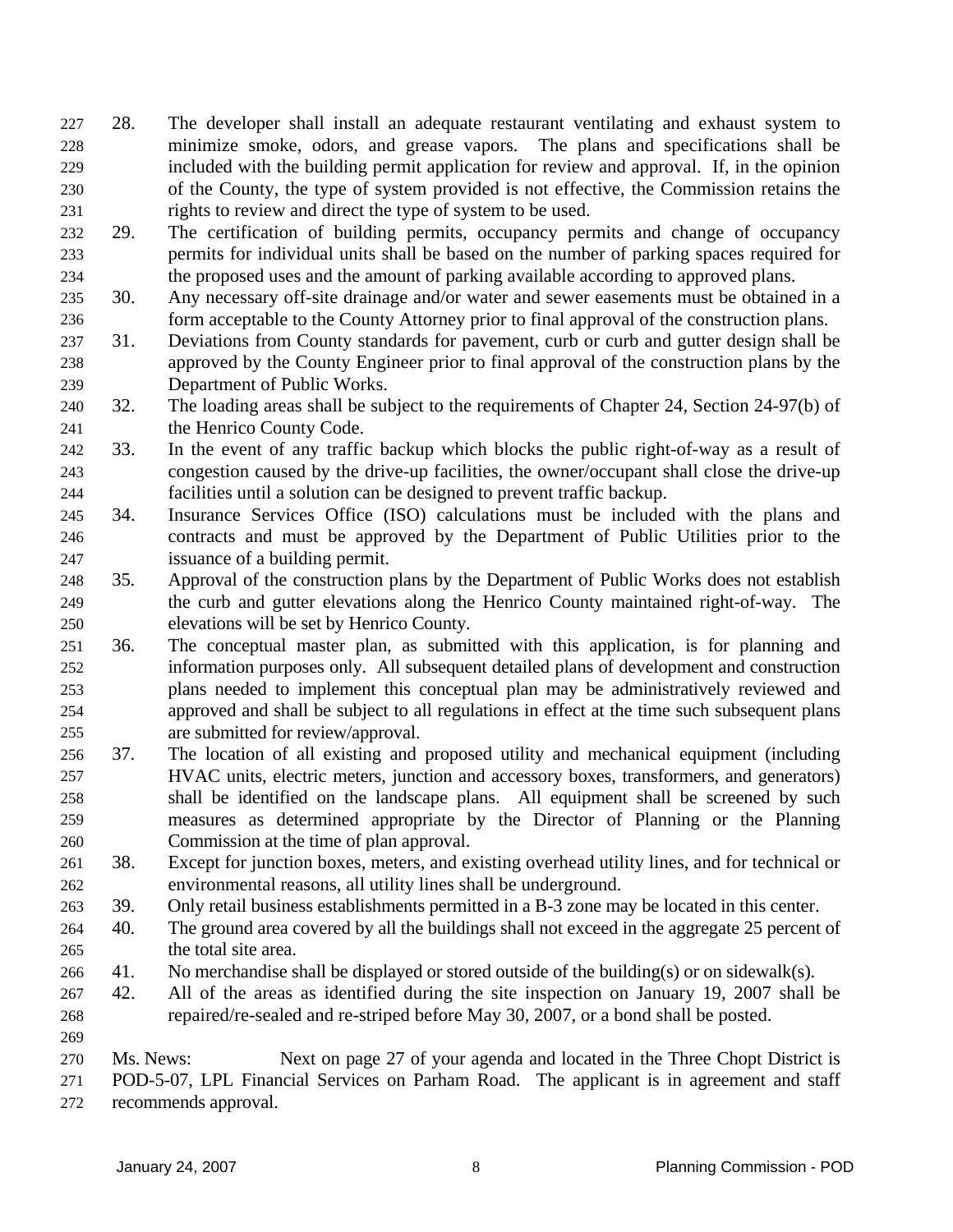### 273

#### 274 **PLAN OF DEVELOPMENT**

275

| 275        | POD-5-07    | LPL Financial Services -<br>3115 N. Parham Road | Koontz-Bryant, P.C. for LPL Financial Services: Request for<br>approval of a plan of development as required by Chapter 24,<br>Section 24-106 of the Henrico County Code, to convert a single-<br>family residence to an office building and to construct related<br>parking and site improvements. The 0.47-acre site is located on |
|------------|-------------|-------------------------------------------------|--------------------------------------------------------------------------------------------------------------------------------------------------------------------------------------------------------------------------------------------------------------------------------------------------------------------------------------|
|            |             |                                                 | the southwest corner of the intersection of N. Parham Road and<br>Skipwith Road on parcel 761-753-0697. The zoning is O-1C,<br>Office District (Conditional). County water and sewer. (Three<br>Chopt)                                                                                                                               |
| 276        |             |                                                 |                                                                                                                                                                                                                                                                                                                                      |
| 277<br>278 | Mr. Branin: |                                                 | Is anyone in opposition to POD-5-07? Okay. With that, I'd like to move<br>that POD-5-07 be approved on the expedited agenda, including conditions 24 through 28.                                                                                                                                                                     |
| 279        |             |                                                 |                                                                                                                                                                                                                                                                                                                                      |
| 280        | Mrs. Jones: | Second.                                         |                                                                                                                                                                                                                                                                                                                                      |
| 281        |             |                                                 |                                                                                                                                                                                                                                                                                                                                      |
| 282        | Mr. Branin: |                                                 | Motion made by Mr. Branin, seconded by Mrs. Jones. All in favor say                                                                                                                                                                                                                                                                  |
| 283        |             | aye. All opposed say no. The motion carries.    |                                                                                                                                                                                                                                                                                                                                      |
| 284        |             |                                                 |                                                                                                                                                                                                                                                                                                                                      |
| 285        |             |                                                 | The Planning Commission approved POD-5-07, LPL Financial Services on Parham Road,                                                                                                                                                                                                                                                    |
| 286        |             |                                                 | subject to the standard conditions attached to these minutes for developments of this type and the                                                                                                                                                                                                                                   |
| 287        |             | following additional conditions:                |                                                                                                                                                                                                                                                                                                                                      |
| 288        |             |                                                 |                                                                                                                                                                                                                                                                                                                                      |
| 289        | 24.         |                                                 | The right-of-way dedication of seven feet from face curb is required along Parham Road,                                                                                                                                                                                                                                              |
| 290        |             |                                                 | right-of-way dedication of 33 feet from centerline is required along Skipwith Road, and a                                                                                                                                                                                                                                            |
| 291        |             |                                                 | right-of-way cord at the intersection of Parham Road and Skipwith Road of 50 feet in<br>length is required for any future traffic signal changes.                                                                                                                                                                                    |
| 292        | 25.         |                                                 | The easements for drainage and utilities as shown on approved plans shall be granted to                                                                                                                                                                                                                                              |
| 293<br>294 |             |                                                 | the County in a form acceptable to the County Attorney prior to any occupancy permits                                                                                                                                                                                                                                                |
| 295        |             |                                                 | being issued. The easement plats and any other required information shall be submitted                                                                                                                                                                                                                                               |
| 296        |             |                                                 | to the County Real Property Agent at least sixty (60) days prior to requesting occupancy                                                                                                                                                                                                                                             |
| 297        |             | permits.                                        |                                                                                                                                                                                                                                                                                                                                      |
| 298        | 26.         |                                                 | The developer shall provide fire hydrants as required by the Department of Public                                                                                                                                                                                                                                                    |
| 299        |             | Utilities and Division of Fire.                 |                                                                                                                                                                                                                                                                                                                                      |
| 300        | 27.         |                                                 | A standard concrete sidewalk shall be provided along the south side of Parham Road and                                                                                                                                                                                                                                               |
| 301        |             | the west side of Skipwith Road.                 |                                                                                                                                                                                                                                                                                                                                      |
| 302        | 28.         |                                                 | The proffers approved as a part of zoning case C-9C-91 shall be incorporated in this                                                                                                                                                                                                                                                 |
| 303        |             | approval.                                       |                                                                                                                                                                                                                                                                                                                                      |
| 304        |             |                                                 |                                                                                                                                                                                                                                                                                                                                      |
| 305        | Ms. News:   |                                                 | Next on page 29 of your agenda, and located in the Varina District, is                                                                                                                                                                                                                                                               |
| 306        |             |                                                 | POD-48-05, previously POD-106-00 expired. This is an architectural reconsideration for Roffis                                                                                                                                                                                                                                        |
| 307        |             |                                                 | Office Building to change building materials. Staff recommends approval.                                                                                                                                                                                                                                                             |
| 308        |             |                                                 |                                                                                                                                                                                                                                                                                                                                      |

#### 309 **PLAN OF DEVELOPMENT – ARCHITECTURAL RECONSIDERATION**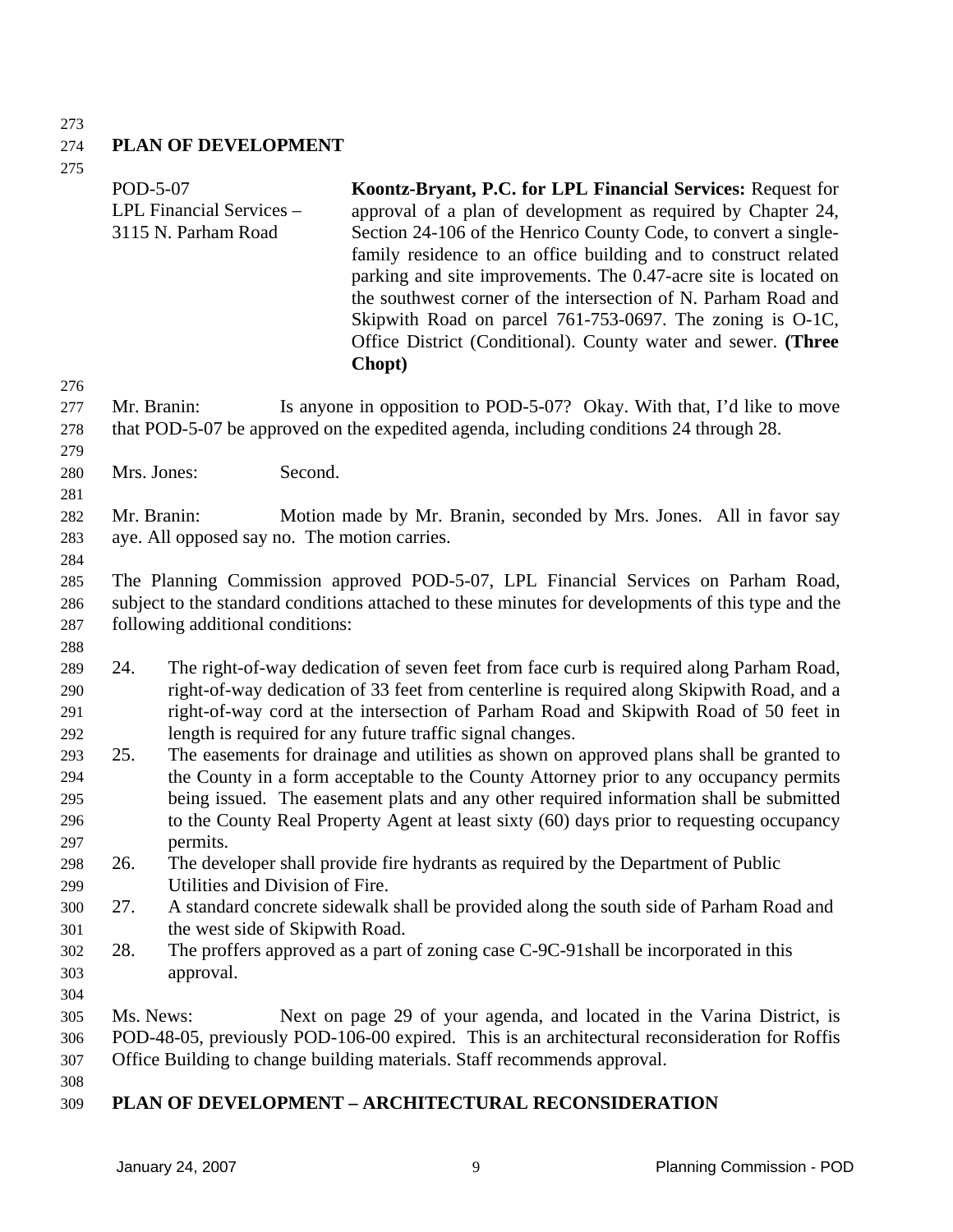|            | POD-48-05<br>Roffis Office Building -<br>4825 S. Laburnum Avenue<br>$(POD-106-00$ Expired) |         | <b>Engineering Design Associates and Evans Construction for</b><br>ARKS, LLC: Request for approval of revised architectural<br>plans for a plan of development as required by Chapter 24,<br>Section 24-106 of the Henrico County Code, to construct a one-<br>story, 7,687 square foot medical office building. The 1.309-acre<br>site is located on the east side of S. Laburnum Avenue,<br>approximately 320 feet south of Finlay Street on parcel 816-715-<br>2511. The zoning is B-2C, Business District (Conditional) and<br>ASO, Airport Safety Overlay District. County water and sewer.<br>(Varina) |
|------------|--------------------------------------------------------------------------------------------|---------|--------------------------------------------------------------------------------------------------------------------------------------------------------------------------------------------------------------------------------------------------------------------------------------------------------------------------------------------------------------------------------------------------------------------------------------------------------------------------------------------------------------------------------------------------------------------------------------------------------------|
| 311        |                                                                                            |         |                                                                                                                                                                                                                                                                                                                                                                                                                                                                                                                                                                                                              |
| 312<br>313 | Mr. Branin:                                                                                |         | Is anyone opposed to POD-48-05? No one?                                                                                                                                                                                                                                                                                                                                                                                                                                                                                                                                                                      |
| 314        | Mr. Jernigan:                                                                              |         | Mr. Chairman, with that I'll move for approval of Architectural                                                                                                                                                                                                                                                                                                                                                                                                                                                                                                                                              |
| 315        |                                                                                            |         | Reconsideration of POD-48-05, Roffis Office Building, using the previous conditions of POD-                                                                                                                                                                                                                                                                                                                                                                                                                                                                                                                  |
| 316        | 48-05 that were in the project before, and the reconsideration.                            |         |                                                                                                                                                                                                                                                                                                                                                                                                                                                                                                                                                                                                              |
| 317        |                                                                                            |         |                                                                                                                                                                                                                                                                                                                                                                                                                                                                                                                                                                                                              |
| 318<br>319 | Mr. Vanarsdall:                                                                            | Second. |                                                                                                                                                                                                                                                                                                                                                                                                                                                                                                                                                                                                              |
| 320        | Mr. Branin:                                                                                |         | Motion made by Mr. Jernigan, seconded by Mr. Vanarsdall. All in favor                                                                                                                                                                                                                                                                                                                                                                                                                                                                                                                                        |
| 321        | say aye. All opposed say no. The motion carries.                                           |         |                                                                                                                                                                                                                                                                                                                                                                                                                                                                                                                                                                                                              |
| 322        |                                                                                            |         |                                                                                                                                                                                                                                                                                                                                                                                                                                                                                                                                                                                                              |
| 323        |                                                                                            |         | The Planning Commission approved the architectural reconsideration for POD-48-05, Roffis                                                                                                                                                                                                                                                                                                                                                                                                                                                                                                                     |
| 324        |                                                                                            |         | Office Building, subject to the standard conditions for developments of this type and the                                                                                                                                                                                                                                                                                                                                                                                                                                                                                                                    |
| 325        | previous additional conditions with this case.                                             |         |                                                                                                                                                                                                                                                                                                                                                                                                                                                                                                                                                                                                              |
| 326        |                                                                                            |         |                                                                                                                                                                                                                                                                                                                                                                                                                                                                                                                                                                                                              |
| 327        | Ms. News:                                                                                  |         | On page 35 of your agenda and located in the Fairfield District is                                                                                                                                                                                                                                                                                                                                                                                                                                                                                                                                           |
| 328        |                                                                                            |         | Subdivision 7-07, Langley East (January 2007 Plan) on Mountain Road for four lots. Staff                                                                                                                                                                                                                                                                                                                                                                                                                                                                                                                     |
| 329        | recommends approval.                                                                       |         |                                                                                                                                                                                                                                                                                                                                                                                                                                                                                                                                                                                                              |
|            |                                                                                            |         |                                                                                                                                                                                                                                                                                                                                                                                                                                                                                                                                                                                                              |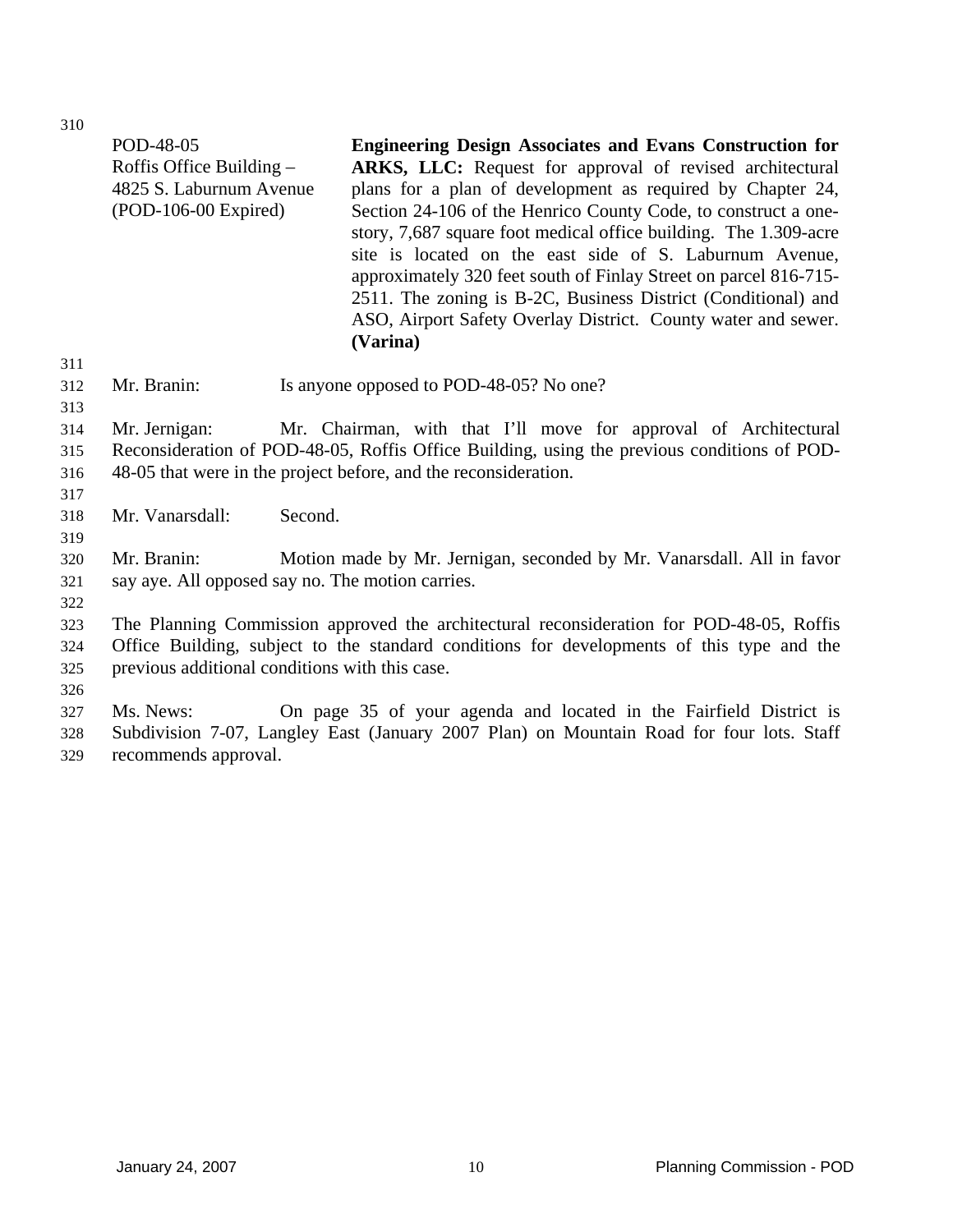# 330 **SUBDIVISION**

| ۰.<br>I<br>٠<br>v<br>×<br>× |  |
|-----------------------------|--|

| 331        |                                                                                       |                                                                                                                            |  |
|------------|---------------------------------------------------------------------------------------|----------------------------------------------------------------------------------------------------------------------------|--|
|            | <b>SUB-7-07</b>                                                                       | McKinney & Company for Bain Waring Builders: The                                                                           |  |
|            | <b>Langley East</b>                                                                   | 1.315-acre site proposed for a subdivision of 4 single-family                                                              |  |
|            | (January 2007 Plan)                                                                   | homes is located at the southwestern intersection of Mountain                                                              |  |
|            | 1821 Mountain Road                                                                    | Road and Langley Road on parcel 779-762-6430. The zoning is<br>R-4, One-Family Residence District. County water and sewer. |  |
|            |                                                                                       | (Fairfield) 4 Lots                                                                                                         |  |
| 332        |                                                                                       |                                                                                                                            |  |
| 333        | Mr. Branin:                                                                           | Is anyone in opposition of SUB-7-07? No one.                                                                               |  |
| 334        |                                                                                       |                                                                                                                            |  |
| 335        | Mr. Archer:                                                                           | Mr. Chairman, I move approval to SUB-7-07, Langley East, subject to the                                                    |  |
| 336        |                                                                                       | standard conditions for subdivisions served by public utilities and the additional conditions 12, 13,                      |  |
| 337        | and 14.                                                                               |                                                                                                                            |  |
| 338        |                                                                                       |                                                                                                                            |  |
| 339        | Mr. Vanarsdall:<br>Second.                                                            |                                                                                                                            |  |
| 340        |                                                                                       |                                                                                                                            |  |
| 341        | Mr. Branin:                                                                           | Motion made by Mr. Archer, seconded by Mr. Jernigan. All in favor say                                                      |  |
| 342        | aye. All opposed say no. That motion carried.                                         |                                                                                                                            |  |
| 343<br>344 |                                                                                       | The Planning Commission granted conditional approval to SUB-7-07, Langley East (January                                    |  |
| 345        |                                                                                       | 2007 Plan), subject to the standard conditions attached to these minutes for subdivisions served                           |  |
| 346        |                                                                                       | by public utilities and the following additional conditions:                                                               |  |
| 347        |                                                                                       |                                                                                                                            |  |
| 348        | 12.                                                                                   | A County standard sidewalk shall be constructed along the south side of Mountain Road.                                     |  |
| 349        | 13.                                                                                   | Any necessary offsite drainage easements must be obtained prior to approval of the                                         |  |
| 350        |                                                                                       | construction plan by the Department of Public Works.                                                                       |  |
| 351        | 14.                                                                                   | Any future building lot containing a BMP, sediment basin or trap and located within the                                    |  |
| 352        |                                                                                       | buildable area for a principal structure or accessory structure, may be developed with                                     |  |
| 353        | engineered fill. All material shall be deposited and compacted in accordance with the |                                                                                                                            |  |
| 354        |                                                                                       | Virginia Uniform Statewide Building Code and geotechnical guidelines established by a                                      |  |
| 355        |                                                                                       | professional engineer. A detailed engineering report shall be submitted for the review and                                 |  |
| 356        |                                                                                       | approval by the Building Official prior to the issuance of a building permit on the affected                               |  |
| 357        | lot. A copy of the report and recommendations shall be furnished to the Directors of  |                                                                                                                            |  |
| 358        | Planning and Public Works.                                                            |                                                                                                                            |  |
| 359        |                                                                                       |                                                                                                                            |  |
| 360        | Ms. News:                                                                             | The next item is on page 36 of your agenda and located in the Fairfield                                                    |  |
| 361        |                                                                                       | District. This is SUB-8-07, Austin Manor (January 2007 Plan) on Austin Avenue for three lots.                              |  |
| 362        |                                                                                       | There is an added condition on page 8 of your Addendum, condition #14 regarding the removal of                             |  |
| 363        |                                                                                       | an existing garage on the property, which is to be removed in the event a house does not receive a                         |  |
| 364        | building permit within two years of recordation of the plat.                          |                                                                                                                            |  |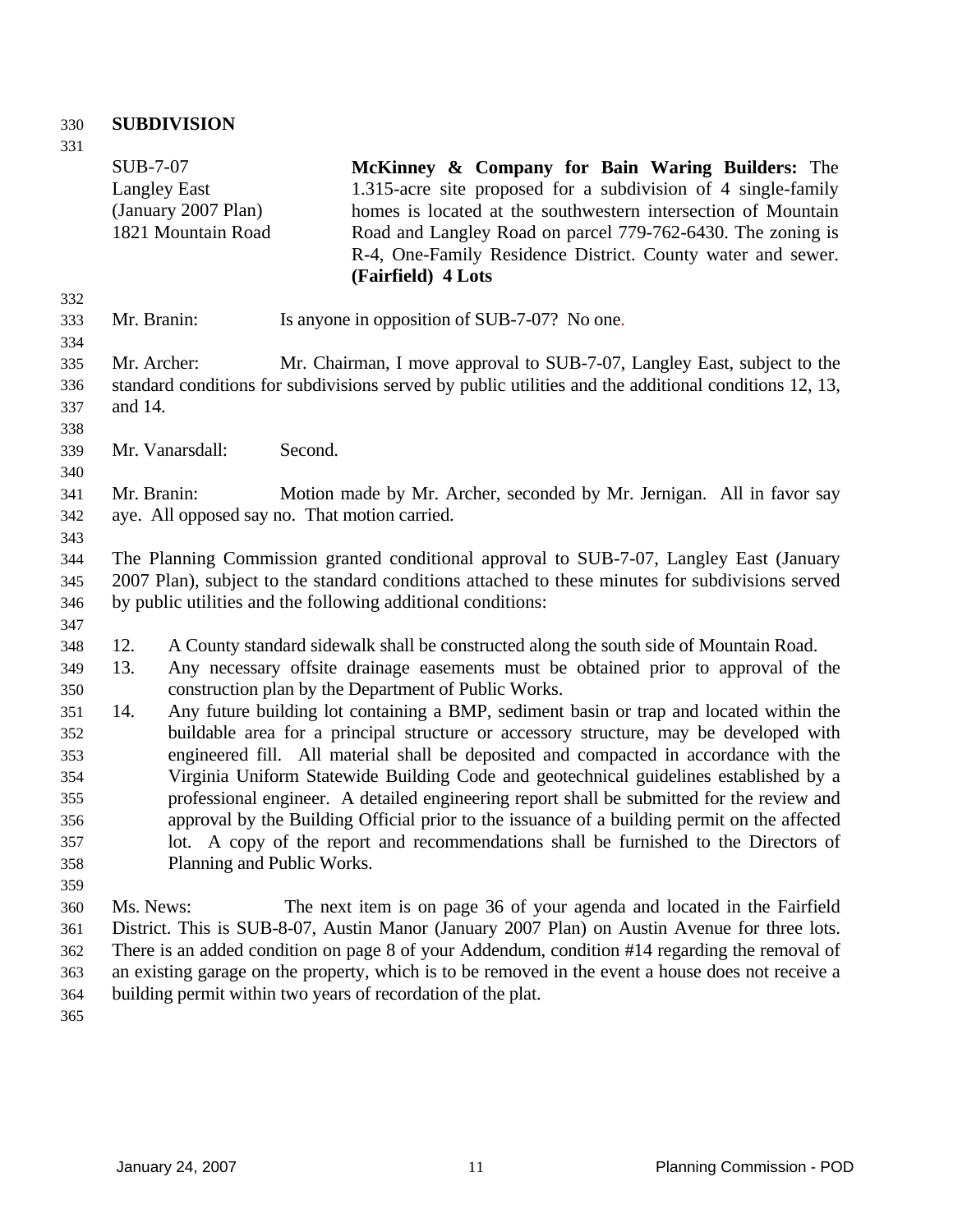# 366 **SUBDIVISION**

| 367 |                            |                                                                                                                                                                      |
|-----|----------------------------|----------------------------------------------------------------------------------------------------------------------------------------------------------------------|
|     | <b>SUB-8-07</b>            | McKinney & Company for Rosemary Jones, ET ALS and                                                                                                                    |
|     | <b>Austin Manor</b>        | Greg Oliver: The 1.032-acre site proposed for a subdivision of                                                                                                       |
|     | (January 2007 Plan)        | 3 single-family homes is located approximately 200 feet from E.                                                                                                      |
|     | 3811 Austin Avenue         | Laburnum Avenue on parcel 801-736-1112. The zoning is R-4,                                                                                                           |
|     |                            | One-Family Residence District. County water and sewer.                                                                                                               |
|     |                            | (Fairfield) 3 Lots                                                                                                                                                   |
| 368 |                            |                                                                                                                                                                      |
| 369 | Mr. Branin:                | Is anyone in opposition to SUB-8-07? No one? Mr. Archer?                                                                                                             |
| 370 |                            |                                                                                                                                                                      |
| 371 | Mr. Archer:                | Mr. Chairman, I move approval of SUB-8-07, Austin Manor, subject to the                                                                                              |
| 372 |                            | annotations on the plan, standard conditions for subdivisions served by public utilities, and the                                                                    |
| 373 |                            | additional conditions 12 and 13, and 14 added on the addendum.                                                                                                       |
| 374 |                            |                                                                                                                                                                      |
| 375 | Mr. Vanarsdall:            | Second                                                                                                                                                               |
| 376 |                            |                                                                                                                                                                      |
| 377 | Mr. Branin:                | Motion by Mr. Archer, seconded by Mr. Vanarsdall. All in favor say aye.                                                                                              |
| 378 |                            | All opposed say no. The motion carries.                                                                                                                              |
| 379 |                            |                                                                                                                                                                      |
| 380 |                            | The Planning Commission granted conditional approval to SUB-8-07, Austin Manor (January 2007)                                                                        |
| 381 |                            | Plan), subject to the annotations on the plan, standard conditions attached to these minutes for                                                                     |
| 382 |                            | subdivisions served by public utilities, and the following additional conditions:                                                                                    |
| 383 |                            |                                                                                                                                                                      |
| 384 | 12.                        | A County standard sidewalk shall be constructed along the south side of Austin Avenue.                                                                               |
| 385 | 13.                        | Any necessary offsite drainage easements must be obtained prior to approval of the                                                                                   |
| 386 |                            | construction plan by the Department of Public Works.                                                                                                                 |
| 387 | 14.                        | The existing garage shown on Lot $\# 2 \# 12$ shall be removed within two years of the                                                                               |
| 388 |                            | recordation of the plat, unless a building permit is approved for a primary dwelling on the                                                                          |
|     |                            | lot prior to that time. A bond shall be posted prior to recordation of the plat for                                                                                  |
| 389 |                            |                                                                                                                                                                      |
| 390 |                            | demolition of the existing garage.                                                                                                                                   |
| 391 | Ms. News:                  |                                                                                                                                                                      |
| 392 |                            | The final item is on page 37 of your agenda and located in the Varina<br>District. This is SUB-9-07, Elko Place (January 2007 Plan) on White Oak Road for four lots. |
| 393 |                            |                                                                                                                                                                      |
| 394 | Staff recommends approval. |                                                                                                                                                                      |
| 395 |                            |                                                                                                                                                                      |
| 396 | <b>SUBDIVISION</b>         |                                                                                                                                                                      |
| 397 |                            |                                                                                                                                                                      |
|     | SUB-9-07                   | Parker Consulting, LLC for Presbytery of The James, Inc.                                                                                                             |
|     | <b>Elko Place</b>          | and West End Developers, LLC: The 4.7-acre site proposed                                                                                                             |
|     | (January 2007 Plan)        | for a subdivision of 4 single-family homes is located at the                                                                                                         |
|     | 6480 White Oak Road        | northeastern intersection of Elko Road (State Route 156) at                                                                                                          |
|     |                            | White Oak Road on parcel 856-703-4406. The zoning is A-1,                                                                                                            |
|     |                            | Agricultural District. County water and septic tank/drainfield.                                                                                                      |
|     |                            | (Varina) 4 Lots                                                                                                                                                      |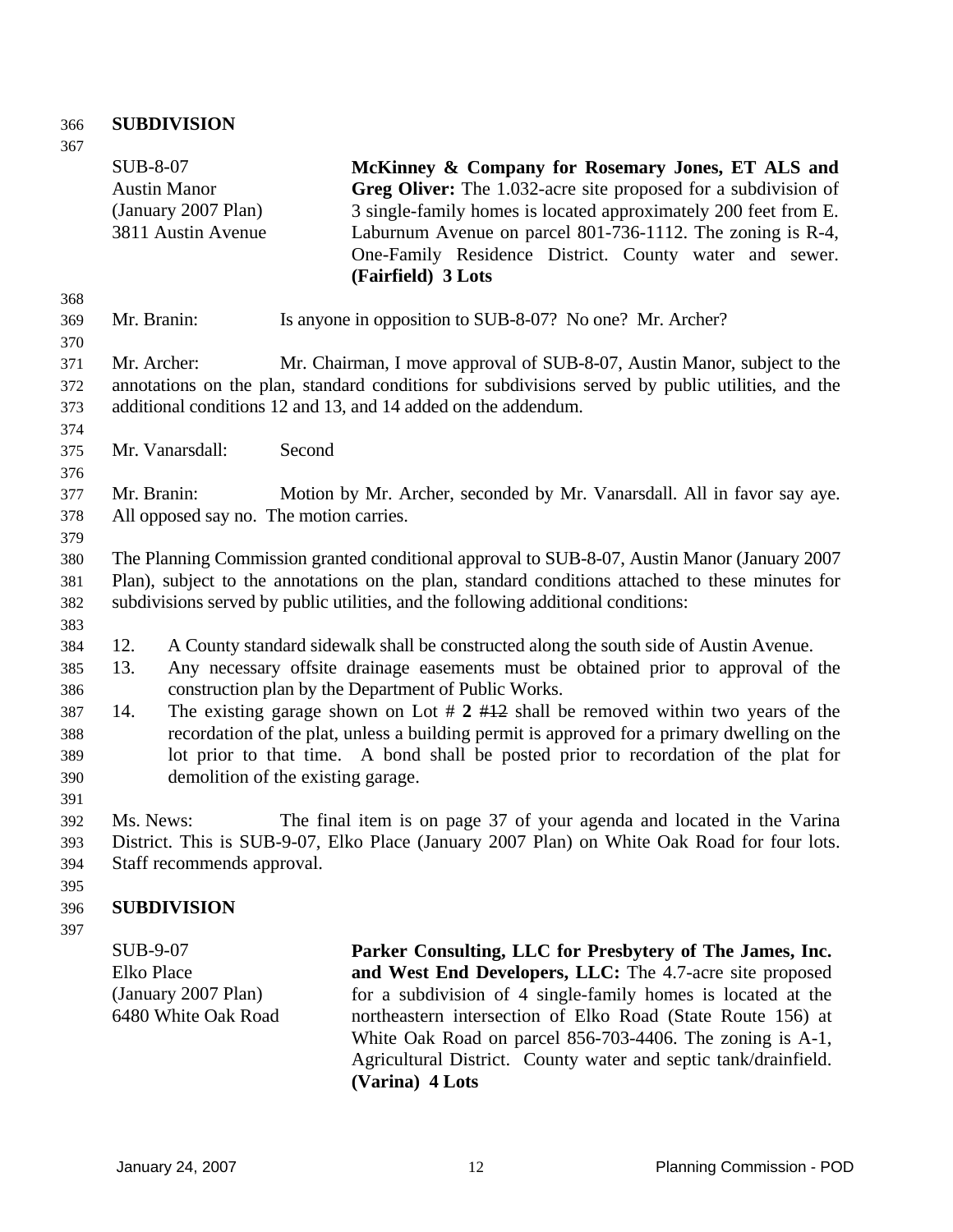| 398                             | Mr. Branin: |                            | Is anyone in opposition to SUB-9-07? Nobody?                                                                                                                                                                                                                        |
|---------------------------------|-------------|----------------------------|---------------------------------------------------------------------------------------------------------------------------------------------------------------------------------------------------------------------------------------------------------------------|
| 399<br>400<br>401<br>402<br>403 |             | Mr. Jernigan:              | Mr. Chairman, I move for approval of SUB-9-07, Elko Place, subject to the<br>annotations on the plans, the standard conditions for subdivisions served by public water and<br>individual septic tank and drain field, and the additional conditions 12, 13, and 14. |
| 404<br>405                      |             | Mr. Vanarsdall:            | Second.                                                                                                                                                                                                                                                             |
| 406<br>407<br>408               | Mr. Branin: |                            | Motion made by Mr. Jernigan, seconded by Mr. Vanarsdall. All in favor<br>say aye. All opposed say no. This motion carries.                                                                                                                                          |
| 409                             |             |                            | The Planning Commission granted conditional approval to SUB-9-07, Elko Place (January 2007                                                                                                                                                                          |
| 410                             |             |                            | Plan), subject to the annotations on the plans, the standard conditions attached to these minutes for                                                                                                                                                               |
| 411                             |             |                            | subdivisions served by public water and individual septic tanks and drain field, and the following                                                                                                                                                                  |
| 412                             |             | additional conditions:     |                                                                                                                                                                                                                                                                     |
| 413                             |             |                            |                                                                                                                                                                                                                                                                     |
| 414<br>415                      | 12.         |                            | The detailed plant list and specifications for the landscaping to be provided within the 25-<br>foot-wide planting strip easement along Elko Road (State Route 156) on Lot 3 shall be                                                                               |
| 416                             |             |                            | submitted to the Department of Planning for review and approval prior to recordation of the                                                                                                                                                                         |
| 417                             |             | plat.                      |                                                                                                                                                                                                                                                                     |
| 418                             | 13.         |                            | Any necessary offsite drainage easements must be obtained prior to approval of the                                                                                                                                                                                  |
| 419                             |             |                            | construction plan by the Department of Public Works.                                                                                                                                                                                                                |
| 420                             | 14.         |                            | Any future building lot containing a BMP, sediment basin or trap and located within the                                                                                                                                                                             |
| 421                             |             |                            | buildable area for a principal structure or accessory structure, may be developed with                                                                                                                                                                              |
| 422                             |             |                            | engineered fill. All material shall be deposited and compacted in accordance with the                                                                                                                                                                               |
| 423                             |             |                            | Virginia Uniform Statewide Building Code and geotechnical guidelines established by a                                                                                                                                                                               |
| 424                             |             |                            | professional engineer. A detailed engineering report shall be submitted for the review and                                                                                                                                                                          |
| 425                             |             |                            | approval by the Building Official prior to the issuance of a building permit on the affected                                                                                                                                                                        |
| 426                             |             |                            | lot. A copy of the report and recommendations shall be furnished to the Directors of                                                                                                                                                                                |
| 427                             |             | Planning and Public Works. |                                                                                                                                                                                                                                                                     |
| 428                             |             |                            |                                                                                                                                                                                                                                                                     |
| 429                             | Ms. News:   |                            | That completes our Expedited Agenda.                                                                                                                                                                                                                                |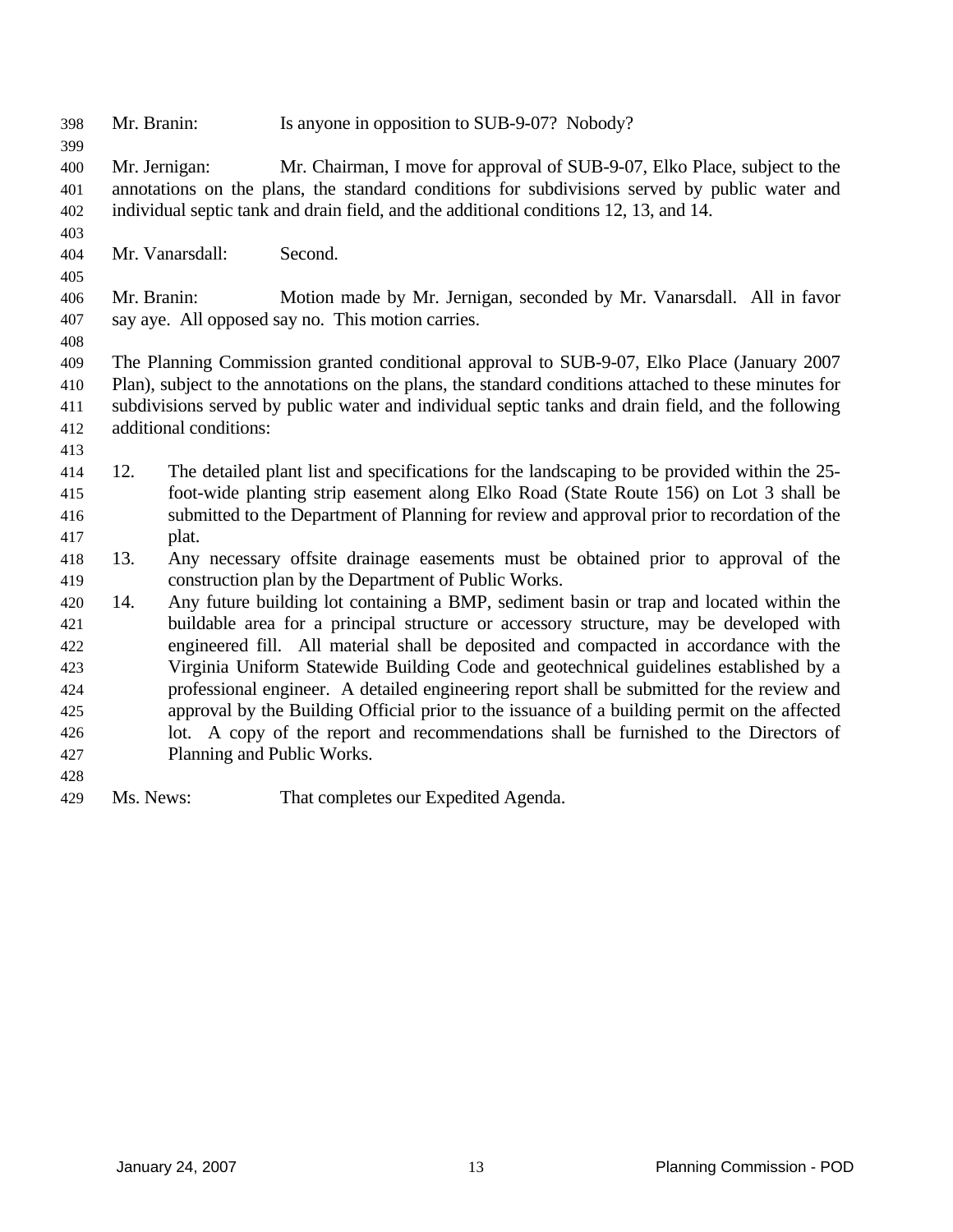Mr. Silber: Next on the agenda would be consideration of extension of conditional subdivision approvals. You'll note on your agenda that we have one subdivision that will require Planning Commission action. This is Lafayette Park. There are five additional subdivisions that are shown for informational purposes that these can be approved administratively. If the Commission has any questions about those listed for informational purposes, staff's here to answer your questions. Likewise, on Lafayette Park, staff is here to answer questions on this, and this does require Planning Commission action. 430 431 432 433 434 435 436

437

#### 438 **SUBDIVISION EXTENSIONS OF CONDITIONAL APPROVAL:**

439

#### 440 **FOR PLANNING COMMISSION APPROVAL**

**FOR INFORMATIONAL PURPOSES ONLY** 

441

| <b>Subdivision</b>                           | <b>Magisterial</b><br><b>District</b> | Original No.<br>of Lots | Remaining<br>Lots | <b>Previous</b><br><b>Extensions</b> | Year(s)<br><b>Extended</b><br>Recommended |
|----------------------------------------------|---------------------------------------|-------------------------|-------------------|--------------------------------------|-------------------------------------------|
| <b>Lafavette Park</b><br>(January 2001 Plan) | Varina                                | 121                     | 80                |                                      | l Year<br>01/23/08                        |

442 443

### 444

| <b>Subdivision</b>                               | <b>Magisterial</b><br><b>District</b> | Original<br>No.<br>of Lots | Remaining<br>Lots | <b>Previous</b><br><b>Extensions</b> | Year(s)<br><b>Extended</b><br><b>Recommended</b> |
|--------------------------------------------------|---------------------------------------|----------------------------|-------------------|--------------------------------------|--------------------------------------------------|
| <b>Henley</b><br>(October 2003 Plan)             | <b>Three Chopt</b>                    | 80                         | 32                | $\mathbf{2}$                         | 2 Years<br>01/28/09                              |
| <b>Hoke Brady Farms</b><br>(October 2005 Plan)   | Varina                                | 43                         | 43                | $\mathbf{0}$                         | 1 Year<br>01/23/08                               |
| <b>Roundabout Estates</b><br>(January 2005 Plan) | <b>Varina</b>                         | 61                         | 61                |                                      | 1 Year<br>01/23/08                               |
| <b>Shady Oak Farm</b><br>(January 2006 Plan)     | <b>Varina</b>                         | 16                         | 16                | $\mathbf{0}$                         | 1 Year<br>01/23/08                               |
| Westin<br>(January 2005 Plan)                    | <b>Three Chopt</b>                    | 34                         | 34                |                                      | 1 Year<br>01/23/08                               |

445

446 447 448 449 450 451 Ms. Goggin: Good morning. This was approved by the Planning Commission back in January of 2001 as Malvern Hill Manor. That might be what you all remember it as. The reason that this project has taken so long is basically obtaining the permits for disturbance from the Corps of Engineers, Department of Environmental Quality, State of Virginia, and other regulatory permitting processes. It's taken a while. Staff can recommend extension of this, due to the extraordinary circumstances. They were just trying to get it approved.

452

453 Mr. Silber: This does require Planning Commission action.

454

Mr. Branin: Okay.

455 456

457 458 Mr. Jernigan: With that, Mr. Chairman, I'll make a motion to extend Subdivision Lafayette Park for one year for the remaining 80 lots.

- 459
- 460 Mr. Vanarsdall: Second.
- 461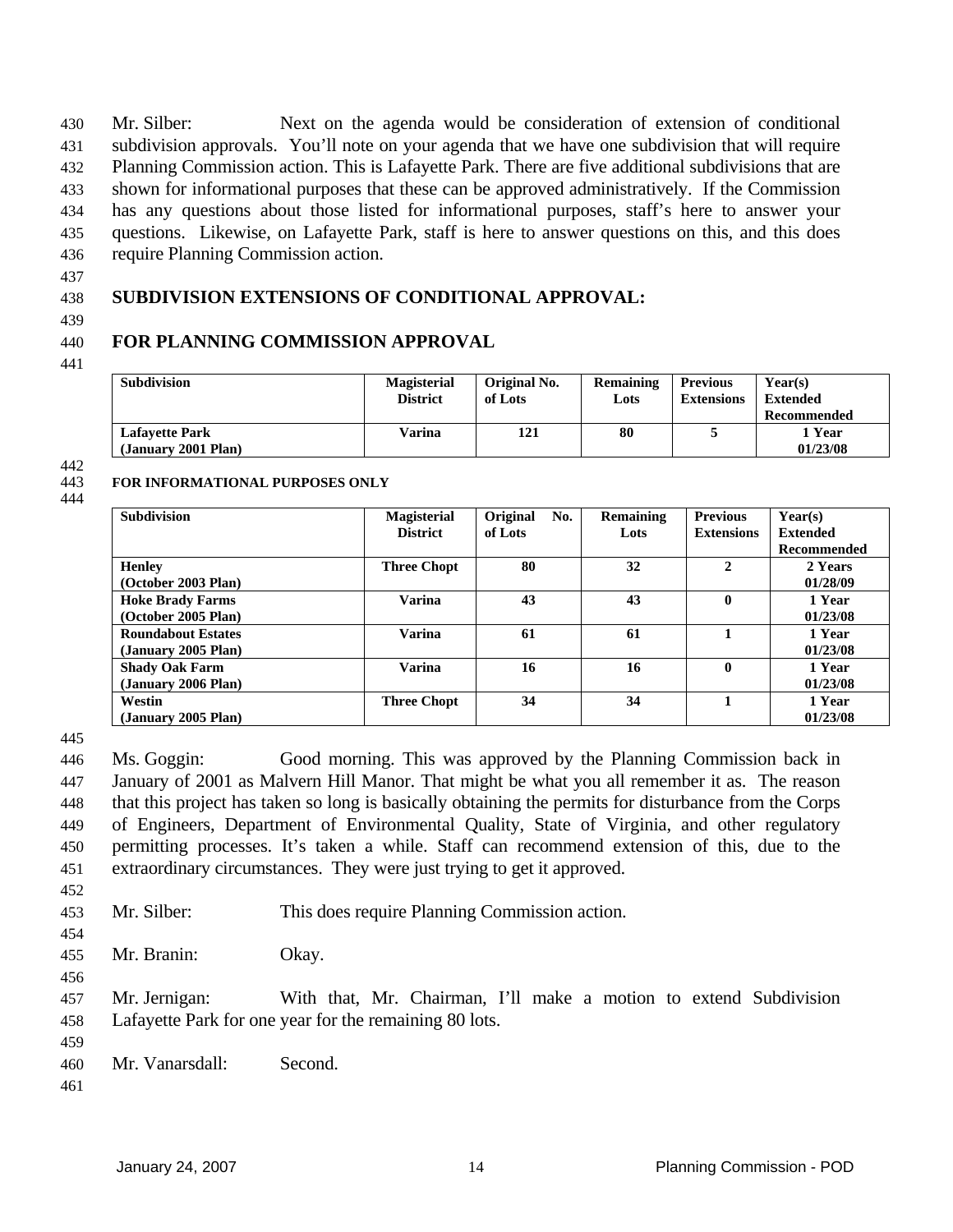Mr. Branin: Okay. Motion made by Mr. Jernigan, seconded by Mr. Vanarsdall. All in favor say aye. All opposed say no. Motion carried. 462 463

464

467

469

465 466 The Planning Commission approved the extension of subdivision Lafayette Park for one year for the 80 remaining lots until January 23, 2007.

468 Mr. Silber: Thank you.

470 471 472 473 474 475 476 477 Before we move into the full agenda, I wanted to introduce a new staff member in the Planning Department. We have a new Planner II in the Plan Review Section. Matt, if you could stand, please. This is Matt Ward. He is a new Planner II and will be working under Leslie's direction in her division. Matt comes to us from the City of Concord, North Carolina, where he was a senior planner. Before that, he worked for Rowan County in North Carolina as a county planner. He comes to us with a fair amount of experience and we're glad to have him with us to hit the ground running. He has his bachelor's degree in Geography and Urban Planning from UNC-Greensboro. I just wanted to introduce him to the Planning Commission.

- 478
- 479 Next on the agenda would be on page 4. This is an alternative fence height plan.
- 480
- 481 **ALTERNATIVE FENCE HEIGHT PLAN**

482

Garcia Residence – 12198 Kain Road, off Pouncey Tract Road **Carlos Sol for Raul Garcia:** Request for approval of an alternative fence height plan, as required by Chapter 24, Sections 24-106 and 24-95(l)7 of the Henrico County Code to authorize a fence exceeding 42 inches in a front yard. The 7.45-acre site is located on the north side of Kain Road approximately .2 mile west of Pouncey Tract Road on parcel 730-767-2794. The zoning is A-1, Agricultural District. **(Three Chopt)** 

483

484 485 486 487 488 489 490 491 Mr. Garrison: Good morning. Mr. Garcia erected a fence exceeding the allowable height of 42 inches, without approval, in his front yard for a distance of 710 feet along Kain Road. The applicant, Mr. Garcia, states that he built a six-foot tall wooden fence in his front yard to address safety concerns for the neighborhood children and pets from accessing the pond on his property. He states that the fence was placed as close as possible to the pond, which allows 20 additional feet from the right-of-way, therefore preventing the fence from being obtrusive. Additionally, the fence is situated behind the existing trees in the front yard so as not to make it as visible to the drivers.

492

493 494 495 County Code limits the maximum fence height of a fence in an agriculturally zoned front yard to three feet, six inches, unless an alternative fence height is approved by the Planning Commission.

496

497 498 499 Staff has received numerous phone calls in opposition to the fence and has received a petition by the neighborhood association. Furthermore, staff has concerns about the quality of the construction of the fence, which have been discussed with the applicant. The staff has made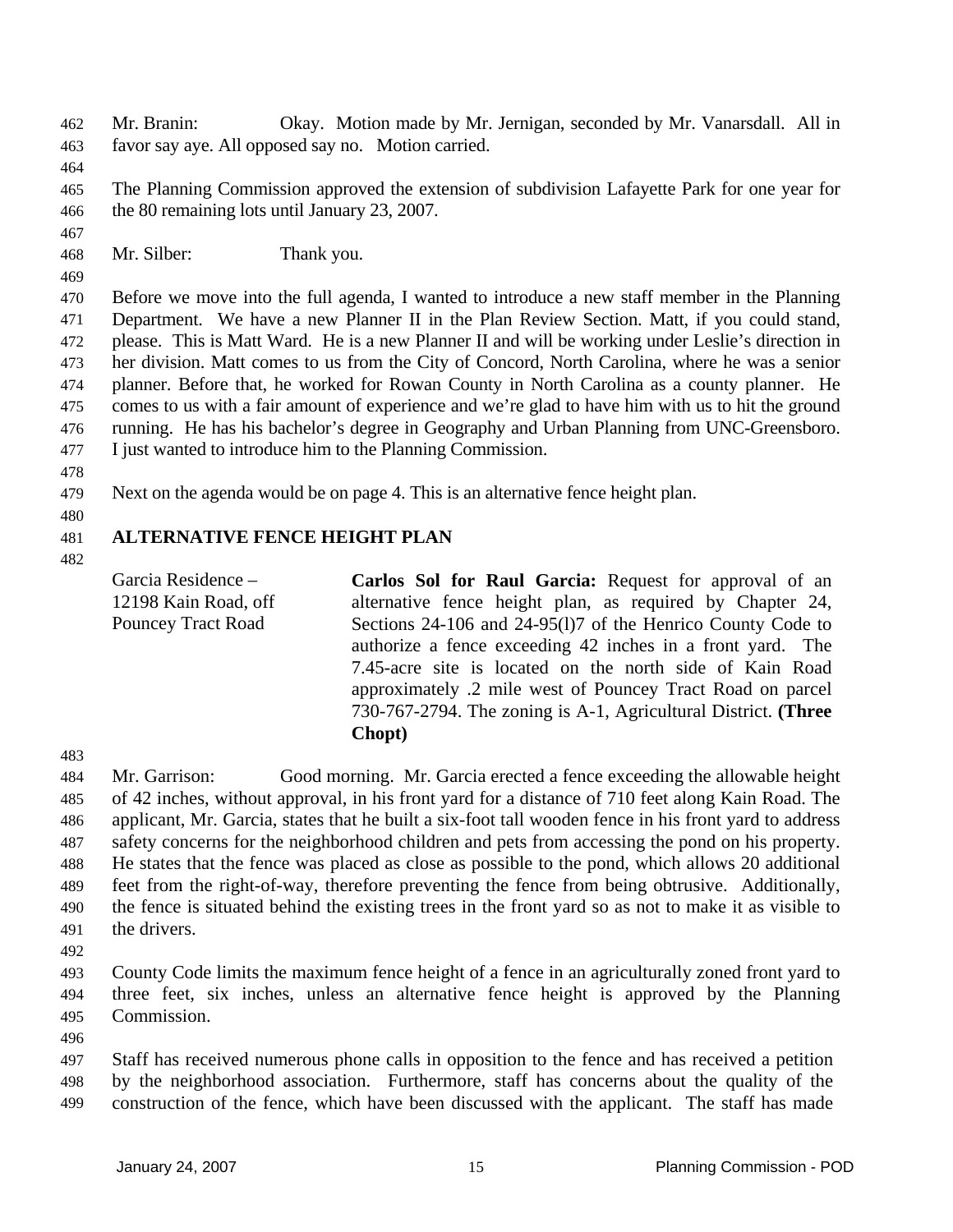| 500<br>501 | several suggestions to improve the aesthetics and quality of the fence including provisions of<br>columns every 40 feet, scalloping the top of the fence, and staining the fence. |                                                                                                     |  |  |
|------------|-----------------------------------------------------------------------------------------------------------------------------------------------------------------------------------|-----------------------------------------------------------------------------------------------------|--|--|
| 502        |                                                                                                                                                                                   |                                                                                                     |  |  |
| 503        | The applicant is here to answer any questions you may have. Mr. Garcia would also like to                                                                                         |                                                                                                     |  |  |
| 504        | state his reasoning for the fence as well.                                                                                                                                        |                                                                                                     |  |  |
| 505        |                                                                                                                                                                                   |                                                                                                     |  |  |
| 506        |                                                                                                                                                                                   | If there are any questions, I'll be happy to answer them.                                           |  |  |
| 507        |                                                                                                                                                                                   |                                                                                                     |  |  |
| 508        | Mr. Branin:                                                                                                                                                                       | Mr. Garrison, before we ask you any questions, is there anyone in the                               |  |  |
|            |                                                                                                                                                                                   | audience in opposition to this? Several. Mr. Secretary, would you explain the rules of              |  |  |
| 509        | opposition if they choose to speak?                                                                                                                                               |                                                                                                     |  |  |
| 510        |                                                                                                                                                                                   |                                                                                                     |  |  |
| 511        |                                                                                                                                                                                   |                                                                                                     |  |  |
| 512        | Mr. Silber:                                                                                                                                                                       | Yes. The applicant has 10 minutes to present their case, this case on the                           |  |  |
| 513        |                                                                                                                                                                                   | alternative fence height. He can save some of that time for rebuttal. The opposition has            |  |  |
| 514        |                                                                                                                                                                                   | cumulatively a total of 10 minutes to present their case in opposition to this request. Any time    |  |  |
| 515        |                                                                                                                                                                                   | the Commission is asking questions of either party, that's not counted towards your allocated 10    |  |  |
| 516        |                                                                                                                                                                                   | minutes. Of course, the Planning Commission could extend that allotment of 10 minutes if they       |  |  |
| 517        | so desire.                                                                                                                                                                        |                                                                                                     |  |  |
| 518        |                                                                                                                                                                                   |                                                                                                     |  |  |
| 519        | Mr. Branin:                                                                                                                                                                       | Thank you, sir. Does anybody have any questions for Mr. Garrison?                                   |  |  |
| 520        |                                                                                                                                                                                   |                                                                                                     |  |  |
| 521        | Mr. Archer:                                                                                                                                                                       | I'd like to ask the applicant a couple of questions.                                                |  |  |
| 522        |                                                                                                                                                                                   |                                                                                                     |  |  |
| 523        | Mr. Branin:                                                                                                                                                                       | Okay. No questions for Mr. Garrison?                                                                |  |  |
| 524        |                                                                                                                                                                                   |                                                                                                     |  |  |
| 525        | Mr. Archer:                                                                                                                                                                       | I have no questions for Mr. Garrison.                                                               |  |  |
| 526        |                                                                                                                                                                                   |                                                                                                     |  |  |
| 527        | Mr. Branin:                                                                                                                                                                       | Thank you. Can we hear from the applicant please? Mr. Garcia?                                       |  |  |
| 528        |                                                                                                                                                                                   |                                                                                                     |  |  |
| 529        |                                                                                                                                                                                   | Sir, could you come down and introduce yourself, please?                                            |  |  |
| 530        |                                                                                                                                                                                   |                                                                                                     |  |  |
| 531        | Mr. Sol:                                                                                                                                                                          | My name is Carlos Sol. I'm representing Mr. Garcia. I'm the designer                                |  |  |
| 532        |                                                                                                                                                                                   | and the builder for him. The reason he built this fence is, basically, for protection of the        |  |  |
| 533        |                                                                                                                                                                                   | integrity of the pond. He knows that he's in violation of the Code right now. He didn't know        |  |  |
| 534        |                                                                                                                                                                                   | before. The way that he would like to present this is bringing an alternative to the existing       |  |  |
| 535        |                                                                                                                                                                                   | fence that he has done. I don't know if I can show this.                                            |  |  |
| 536        | Mr. Branin:                                                                                                                                                                       | Actually, you can. Mr. Garrison, would you help?                                                    |  |  |
| 537        |                                                                                                                                                                                   |                                                                                                     |  |  |
| 538        | Ms. Sol:                                                                                                                                                                          | Sorry about the drawings, but we just sketched it in there. Okay. If you                            |  |  |
| 539        |                                                                                                                                                                                   | allow us to scalp the front and leave the highest—if we can keep the six foot of the existing       |  |  |
| 540        |                                                                                                                                                                                   | fence and scallop to the 42 inches that would be in compliance with the Code, and also right at     |  |  |
| 541        |                                                                                                                                                                                   | the front, put some landscaping as trees and shrubs and all that, to architecturally blend a little |  |  |
| 542        |                                                                                                                                                                                   | better with the neighborhood, with an ornamental top in each post of the fence. That is a           |  |  |
| 543        |                                                                                                                                                                                   | proposal that we pretty much would like for you to consider, an alternative to the straight fence   |  |  |
| 544        |                                                                                                                                                                                   | that has been built in there. That will allow him to kind of protect his property from the kids     |  |  |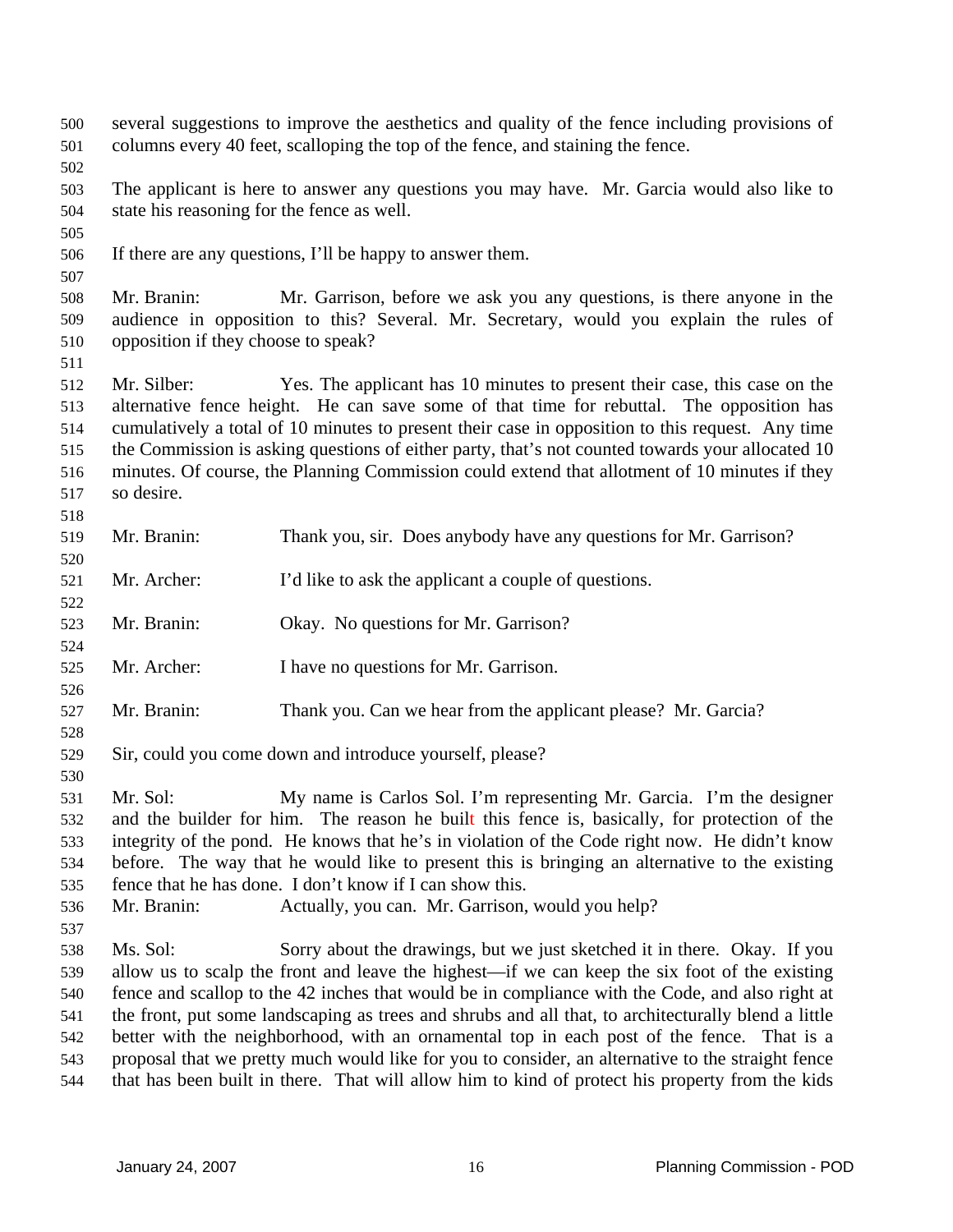| 545<br>546 | this alternative.                     | trying to get inside, as well as maybe to the neighborhood will be more appealing, to go with       |
|------------|---------------------------------------|-----------------------------------------------------------------------------------------------------|
| 547        |                                       |                                                                                                     |
| 548        | Mr. Branin:                           | Sir, the $4 \times 4$ , with the braces, what would the height of that be?                          |
| 549        |                                       |                                                                                                     |
| 550        | Mr. Sol:                              | Six feet.                                                                                           |
| 551        |                                       |                                                                                                     |
| 552        | Mr. Branin:                           | Are you proposing also that you put some sort of cap, because you show                              |
| 553        | a decorative cap on top of this.      |                                                                                                     |
| 554        |                                       |                                                                                                     |
| 555        | Ms. Sol:                              | That is correct.                                                                                    |
| 556        |                                       |                                                                                                     |
| 557        | Mr. Vanarsdall:                       | My question is who was the contractor?                                                              |
| 558        |                                       |                                                                                                     |
| 559        | Mr. Sol:                              | He was.                                                                                             |
| 560        |                                       |                                                                                                     |
| 561        | Mr. Vanarsdall:                       | He was?                                                                                             |
| 562        |                                       |                                                                                                     |
| 563        | Mr. Sol:                              | Yes.                                                                                                |
| 564        |                                       |                                                                                                     |
| 565        | Mr. Vanarsdall:                       | The letter that I received, that all of us received, has about 50, not quite                        |
| 566        |                                       | 50 names from the community on it. They say that Henrico inspectors came out with two               |
| 567        |                                       | citations and he continued to build the fence. Regardless of what it looks like now, what was       |
| 568        |                                       | the reason he disobeyed the County? In other words, you said he didn't know he needed a             |
| 569        | permit to begin with.                 |                                                                                                     |
| 570        |                                       |                                                                                                     |
| 571        | Mr. Sol:                              | Right.                                                                                              |
| 572        |                                       |                                                                                                     |
| 573        | Mr. Vanarsdall:                       | That's one thing, but why did he did not stop the fence once the County                             |
| 574        | came and said, "You're in violation"? |                                                                                                     |
| 575        |                                       |                                                                                                     |
| 576        | Mr. Sol:                              | I spoke with the inspector about that. He was out of the country when the                           |
| 577        |                                       | inspector came and the workers were just working there without a stop order from him. That's        |
| 578        |                                       | why. It's not like he resisted, to continue, he just wasn't here. I spoke with the inspector and he |
| 579        |                                       | agrees that he couldn't reach Mr. Garcia at that point.                                             |
|            |                                       |                                                                                                     |
| 580        | Mr. Vanarsdall:                       |                                                                                                     |
| 581        |                                       | So, he didn't write him up for anything, he just cited him?                                         |
| 582        |                                       |                                                                                                     |
| 583        | Mr. Sol:                              | Yes.                                                                                                |
| 584        |                                       |                                                                                                     |
| 585        | Mr. Vanarsdall:                       | Why did the fence have to be that high to begin with?                                               |
| 586        |                                       |                                                                                                     |
| 587        | Mr. Sol:                              | It's a pond in there. Basically, just for safety reasons. According to what                         |
| 588        |                                       | he was telling me, he found a dog that drown in the pond and he's afraid of kids or somebody        |
| 589        | else.                                 |                                                                                                     |
| 590        | Mr. Vanarsdall:                       | Why didn't he put a fence around the pond?                                                          |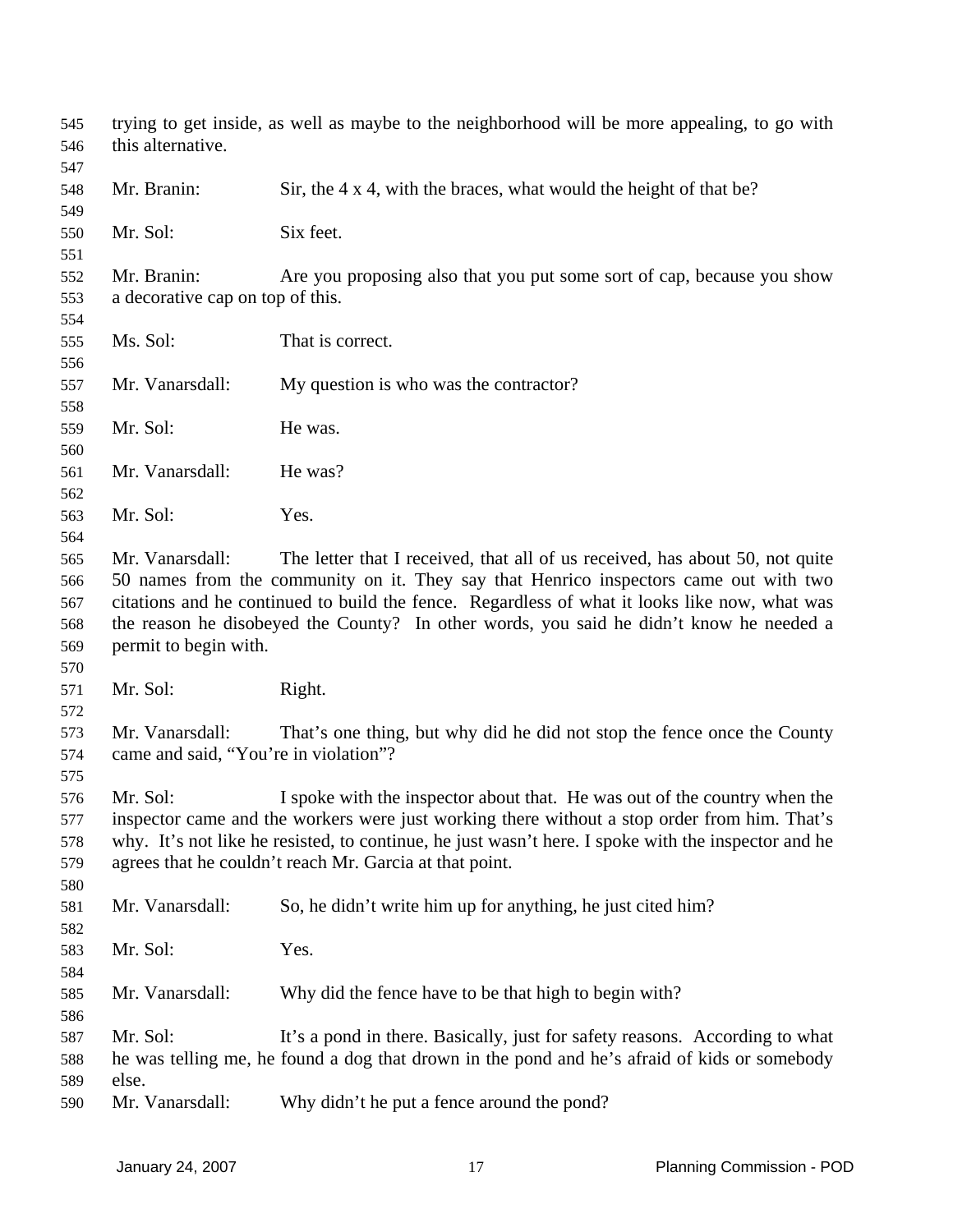| 591 |                                   |                                                                                                |
|-----|-----------------------------------|------------------------------------------------------------------------------------------------|
| 592 | Mr. Sol:                          | Well-                                                                                          |
| 593 |                                   |                                                                                                |
| 594 | Mr. Vanarsdall:                   | It would have taken care of that.                                                              |
| 595 |                                   |                                                                                                |
| 596 | Mr. Sol:                          | Yes, it would take care of that, but he was trying to incorporate that fence                   |
| 597 | to the property.                  |                                                                                                |
| 598 |                                   |                                                                                                |
| 599 | Mrs. Jones:                       | Mr. Sol, I have a question. You said that the suggested design you're                          |
| 600 |                                   | showing in front of us would bring your fence in compliance with the Henrico County Code.      |
| 601 | Has that been confirmed by staff? |                                                                                                |
| 602 |                                   |                                                                                                |
| 603 | Mr. Sol:                          | No. What I'm saying is, we will comply in the lowest point.                                    |
| 604 |                                   |                                                                                                |
| 605 | Mrs. Jones:                       | You realize you'll still be in violation.                                                      |
| 606 |                                   |                                                                                                |
| 607 | Mr. Sol:                          | That's correct.                                                                                |
| 608 |                                   |                                                                                                |
| 609 | Mrs. Jones:                       | All right. My other question is having driven by your property and looked                      |
| 610 |                                   | at the fence in question, right down the road two properties away—no, maybe three or four—is   |
| 611 |                                   | another farm pond, which is close to the road and totally unfenced and unprotected. I wonder   |
| 612 |                                   | why those folks haven't felt that they need to fence off the pond?                             |
| 613 |                                   |                                                                                                |
| 614 | Mr. Sol:                          | I cannot answer that because [unintelligible]. It's how you feel, what                         |
| 615 |                                   | chances you want to take in life, I don't know.                                                |
| 616 |                                   |                                                                                                |
| 617 | Mrs. Jones:                       | The third question is, when you fence off a property or a subject like a                       |
| 618 |                                   | pond, normally a fence along one side and part of a second side does not keep that fenced off. |
| 619 |                                   | Normally, four sides would have to be used to fence something off. Why was the fence not       |
| 620 | continued around the property?    |                                                                                                |
| 621 |                                   |                                                                                                |
| 622 | Mr. Sol:                          | Well, he is trying to prevent from the outside to get in. He can control                       |
| 623 | the inside of the-                |                                                                                                |
| 624 |                                   |                                                                                                |
| 625 | Mrs. Jones:                       | You just go around the side.                                                                   |
| 626 |                                   |                                                                                                |
| 627 | Mr. Sol:                          | The other side.                                                                                |
| 628 |                                   |                                                                                                |
| 629 | Mrs. Jones:                       | It doesn't extend around the property.                                                         |
| 630 |                                   |                                                                                                |
| 631 | Mr. Garcia:                       | I didn't finish the fence.                                                                     |
| 632 |                                   |                                                                                                |
| 633 | Mr. Branin:                       | Sir, identify yourself. Let me explain why. All Commission meetings                            |
| 634 |                                   | are taped for record for minutes and so forth. So, we need you to state your name so we have   |
| 635 | the record so we know.            |                                                                                                |
| 636 |                                   |                                                                                                |
|     |                                   |                                                                                                |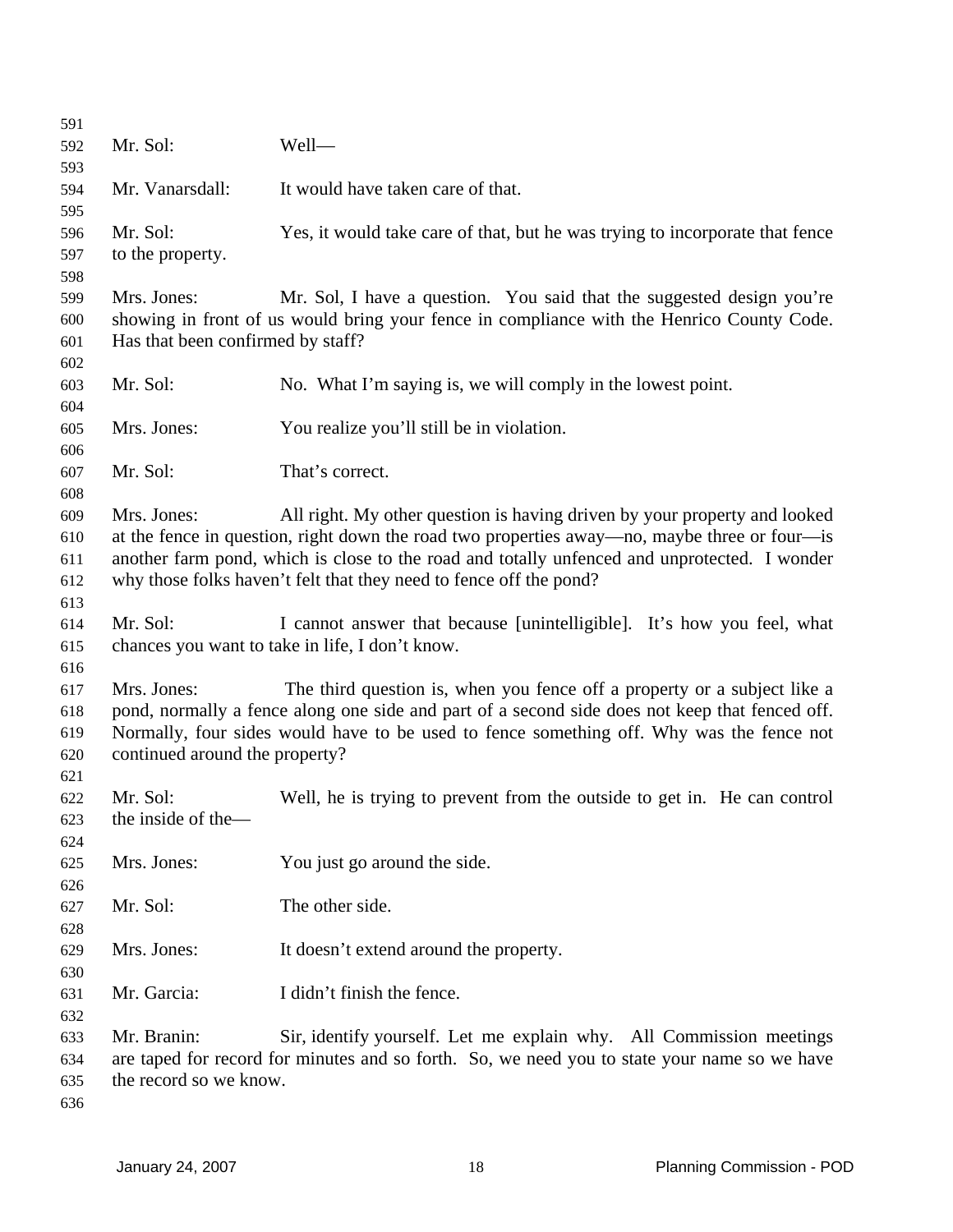| 637 | Mr. Garcia:     | My name is Raul Garcia.                                                                         |
|-----|-----------------|-------------------------------------------------------------------------------------------------|
| 638 |                 |                                                                                                 |
| 639 | Mrs. Jones:     | Thank you.                                                                                      |
| 640 |                 |                                                                                                 |
| 641 | Mr. Garcia:     | Okay. The questions you ask to Mr. Sol, I didn't finish all around the                          |
| 642 |                 | property because first thing, wood fence is expensive. I am planning on in the future to divide |
| 643 |                 | the property in lots, but not right now. Now I am concerned about the fence. Hunters can come   |
| 644 |                 | in and I really don't want anybody to come into the property with the shell guns or anything.   |
| 645 |                 | I've seen them. I'm probably going to finish all around with a wire fence, if that's approved,  |
| 646 |                 | the rest of the property, which is on the back side.                                            |
| 647 |                 |                                                                                                 |
| 648 | Mrs. Jones:     | Yes.                                                                                            |
| 649 |                 |                                                                                                 |
| 650 | Mr. Vanarsdall: | You mean like a chain link fence, something like that.                                          |
| 651 |                 |                                                                                                 |
| 652 | Mr. Garcia:     | Yes. Like wire mesh. It's less expensive than the wood fence.                                   |
| 653 |                 |                                                                                                 |
| 654 | Mr. Vanarsdall: | Thank you.                                                                                      |
| 655 |                 |                                                                                                 |
| 656 | Mr. Branin:     | Did anyone else have any other questions for Mr. Sol or Mr. Garcia?                             |
| 657 |                 | None? Would the opposition like to come and speak?                                              |
| 658 |                 |                                                                                                 |
| 659 | Mr. Jernigan:   | You all can come up. It's not just one of you; all of you can come.                             |
| 660 |                 |                                                                                                 |
| 661 | Mr. Branin:     | You don't even have to yield, ma'am; you both can speak.                                        |
| 662 |                 |                                                                                                 |
| 663 | Mr. Jernigan:   | All of you have a chance. You have 10 minutes.                                                  |
| 664 |                 |                                                                                                 |
| 665 | Mr. Vanarsdall: | You want him to break the ice.                                                                  |
| 666 |                 |                                                                                                 |
| 667 | Mr. Matthews:   | Good morning. My name is Steve Matthews and I am a property owner                               |
| 668 |                 | on Kain Road. I also have a residence in the cul-de-sac at the end of Kain Road. This is the    |
| 669 |                 | gateway to our little community and our little piece of heaven. Right now, the fence being at   |
| 670 |                 | the 700-and-some-odd feet long is quite an eyesore to drive past. We know that residential is   |
| 671 |                 | creeping in on us and it's only a matter of a year or so before we're going to have housing     |
| 672 |                 | development after housing development and we're going to have a lot more of these fences. If    |
| 673 |                 | we set a precedent now where we can have a six-foot stockade fence, I think these future homes  |
| 674 |                 | are going to want a six-foot stockade fence for Kain Road. Number two, the pond has been        |
| 675 |                 | there forever. There have been no complaints from the prior owner prior to Mr. Garcia. The      |
| 676 |                 | pond used to have ducks, geese, occasional blue heron that we could see as we came home.        |
| 677 |                 | Very rural country road. Now, we have a stockade fence and it's quite an eyesore. We have to    |
| 678 |                 | pass it going to work, coming home from work. If we allow it, I can only image that the future  |
| 679 |                 | homeowners are going to want a stockade fence to protect their interests also.                  |
| 680 |                 |                                                                                                 |
| 681 | Mr. Vanarsdall: | What do you think of this design?                                                               |
| 682 |                 |                                                                                                 |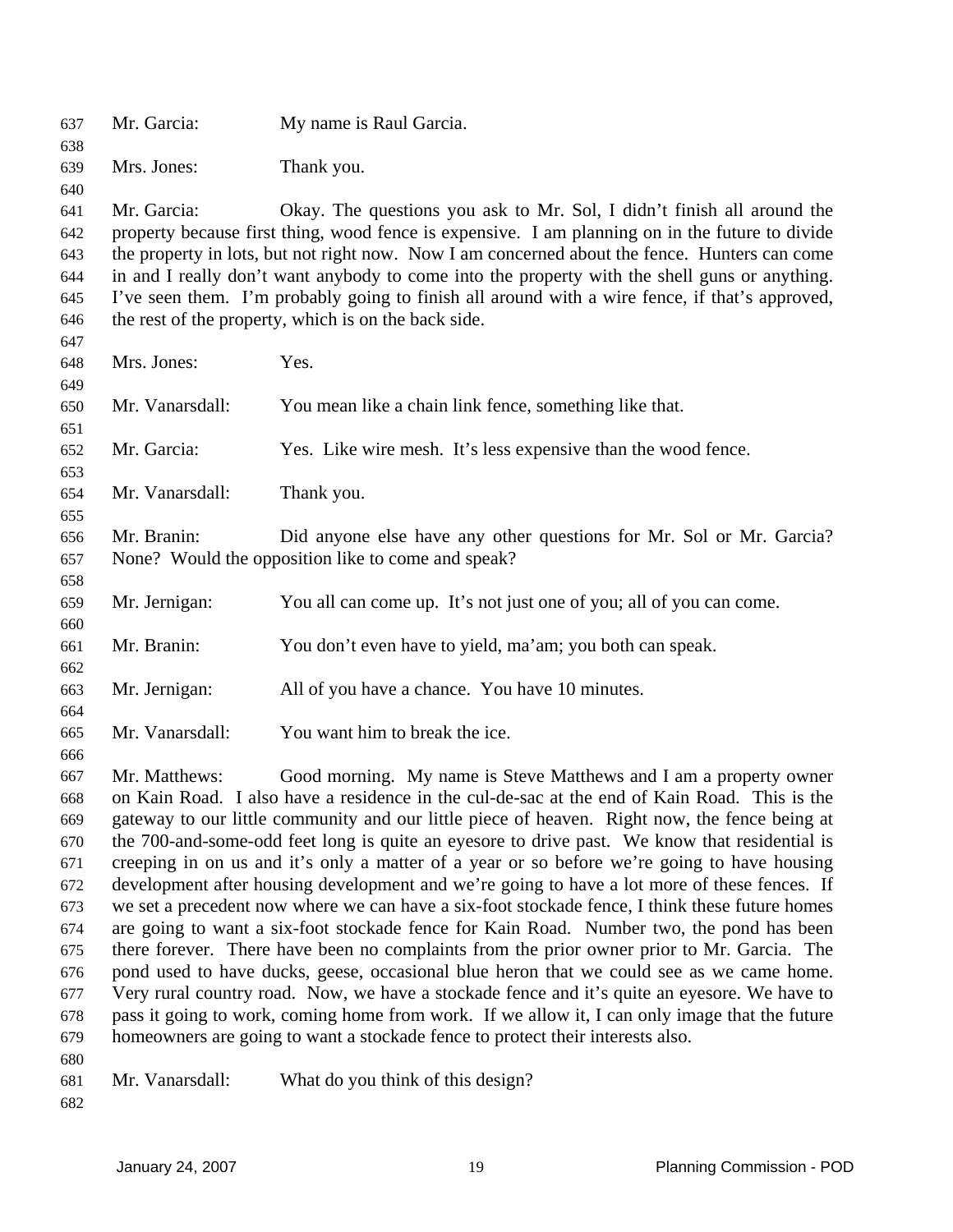Mr. Matthews: The design is almost acceptable. It would be pretty. I don't know how you can actually landscape 720 some-odd feet of frontage. 683 684 685 686 687 688 689 690 691 692 693 694 695 696 697 698 699 700 701 702 703 704 705 706 707 708 709 710 711 712 713 714 715 716 717 718 719 720 721 722 723 724 725 726 727 728 Mr. Vanarsdall: That's a lot of landscaping. Mr. Matthews: Absolutely. A lot of dollars involved in correcting this fence. Mr. Branin: Mr. Matthews, we understand that it is in violation. We understand that what he's proposing is also in violation because the maximum height would still be the poles, which will be at six foot. Mr. Matthews: Yes. Mr. Branin: When the Commissioner asked you what you thought, you said you're almost in agreement. Can you expand on that in any way? Mr. Matthews: There's some old history that goes along with this property. Currently, I believe the present fence is there to hide illicit activity that has gone on in the past, and can go on in the future. Number two, there's a lot of trash problems with this property and adjoining properties, and I believe that the fence now, and it's a good thing, it hides the trash. Without the fence, we have a trash mess. Mr. Branin: My question is really on if we do approve this fence, it will still be in violation of the code. What I'm trying to get a feel for is if the residents are okay with this sculpted fence that is in violation, or are you guys looking as a neighborhood for it to come all the way down to 42, the highest point being 42? Mr. Matthews: I think the highest point being 42, if the column is six-foot tall with a scallop, of 42 with a scallop is more appealing, if you have to have a fence. I would have to think that we could take a drawing to the people that have signed the petition and ask their advice. Speaking for myself, the 42-inch height with the scallop is a tremendous improvement over the six-foot stockade that's there now. Mr. Branin: Thank you. Ms. Powell: My name is Sara Powell and I live in Steve's neighborhood at the end of the road and we pass it every day. I've got the original petition, if you need it. I've added three or four names since, and now we have over 50 names against this fence. The people on the petition want to see the fence come down all the way to 42 inches. All the way. The pond, I have to address the pond. The pond is a little pond and it's never been a problem. I've lived out in that neighborhood since '78 and we've enjoyed the pond. We've enjoyed the property, until recently. It is aesthetically just wrong for the whole road. Kain Road is one of the few real rural roads left in this county in the West End, and we'd like to keep it that way as long as possible although we know development's coming. As far as the people that use the road currently enjoy the open spaces. That's why we moved out there. We just hate to see it ruined. Everybody else has put up very nice decorative split-rail fences, except this eyesore. Everybody that signed the petition said, "What is this junkyard fence?" That's exactly what it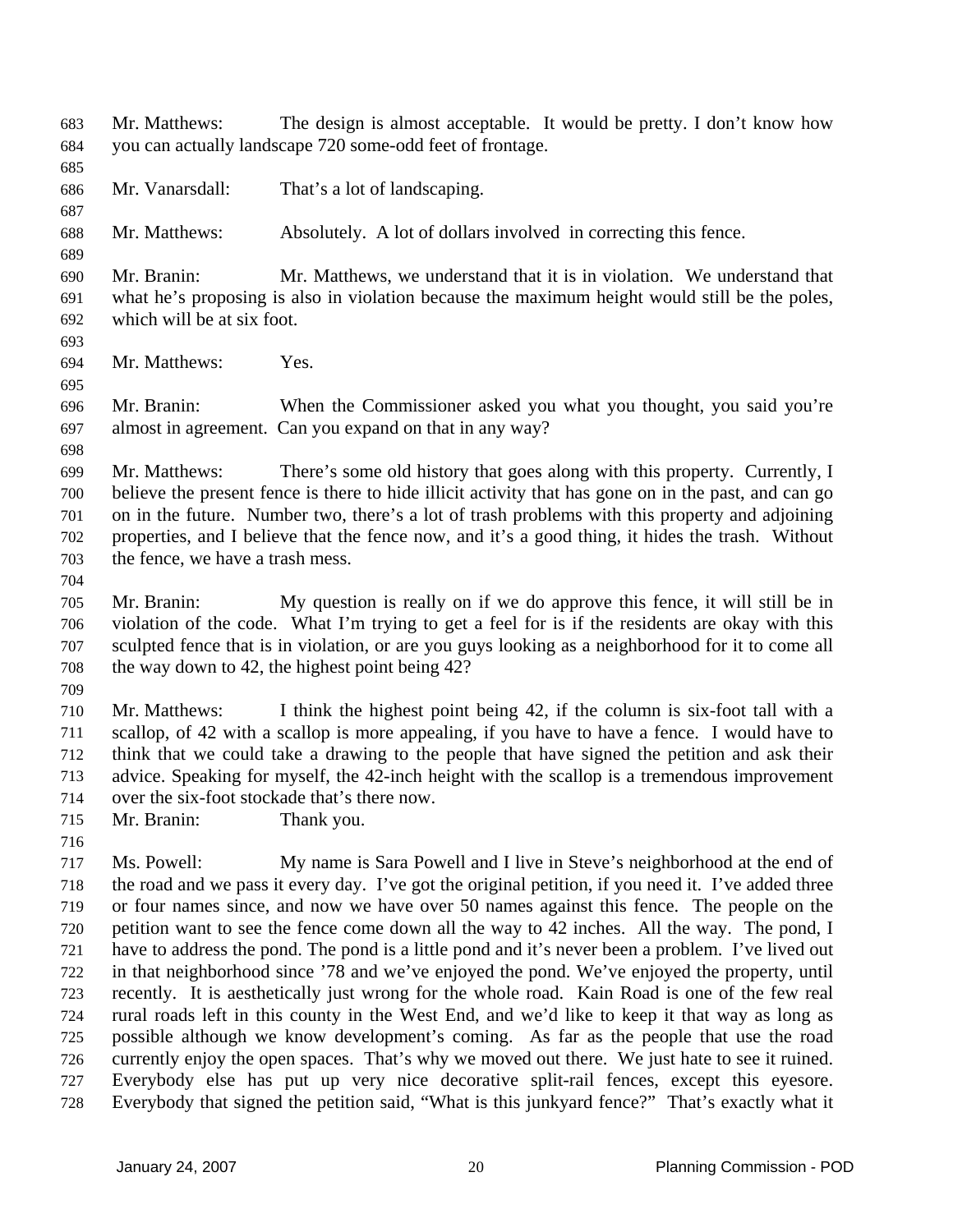looks like. Like you said, we have other large ponds. We have two big ponds beside, I think, the one you were referring to and they've never been a problem. I think if we don't enforce the Code on this one, we've opened a can of worms for the rest of the County. I think it will only get worse. I think it's more important now than ever before to enforce these codes, because if they're not enforced now, it'll go rampant through the County. Thank you. 729 730 731 732 733 734 735 736 737 738 739 740 741 742 743 744 745 746 747 748 749 750 751 752 753 754 755 756 757 758 759 760 761 762 763 764 765 766 767 768 769 770 771 772 773 774 Mr. Branin: Thank you, Ms. Powell. Mr. Vanarsdall: Thank you. Mr. Branin: Is there anyone else? Mr. Perkins: Good morning. My name is Channing Perkins. I live at the end of Kain Road. I also have a rental house third house down from Mr. Garcia's. With the subject property, the pond there, he mentioned concern about kids getting in or what have you. The previous owner of the property, I believe, used to be out there in waders in order to clean it. So, I do not think it's a deep pond. The other two ponds, as you've mentioned, one doesn't have a fence, the other one only has a 42-inch split fence. I just feel this fence is very wrong for the aesthetics, for the preservation of all the properties along that corridor, and properties to come. Thank you. Mr. Vanarsdall: Would you accept the fence that's up there (pointing to the screen)? Mr. Perkins: I don't see where you're going to scallop from 6 foot down to— Mr. Vanarsdall: Forty-two inches. Mr. Perkins:  $-42$  inches. That's 30 inches of scallop. I don't see how you're going to make it look right. Mr. Branin: Mr. Perkins, I agree with you, and that's if I was going to recommend lowering the pillars, to get a sculpted look that would bring down the lowest point to 42 of the sculpture, they would have to come down to at least five feet with the poles, because I'm in agreement with you. I can't see how you can get— Mr. Perkins: I don't see how he can do a difference of 30 inches and still have it look aesthetically pleasing to anybody. Mr. Branin: Right. Mr. Perkins: The other issue is, back I guess it was about three weeks ago, we had a lot of rain, kind of a torrential downpour. The fence crosses the spillway of the pond. The County of Henrico went and fixed that spillway, I guess it was about four or five years ago. During that rain, there was a cooler that was lodged between the fence right where the spillway was, obstructing the path of the water flow. This is a concern of mine, given that what other trash might end up between, because the fence goes right over that little spillway. What's to prevent something larger from getting in there, blocking the water up, then forcing the fence to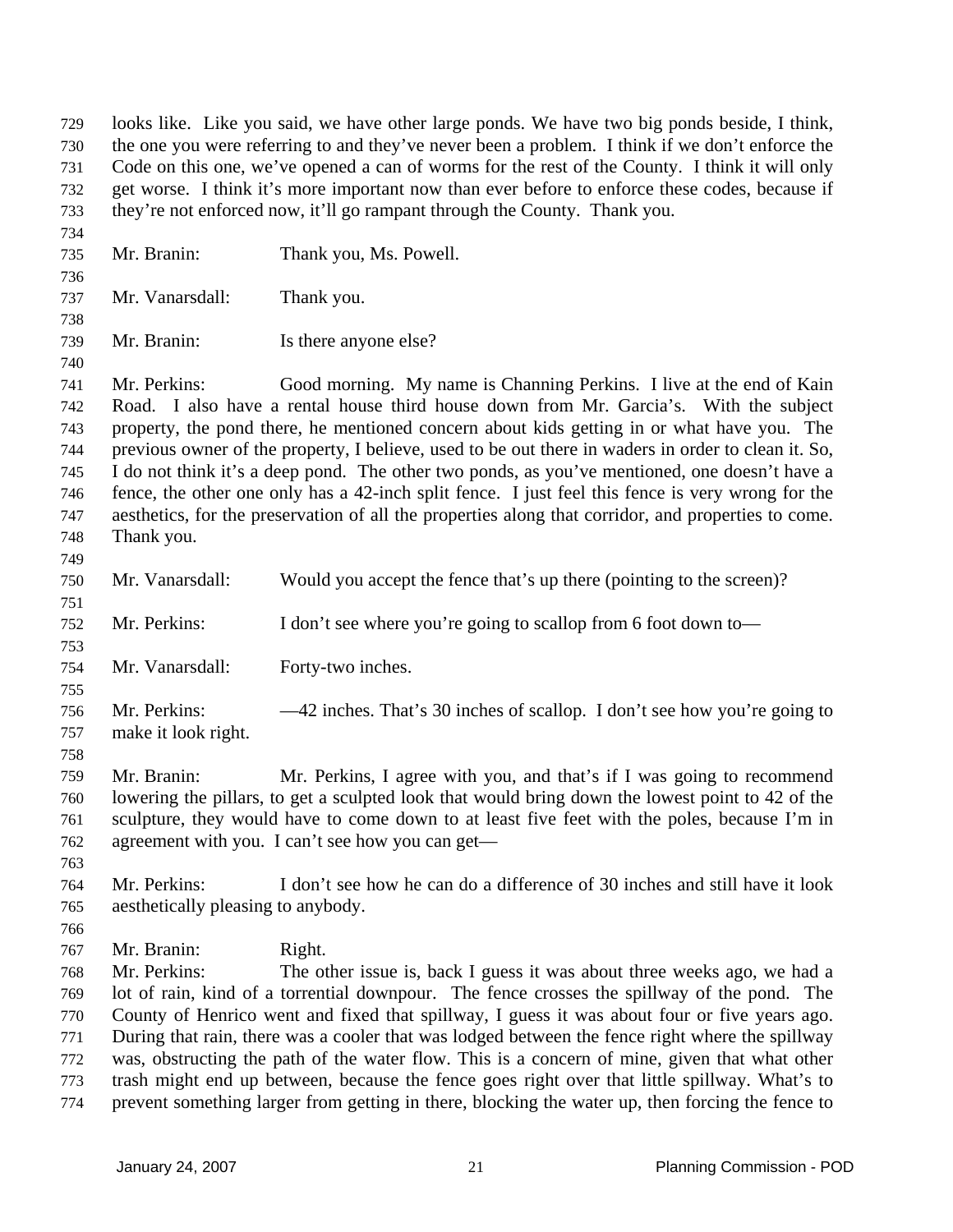| 775<br>776 | burst as a dam might, and then block the road and we have to go all the way around 'cause the<br>only other access point we have to our neighborhood or anywhere else on Kain Road, is by |                                                                                                       |  |  |
|------------|-------------------------------------------------------------------------------------------------------------------------------------------------------------------------------------------|-------------------------------------------------------------------------------------------------------|--|--|
| 777        | going through Shady Grove Estates and Mill Lane Road.                                                                                                                                     |                                                                                                       |  |  |
| 778        |                                                                                                                                                                                           |                                                                                                       |  |  |
| 779        | Mr. Branin:                                                                                                                                                                               | Thank you, Mr. Perkins.                                                                               |  |  |
| 780        |                                                                                                                                                                                           |                                                                                                       |  |  |
| 781        | Mr. Perkins:                                                                                                                                                                              | Thank you.                                                                                            |  |  |
| 782        |                                                                                                                                                                                           |                                                                                                       |  |  |
| 783        | Mr. Branin:                                                                                                                                                                               | Two and a half minutes left. Is there anyone else? No one? Mr. Sol, Mr.                               |  |  |
| 784        |                                                                                                                                                                                           | Garcia, do you want come down and make any comments one way or the other?                             |  |  |
| 785        |                                                                                                                                                                                           |                                                                                                       |  |  |
| 786        | Mr. Sol:                                                                                                                                                                                  | My only comment that I would make at this point is I believe that six foot                            |  |  |
| 787        |                                                                                                                                                                                           | probably is a little too high for the post. Five feet will make it more attractive in going from five |  |  |
| 788        | foot to 42 inches. I agree with that.                                                                                                                                                     |                                                                                                       |  |  |
| 789        |                                                                                                                                                                                           |                                                                                                       |  |  |
| 790        | Mr. Branin:                                                                                                                                                                               | Okay. Any Commissioners have any other comments or questions?                                         |  |  |
| 791        |                                                                                                                                                                                           |                                                                                                       |  |  |
| 792        | Mr. Archer:                                                                                                                                                                               | Does the five-foot portion still require an alternate fence height plan?                              |  |  |
| 793        |                                                                                                                                                                                           |                                                                                                       |  |  |
| 794        | Mr. Silber:                                                                                                                                                                               | Yes, sir.                                                                                             |  |  |
| 795        |                                                                                                                                                                                           |                                                                                                       |  |  |
| 796        | Mr. Archer:                                                                                                                                                                               | Okay.                                                                                                 |  |  |
| 797        |                                                                                                                                                                                           |                                                                                                       |  |  |
| 798        | Mr. Jernigan:                                                                                                                                                                             | Anything above 42.                                                                                    |  |  |
| 799        | Mr. Archer:                                                                                                                                                                               |                                                                                                       |  |  |
| 800<br>801 |                                                                                                                                                                                           | At any portion. Even the post.                                                                        |  |  |
| 802        | Mr. Silber:                                                                                                                                                                               | That's correct.                                                                                       |  |  |
| 803        | Mrs. Jones:                                                                                                                                                                               | I have a comment. My assessment of this is probably largely driven by                                 |  |  |
| 804        |                                                                                                                                                                                           | the fact that I need to hear the indisputable reason why this has to be an alternate fence height.    |  |  |
| 805        |                                                                                                                                                                                           | So far, I haven't heard you say that you can accomplish a lot with the plans you're putting           |  |  |
| 806        |                                                                                                                                                                                           | forward that you couldn't accomplish with a fence that is in compliance with Henrico County           |  |  |
| 807        | Code.                                                                                                                                                                                     |                                                                                                       |  |  |
| 808        |                                                                                                                                                                                           |                                                                                                       |  |  |
| 809        | Mr. Vanarsdall:                                                                                                                                                                           | I haven't either.                                                                                     |  |  |
| 810        |                                                                                                                                                                                           |                                                                                                       |  |  |
| 811        | Mr. Sol:                                                                                                                                                                                  | One thing that I will say is that the 42 inches all straight, it would be                             |  |  |
| 812        |                                                                                                                                                                                           | probably less attractive than some architectural element that would do the scallop, going from        |  |  |
| 813        | 42. For the look of seeing a 42-inches fence straight that would be in compliance with the                                                                                                |                                                                                                       |  |  |
| 814        |                                                                                                                                                                                           | County versus five feet to 42 scalloped, probably architecturally more pleasing, would be much        |  |  |
| 815        | better. That would be my only comment.                                                                                                                                                    |                                                                                                       |  |  |
| 816        |                                                                                                                                                                                           |                                                                                                       |  |  |
| 817        | Mr. Archer:                                                                                                                                                                               | Sir, if this Commission did not approve the alternate fence height, would                             |  |  |
| 818        | you build a 42-inch anyway?                                                                                                                                                               |                                                                                                       |  |  |
| 819        |                                                                                                                                                                                           |                                                                                                       |  |  |
| 820        | Mr. Garcia:                                                                                                                                                                               | Yes. If I have to do it, I will.                                                                      |  |  |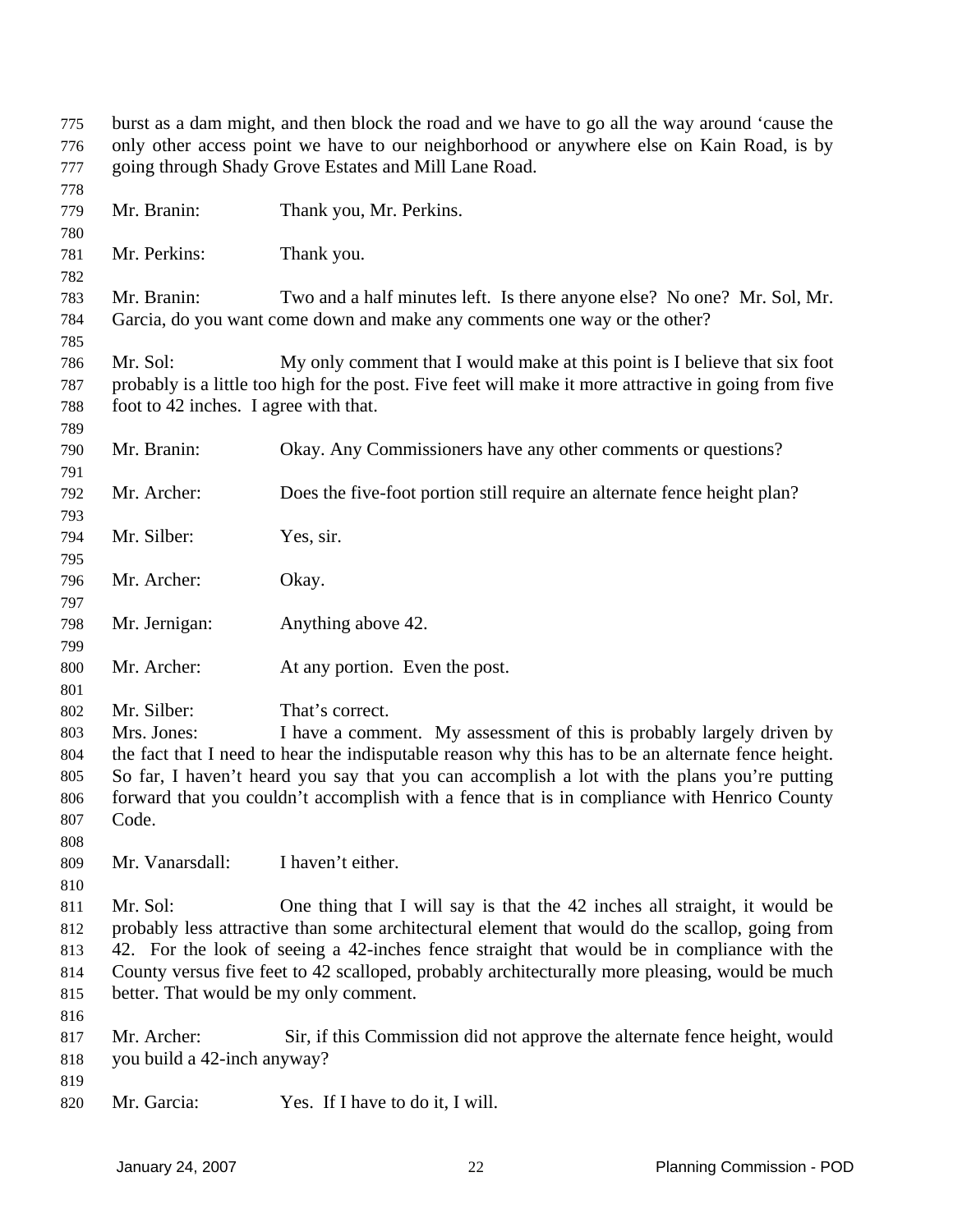| 821        |                                |                                                                                                |
|------------|--------------------------------|------------------------------------------------------------------------------------------------|
| 822        | Mr. Archer:                    | You would build a 42-inch regardless.                                                          |
| 823        |                                |                                                                                                |
| 824        | Mr. Garcia:                    | Have to cut it, the whole fence, to 42.                                                        |
| 825        |                                |                                                                                                |
| 826        | Mr. Silber:                    | They're just going to top it.                                                                  |
| 827        |                                |                                                                                                |
| 828        | Mr. Garcia:                    | He's going to do the same way it is now, just lower.                                           |
| 829        |                                |                                                                                                |
| 830        | Mr. Vanarsdall:                | Shorter.                                                                                       |
| 831        |                                |                                                                                                |
| 832        | Mr. Archer:                    | Then my next question would be, for one of the representatives from the                        |
| 833        |                                | neighborhood, if you're going to end up with a 42-inch fence, would you consider, what was it, |
| 834        | five scalloped down to 42?     |                                                                                                |
| 835        |                                |                                                                                                |
| 836        | Mr. Branin:                    | I think we could even do it at 48.                                                             |
| 837        |                                |                                                                                                |
| 838        | Mr. Archer:                    | At 48 scalloped down to 42. If it would create something that's more                           |
| 839        | attractive-                    |                                                                                                |
| 840        |                                |                                                                                                |
| 841        | Mr. Branin:                    | That would be our goal.                                                                        |
| 842        |                                |                                                                                                |
| 843        | Mr. Archer:                    | Yes.                                                                                           |
| 844        |                                |                                                                                                |
| 845        | Mr. Sol:                       | It is going to be more expensive to do it that way than just go ahead and                      |
| 846        | take that chainsaw and cut it. |                                                                                                |
| 847<br>848 | Mr. Archer:                    | I understand that, but I guess I'm trying to come up with the best of both                     |
| 849        |                                | worlds here. In order to achieve that, we need to know if the neighborhood would rather see 48 |
| 850        |                                | scalloped down or just a flat 42 straight across, which is what he said we would end up with.  |
| 851        |                                |                                                                                                |
| 852        | Ms. Powell:                    | You're talking about 48 inches for the posts rather than five feet.                            |
| 853        |                                |                                                                                                |
| 854        | Mr. Branin:                    | The highest level, which would be the posts.                                                   |
| 855        |                                |                                                                                                |
| 856        | Mr. Jernigan:                  | Does that include the cap?                                                                     |
| 857        |                                |                                                                                                |
| 858        | Mr. Vanarsdall:                | In other words, the pole would be six inches higher than the fence itself.                     |
| 859        |                                |                                                                                                |
| 860        | Ms. Powell:                    | Forty-eight inches is a lot different than five feet.                                          |
| 861        |                                |                                                                                                |
| 862        | Mr. Vanarsdall:                | It wouldn't go to five feet; it would go to 48 inches, which is four feet.                     |
| 863        |                                |                                                                                                |
| 864        | Mr. Branin:                    | Four feet and drop down to 42.                                                                 |
| 865        |                                |                                                                                                |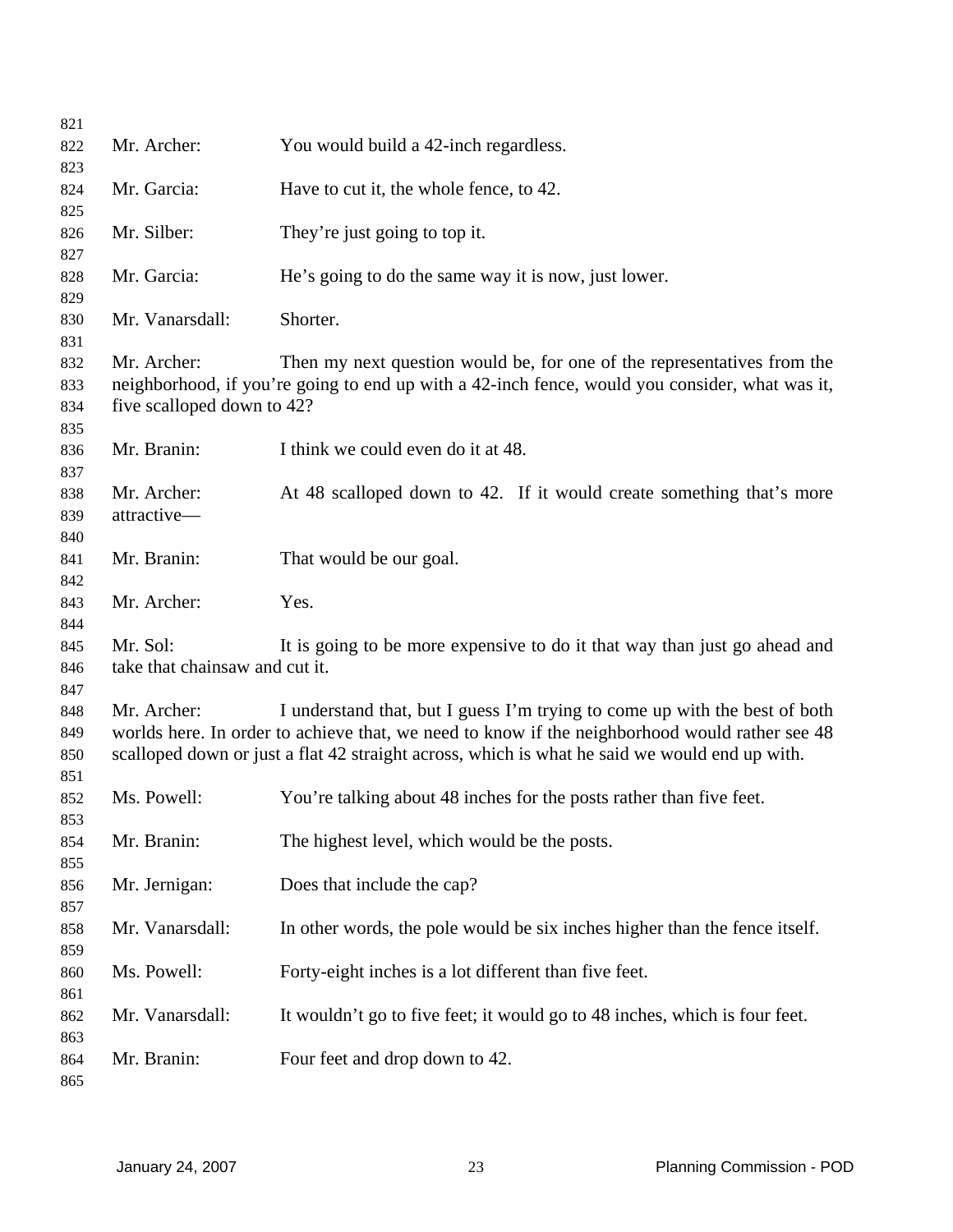| 866 | Mr. Silber:                 | Another alternative would be to have the top of post be at 48 inches and                      |
|-----|-----------------------------|-----------------------------------------------------------------------------------------------|
| 867 |                             | the bottom of the scallop would be at 36 inches.                                              |
| 868 |                             |                                                                                               |
| 869 | Ms. Powell:                 | That would be even better.                                                                    |
| 870 |                             |                                                                                               |
| 871 | Mr. Silber:                 | It would be a foot difference. That would be six inches above what the                        |
| 872 |                             | Code says, but then you're coming down six inches below the Code in the middle. I think it    |
| 873 | would look more attractive. |                                                                                               |
| 874 |                             |                                                                                               |
| 875 | Ms. Powell:                 | Or if we go to 42-inch height for the post, then they could scallop it—                       |
| 876 |                             |                                                                                               |
| 877 | Mr. Branin:                 | [Unintelligible] straight across.                                                             |
| 878 |                             |                                                                                               |
| 879 | Mr. Sol:                    | The alternative of the post is just to bring a little more attractive look of                 |
| 880 | the fence.                  |                                                                                               |
| 881 |                             |                                                                                               |
| 882 | Mr. Branin:                 | Right.                                                                                        |
| 883 |                             |                                                                                               |
| 884 | Mr. Branin:                 | I'm willing to concede a little height to get a little beauty.                                |
| 885 |                             |                                                                                               |
| 886 | Ms. Powell:                 | To go to 48-inch posts.                                                                       |
| 887 |                             |                                                                                               |
| 888 | Mr. Branin:                 | Forty-eight inch posts.                                                                       |
| 889 |                             |                                                                                               |
| 890 | Ms. Powell:                 | Down to a 42-inch scallop. At what span would that be?                                        |
| 891 |                             |                                                                                               |
| 892 | Mr. Branin:                 | From pole to pole. Are your poles six or ten? Eight foot on center? Ms.                       |
| 893 |                             | Powell, we can rule that it has to be a straight 42-inch fence, okay?                         |
| 894 |                             |                                                                                               |
| 895 | Ms. Powell:                 | The scallop would probably look better.                                                       |
| 896 |                             |                                                                                               |
| 897 | Mr. Branin:                 | He'll comply to that and we know how he's going to comply because                             |
| 898 |                             | he's already told us how he's going to comply. He's going to get a chainsaw and measure out   |
| 899 |                             | 42 inches, put a chalk line and cut it off. What that will end up doing is providing you with |
| 900 |                             | another eyesore, but they're in compliance.                                                   |
| 901 |                             |                                                                                               |
| 902 | Ms. Powell:                 | I understand.                                                                                 |
| 903 | Mr. Branin:                 | I'm willing to give them a little height to get the aesthetics.                               |
| 904 |                             |                                                                                               |
| 905 | Mr. Matthews:               | I don't know if Greg was able to get in touch with Public Works. Has                          |
| 906 |                             | Public Works reviewed the spillway issue on it and any obstruction that might end up          |
| 907 | happening?                  |                                                                                               |
| 908 |                             |                                                                                               |
| 909 | Mr. Garrison:               | It's out of the right-of-way.                                                                 |
| 910 |                             |                                                                                               |
| 911 | Mr. Vanarsdall:             | You need to get up here so we can hear you, Greg.                                             |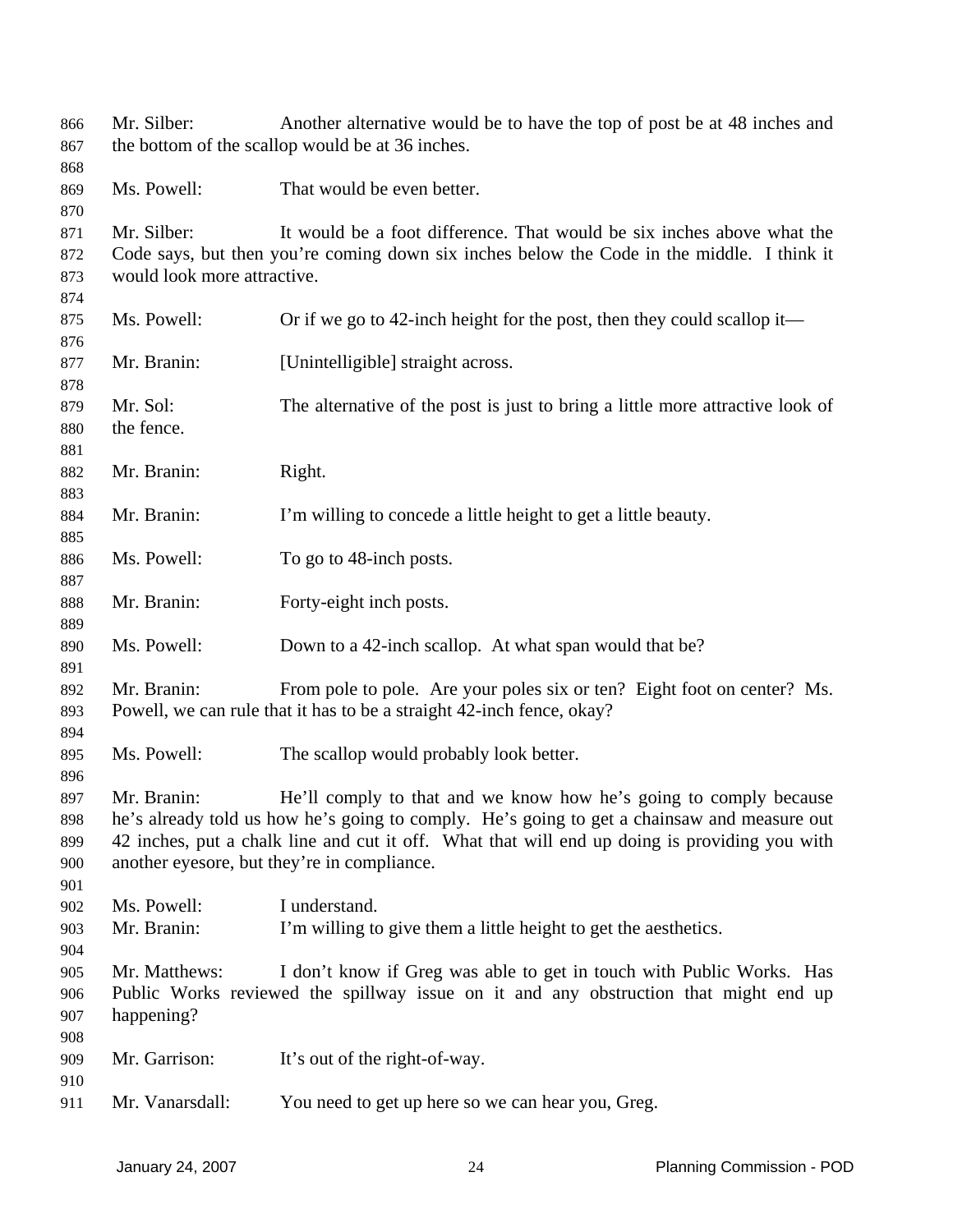| 912 |                                                      |                                                                                                 |  |  |
|-----|------------------------------------------------------|-------------------------------------------------------------------------------------------------|--|--|
| 913 | Mr. Garrison:                                        | Yes, I spoke with Public Works. They didn't have any issues with it.                            |  |  |
| 914 | Traffic said it was clearly out of the right-of-way. |                                                                                                 |  |  |
| 915 |                                                      |                                                                                                 |  |  |
| 916 | Mr. Matthews:                                        | With that big spillway coming in, [unintelligible] right there on Kain                          |  |  |
| 917 | Road.                                                |                                                                                                 |  |  |
| 918 |                                                      |                                                                                                 |  |  |
| 919 | Mr. Garrison:                                        | Right. Public Works didn't have any issues.                                                     |  |  |
| 920 |                                                      |                                                                                                 |  |  |
| 921 | Mr. Matthews:                                        | Okay. I saw the cooler and I saw the water being clearly blocked there.                         |  |  |
| 922 |                                                      | If the water was to be blocked and it backed up, would there be enough force to cause the fence |  |  |
| 923 |                                                      | to go down? Is there anything that Public Works would like to see done on that fence crossing   |  |  |
| 924 | the spillway?                                        |                                                                                                 |  |  |
| 925 |                                                      |                                                                                                 |  |  |
| 926 | Mr. Garrison:                                        | They didn't indicate that.                                                                      |  |  |
| 927 |                                                      |                                                                                                 |  |  |
| 928 | Mr. Matthews:                                        | Okay.                                                                                           |  |  |
| 929 |                                                      |                                                                                                 |  |  |
| 930 | Mr. Jernigan:                                        | Mr. Chairman, I have one question. Let's clear this up so when the                              |  |  |
| 931 |                                                      | inspector goes out there, is the top of the pole including the ornamental fixture on top?       |  |  |
| 932 |                                                      |                                                                                                 |  |  |
| 933 | Mr. Branin:                                          | I was going to do it at 48 inches to the top of the pole. With the                              |  |  |
| 934 |                                                      | ornamental fixture, it would probably come out at probably right at 50.                         |  |  |
| 935 |                                                      |                                                                                                 |  |  |
| 936 | Mr. Jernigan:                                        | Okay. I just wanted to make sure so we knew that the pole height itself is                      |  |  |
| 937 |                                                      | 48 and then the ornamental on top of it is not included into the height.                        |  |  |
| 938 |                                                      |                                                                                                 |  |  |
| 939 | Mr. Matthews:                                        | Steve Matthews. I just want to be clear, are we talking the entire fence,                       |  |  |
| 940 | the side property?                                   |                                                                                                 |  |  |
| 941 |                                                      |                                                                                                 |  |  |
| 942 | Mr. Branin:                                          | No sir. I was going to as them to scroll the side and dress it up, but that                     |  |  |
| 943 | will be their decision.                              |                                                                                                 |  |  |
| 944 |                                                      |                                                                                                 |  |  |
| 945 | Mr. Archer:                                          | Nothing else is in violation right now.                                                         |  |  |
| 946 |                                                      |                                                                                                 |  |  |
| 947 | Mr. Jernigan:                                        | The side yard and backyard can be six feet.                                                     |  |  |
| 948 | Mr. Silber:                                          | Let me clarify that, though. The Code says that the front yard is not just                      |  |  |
| 949 |                                                      | where the fence is parallel to the road, but where it turns and moves back towards the front    |  |  |
| 950 |                                                      | building elevation or the front yard setbacks. Where the front yard setback is at, they need to |  |  |
| 951 |                                                      | extend that shortened fence back to that point.                                                 |  |  |
| 952 |                                                      |                                                                                                 |  |  |
| 953 | Mr. Jernigan:                                        | If you draw a line across the front of the house all the way across, that                       |  |  |
| 954 | would be considered the front yard.                  |                                                                                                 |  |  |
| 955 |                                                      |                                                                                                 |  |  |
| 956 | Mr. Thornton:                                        | Mr. Chairman, I'm extremely empathetic to Mr. Garcia, I suspect, but                            |  |  |
| 957 |                                                      | you know, these kind of cases always raise, in my mind, an issue that we need to always         |  |  |
|     |                                                      |                                                                                                 |  |  |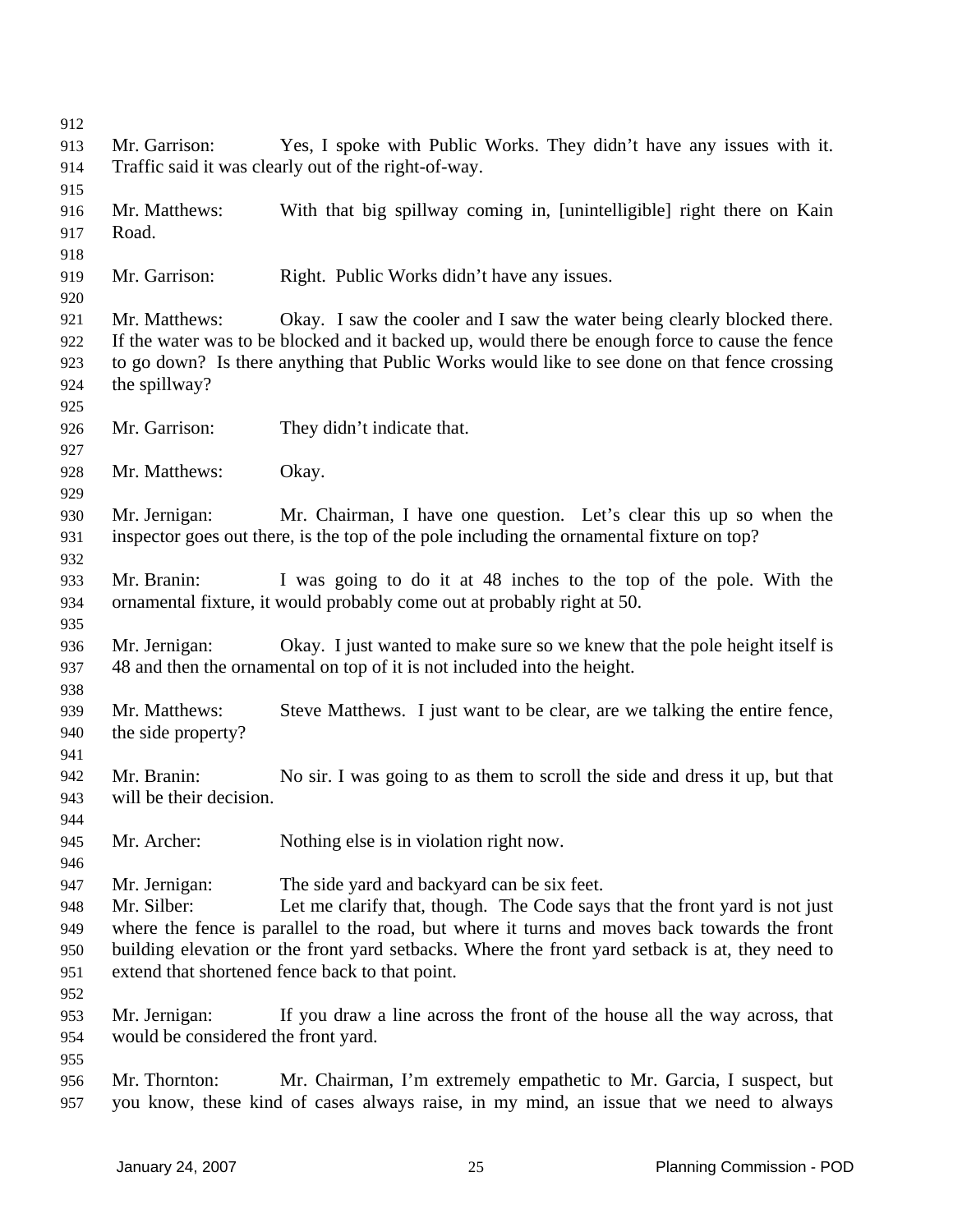remember, and that is that the residents who live on this street have been there for some time. Having lived there for some time, they, then, are stewards of that particular residence.When you have something like this, which detracts and is also not according to the law there, as someone said earlier, it creates a bad precedent. I see what, I think, the Commissioners are going to do. They're going to try to ameliorate that. I think we need to be very, very sensitive in sending messages to the County residents. The first is you have to honor the Code for the County, and we have to start respecting neighborhoods better. This whole idea of putting up fences. Robert Frost talks about that. We need to be a little bit careful. My only point is that sometimes when we make a mistake, we can't correct it properly, but we can make sure that things are done according to law. When we do that, we're dealing with conformity a little bit. I'm always concerned about the people who live on Kain. They've been there. They saw the herons, they saw the ponds. It just seems to me that they have more of a say-so in this, and we have allowed that. I'm always concerned about these cases wherein people come and they come into a neighborhood and they want to make some of these changes there. In my opinion, the people who live there must always be privy to say what it is that they want to live in contingence with. That's my comment on that, Mr. Chairman. 958 959 960 961 962 963 964 965 966 967 968 969 970 971 972 973 974

975 976 977 978 Mr. Branin: Thank you, Mr. Thornton. I must apologize to the audience. I am a new chairman and it is tradition and also respect to introduce our Supervisor who is sitting on the Board with us this year. Being a new chairman, I was so excited to get started on my first POD, I neglected Mr. Thornton, and I apologize, Mr. Thornton.

979

980 981 I'm going to make a motion. I would like to make a motion in regards to the Garcia residence for a height exception of 50 inches with the fence being—

982

985

989

983 984 Mr. Jernigan: Make it 48 at the pole because it could be two or three inches difference depending on what kind of cap they put on it.

986 987 Mr. Branin: With the ultimate height of 48 inches of the pole, and the fence to be scalloped, and landscaping as can be provided.

| <b>200</b>   |                        |                                                                         |
|--------------|------------------------|-------------------------------------------------------------------------|
| 989          | Mrs. Jones:            | The scalloped height.                                                   |
| 990          |                        |                                                                         |
| 991          | Mr. Branin:            | To come to 42 inches. Forty-two inches or less.                         |
| 992          |                        |                                                                         |
| 993          | Mr. Jernigan:          | Second.                                                                 |
| 994          |                        |                                                                         |
| 995          | Mr. Vanarsdall:        | Mr. Chairman, before we move now, that also means they could put a cap  |
| 996          | on the poles.          |                                                                         |
| 997          |                        |                                                                         |
| 998          | Mr. Jernigan:          | The decorative cap can be above that.                                   |
| 999          |                        |                                                                         |
| 1000<br>1001 | Mrs. Jones:<br>inches? | Before we vote, Mr. Chairman, how high will it be including the cap, 48 |
| 1002         |                        |                                                                         |
| 1003         | Mr. Branin:            | To give that leeway, that's why in my motion I said the pole to be 48.  |
|              |                        |                                                                         |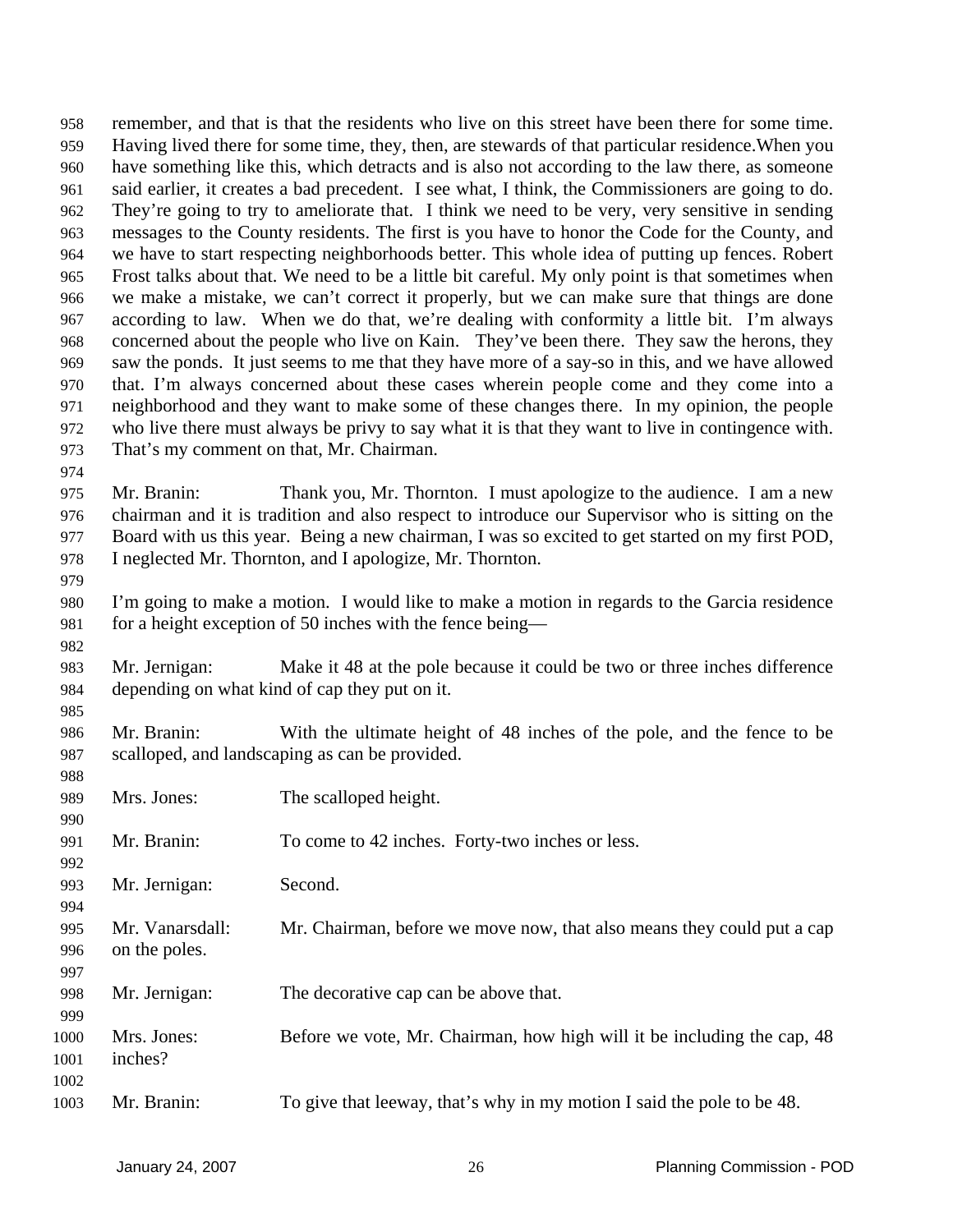|              | SUB-59-06<br>Dalton Park @ Greenbrooke<br>(November 2006 Plan)                                  | Youngblood, Tyler & Associates for Fidelity Properties,<br>Ltd.; Dalton Park LLC; Estate of Daisey A. Childress;<br>Maynard L. Puryear, Helen D. Puryear, and Brenda H. |  |  |
|--------------|-------------------------------------------------------------------------------------------------|-------------------------------------------------------------------------------------------------------------------------------------------------------------------------|--|--|
| 1045<br>1046 |                                                                                                 | <b>SUBDIVISION</b> (Deferred from the December 13, 2006 Meeting)                                                                                                        |  |  |
| 1044         |                                                                                                 |                                                                                                                                                                         |  |  |
| 1043         | plans.                                                                                          |                                                                                                                                                                         |  |  |
| 1042         | Garcia Residence, subject to the standard conditions attached to these minutes for landscape    |                                                                                                                                                                         |  |  |
| 1041         |                                                                                                 | The Planning Commission with a four to one vote, approved the alternative fence height for the                                                                          |  |  |
| 1040         |                                                                                                 |                                                                                                                                                                         |  |  |
| 1039         | County and ask what to do.                                                                      |                                                                                                                                                                         |  |  |
| 1038         | Mr. Archer:                                                                                     | Mr. Garcia, I hope you've learned a lesson that it's better to come to the                                                                                              |  |  |
| 1037         |                                                                                                 |                                                                                                                                                                         |  |  |
| 1036         | Mrs. Jones -                                                                                    | N <sub>o</sub>                                                                                                                                                          |  |  |
| 1035         | Mr. Jernigan -                                                                                  | Yes                                                                                                                                                                     |  |  |
| 1034         | Mr. Branin -                                                                                    | Yes                                                                                                                                                                     |  |  |
| 1033         | Mr. Vanarsdall -                                                                                | Yes                                                                                                                                                                     |  |  |
| 1031<br>1032 | Mr. Branin -                                                                                    | Yes                                                                                                                                                                     |  |  |
| 1030         | The vote was as follows:                                                                        |                                                                                                                                                                         |  |  |
| 1029         |                                                                                                 |                                                                                                                                                                         |  |  |
| 1028         |                                                                                                 | aye. All opposed say no. The motion carries.                                                                                                                            |  |  |
| 1026<br>1027 | Mr. Branin:                                                                                     | Motion made by Mr. Branin, seconded by Mr. Jernigan. All in favor say                                                                                                   |  |  |
| 1025         | Mr. Jernigan:                                                                                   | I second it, Mr. Chairman.                                                                                                                                              |  |  |
| 1024         |                                                                                                 |                                                                                                                                                                         |  |  |
| 1023         | Mr. Branin:                                                                                     | That's what I said exactly, but you said it much better.                                                                                                                |  |  |
| 1022         |                                                                                                 |                                                                                                                                                                         |  |  |
| 1021         |                                                                                                 | scallop must be brought down to at least a height no greater than 42 inches.                                                                                            |  |  |
| 1020         | exceed 48 inches. The cap could exceed 48. They will be capped, they will be scalloped, and the |                                                                                                                                                                         |  |  |
| 1019         | Mr. Silber:                                                                                     | Okay. So, they would be capped and the posts themselves would not                                                                                                       |  |  |
| 1018         |                                                                                                 |                                                                                                                                                                         |  |  |
| 1017         |                                                                                                 | says he's going to put them on there, let's make it part of the case.                                                                                                   |  |  |
| 1016         | Mr. Jernigan:                                                                                   | I believe the applicant said they were going to put them on there. If he                                                                                                |  |  |
| 1015         |                                                                                                 |                                                                                                                                                                         |  |  |
| 1014         | or is that optional?                                                                            |                                                                                                                                                                         |  |  |
| 1013         | Mr. Silber:                                                                                     | Is it the Commission's motion that the fence must have caps on the post                                                                                                 |  |  |
| 1012         |                                                                                                 |                                                                                                                                                                         |  |  |
| 1011         | Mr. Branin:                                                                                     | Minimum of 42.                                                                                                                                                          |  |  |
| 1010         |                                                                                                 |                                                                                                                                                                         |  |  |
| 1009         | Mr. Vanarsdall:                                                                                 | Okay. I believe that it's eight feet apart.                                                                                                                             |  |  |
| 1008         |                                                                                                 |                                                                                                                                                                         |  |  |
| 1006<br>1007 | Mr. Branin:                                                                                     | A maximum of 42.                                                                                                                                                        |  |  |
| 1005         | Mr. Vanarsdall:                                                                                 | Then this comes down to 42.                                                                                                                                             |  |  |
| 1004         |                                                                                                 |                                                                                                                                                                         |  |  |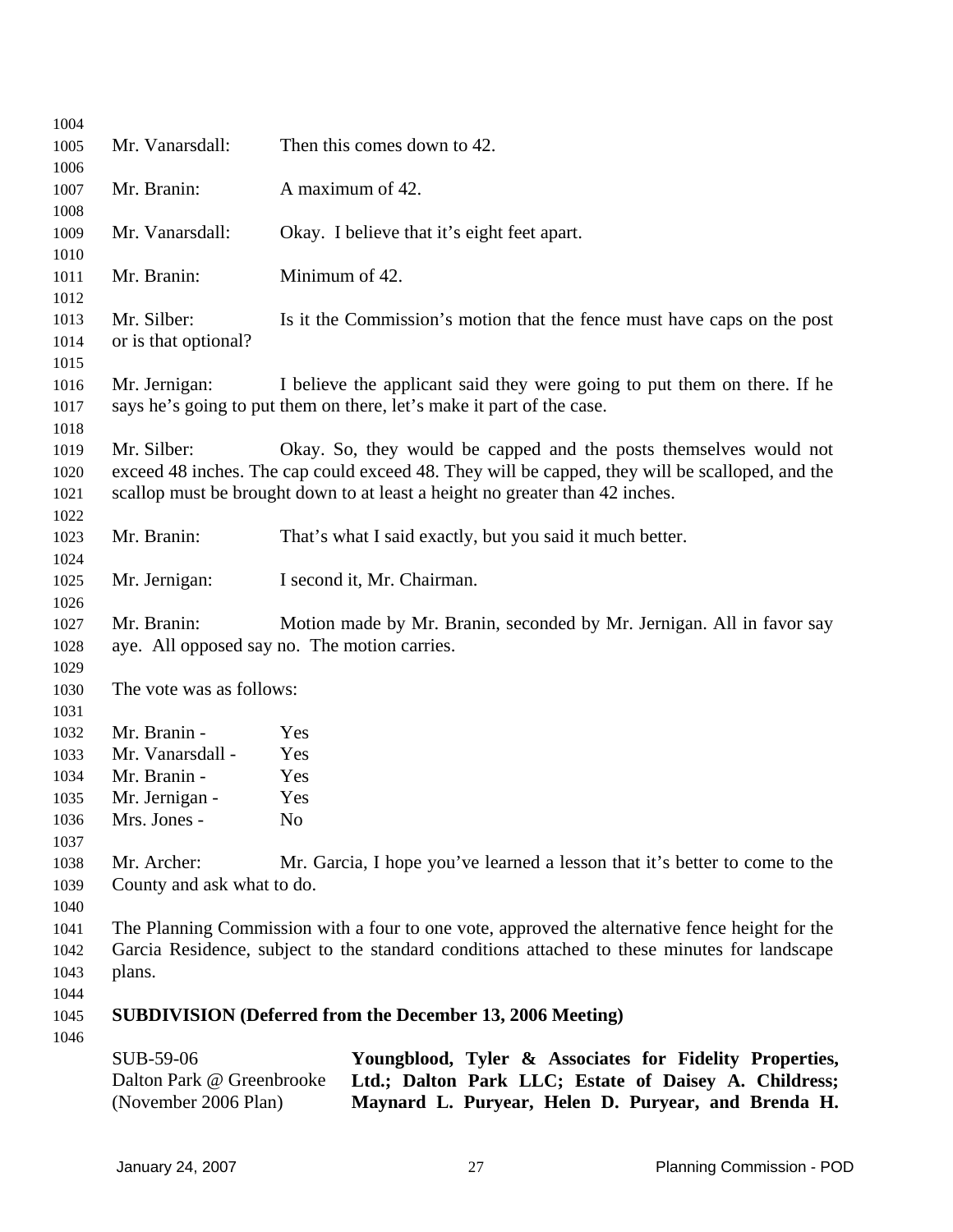4320 – 4350 Belfast Road **Puryear; Larry C. Riley and Patricia R. Coleman and Myrtle B. Graves:** The 2.254-acre site proposed for a subdivision of 30, single-family homes is located between the east line of I-295 entrance ramp and the west line of Belfast Road on parcels 743-763-3572, 743-762-7481, 743-763-8604 (part), 743-763-8655, 743-762-3527 (part) 9020 and 9533. The zoning is R-3C, One-Family Residence District (Conditional). County water and sewer. **(Three Chopt) 30 29 Lots** 

- 1047 1048
- Mr. Branin: Is anyone in opposition to SUB-59-06, Dalton Park? No one?
- 1049

1050 1051 1052 1053 1054 1055 1056 Ms. Goggin: Good morning again. The applicant proposes a plan with two stem lots, which requires an exception from the Planning Commission. These are the stem lots right here. (Referring to rendering). The Commission did approve four stem lots in October 2004 within an earlier section of the same-named subdivision. The stem lots were requested by the same developer to lesson environmental impacts on wetlands and floodplains located near the approved stem lots. This plan, on the other hand, does not have any extenuating circumstances such as environmental impacts which necessitate the use of the stem lots.

1057

1058 1059 1060 Staff has prepared an alternative layout, which would not require an exception from the Planning Commission, but does lose one lot within the proposed subdivision. A copy of that plan is in your packet and this is staff's redesign.

1061

1062 1063 1064 1065 If the Commission chooses to grant the exception, the applicant has proffered two additional conditions addressing the maintenance of a shared driveway between the two stem lots. The other condition that the applicant has offered states that the existing house on this lot would remain. Staff has an image of that existing house on that one lot.

1066

1067 1068 1069 1070 1071 1072 1073 Staff does not recommend approval of the proposed stem lots and recommends that the applicant revisit the layout to provide a design that can be approved without an exception from the Commission. Should the Commission choose to act on this request, in addition to the standard conditions for subdivisions served by public utilities, the annotations on the plan, and conditions 11 through 18 in the agenda are recommended. Should the Commission choose to approve the exception request for the stem lots, at the Commission's discretion, both the subdivision and the exception approval can be made in one motion.

1074

1078

1075 1076 1077 I would be happy to answer any questions the Commission may have. Webb Tyler is here to present his request for the exception. If the Commission has any questions for me or him, we'd be happy to answer them.

| 1079 | Mr. Branin:     | Does anybody have any questions for Ms. Goggin? |
|------|-----------------|-------------------------------------------------|
| 1080 |                 |                                                 |
| 1081 | Mr. Vanarsdall: | Yes. Christina.                                 |
| 1082 |                 |                                                 |
|      |                 |                                                 |
| 1083 | Ms. Goggin:     | Yes, sir.                                       |
| 1084 |                 |                                                 |
|      |                 |                                                 |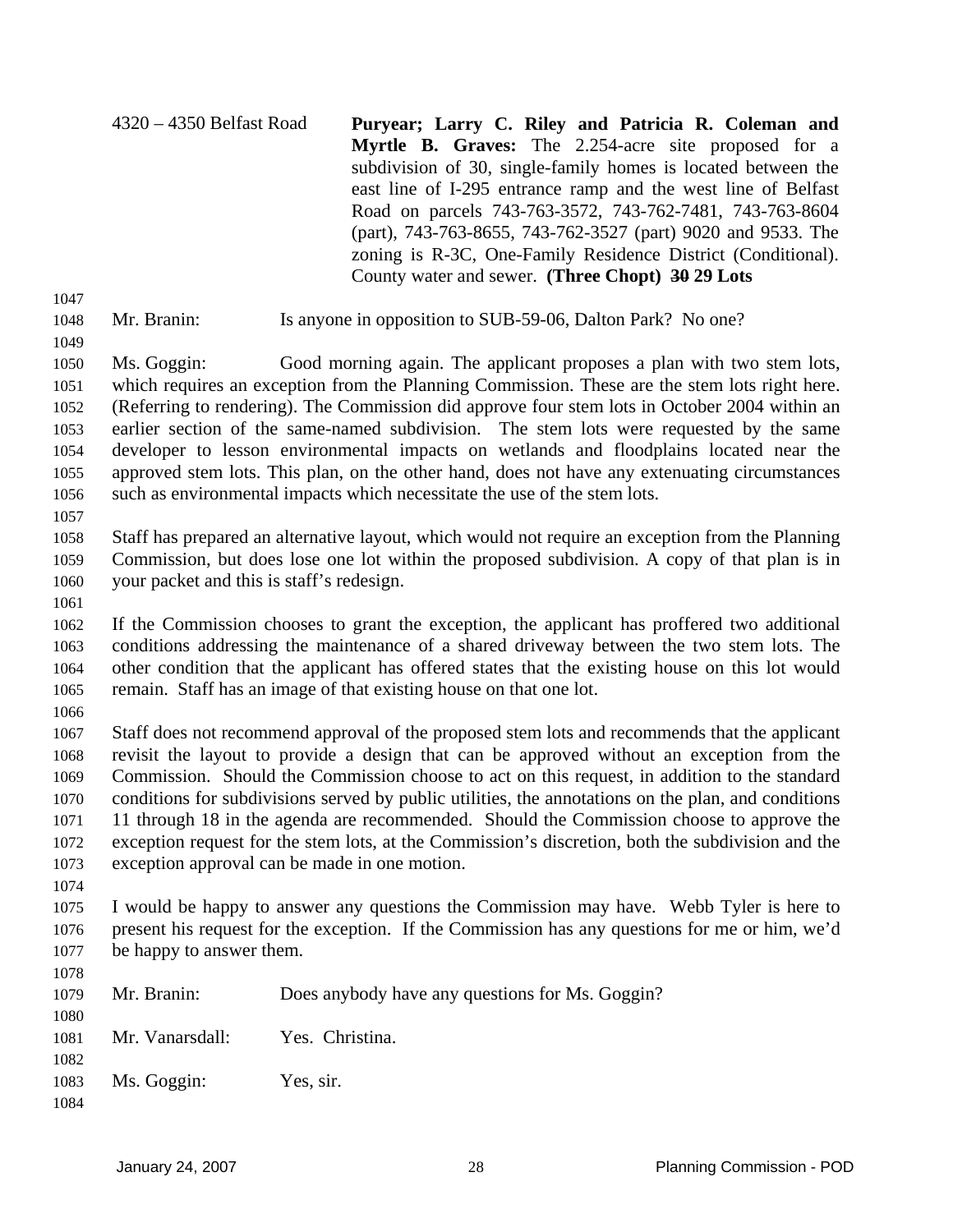| 1085<br>1086                         | Mr. Vanarsdall:                                                                                                                                                                                                                                                                       | Which one of these did you provide?                                                                                                                                                                                                           |  |
|--------------------------------------|---------------------------------------------------------------------------------------------------------------------------------------------------------------------------------------------------------------------------------------------------------------------------------------|-----------------------------------------------------------------------------------------------------------------------------------------------------------------------------------------------------------------------------------------------|--|
| 1087<br>1088                         | Ms. Goggin:                                                                                                                                                                                                                                                                           | The second plan where—                                                                                                                                                                                                                        |  |
| 1089<br>1090                         | Mr. Vanarsdall:                                                                                                                                                                                                                                                                       | That's what I thought; I just wanted to make sure.                                                                                                                                                                                            |  |
| 1091<br>1092                         | Ms. Goggin:                                                                                                                                                                                                                                                                           | Yes, sir.                                                                                                                                                                                                                                     |  |
| 1093                                 | Mr. Vanarsdall:                                                                                                                                                                                                                                                                       | Thank you.                                                                                                                                                                                                                                    |  |
| 1094<br>1095<br>1096<br>1097<br>1098 | Ms. Goggin:<br>Mr. Vanarsdall:                                                                                                                                                                                                                                                        | So, that plan would remove the stem lots, it wouldn't need an exception<br>from the Commission, but the applicant would lose one lot within the subdivision.<br>Thank you.                                                                    |  |
| 1099<br>1100<br>1101                 | Mrs. Jones:                                                                                                                                                                                                                                                                           | Christina, can you tell me, on your alternate plan, lots 24 and 25, the<br>houses would be facing the cul-de-sac on those lots.                                                                                                               |  |
| 1102                                 | Ms. Goggin:                                                                                                                                                                                                                                                                           | Yes ma'am.                                                                                                                                                                                                                                    |  |
| 1103<br>1104<br>1105<br>1106         | Mrs. Jones:<br>yard.                                                                                                                                                                                                                                                                  | The existing house on the neighboring lot, that faces the back or the side                                                                                                                                                                    |  |
| 1107<br>1108<br>1109<br>1110         | Yes, ma'am. One thing I would say about our Code is even though we do<br>Ms. Goggin:<br>have front, rear, and side yard setbacks, nothing demands the orientation of a front door to the<br>front yard. A person could always build their house in a manner that most of us wouldn't. |                                                                                                                                                                                                                                               |  |
| 1111<br>1112                         | Mrs. Jones:                                                                                                                                                                                                                                                                           | Okay.                                                                                                                                                                                                                                         |  |
| 1113<br>1114<br>1115<br>1116         | Mr. Tyler:                                                                                                                                                                                                                                                                            | Good morning. Just for the record, my name is Webb Tyler. I'm an<br>engineer with Youngblood, Tyler. I'm also the developer and contract purchaser of this property<br>and the developer of the areas between Sadler Road and Interstate 295. |  |
| 1117<br>1118<br>1119                 | The reason we're here today is to discuss the question of stem lots. This Commission does have<br>the ability to approve stem lots if a good case can be presented that it is justified. That's my job,                                                                               |                                                                                                                                                                                                                                               |  |
| 1120                                 | to try to convince you all that it is justified. The reason for the request is that of the 57 properties<br>that Mr. Massey and I have assembled and developed over the last seven years, we are really not                                                                           |                                                                                                                                                                                                                                               |  |
| 1121<br>1122                         | what you would define as developers. We are re-developers. We've removed 13 houses. We've<br>cleaned up trash dumps. I've taken out two tractor-trailer loads of tires, a tractor-trailer load of                                                                                     |                                                                                                                                                                                                                                               |  |
| 1123<br>1124                         | mufflers in this area, had way too many downed trees due to bug infestation. This is an area that<br>is basically between Twin Hickory and Innsbrook, and is an area that was developed by John and                                                                                   |                                                                                                                                                                                                                                               |  |
| 1125<br>1126                         | Mary McDonald and the Green family over a hundred years ago. The McDonald's did it<br>approximately 60 years ago. So, I think it's important to realize that in this particular project, we                                                                                           |                                                                                                                                                                                                                                               |  |
| 1127                                 | are going to take down two houses, but those houses are much older. They're 50, 60, 70 years                                                                                                                                                                                          |                                                                                                                                                                                                                                               |  |
| 1128<br>1129                         | old. But this particular house that you've seen a picture of is only five to six years old.<br>Therefore, we believe, and the owner believes, that it still has a very good life. It's also a house                                                                                   |                                                                                                                                                                                                                                               |  |
| 1130                                 | that is maybe not exactly like the ones that we're building, but many of these homes are now                                                                                                                                                                                          |                                                                                                                                                                                                                                               |  |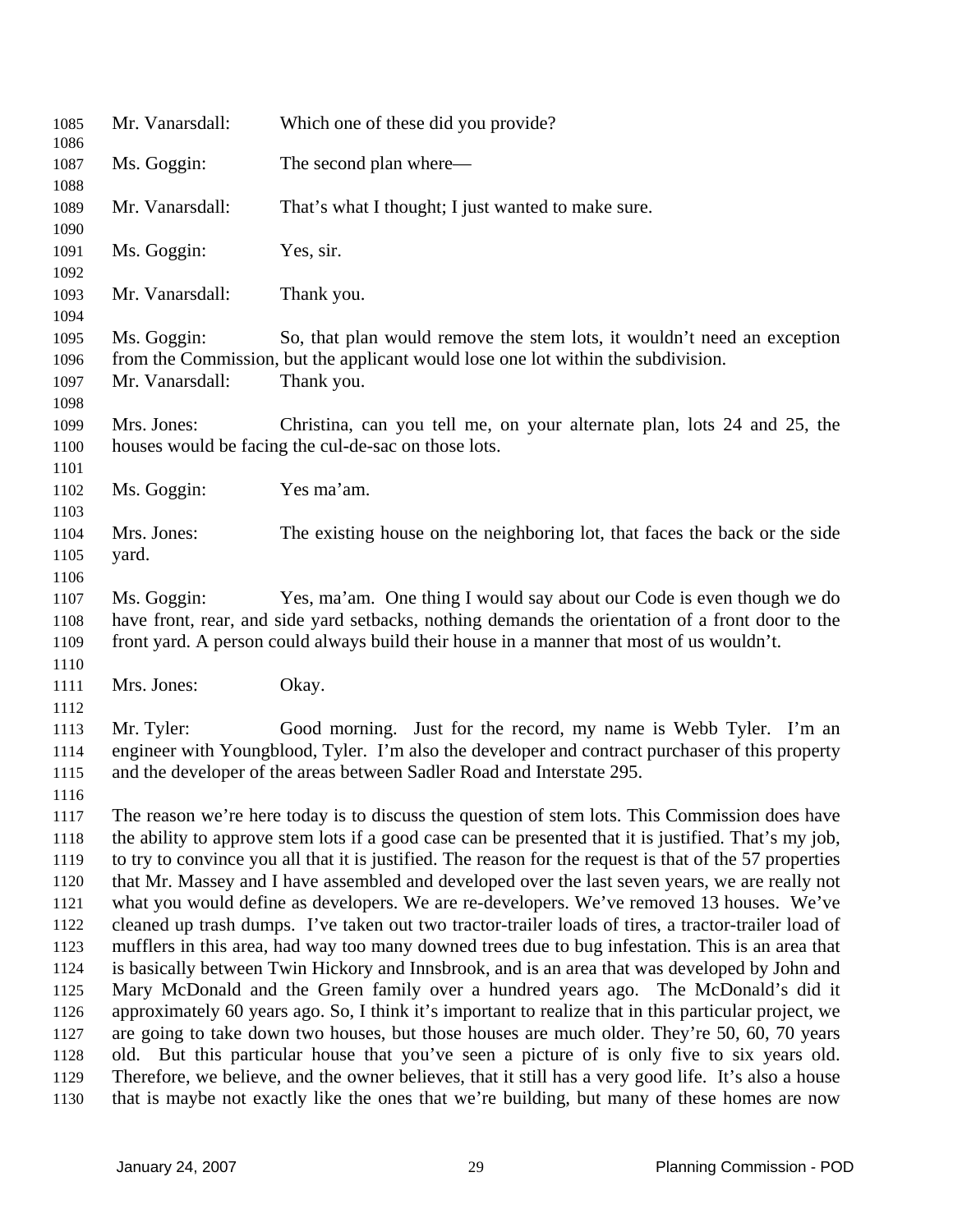having additions on them. A good case in point is River Road going from Gaskins out to Goochland. Many of those homes have additions and are doubled in size, but they still keep their style and are beautiful. 1131 1132 1133

1134

1135 1136 1137 1138 1139 1140 1141 1142 1143 1144 1145 The reason that we're requesting this here is simply the orientation of the house. The existing house right here faces Belfast, which is the existing road right here. The original lot on Small McDonald farms is that area right there. It's an A-1 lot. It has a long driveway that comes in this way. The front of the house is right here. It faces to the right. What we are proposing is to have a house here and a house here that would face the front of that existing house. (Referring to rendering). We believe a common driveway right in that area where the front of the house faces the front of the existing house, and this front of the house faces the front of the house here, is the correct orientation whereas the rest of these lots in here and in here would orientate incorrectly with the new proposed streets. These are, of course, all new proposed streets. It really boils down to a function of what is good design versus bad design. That's truly what it boils down to. It's a matter of opinion.

1146

1147 1148 1149 I've got three examples. I did them all, so I'm showing you the good and the bad that I do. The good designs are to the north [unintelligible] to the south there. It's call Trayburn. Those are good designs. The reason that they're good designs is because…

1151 1152 Mr. Silber: Mr. Tyler, I think there's a portable mike. If staff can hand him a portable mike, we can better hear you.

1153

1150

1154 1155 1156 1157 1158 1159 1160 1161 1162 1163 1164 1165 1166 Mr. Tyler: Thank you. The reason that they're good designs is because they orientate the house correctly to the amenity that is necessary in not having the front of a house face the back of a house. For example, in Trayburn, we have an orientation where the houses back up to the golf course. Here, hole #7, and here, up against the driving range. They have a common driveway here, but they have the view and the amenity here. Whereas these houses face this culde-sac and orientate that way, but we never had the front of a house looking at the back of a house. They're considered private drives, very exclusive. They actually generate a higher revenue, higher taxing because they're considered exclusive. Again, you'll notice that these are much larger homes on this exclusive little private driveway. On Preston, which is to the left here, you have homes that are the largest ones in the Preston community on a private driveway overlooking hole #5 in Wyndham and fronting an actual private driveway. On the other side of the private driveway is a little creek. Those homes were also the most expensive homes in Preston and were, I might add, the largest homes in Preston. I consider that good design.

1167

1168 1169 1170 1171 1172 1173 1174 1175 1176 I'm human; I've made a mistake. I consider the next one bad design, my design. This bad design is Belstead at Wyndham. That's in red. Could you move that, please? Thank you. That is a stem lot, or in the old days called a flag lot, where the front of house looked at the back of houses. It looked at the back of a house. You can see that the existing house on that aerial photograph is looking at the back of these houses. I consider that bad design. The question isn't whether or not this is something that is extenuating circumstances, it's a function of this Commission that has the ability to approve what it believes to be good design versus bad design. The last case, that was a discussion of design. That is the charge of this Commission. I believe that this is bad design.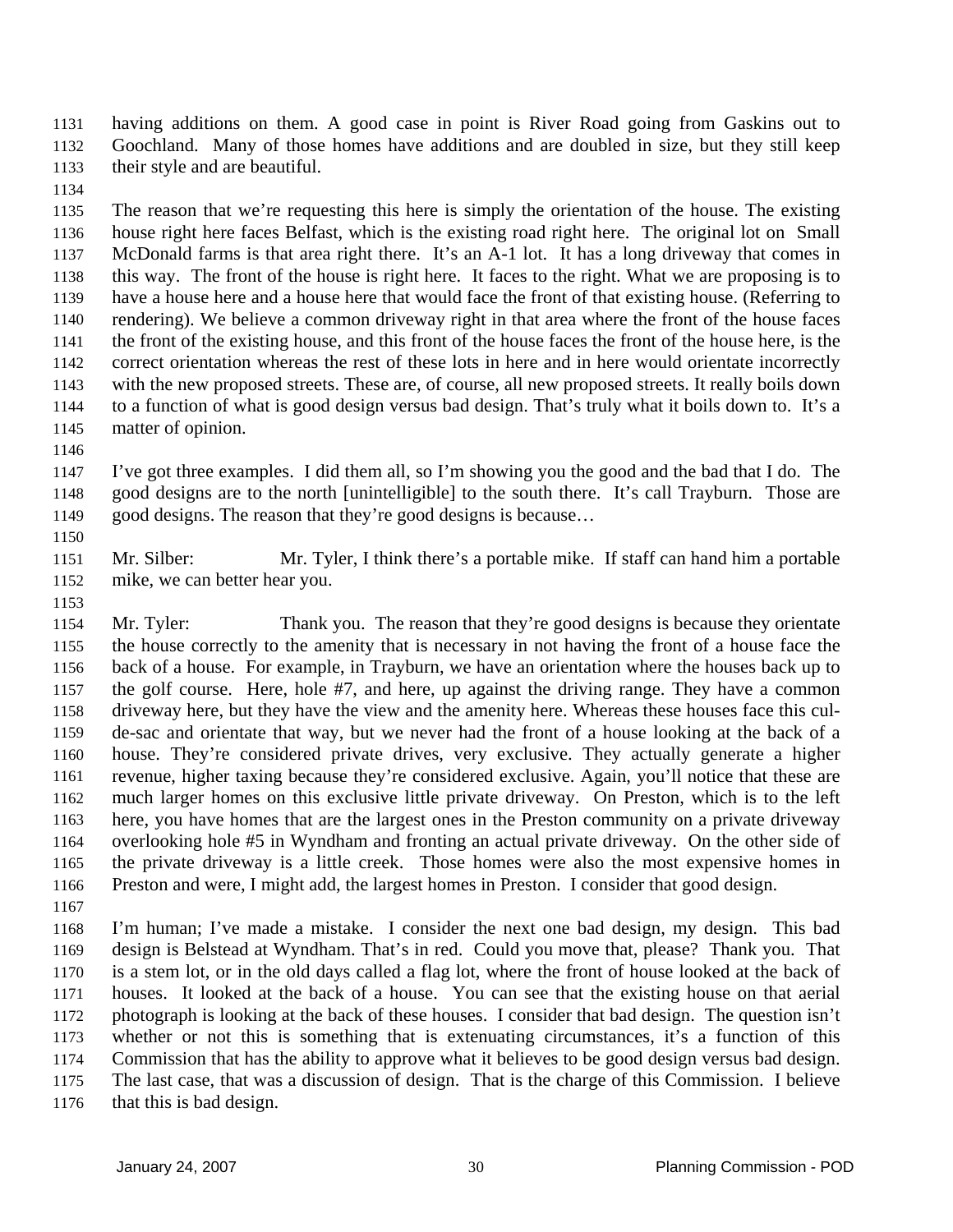## 1177

1178 1179 1180 1181 1182 1183 1184 1185 1186 1187 1188 1189 1190 1191 1192 1193 1194 What I am proposing I believe to be good design. It correctly orientates the houses given the fact that we've got an existing house that would need to stay. The owner has insisted upon it staying and it is very logical for it to stay because it is only five years old. It is illogical to rip down a house that is only five years old. This is a re-development, not a new development. In this particular set of circumstances, we believe that this Commission should approve this proposed design because it is better design. To further enforce that, we believe that offering the maintenance of the driveway as we did on the previous approval, the Commission did approve some stem lots for the Dalton Park original. It made that decision on a 4 to 1 vote. I think the question boils down to what does this Commission believe is good design or bad design. You have established a precedent of approving this only on what I'd like to think is good design. I was the beneficiary of that. If it was purely upon economic reasons or if I was purely capitalistic, I would have added flag lots on the other side of that bubble because we could have gotten another flag lot in there, but we didn't because we didn't have what I would consider to be justifiable reasons. It is for that reason that I ask you to please approve this with the added considerations of the maintenance of the driveway, \$300 per year for those two lots, and the condition that the existing house is to remain. That is an acceptable condition. I would like the ability to put an addition on it, but it is to remain in place. Do you have any questions?

1195 1196

1197

Mr. Vanarsdall: We're talking about three houses.

1198 Mr. Tyler: We're talking about one existing house and two proposed houses.

1199

1200 1201 Mr. Vanarsdall: We're talking about three things. All right. What do you find wrong with the staff plan, the suggestion of the staff plan.

1202

1203 1204 1205 1206 1207 1208 1209 1210 1211 1212 1213 Mr. Tyler: The orientation of the front of that house I believe forces the front to overlook the rear yard of the other house, and that rear yard is, as the Architectural Review Control Committee, I am protective of the front of houses and the street side of houses, but I do not restrict people on what they do in their rear yards. Everyone has different things as to what they like to do in rear yards. Everything from above-ground pools to lots of kid's play equipment. It's a function of finding the balance. I don't believe I should dictate what people can do in their rear yards as an Architectural Review Committee. I have much lower control over that, whereas the front and the side yards, which are highly visible, I believe is the Architectural Review Committee's primary responsibility. Therefore, I believe that there is a high probability of an offensive view, coming up to the front of a house to look at someone's rear yard, I believe to be not in the best interest of good design.

1214

1215 1216 1217 1218 1219 1220 1221 1222 Mr. Silber: Mr. Vanarsdall, if I could maybe elaborate a little bit more on the staff plan, and maybe for the benefit of the Planning Commission, I think we're coming from this from several different perspectives. One is, if you look at the staff plan that we have on the slide right now, you'll see on lots 24 and 25, we believe a house could be easily placed on those lots, certainly on lot 24, so that the existing house is not looking into the back of the house, as Mr. Tyler's indicated. In fact, you'd be looking into, perhaps, a side, or it could be oriented so it would be a side or somewhat the front. I think if you also use Mr. Tyler's argument, one would have to question lot 22, which is on the opposite side of the existing house because that house, in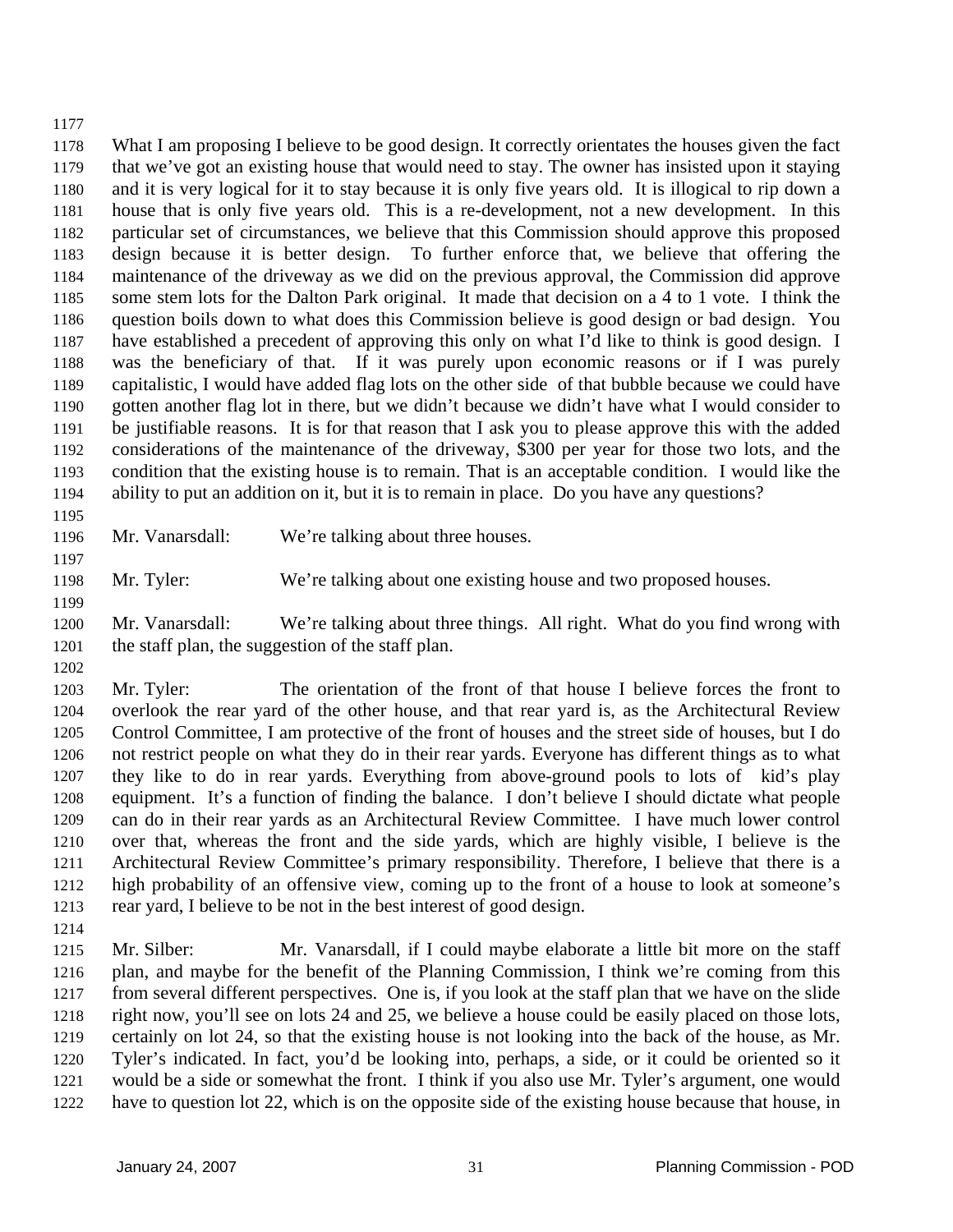fact, would be looking into the back of an existing house, whereas Mr. Tyler said that you really don't want to have design where you have a house looking at the back of another house. I would also like to point out that if you look at lots 34 and 35, which front onto Belfast, those lots have been shortened up on Mr. Tyler's plan in order to be able to get his stem lots in there. I would argue that you don't want to jeopardize those other two lots, make them smaller or shorter, have future problems with setbacks. I think the staff plan expands out lots 34 and 35. 1223 1224 1225 1226 1227 1228 1229 1230 1231 1232 1233 1234 1235 1236 1237 1238 1239 1240 1241 1242 1243 1244 1245 1246 1247 1248 1249 1250 1251 1252 1253 1254 1255 1256 1257 1258 1259 1260 1261 1262 1263 1264 1265 1266 1267 1268 So, I think there are a number of reasons. I think Mr. Tyler has some good arguments. I would really think that what this is all about is good design and I would argue that Mr. Tyler maybe has come up with good design but the staff has come up with better design. Mr. Vanarsdall: Thank you. Mr. Jernigan: Webb, let me ask you something. When you first started out, you were aligned around the individual that's in this house, that's five or six years old, that was all his property, right? Mr. Tyler: That is correct. Mr. Jernigan: His frontage was on... Mr. Tyler: Belfast. Mr. Jernigan: So, he sold these lots knowing these houses were coming in there. Mr. Tyler: He has sold us a portion of his property and the contract is for him to retain his existing house on some acreage that he is going to retain that would ultimately fit with some lot layout. What we're trying to do is to abide by the wishes of this Commission so that I can establish a lot layout and thus determine actually what are the metes and bounds of the property he is to retain, but he will be living in that house and will retain the house and some configuration of an underlying land area. Mr. Branin: Let me rephrase Mr. Jernigan's question for you, then. The current owner of that house that has contracted to sell you the land is aware that there will be some fashion of house on the land that he has sold you. Mr. Tyler: That is correct. Mr. Branin: Okay. Thank you. Did that answer your question, Mr. Jernigan? Mr. Jernigan: Be looking at something. Mrs. Jones: On lot 24, as the staff plan has it presented, the buildable area for these homes seems to be quite extensive. Is the size of house that you're thinking of putting on a lot like 24 approximately the same size as the existing home that we're discussing here?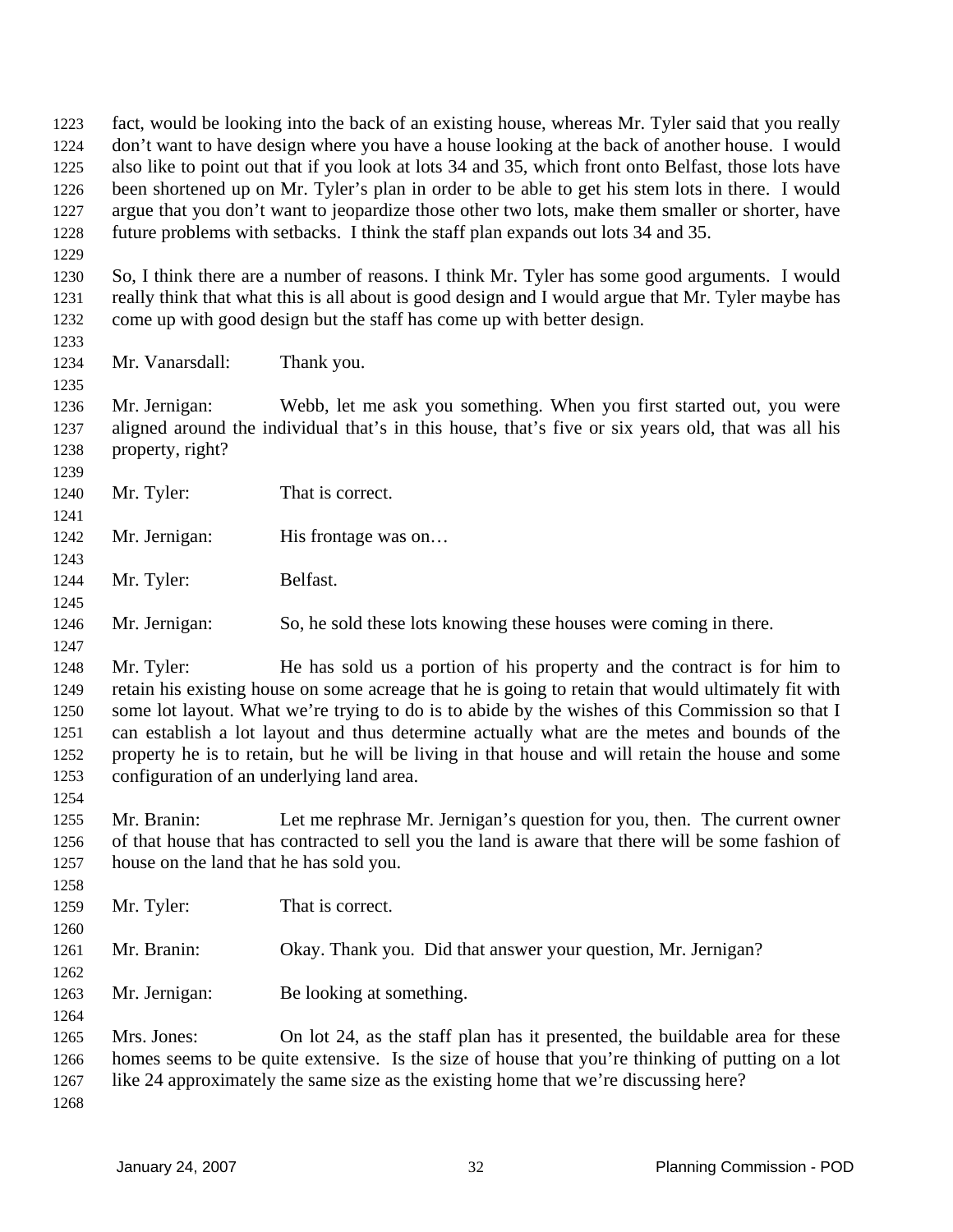Mr. Tyler: It would probably be slightly larger. The existing home is slightly smaller. It is highly likely that the existing home would, at some point, have an addition because it would be one of the smaller homes in the neighborhood. Again, as the example of the River Road corridor, 1500-square-foot houses, one-story ranches, are now having additions of 1500 to 2,000 square feet in order to create a 3500-square-foot house. It's the renovation, the redevelopment. 1269 1270 1271 1272 1273 1274

1276 1277 1278 Mrs. Jones: I'm well aware of that trend. I was just pointing that on lot 24, the buildable area gives you a lot of options for how to place a house if it isn't 2 to 3 times what you're seeing on the existing.

1280 1281 Mr. Tyler: I don't disagree that the buildable area is large there. I think it's a function of opinion, Mrs. Jones.

1282 Mrs. Jones: Okay.

1275

1279

1283

1286

1288

1290

1292

1295

1301

1284 1285 Mr. Tyler: It's a function of my opinion of design versus Mr. Silber's opinion. The world will not come to an end whatever the decision comes to here.

1287 Mrs. Jones: Thank you.

1289 Mr. Branin: Does anybody else have any other questions? Mr. Archer?

1291 Mr. Archer: No, I don't, Mr. Chairman.

1293 1294 Mr. Branin: Okay. Mr. Tyler, I'm feeling the way the Commission's going to go on this and it's not going to be in a positive fashion for you, if I set this to vote.

1296 1297 Mr. Tyler: Mr. Branin, I've been beat by this Commission so many times, I've gotten used to it. Some days I win and some days I lose.

1298 1299 1300 Mr. Branin: I will also say you are doing a fantastic job out there and keep up the good work. Now, before this goes to vote and you get denied, I will give you the opportunity to go with the staff's plan because that's looking like, as you put it, good design.

1302 1303 1304 1305 1306 1307 1308 1309 Mr. Tyler: Mr. Branin, the situation is one where it seems, certainly, based upon your comment, that this is what the Commission desires. Obviously, I will honor whatever the Commission desires. I'm sure you understand that at some point, things just don't make economic sense and therefore, one has to humbly bow out. I don't know where we are on that spectrum. Certainly, the world is changing and the economics of things are changing, but I do understand this Commission's need to approve something that is appropriate and where they're comfortable. I'm sure you can appreciate that I don't want to do anything where I'm going to go broke.

1310

1311 1312 1313 Mr. Branin: All right. Well, I'm going to make a recommendation to approve the staff's plan. That way, if you choose to proceed forward with development of this, you'll have that right. With that,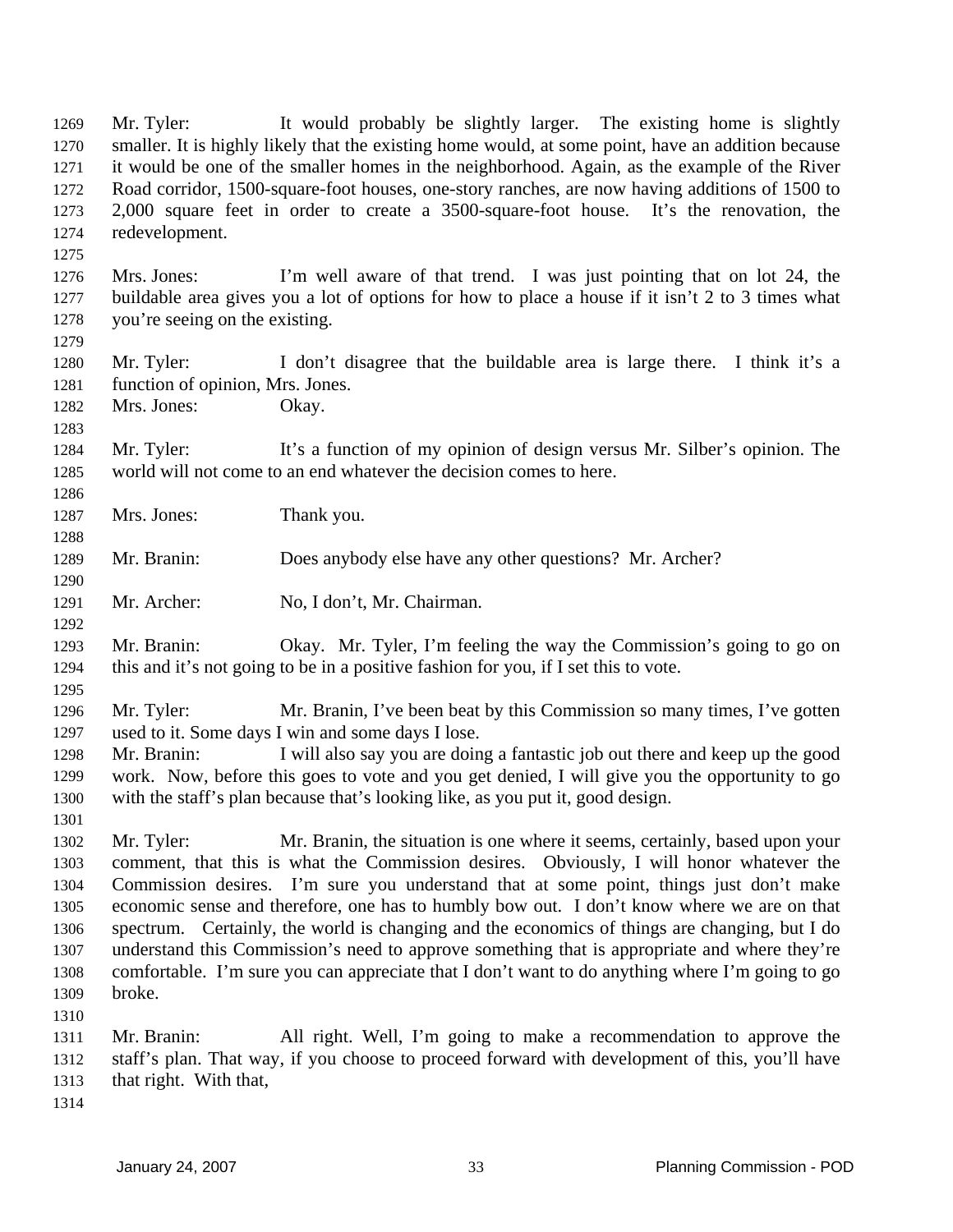| 1315<br>1316<br>1317 | Mr. Silber:<br>correct?                                                                                                                                                                                        |                                                                                                                                                                                                                                                             | I think you'd still approve it with all of these conditions. You'll be<br>denying the exception. Ms. Goggin, we'd be denying, I guess, the exception for the stem lots, |  |
|----------------------|----------------------------------------------------------------------------------------------------------------------------------------------------------------------------------------------------------------|-------------------------------------------------------------------------------------------------------------------------------------------------------------------------------------------------------------------------------------------------------------|-------------------------------------------------------------------------------------------------------------------------------------------------------------------------|--|
| 1318                 |                                                                                                                                                                                                                |                                                                                                                                                                                                                                                             |                                                                                                                                                                         |  |
| 1319<br>1320         | Ms. Goggin:                                                                                                                                                                                                    | plan as in the packet.                                                                                                                                                                                                                                      | Yes sir. I think you could make a motion to approve the alternative staff                                                                                               |  |
| 1321<br>1322<br>1323 | Mr. Silber:                                                                                                                                                                                                    |                                                                                                                                                                                                                                                             | With all the conditions listed on the agenda.                                                                                                                           |  |
| 1324<br>1325         | Ms. Goggin:                                                                                                                                                                                                    |                                                                                                                                                                                                                                                             | Yes sir.                                                                                                                                                                |  |
| 1326<br>1327<br>1328 | Mr. Branin:<br>Well, that's the way I'll do it then. With that, I'd like to move for<br>approval of SUB-59-06, Dalton Park, with conditions 11 through 18, the annotated staff plan.<br>Am I missing anything? |                                                                                                                                                                                                                                                             |                                                                                                                                                                         |  |
| 1329                 |                                                                                                                                                                                                                |                                                                                                                                                                                                                                                             |                                                                                                                                                                         |  |
| 1330<br>1331         | Ms. Goggin:                                                                                                                                                                                                    | it would be 29 lots versus 30.                                                                                                                                                                                                                              | I would like to state for the record, it would result in the loss of one lot, so                                                                                        |  |
| 1332                 |                                                                                                                                                                                                                |                                                                                                                                                                                                                                                             |                                                                                                                                                                         |  |
| 1333                 | Mr. Silber:                                                                                                                                                                                                    |                                                                                                                                                                                                                                                             | That's correct.                                                                                                                                                         |  |
| 1334                 |                                                                                                                                                                                                                |                                                                                                                                                                                                                                                             |                                                                                                                                                                         |  |
| 1335                 | Mr. Branin:                                                                                                                                                                                                    |                                                                                                                                                                                                                                                             | With reduction of-                                                                                                                                                      |  |
| 1336                 |                                                                                                                                                                                                                |                                                                                                                                                                                                                                                             |                                                                                                                                                                         |  |
| 1337                 | Mr. Jernigan:                                                                                                                                                                                                  |                                                                                                                                                                                                                                                             | Twenty-nine lots.                                                                                                                                                       |  |
| 1338                 |                                                                                                                                                                                                                |                                                                                                                                                                                                                                                             |                                                                                                                                                                         |  |
| 1339                 | Mr. Branin:                                                                                                                                                                                                    |                                                                                                                                                                                                                                                             | Twenty-nine lots as opposed to 30.                                                                                                                                      |  |
| 1340                 |                                                                                                                                                                                                                |                                                                                                                                                                                                                                                             |                                                                                                                                                                         |  |
| 1341                 | Mr. Jernigan:                                                                                                                                                                                                  |                                                                                                                                                                                                                                                             | I'll second the motion.                                                                                                                                                 |  |
| 1342                 |                                                                                                                                                                                                                |                                                                                                                                                                                                                                                             |                                                                                                                                                                         |  |
| 1343<br>1344         | Mr. Branin:                                                                                                                                                                                                    |                                                                                                                                                                                                                                                             | Motion made by Mr. Branin, seconded by Mr. Jernigan. All in favor say<br>aye. All opposed say no. The motion carries.                                                   |  |
| 1345                 |                                                                                                                                                                                                                |                                                                                                                                                                                                                                                             |                                                                                                                                                                         |  |
| 1346                 |                                                                                                                                                                                                                |                                                                                                                                                                                                                                                             |                                                                                                                                                                         |  |
| 1347<br>1348         |                                                                                                                                                                                                                | The Planning Commission granted conditional approval to SUB-59-06, Dalton Park (November<br>2006 Plan) subject to the standard conditions attached to these minutes for subdivisions serve by<br>public utilities, and the following additional conditions: |                                                                                                                                                                         |  |
| 1349                 |                                                                                                                                                                                                                |                                                                                                                                                                                                                                                             |                                                                                                                                                                         |  |
| 1350                 | 11.                                                                                                                                                                                                            |                                                                                                                                                                                                                                                             | Each lot shall contain at least 11,000 square feet exclusive of the flood plain areas.                                                                                  |  |
|                      | 12.                                                                                                                                                                                                            |                                                                                                                                                                                                                                                             | The limits and elevation of the 100-year frequency flood shall be conspicuously noted on                                                                                |  |
| 1351                 |                                                                                                                                                                                                                |                                                                                                                                                                                                                                                             |                                                                                                                                                                         |  |
| 1352                 |                                                                                                                                                                                                                |                                                                                                                                                                                                                                                             | the plat and construction plans and labeled "Limits of 100-year floodplain." Dedicate                                                                                   |  |
| 1353                 |                                                                                                                                                                                                                |                                                                                                                                                                                                                                                             | floodplain as a "Variable Width Drainage & Utilities Easement."                                                                                                         |  |
| 1354                 | 13.                                                                                                                                                                                                            |                                                                                                                                                                                                                                                             | The detailed plant list and specifications for the landscaping to be provided within the 35-                                                                            |  |
| 1355                 |                                                                                                                                                                                                                |                                                                                                                                                                                                                                                             | foot-wide planting strip easement along I-64 shall be submitted to the Department of                                                                                    |  |
| 1356                 |                                                                                                                                                                                                                |                                                                                                                                                                                                                                                             | Planning for review and approval prior to recordation of the plat.                                                                                                      |  |
| 1357                 | 14.                                                                                                                                                                                                            |                                                                                                                                                                                                                                                             | Any necessary offsite drainage easements must be obtained prior to approval of the                                                                                      |  |
| 1358                 |                                                                                                                                                                                                                |                                                                                                                                                                                                                                                             | construction plan by the Department of Public Works.                                                                                                                    |  |
| 1359                 | 15.                                                                                                                                                                                                            |                                                                                                                                                                                                                                                             | The proffers approved as part of zoning cases C-16C-06, C-9C-04 and C-40C-06 shall be                                                                                   |  |
| 1360                 |                                                                                                                                                                                                                |                                                                                                                                                                                                                                                             | incorporated in this approval.                                                                                                                                          |  |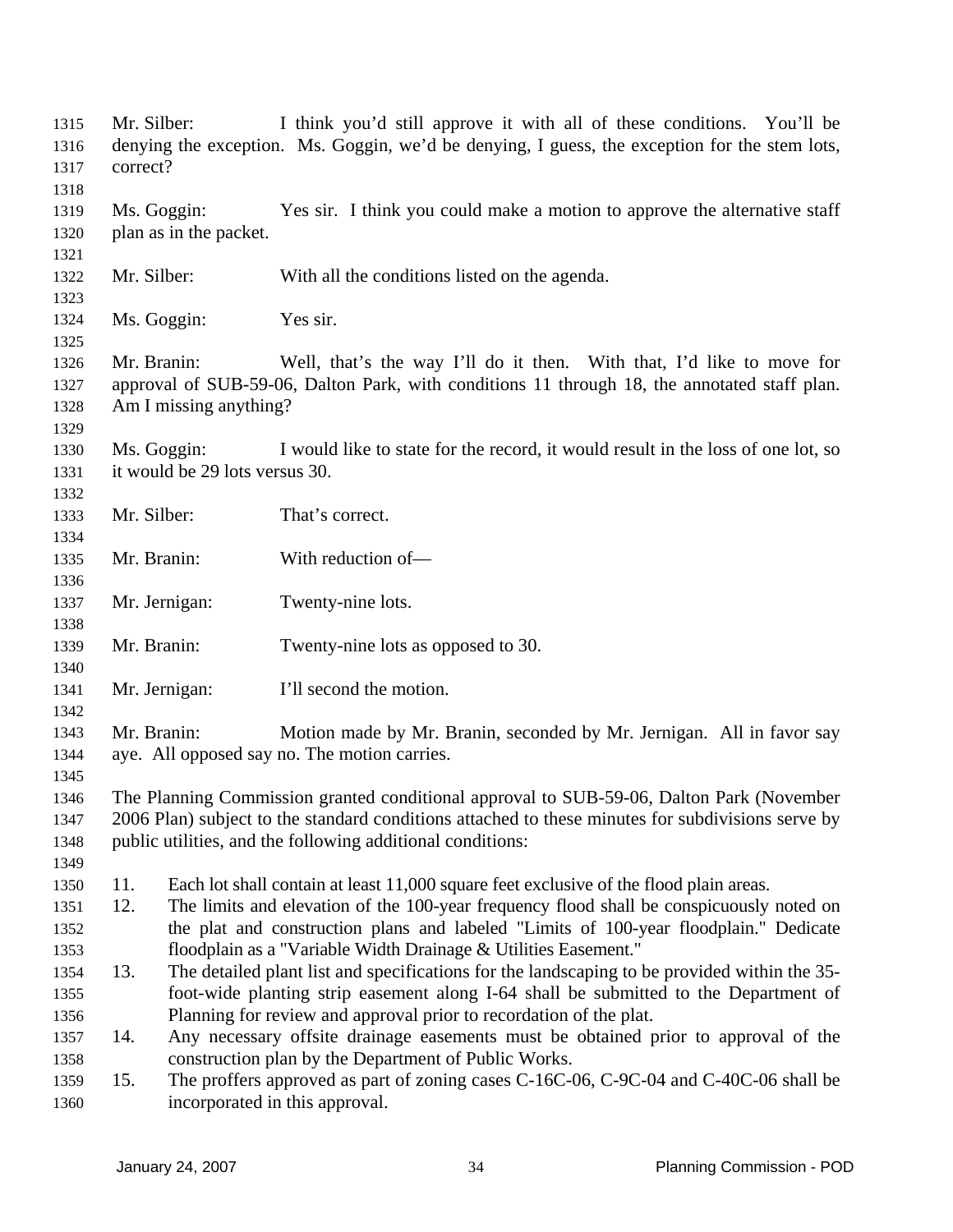- 16. Prior to requesting the final approval, a draft of the covenants and deed restrictions for the maintenance of the common area by a homeowners association shall be submitted to the Department of Planning for review. Such covenants and restrictions shall be in form and substance satisfactory to the County Attorney and shall be recorded prior to recordation of the subdivision plat. 1361 1362 1363 1364 1365
- 1366 1367 1368 1369 1370 1371 1372 1373 17. Any future building lot containing a BMP, sediment basin or trap and located within the buildable area for a principal structure or accessory structure, may be developed with engineered fill. All material shall be deposited and compacted in accordance with the Virginia Uniform Statewide Building Code and geotechnical guidelines established by a professional engineer. A detailed engineering report shall be submitted for the review and approval by the Building Official prior to the issuance of a building permit on the affected lot. A copy of the report and recommendations shall be furnished to the Directors of Planning and Public Works.
- 1374 1375 18. Prior to requesting recordation, the developer shall furnish a letter from **Plantation Pipeline** stating that this proposed development does not conflict with its facilities.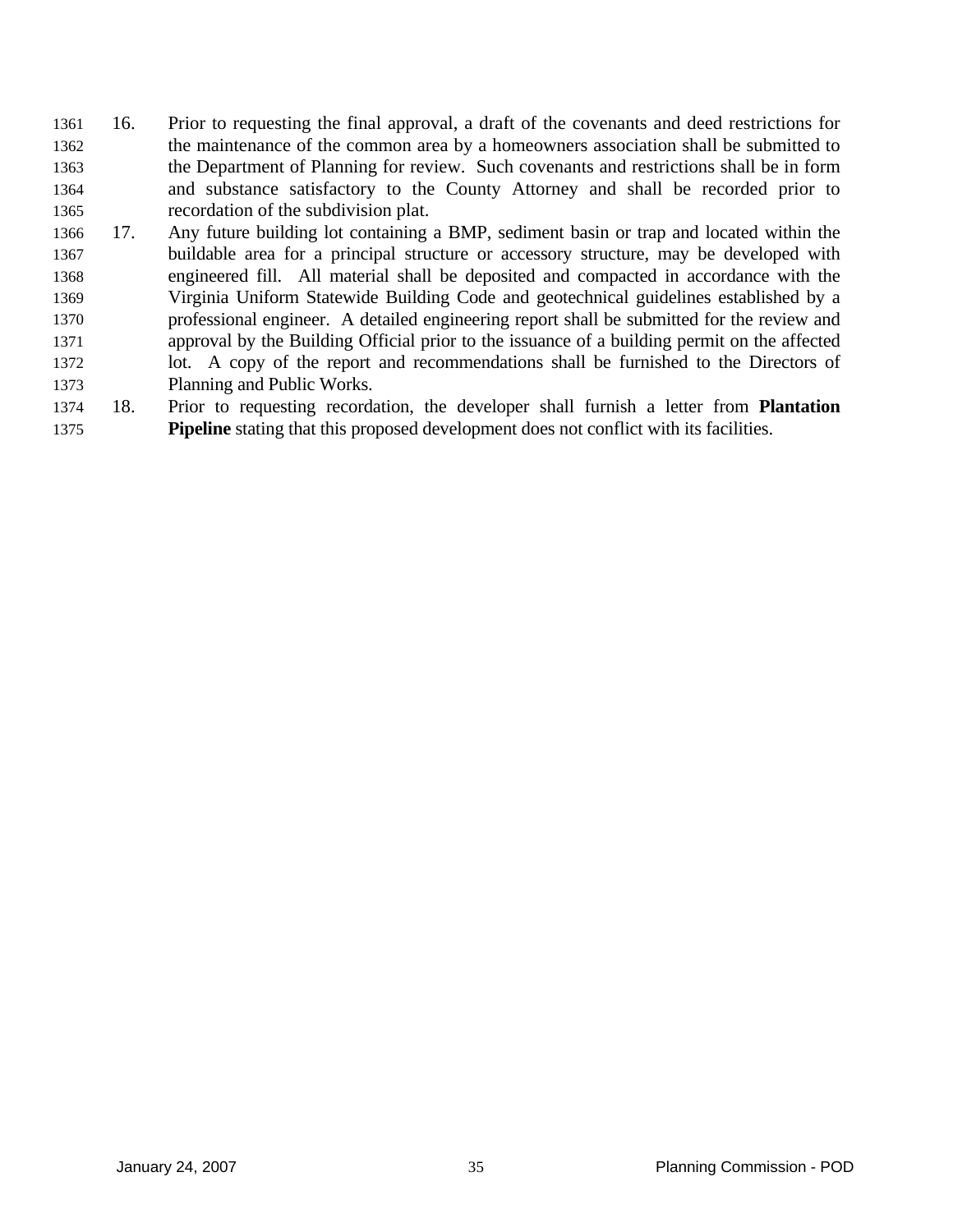### 1376 **PLAN OF DEVELOPMENT (Deferred from the December 13, 2006)**

POD-67-06 American Family Fitness – Short Pump Town Center **Balzer & Associates, Inc. for Short Pump Town Center, LLC, Bee-Pump, LLC and American Family Fitness:**  Request for approval of a plan of development, as required by Chapter 24, Section 24-106 of the Henrico County Code, to construct a two-story, 82,189 **82,891** square foot fitness center. The 5.92-acre site is located along the south line of I-64, approximately 2,600 feet west of Pouncey Tract Road, on part of parcel 737-764-0069. The zoning is B-3C, Business District (Conditional) and WBSO (West Broad Street Overlay) District. County water and sewer. **(Three Chopt)** 

1379 Mr. Branin: Mr. Wilhite.

1381 1382 1383 1384 1385 1386 1387 1388 Mr. Wilhite: Thank you, Mr. Chairman. I'd like to point out that there is a correction to the square footage, 82,891 square feet as opposed to 82,189. Staff has received information on the parking demand for this use of the property. We have looked at that and find it acceptable to staff that the number of parking spaces shown on the plan will be sufficient for this particular use. Also, you just received a handout with the revised elevation. The elevation has some enhancements to it, most importantly a more pronounced cornice on top of the building, plus the addition of a brick band just below that cornice. I'd also like to point out that this has been reviewed by Forest City and they have approved this design. Staff does find it acceptable.

- 1390 1391 1392 1393 On page 2 of your addendum, there is an additional condition #31 that deals with the installation of radio equipment within this building to make sure that the County's emergency communication's system will operate inside. The applicant is okay with the addition of this condition. Therefore, staff does recommend approval of this plan with this revised elevation.
- 1395 1396 Mr. Branin: Is anyone in opposition to this project? Anybody have any questions for Mr. Wilhite? None? With that, I'd like to move for approval of POD-67-06, American Family Fitness, Short Pump Town Center, with the change in the square footage to 82,191 **82,891**, annotations on the plan, and additional condition #31. 1397 1398
- 1400 Mr. Archer: Second.
- 1402 1403 Mr. Branin: Motion was made by Mr. Branin, seconded by Mr. Archer. All in favor say aye. All opposed say no. The motion carries.
- 1404

1377

1378

1380

1389

1394

1399

- 1405 1406 1407 The Planning Commission approved POD-67-06, American Family Fitness, Short Pump Town Center, subject to the annotations on the plan, the standard conditions attached to these minutes for developments of this type, and the following additional conditions:
- 1408
- 1409 1410 24. The developer shall provide fire hydrants as required by the Department of Public Utilities and Division of Fire.
- 1411 25. Outside storage shall not be permitted.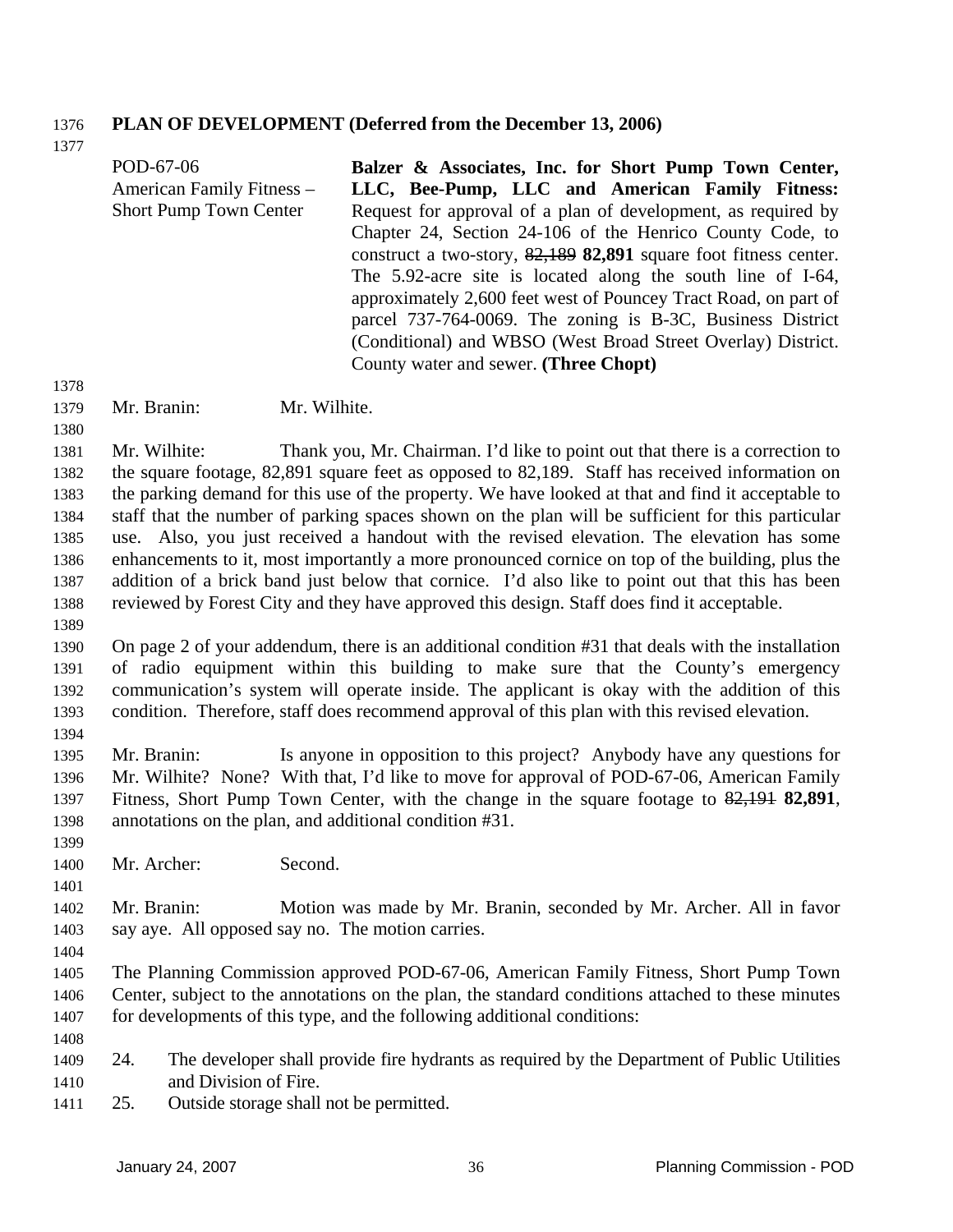- 26. The proffers approved as a part of zoning case C-29C-98 shall be incorporated in this approval. 1412 1413
- 1414 1415 1416 27. Deviations from County standards for pavement, curb or curb and gutter design shall be approved by the County Engineer prior to final approval of the construction plans by the Department of Public Works.
- 1417 1418 1419 28. Insurance Services Office (ISO) calculations must be included with the plans and contracts and must be approved by the Department of Public Utilities prior to the issuance of a building permit.
- 1420 1421 1422 29. Evidence of a joint ingress/egress and maintenance agreement must be submitted to the Department of Planning and approved prior to issuance of a certificate of occupancy for this development.
- 1423 1424 1425 1426 1427 30. The location of all existing and proposed utility and mechanical equipment (including HVAC units, electric meters, junction and accessory boxes, transformers, and generators) shall be identified on the landscape plans. All equipment shall be screened by such measures as determined appropriate by the Director of Planning or the Planning Commission at the time of plan approval.
- 1428 1429 1430 1431 1432 1433 1434 31. In order to maintain the effectiveness of the County's public safety radio communications system within buildings, the owner will install radio equipment that will allow for adequate radio coverage within the building, unless waived by the Director of Planning. Compliance with the County's emergency communication system shall be certified to the County by a communications consultant within ninety (90) days of obtaining a certificate of occupancy. The County will be permitted to perform communications testing in the building at anytime.
- 1435

## 1436 **PLAN OF DEVELOPMENT & SPECIAL EXCEPTION**

1437

POD-7-07 Holiday Inn @ Towne Center West – W. Broad **Street** 

**Balzer & Associates, Inc. for Towne Center West, LLC, Andronikas Moudilos, and Nick Patel:** Request for approval of a plan of development and special exception for a building exceeding 45 feet in height as required by Chapter 24, Sections 24-2, 24-94(b), and 24-106 of the Henrico County Code, to construct a six-story, 192-room hotel with a proposed height of 88.9 feet, in an existing shopping center. The 6.34-acre site is located along the north line of W. Broad Street (U. S. Route 250) approximately 1,750 feet west of its intersection with Lauderdale Drive on parcels 735-763-7898 and 9381. The zoning is B-2C, Business District (Conditional) and WBSO, (West Broad Street Overlay) District. County water and sewer. **(Three Chopt)** 

1438

1440

1439 Mr. Branin: Is anyone in opposition to POD-7-07? All right. Mr. Wilhite, again.

1441 1442 1443 1444 Mr. Wilhite: There were a number of issues identified in the staff report that were still being worked out. I believe we've resolved them. The applicant is proposing a second entrance on West Broad Street. This was not shown on the staff plan or the site plan included with the rezoning case. However, this is in the location of the current Dominion Virginia Power access to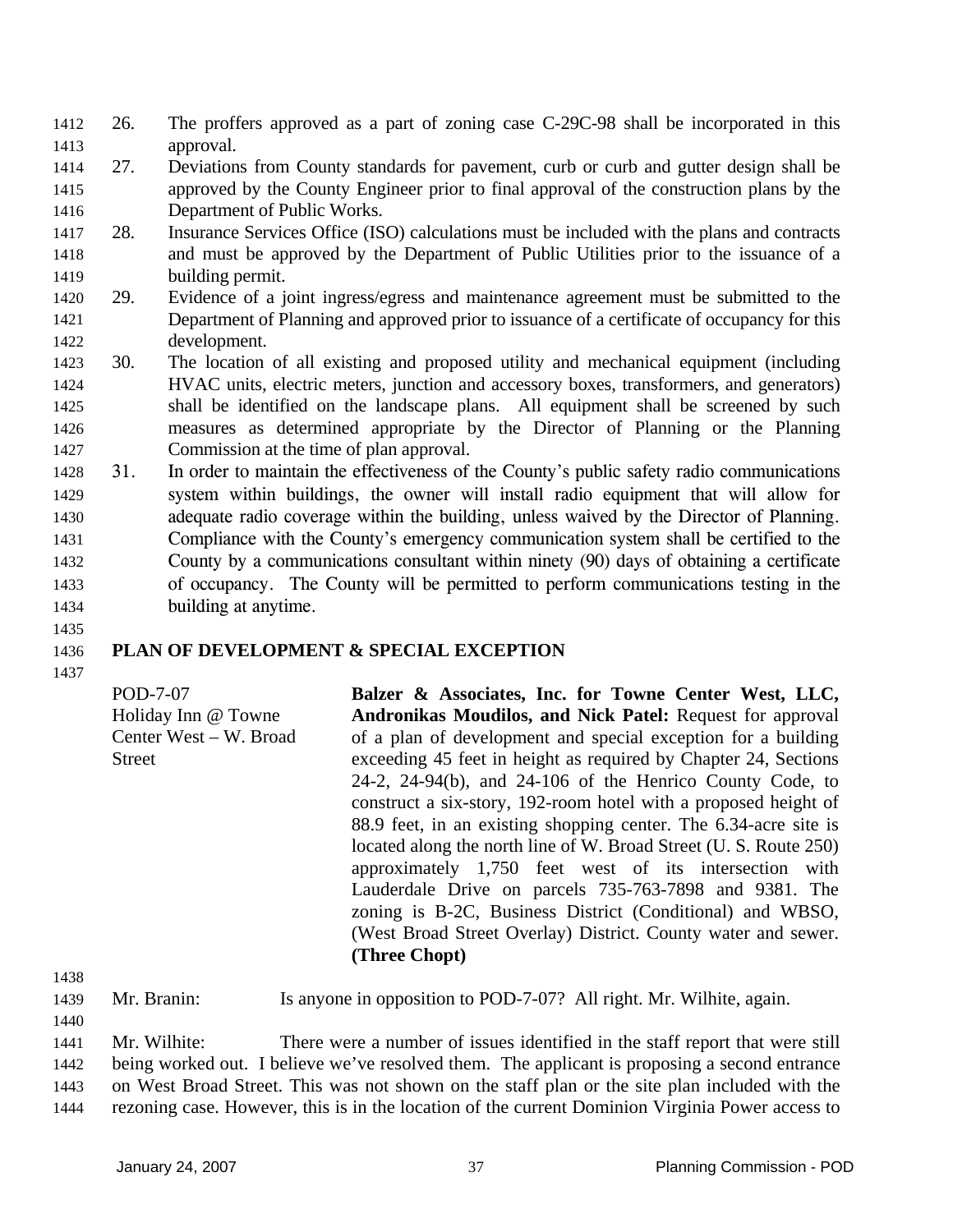their substation. We have gotten a letter from Dominion Virginia Power stating that they'd like to have the entrance stay. Both the Virginia Department of Transportation and our own traffic engineer are okay with that second location. With the way the proffers are written on this site, it does require specific approval by the Planning Commission. There would be a gate at this entrance so commercial traffic would not be using it; it would only be for the use of Dominion Virginia Power to access their substation in the rear. 1445 1446 1447 1448 1449 1450

1451

1452 1453 1454 1455 1456 1457 1458 1459 1460 1461 1462 There is currently a request for rezoning application for the property immediately to the north, which is located in the Town Center West development. There is no approved plan for this portion of the site. They are requesting reconsideration of the zoning in a zoning request change. This application has not made it to the Planning Commission yet. If this application were to go through, that portion of the site would be removed from Town Center West Shopping Center, which would mean that the hotel site does have the 50-foot setback requirements, which they do meet. Normally this would mean they would have a transitional buffer requirement as well. Due to the fact that zoning is consistent with the hotel at this time, staff feels that any discussion of any buffering between these two sites would have to be addressed during the rezoning process and that the adjacent property would more than likely need to install any buffers that are required.

1463

1464 1465 1466 1467 1468 The two restaurants in front of the property, we have not received architectural plans for yet. That portion of the site in front would not be part of this approval; however, there would be the need for some additional parking to satisfy the hotel requirements and the addition of about two rows of parking, that are shown on the restaurant side, would need to be constructed with the hotel.

1469

1470 1471 1472 1473 1474 1475 They are requesting special exception for height for a total of 88.9 feet. That's measured from the finished floor to the peak of the parapet. Forty-five feet is the limitation of this zoning district. There are two conditions on the addendum on page 3. Number 42 deals with the prohibition of any cargo containers placed on the site. Number 43 would require the certification of the final height of the building prior to any issue of a Certificate of Occupancy. That would be necessary with any approval of the special exception applied by the Commission.

1476

1482

1477 1478 1479 With that, staff can recommend approval subject to the special exception for height. I'd be happy to answer any questions that you have.

- 1480 1481 Mr. Branin: Anybody have any questions for Mr. Wilhite. I have one. Did you state what kind of barrier they're going to put with the special entrance?
- 1483 1484 1485 1486 1487 Mr. Wilhite: Yes. Staff has already spoken to the applicant about their concern. We wanted to make sure that we received something more substantial and aesthetically pleasing, rather than just a chain across the driveway or a chain link fence type of design. Staff would recommend that the final gate design be of tubular steel and possibly with a painted finish to make it more aesthetically pleasing.
- 1488
- 1489 Mr. Branin: Has the applicant agreed to that?
- 1490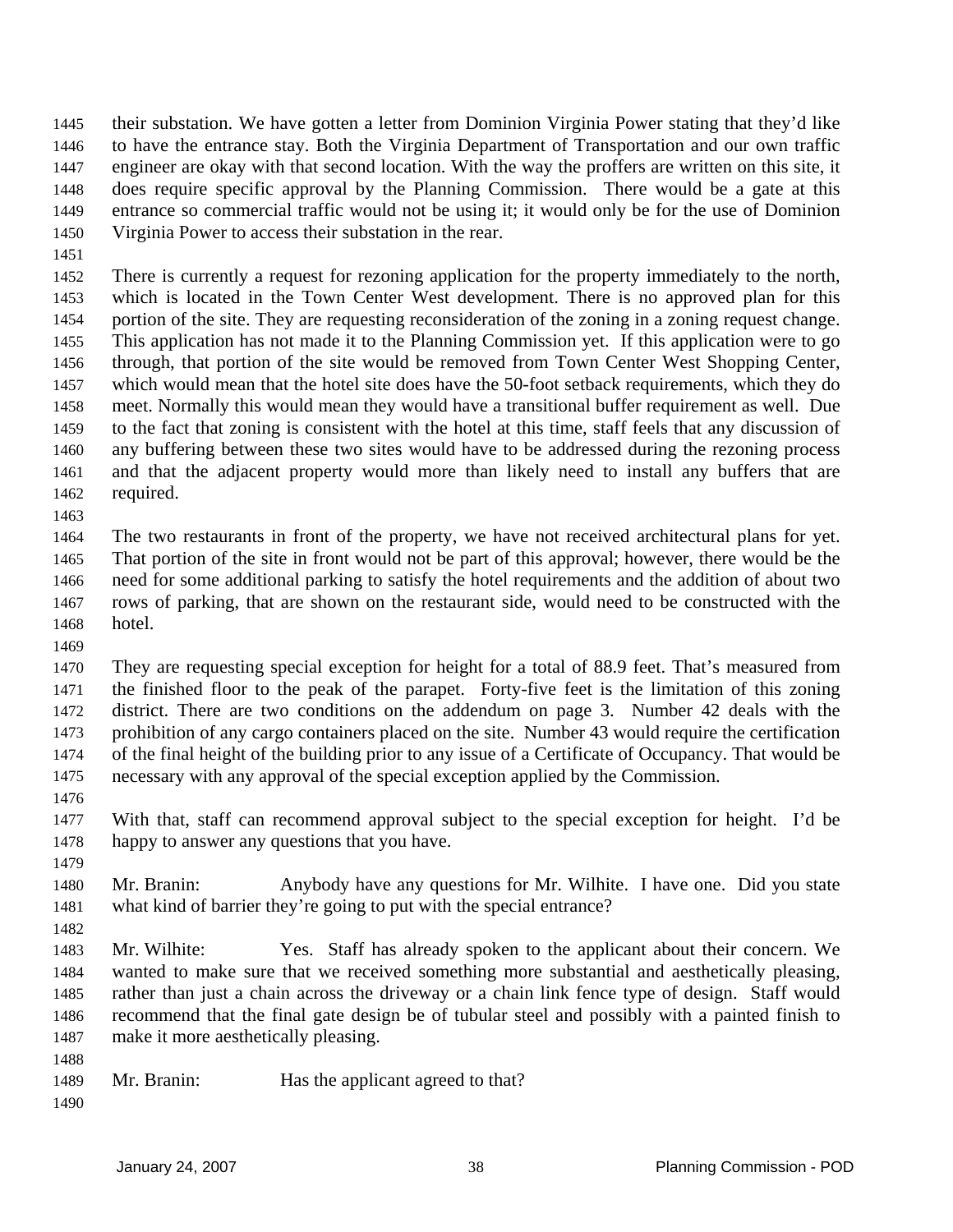1491 Mr. Wilhite: The applicant has agreed to do that. 1492 1493 1494 1495 1496 1497 1498 1499 1500 1501 1502 1503 1504 1505 1506 1507 1508 1509 1510 1511 1512 1513 1514 1515 1516 1517 1518 1519 1520 1521 1522 1523 1524 1525 1526 1527 1528 1529 1530 1531 1532 1533 1534 1535 1536 Mr. Branin: Good. All right. Does anyone need to hear from the applicant? Mrs. Jones: I have a quick question. Mr. Wilhite, could you use the cursor and show me the entrance that we're talking about? Mr. Wilhite: It would be down here, right next to the Short Pump Town Center site and the bank on that location. That is currently where the entrance is, that Dominion Virginia Power has to their substation site. They do have, I believe, a 100-foot wide access easement that would exist there. The buildings proposed are outside that access easement, but some of the parking and some other improvements are within that easement. That location was not shown during the rezoning. The one entrance here on West Broad Street was where the site plans during the rezoning process, showed the access to the site. Mrs. Jones: Thank you. Mr. Silber: Mr. Wilhite, are there going to be two gates at that location or one? The plan shows for two. Mr. Wilhite: I think there's still discussion about whether or not two gates are going to be necessary there. The final location of the gates is still being looked at by the traffic engineer. Mr. Silber: I was going to suggest that the gate be pulled back off of Broad Street so you don't have a gate right out on Broad Street, but at the same time, we don't want people pulling into that access point and realizing that it's gated off and have to back out. Mr. Branin: Which was my concern, which was why I didn't want chain or anything that would be too unsightly, but something that creates a definite physical barrier so they don't turn in and get stuck. Mr. Silber: At the same time, if you have the gate out by Broad Street and Dominion Virginia Power wants to use this and has a large truck, they're going to have to park on Broad Street to unlock the gate and then maneuver in? Mr. Wilhite: I've been told by Dominion Virginia Power that in certain circumstances, they have to blockade West Broad Street anyway to get the large transformers back to that site. I think there was discussion about pushing the gate back off of Broad Street so somebody's not stopping within West Broad Street to make a turn, that there would be sufficient room to pull off. It wouldn't satisfy all the vehicles that Virginia Power has, to be able completely to get off the roadway. There will also be signage there stating that that's not a right turn, or prohibiting a right turn into that area. So, it would be signed as well as gated. Mr. Silber: So, the traffic engineer will be taking a closer look at this when the plans come in for signature. Mr. Wilhite: Exactly.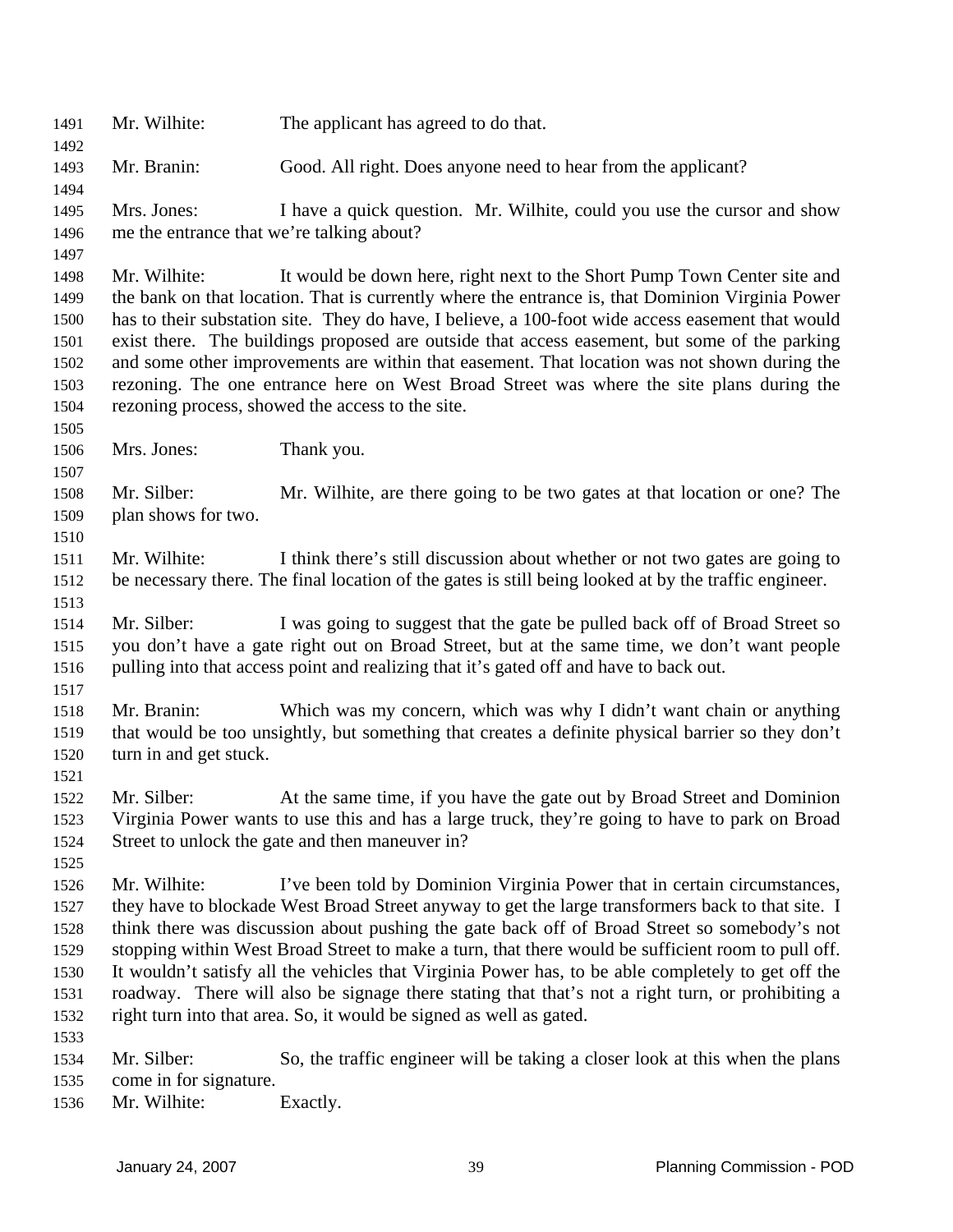| 1537 |                                                                                                     |                                                                                                      |  |  |  |
|------|-----------------------------------------------------------------------------------------------------|------------------------------------------------------------------------------------------------------|--|--|--|
| 1538 | Mr. Branin:                                                                                         | So, did you resolve that? Does anybody need to hear from the applicant?                              |  |  |  |
| 1539 |                                                                                                     |                                                                                                      |  |  |  |
| 1540 | Mr. Jernigan:                                                                                       | I want to ask one question about 42, which you just explained to me.                                 |  |  |  |
| 1541 |                                                                                                     | Outside storage containers. I notice we do have people dropping PODS and Smart Boxes and all         |  |  |  |
| 1542 |                                                                                                     | off. Actually, when they do that, they're advertising those. I don't think they're storing things. I |  |  |  |
| 1543 |                                                                                                     | mean, I agree with 42. I didn't know we were having that much of a problem in the West End.          |  |  |  |
| 1544 | One question I do want to add, when they drop those boxes off as advertisement, that actually is    |                                                                                                      |  |  |  |
| 1545 | illegal, I believe, because if you're advertising something, they would have to include it into the |                                                                                                      |  |  |  |
| 1546 | hotel advertising.                                                                                  |                                                                                                      |  |  |  |
| 1547 |                                                                                                     |                                                                                                      |  |  |  |
| 1548 | Mr. Silber:                                                                                         | A buffer sign area.                                                                                  |  |  |  |
| 1549 |                                                                                                     |                                                                                                      |  |  |  |
| 1550 | Mr. Jernigan:                                                                                       | Yeah. Well, they've been dropping PODS off. I noticed a couple of hotels                             |  |  |  |
| 1551 |                                                                                                     | that had three of them sitting in there. They weren't full; they were just there for advertisement.  |  |  |  |
| 1552 |                                                                                                     |                                                                                                      |  |  |  |
| 1553 | Mr. Silber:                                                                                         | Are you sure?                                                                                        |  |  |  |
| 1554 |                                                                                                     |                                                                                                      |  |  |  |
| 1555 | Mr. Jernigan:                                                                                       | Yes. They've been dropping them off to let people see them.<br>Smart                                 |  |  |  |
| 1556 | Boxes.                                                                                              |                                                                                                      |  |  |  |
| 1557 |                                                                                                     |                                                                                                      |  |  |  |
| 1558 | Mr. Branin:                                                                                         | We're also seeing with hotels that if they're going to renovate or they're                           |  |  |  |
| 1559 |                                                                                                     | going to whatever, they're dropping off PODS. I have one case that was deferred, that there's 37     |  |  |  |
| 1560 | containers outside of it right now because they're doing renovation. A lot of times, the hotels     |                                                                                                      |  |  |  |
| 1561 | will put mattresses in them and they'll take a year or two to rotate them out. So, we're trying to  |                                                                                                      |  |  |  |
| 1562 |                                                                                                     | address that up front. Trying to be proactive.                                                       |  |  |  |
| 1563 |                                                                                                     |                                                                                                      |  |  |  |
| 1564 | Mr. Jernigan:                                                                                       | Oh, I agree with it. I was just questioning.                                                         |  |  |  |
| 1565 |                                                                                                     |                                                                                                      |  |  |  |
| 1566 | Mr. Wilhite:                                                                                        | As was stated, we have had problems with different sites. I think one                                |  |  |  |
| 1567 |                                                                                                     | hotel site in particular also had this issue before and that's what drove this condition. As you're  |  |  |  |
| 1568 |                                                                                                     | aware, there are some other cases currently before us that we have had problems with.                |  |  |  |
| 1569 |                                                                                                     |                                                                                                      |  |  |  |
| 1570 | Mr. Branin:                                                                                         | Trying to address it beforehand. I will have to make two motions, correct?                           |  |  |  |
| 1571 |                                                                                                     |                                                                                                      |  |  |  |
| 1572 | Mr. Wilhite:                                                                                        | Yes.                                                                                                 |  |  |  |
| 1573 |                                                                                                     |                                                                                                      |  |  |  |
| 1574 | Mr. Branin:                                                                                         | Okay. Anybody else have anything? Good. I'd like to move that POD-7-                                 |  |  |  |
| 1575 |                                                                                                     | 07 be approved with a request for a special exception for the height to allow the building to be     |  |  |  |
| 1576 | 88.9 feet tall.                                                                                     |                                                                                                      |  |  |  |
| 1577 |                                                                                                     |                                                                                                      |  |  |  |
| 1578 | Mr. Vanarsdall:                                                                                     | Second.                                                                                              |  |  |  |
| 1579 |                                                                                                     |                                                                                                      |  |  |  |
| 1580 | Mr. Branin:                                                                                         | Motion made by Mr. Branin, seconded by Mr. Vanarsdall. All in favor say                              |  |  |  |
| 1581 |                                                                                                     | aye. All opposed say no. That motion carries.                                                        |  |  |  |
| 1582 |                                                                                                     |                                                                                                      |  |  |  |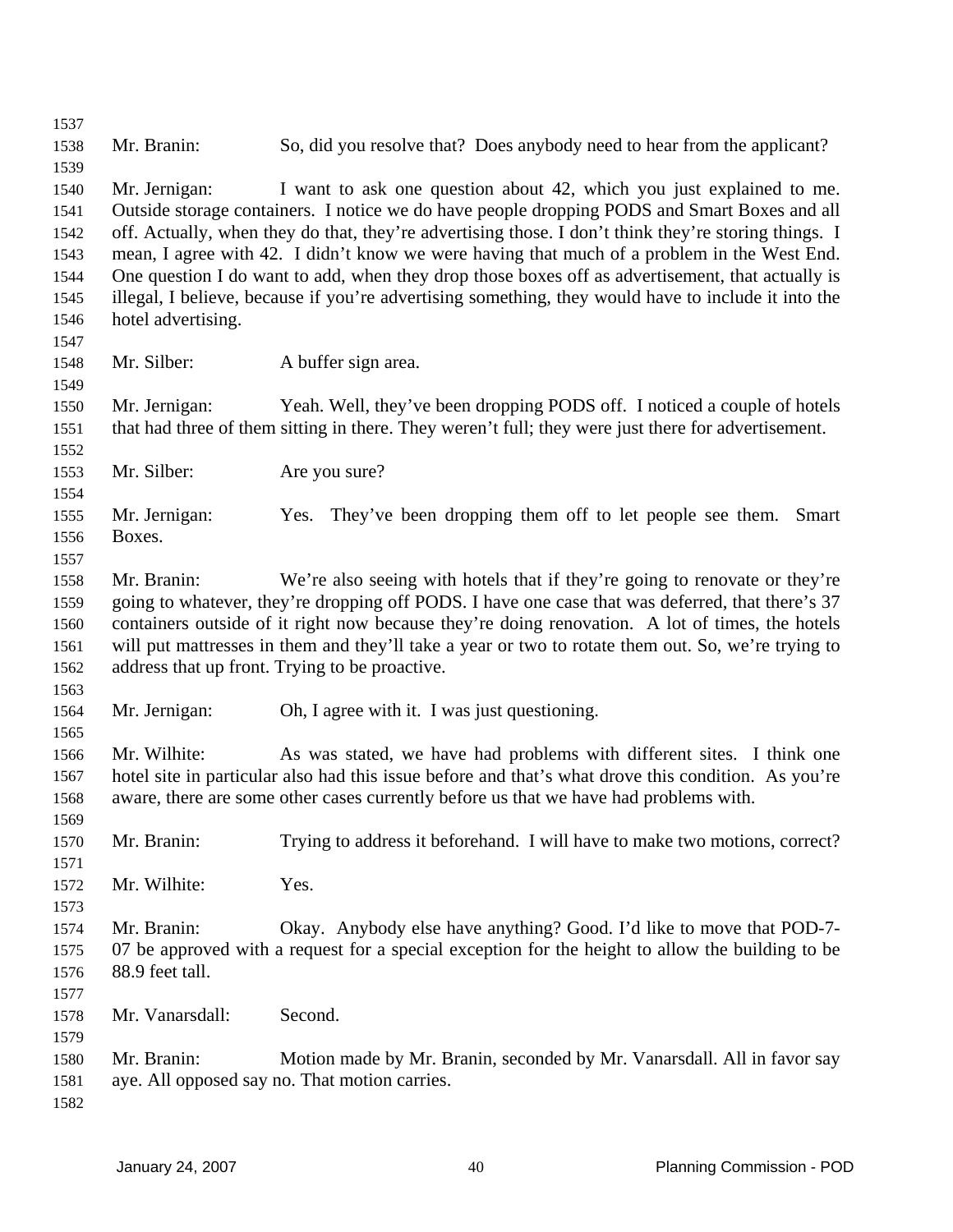| 1583<br>1584 | Mr. Silber:                                                                                      |                       | Mr. Branin, that did include the two additional conditions, 42 and 43.                           |  |
|--------------|--------------------------------------------------------------------------------------------------|-----------------------|--------------------------------------------------------------------------------------------------|--|
| 1585         | Mr. Branin:                                                                                      |                       | That's what I was going to include in my second because that was just the                        |  |
| 1586         | height exception.                                                                                |                       |                                                                                                  |  |
| 1587         |                                                                                                  |                       |                                                                                                  |  |
| 1588         | Mr. Silber:                                                                                      |                       | I'm sorry. Okay.                                                                                 |  |
| 1589         |                                                                                                  |                       |                                                                                                  |  |
| 1590         |                                                                                                  | Mr. Vanarsdall:       | Cut you off at the pass.                                                                         |  |
| 1591         |                                                                                                  |                       |                                                                                                  |  |
| 1592         | Mr. Silber:                                                                                      |                       | I'm sorry.                                                                                       |  |
| 1593         |                                                                                                  |                       |                                                                                                  |  |
| 1594         | Mr. Branin:                                                                                      |                       | With that, I'd like to move for approval of the site plan for the hotel                          |  |
| 1595         |                                                                                                  |                       | including the revised floor plan and the specific approval for the second entrance on West Broad |  |
| 1596         |                                                                                                  |                       | Street, subject to staff's annotations, standard conditions for a development of this type,      |  |
| 1597         |                                                                                                  |                       | conditions 24 through 41 on the agenda, and the additional conditions 42 and 43 on the           |  |
| 1598         | addendum.                                                                                        |                       |                                                                                                  |  |
| 1599         |                                                                                                  |                       |                                                                                                  |  |
| 1600         |                                                                                                  | Mr. Vanarsdall:       | Second.                                                                                          |  |
| 1601         |                                                                                                  |                       |                                                                                                  |  |
| 1602         | Mr. Branin:                                                                                      |                       | Motion made by Mr. Branin, seconded by Mr. Vanarsdall. All in favor                              |  |
| 1603         |                                                                                                  |                       | say aye. All opposed say no. The motion carries.                                                 |  |
| 1604         |                                                                                                  |                       |                                                                                                  |  |
| 1605         |                                                                                                  |                       | The Planning Commission approved POD-7-07, Holiday Inn, Town Center West, subject to             |  |
| 1606         | annotations on the plans, the standard conditions attached to these minutes for a development of |                       |                                                                                                  |  |
| 1607         |                                                                                                  |                       | this type, and the following additional conditions:                                              |  |
| 1608         |                                                                                                  |                       |                                                                                                  |  |
| 1609         | 24.                                                                                              |                       | The right-of-way for widening of W. Broad Street (U.S. Route 250) as shown on                    |  |
| 1610         |                                                                                                  |                       | approved plans shall be dedicated to the County prior to any occupancy permits being             |  |
| 1611         |                                                                                                  |                       | issued. The right-of-way dedication plat and any other required information shall be             |  |
| 1612         |                                                                                                  |                       | submitted to the County Real Property Agent at least sixty (60) days prior to requesting         |  |
| 1613         |                                                                                                  | occupancy permits.    |                                                                                                  |  |
| 1614         | 25                                                                                               |                       | The easements for drainage and utilities as shown on approved plans shall be granted to          |  |
| 1615         |                                                                                                  |                       | the County in a form acceptable to the County Attorney prior to any occupancy permits            |  |
| 1616         |                                                                                                  |                       | being issued. The easement plats and any other required information shall be submitted           |  |
| 1617         |                                                                                                  |                       | to the County Real Property Agent at least sixty (60) days prior to requesting occupancy         |  |
| 1618         |                                                                                                  | permits.              |                                                                                                  |  |
| 1619         | 26.                                                                                              |                       | The entrances and drainage facilities on W. Broad Street (U.S. Route 250) shall be               |  |
| 1620         |                                                                                                  |                       | approved by the Virginia Department of Transportation and the County.                            |  |
| 1621         | 27.                                                                                              |                       | A notice of completion form, certifying that the requirements of the Virginia Department         |  |
| 1622         |                                                                                                  |                       | of Transportation entrances permit have been completed, shall be submitted to the                |  |
| 1623         |                                                                                                  |                       | Department of Planning prior to any occupancy permits being issued.                              |  |
| 1624         | 28.                                                                                              |                       | The developer shall provide fire hydrants as required by the Department of Public Utilities      |  |
| 1625         |                                                                                                  | and Division of Fire. |                                                                                                  |  |
| 1626         | 29.                                                                                              |                       | A standard concrete sidewalk shall be provided along the north side of W. Broad Street           |  |
| 1627         |                                                                                                  | (U.S. Route 250).     |                                                                                                  |  |
| 1628         | 30.                                                                                              |                       | Outside storage shall not be permitted.                                                          |  |
|              |                                                                                                  |                       |                                                                                                  |  |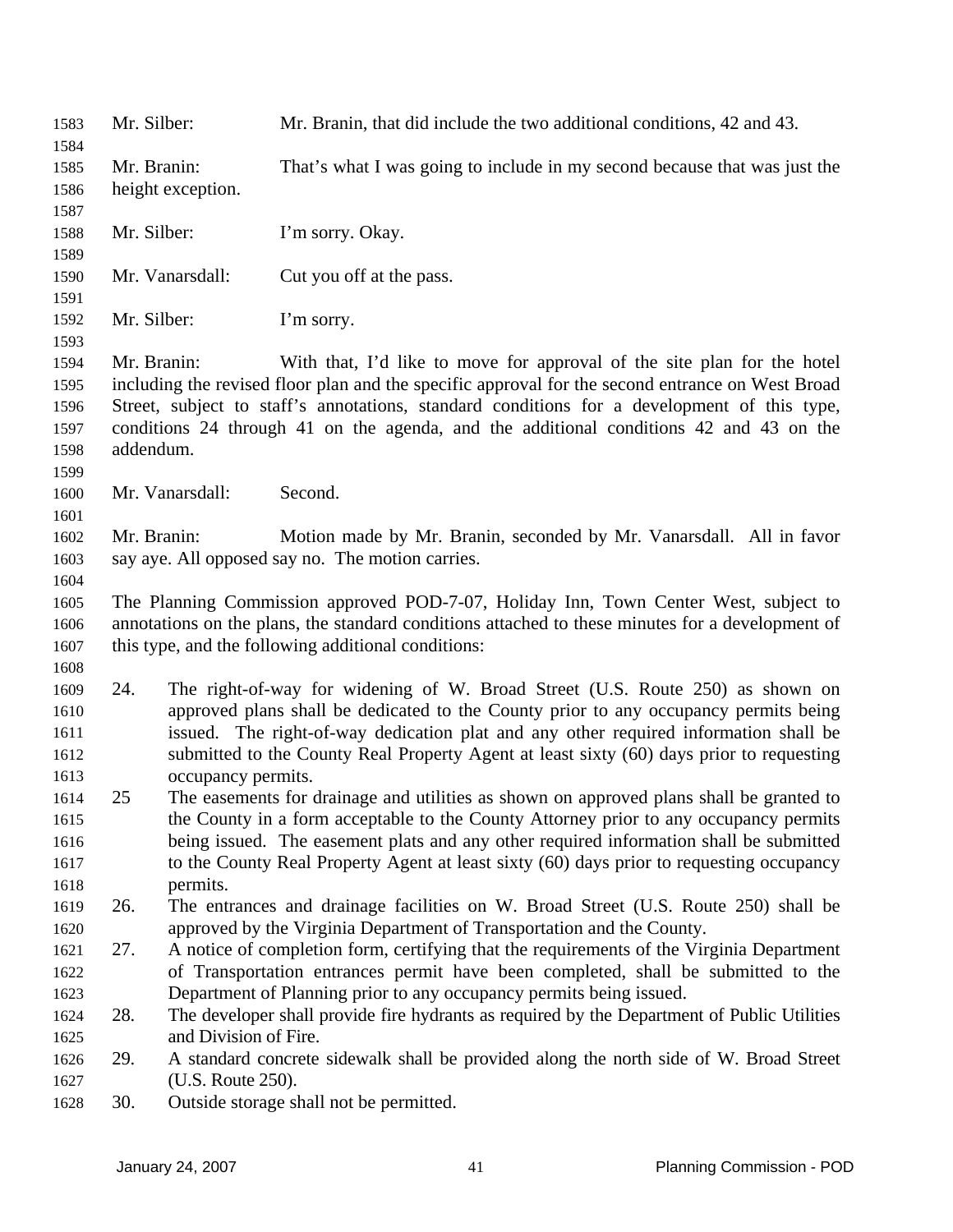- 31. The proffers approved as a part of zoning cases C-49C-04, C-43C-05 and C-44C-06 shall be incorporated in this approval. 1629 1630
- 1631 1632 1633 1634 1635 32. The developer shall install an adequate restaurant ventilating and exhaust system to minimize smoke, odors, and grease vapors. The plans and specifications shall be included with the building permit application for review and approval. If, in the opinion of the County, the type system provided is not effective, the Commission retains the rights to review and direct the type of system to be used.
- 1636 33. Prior to issuance of a building permit, the developer must furnish a letter from **Dominion Virginia Power** stating that this proposed development does not conflict with their facilities. 1637 1638
- 1639 1640 34. Any necessary off-site drainage and/or water and sewer easements must be obtained in a form acceptable to the County Attorney prior to final approval of the construction plans.
- 1641 1642 1643 35. Deviations from County standards for pavement, curb or curb and gutter design shall be approved by the County Engineer prior to final approval of the construction plans by the Department of Public Works.
- 1644 1645 1646 36. Insurance Services Office (ISO) calculations must be included with the plans and contracts and must be approved by the Department of Public Utilities prior to the issuance of a building permit.
- 1647 1648 1649 1650 37. Approval of the construction plans by the Department of Public Works does not establish the curb and gutter elevations along the Virginia Department of Transportation maintained right-of-way. The elevations will be set by the contractor and approved by the Virginia Department of Transportation.
- 1651 1652 1653 38. Evidence of a joint ingress/egress and maintenance agreement must be submitted to the Department of Planning and approved prior to issuance of a certificate of occupancy for this development.
- 1654 1655 1656 1657 1658 39. The conceptual master plan, as submitted with this application, is for planning and information purposes only. All subsequent detailed plans of development and construction plans needed to implement this conceptual plan may be administratively reviewed and approved and shall be subject to all regulations in effect at the time such subsequent plans are submitted for review/approval.
- 1659 1660 1661 1662 1663 40. The location of all existing and proposed utility and mechanical equipment (including HVAC units, electric meters, junction and accessory boxes, transformers, and generators) shall be identified on the landscape plans. All equipment shall be screened by such measures as determined appropriate by the Director of Planning or the Planning Commission at the time of plan approval**.**
- 1664 1665 41. The ground area covered by all the buildings shall not exceed in the aggregate 25 percent of the total site area.
- 1666 42. The location of outdoor storage containers on the site is prohibited.
- 1667 1668 43. Evidence that an engineer has certified the height of the building shall be provided to the Director of Planning prior to the issuance of a certificate of occupancy.
- 1669

## 1670 **PLAN OF DEVELOPMENT (Deferred from the December 13, 2006 Meeting)**

| POD-70-06                 | Timmons Group and Brook Hospitality, LLC: Request for          |
|---------------------------|----------------------------------------------------------------|
| Courtyard by Marriott $-$ | approval of a plan of development, as required by Chapter 24,  |
| Virginia Center Commons   | Section 24-106 of the Henrico County Code, to construct a 150- |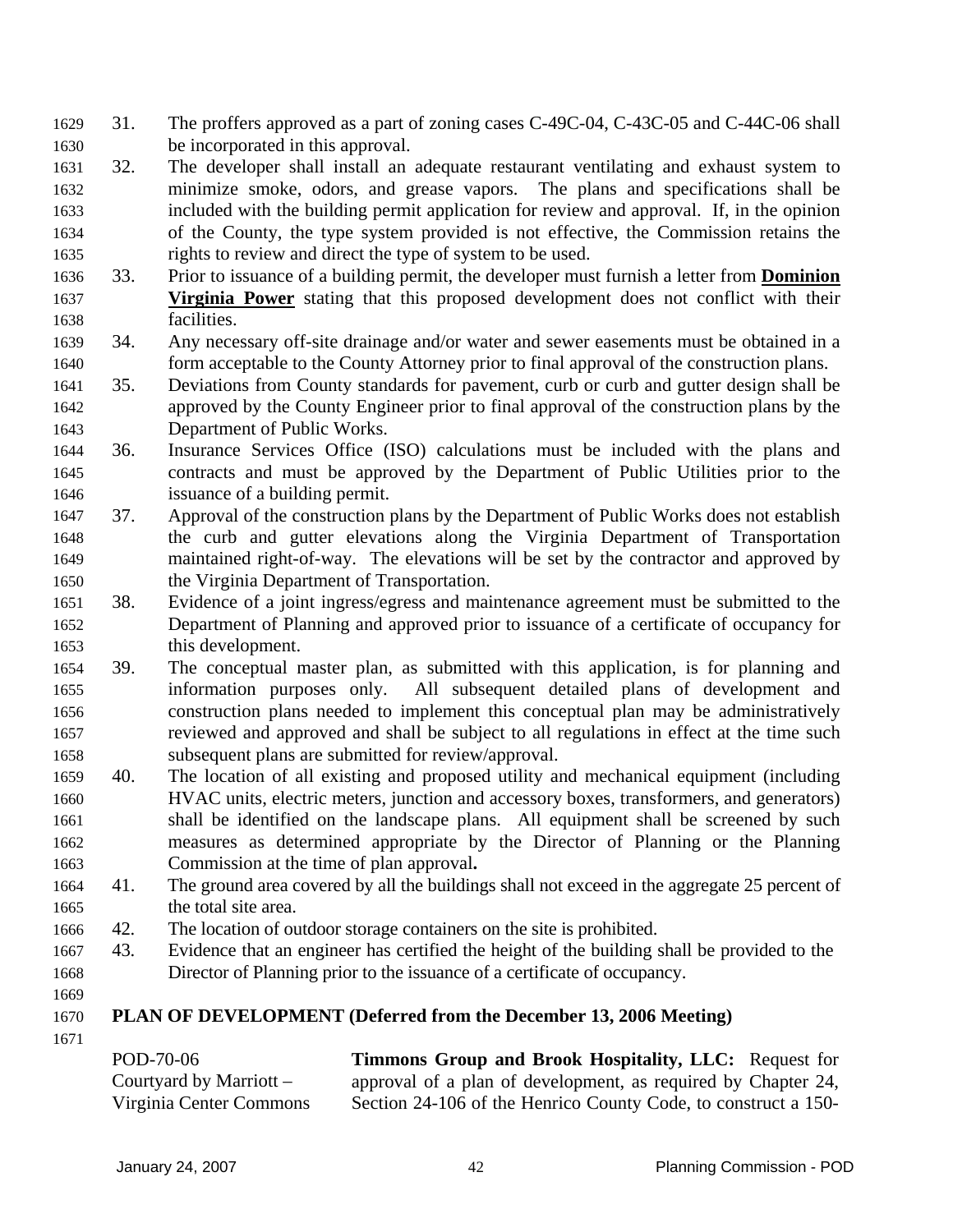Shopping Center room hotel with a proposed height of 45 feet in an existing shopping center. The 4.08-acre site is located approximately 700 feet east of Brook Road (U.S. Route 1) on JEB Stuart Parkway on parcel 784-769-4292. The zoning is B-3C, Business District (Conditional). County water and sewer. **(Fairfield)** 

- 1673 1674 1675 1676 Mr. Garrison: Mr. Chairman, Planning Commission members, Mr. Condlin, the representative for the applicant has just informed me that the applicant wishes to defer until next month. However, staff is prepared to make a presentation considering there's opposition from the Holly Glen residents, and answer any questions you may have.
- 1678 1679 Mr. Branin: Is there any opposition to this case? Yes? One? Okay. He asked for deferment, yes sir. Okay.
- 1681 Mr. Archer: Who asked for deferment?
- 1683 Mr. Silber: The applicant.
- 1685 1686 Mr. Branin: The applicant asked for a deferral to next month. Would anyone like to take any other action on this? No?
- 1688 Mr. Garrison: We will need a motion.
- 1690 1691 1692 Mr. Archer: Before we move, and bearing in mind that we have opposition and the applicant has met with the opposition just last week, could we just hear a portion of this so that we could pin down the opposition. Then we'll probably go with the deferment anyway.
- 1694 1695 Mr. Branin: Absolutely, Mr. Archer. So sir, you are the only one in the room in opposition, correct? Okay. Mr. Garrison, would you proceed?
- 1697 1698 1699 1700 1701 1702 1703 1704 1705 1706 1707 Mr. Garrison: This POD was deferred from the December meeting. Since that time, the developer and staff and the Fairfield representative, Mr. Archer, have met with the neighborhood. The layout and the elevations for the Courtyard by Marriott have been revised showing a reduced height of 45 feet. Therefore, a special exception is no longer required. However, the footprint of the building has increased and the developer is requesting approval of 150 bedrooms in lieu of 139. However, the floor plans submitted do not show dimensions or uses in the building, and do not adequately show the screening of the loading area. Therefore, staff cannot recommend approval until the required information is provided. The applicant has indicated that they have plans to present at this meeting and a waiver of time limits would be required if the plans were required to be provided.
- 1708 1709 Mr. Branin: Thank you, Mr. Garrison. Anybody have any questions for Mr. Garrison? None? Mr. Archer, you'd like to hear from the applicant or opposition?
- 1711 Mr. Archer: I'd like to hear from the opposition.
- 1712

1710

1672

1677

1680

1682

1684

1687

1689

1693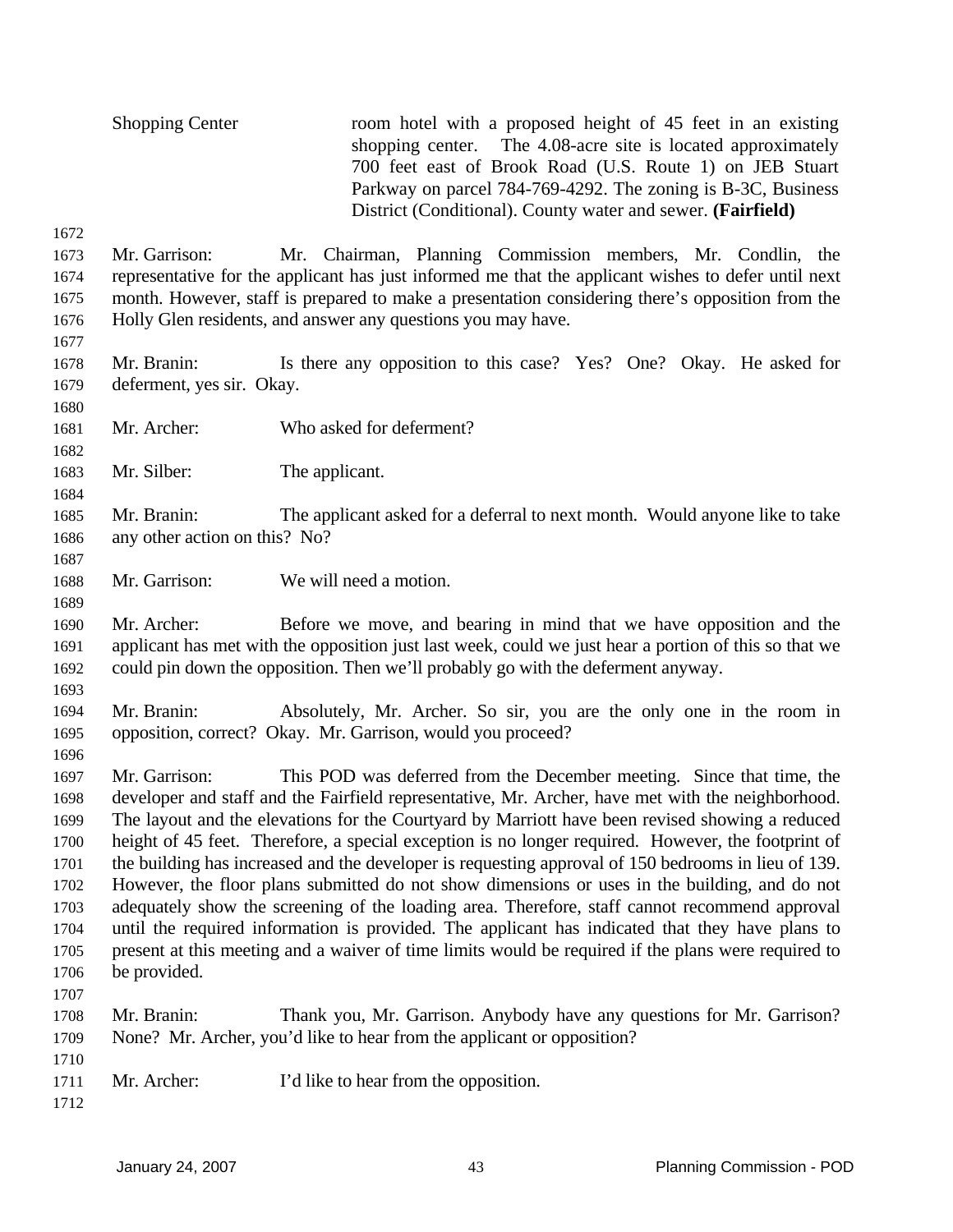1713 Mr. Branin: The opposition first? Sir, if you could state your name for the record.

1715 1716 1717 1718 1719 1720 1721 1722 1723 1724 1725 1726 1727 Mr. Lassiter: Yes. My name is Donald Lassiter and I live at 1012 Ethelwood Road. I'm the third house from the back door of this hotel. Mr. Thornton, I appreciate the very eloquent statement you made about the man's fence. The residents of the neighborhood should have some input. Here, you want to put 150-room hotel in my back door. All of the residents of Holly Glen are totally against this. Mr. Silber was nice enough to give me some case law. I'm sure that there's case law, but there's also probably some case law against it. So, I would suggest that you go by the deferral. I would also suggest that you defeat this hotel. This mall, by the way, is on a steep downhill decline. You all know what happened to Azalea Mall. The same thing is getting ready to happen to Virginia Center Commons. It takes 10 security guards at the theater at night. The shops in there have changed hands a dozen times. Hecht's couldn't make it. Macy's just bought them out. The Spaghetti Warehouse couldn't make it. The building on the corner's vacant; there's been a half a dozen tenants in there. The shops in the mall have turned over many a time. As soon as the lease is up on J. C. Penny and Sears, you're going to have another Azalea Mall on your hands.

1728

1714

1729 1730 1731 1732 1733 1734 1735 1736 1737 1738 1739 1740 I'd also suggest that what's going to happen, if this man doesn't make it as a Marriott Hotel, it's going to become a flophouse. Sooner or later, very quickly that can happen. I would suggest that you allow him or make him post at least a \$5 million bond and he has to operate this hotel for at least 10 years as the Marriott. That way, it protects the County and protects the homeowners, if you're going to approve it. I'm still opposed to the hotel itself, because it's going to interfere with my private enjoyment of my home, which is my castle. There's no way of getting by it. He should fill up two nights a week. From one of the plans I've seen, there's not enough parking there to start with. How about the parking for house keeping, for the clerks, for the managers? Where's all this come from? Plus, there's another Marriott 6/10ths of a mile at the corner of Virginia Center Commons and Brook Road, and they're building another hotel right across the street called the Kenwood or the Candlelight; I forgot the name of it. But anyway, I don't think it's going to support another hotel.

1741

1742 1743 1744 1745 1746 1747 1748 1749 1750 1751 1752 1753 1754 1755 It's two nights a year that that hotel should fill up, and that's the week that we have the NASCAR races here in town. So, what's going to happen by the time these people get home, get back to that hotel at 2 or 3:00 in the morning and they're all drunk and they're fighting and arguing over who won the race or why, who wrecked who and all this kind of stuff. The lights are 24 feet high. No. It is going to disturb my sleep. The dumpster, 277 feet from my property line? That's interfering with my private enjoyment and peaceful enjoyment of my home, which is my castle. I intended on living there the rest of my life. I just spent about \$50,000 upgrading the property, remodeling the kitchen, 25-year roof, vinyl siding, replacement windows, new heat pump. So, I plan on staying there the rest of my life. At my age, a 25-year roof, I don't think I'll be having to replace it. I was there for the long-term. I don't want this hotel in my backdoor. I'd appreciate it if you would decline this. Again, I think there's probably case law that's went the opposite way. I'm going to research it thoroughly. I think all of you got a letter on what I was going to do. I didn't write the letter just to have something to do—I mean what I say. Again, I only ask you to deny this request. Thank you.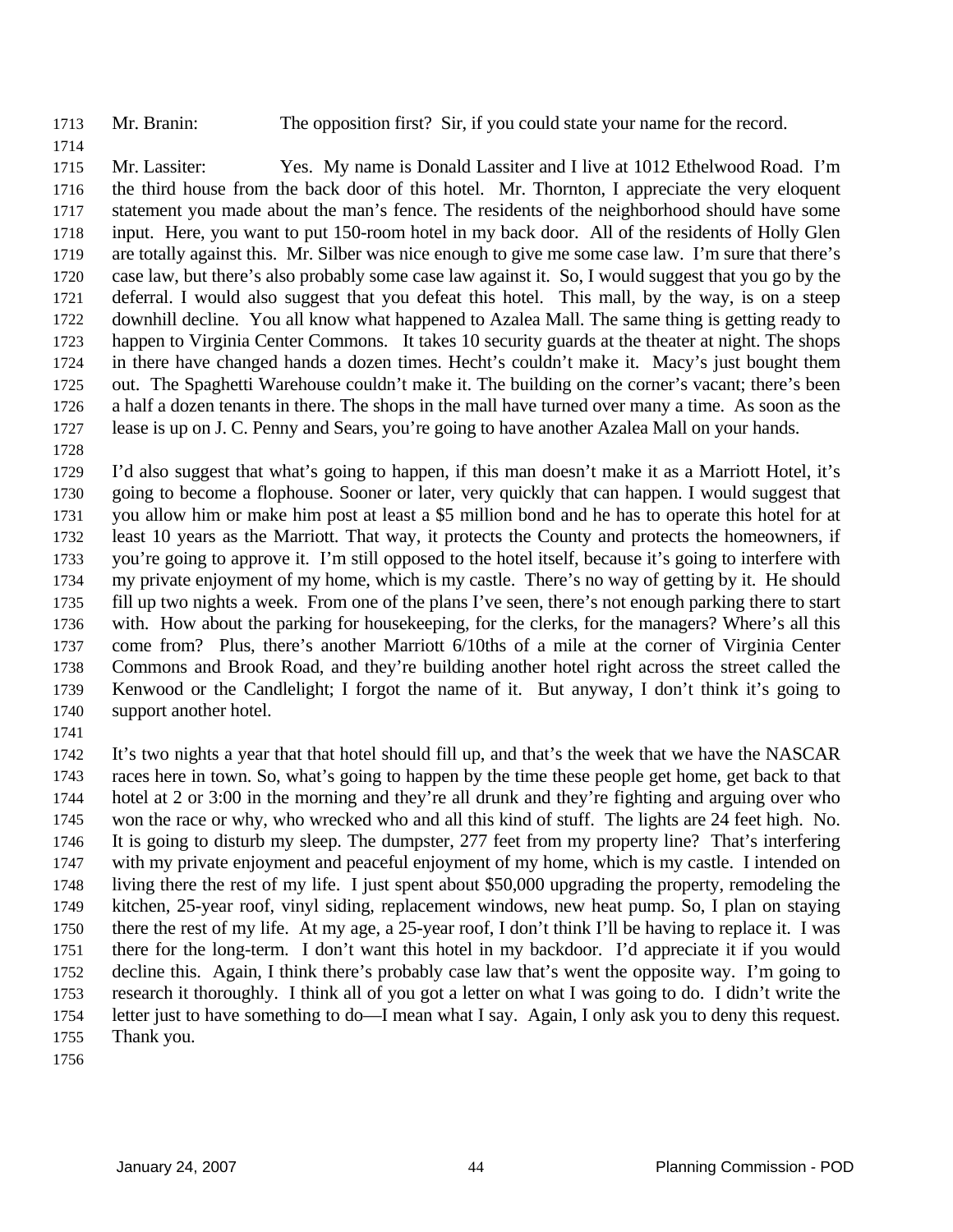Mr. Branin: Mr. Lassiter, I just have two quick comments. As for Marriott being closed, in my district, I have four Marriott's within one mile and all of them are fine and all of them are big race hotels. To the best of my knowledge, we're not having any problems. 1757 1758 1759 1760 1761 1762 1763 1764 1765 1766 1767 1768 1769 1770 1771 1772 1773 1774 1775 1776 1777 1778 1779 1780 1781 1782 1783 1784 1785 1786 1787 1788 1789 1790 1791 1792 1793 1794 1795 1796 1797 1798 1799 1800 1801 1802 Mr. Lassiter: You might have four, but there's always a chance— Mr. Branin: As for the mall's decline or improvement, Hecht's was bought out by Macy's nationwide, so it had nothing to do with that mall itself. Mr. Lassiter: Have you been in that mall lately? Mr. Branin: Yes sir, but Hecht's being bought out by Macy's was nothing to do with that mall; that was a national buyout. Mr. Lassiter: Okay. That mall is 15 years old. What's the life of a mall? It's about 20 years. You've got 5 years. Mr. Archer: Mr. Lassiter, before you sit down, when we met the other night, I think I told you that I appreciated you and Mrs. Brown coming up to express your concerns so that we could determine what concerns the neighborhood actually did have. I think we tried to explain to you about what we have to do by law when a zoning case has already been passed, and what can be done by right. Now, we were able to convince the applicant to do away with the upper story, and they've agreed to do that. The reason we're going to defer this today is because they haven't had an opportunity to look at their design plan. But, I just wanted to say to you that yesterday, you were in a pretty acrimonious mood, I guess I would say and when you called my office and spoke to my secretary, you used some language that was inexcusable. Mr. Lassiter: I did not, I beg your pardon. Mr. Archer: Well, she said you did, sir. Mr. Lassiter: Well, I did not. I said, "Is Mr. Archer in?" She said, "No." I said, "Well, just tell him that I'm opposed to this plan." That's all I said. Mr. Archer: Well, I don't think she would make up what she said to me, because I had to press her to get it out of her. Mr. Lassiter: Okay. That's all I said. My letter, I know Mr. Silber has a copy of it and I think Mr. Thornton has a copy of it. I mean what I say in the letter. You all do whatever you got to do. Mr. Archer: We understand that, but I guess what I'm trying to say is when you call me during the daytime and my people answer the phone, they don't have any idea what this is all about. Mr. Lassiter: I was not discourteous. I did not use any foul language. I said, "Tell Mr. Archer I was opposed to this plan." That's all I said.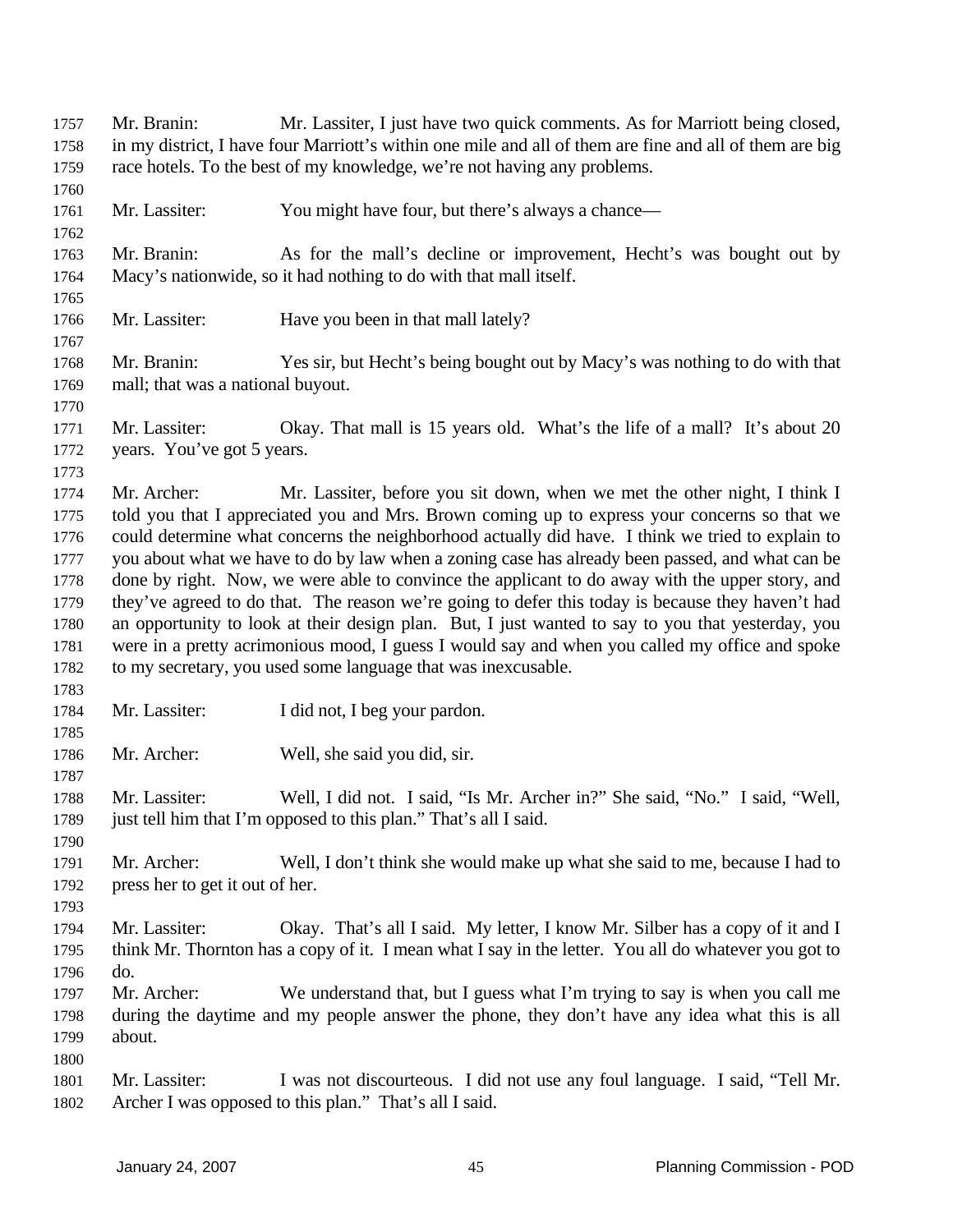1803 1804 1805 1806 1807 1808 1809 1810 1811 1812 1813 1814 1815 1816 1817 1818 1819 1820 1821 1822 1823 1824 1825 1826 1827 1828 1829 1830 1831 1832 1833 1834 1835 1836 1837 1838 1839 1840 1841 1842 1843 1844 1845 1846 1847 Mr. Archer: Okay, thank you. Mr. Lassiter: That's all I said. I am a gentleman. Mr. Branin: Any other comments? Mr. Archer: Mr. Chairman, we're not going to vote on this today because the plan that came in, I think it's too late for staff to have an opportunity to examine it. Is it one month, sir? Mr. Boggs: I am Ryan Boggs on behalf of the applicant. We are in agreement with staff that we are going to request a deferral today. The reason that the revised plans were not submitted in proper time was it took a little bit longer to redesign the hotel than we had anticipated. We had brought the height of the hotel down and expanded the floor plan, which just took more time than we had anticipated. That was in response to the neighbors who came out at the last hearing. As Greg said, we did have the meeting with the neighbors. Their concerns were basically the hotel use and the height. We basically explained to them that we had comprised on the height, but that the zoning permitted the hotel use and we were moving forward with our plans for the hotel. Mr. Thornton: Mr. Silber, my question to you is one for education. I think this is something that maybe residents probably are not privy to sometimes. According to your information, when was the zoning approved for this case? Mr. Silber: I may have to refer to staff. I believe the zoning was approved. What year was it? Mr. Garrison: 1980. Mr. Thornton: Okay. See, that's my point here. You take something that was approved in 1980, I wasn't around and I believe in this particular case that this particular location was in a different magisterial district. Sometimes when citizens see that there's a piece of land and it is vacant, they may assume that it doesn't belong to someone. Here's a case where some of the citizens are becoming somewhat perturbed, and I can understand that, but this is not anything that happened under Mr. Thornton's administration. This was in 1980, which I was never aware of until I came onto the Board, and the citizens now are reacting to that. So I'm saying, I guess, what we're going to have to do is have more education for citizens to understand that when some of these cases come up, the zoning could have been done many years prior to that. There are some ramifications about this case I knew nothing about that are coming up now. Now, I have to husband those types of things there. I do hope that Mr. Lassiter and other persons are going to be a little bit more sensitive to cases that were zoned prior to my time and prior to the time of some other persons on this Commission. I think that was something that may have been omitted, perhaps. Mr. Silber: Mr. Thornton, I do appreciate that, and I think it's a very good point. There's a lot of zoning that exists in the County at this point in time that's undeveloped and the

1848 zoning occurred many years ago. As a result, you have development that happens many years after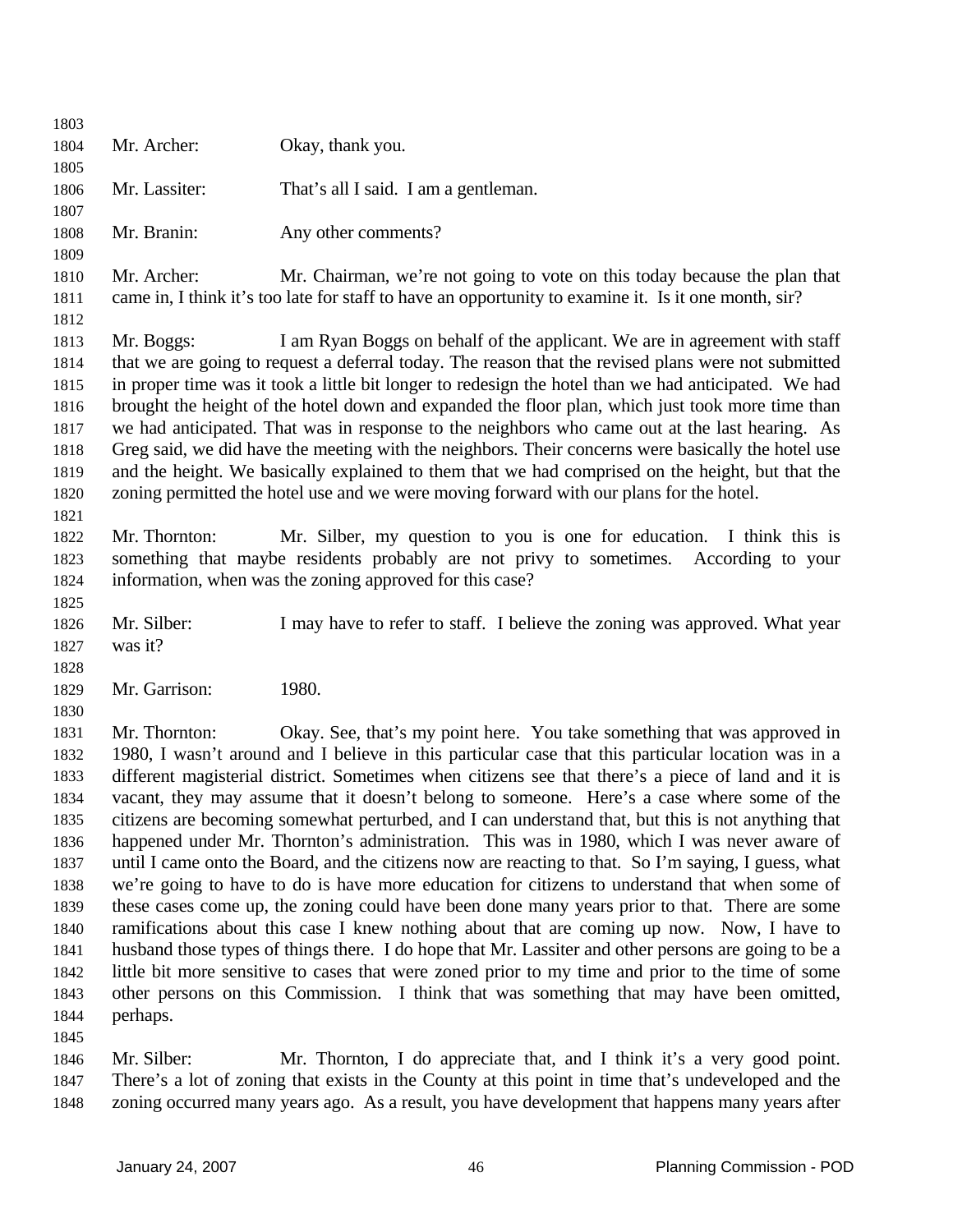- the original rezoning and it's difficult to deal with conflicts that may exist with current land uses that maybe didn't exist back then. Your point is well taken. This was not in the Fairfield District when the zoning was approved. I think that needs to be taken into consideration by Mr. Lassiter as well. 1849 1850 1851 1852
- 1854 1855 Mr. Vanarsdall: We could find out if there's any opposition by going back to the minutes in 1980. That would tell at the rezoning meeting if there was any opposition and what it was.
- 1857 1858 1859 1860 Mr. Jernigan: Mr. Silber, also adding onto what Mr. Thornton said, being as that property was zoned in '80, we also have laws that we have to follow today. I hope Mr. Lassiter appreciates that. There are codes that we have to follow as a Planning Commission, and they're set up by the State.
- 1861

1853

1856

- 1862 1863 1864 1865 1866 1867 1868 1869 Mr. Boggs: If I could add, I know that several of the residents of Holly Glen were involved with the Virginia Center Commons rezoning, which is why there are so many protections afforded to them in the proffers for that case, including a conservation district on their side of JEB Stuart Parkway, and a landscape buffer requirement on our side of the parkway. There were, in fact, several of the B-3 uses that were prohibited at the time that the Virginia Center Commons case was approved. Hotels was not one of them. We did our best to explain that to the neighbors at the neighborhood meeting, and that the time to object to the use of the property was at the rezoning.
- 1870 Mr. Branin: You were requesting the deferral.
- 1872 Mr. Boggs: Yes we are.
- 1874 1875 1876 Mr. Archer: I'm going to move on it in just a second. Anybody else have any questions, comments? All right. With that, then, I will move for deferral of this case to the February 28 meeting, at the request of the applicant.
- 1877

1879

1871

- 1878 Mr. Vanarsdall: Second.
- 1880 1881 Mr. Branin: Motion made by Mr. Archer, seconded by Mr. Vanarsdall. All in favor say aye. All opposed say no. The motion carries.
- 1882
- 1883 1884 At the request of the applicant, the Planning Commission deferred POD-70-06, Courtyard by Marriott – Virginia Center Commons Shopping Center, to its meeting on February 28, 2007.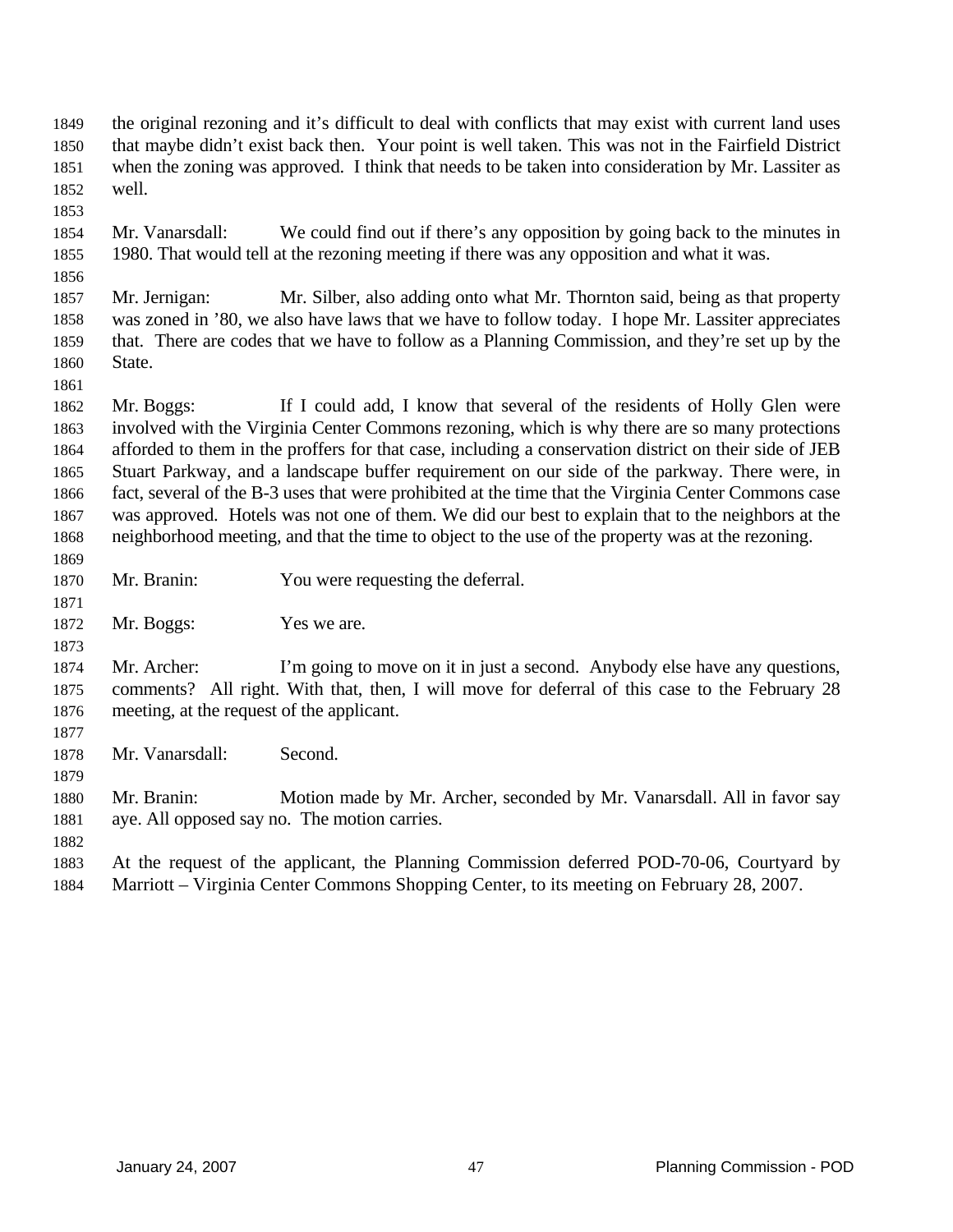# 1885 **PLAN OF DEVELOPMENT & SPECIAL EXCEPTION**

1886

POD-4-07 International Airport Center – 441-491 International Centre Drive (POD-67-97 and POD-10-06 Revised) **Timmons Group for Audubon Land, LLC and Shamin Hotels:** Request for approval of a plan of development and special exception for a building exceeding 45 feet in height as required by Chapter 24, Sections 24-2, 24-94(b) and 24-106 of the Henrico County Code, to construct a six-story, 143 room hotel with a proposed height of 71 feet, and 56 additional parking spaces. In addition, a five-story, 130-room, hotel with 367 parking spaces has been previously approved on the site. The 8.99-acre site is located on the east line of International Centre Drive, approximately 1000 feet north of Audubon Drive on parcels 822-717-4473 and 4415 (part). The zoning is M-1,

Light Industrial District and ASO (Airport Safety Overlay)

1887

1888 1889 1890 1891 Ms. Goggin: A revised plan was just handed out to you that address staff's concern with the proposed architectural elevation by adding additional sections of masonry to the entrance tower on the building. The plans were submitted after the time limit for revised items to be submitted to the Planning Commission agenda; therefore, it will require a time limit waiver.

District. County water and sewer. **(Varina)** 

1892

1893 1894 1895 1896 1897 1898 The applicant is also requesting approval of a special exception to allow a 71-foot-tall building. Forty-five feet is permitted by right in the M-1 District. There are two other hotels adjacent to this one, which have received special exceptions for height. (Referring to rendering). This hotel right here received one in 1997. This hotel, well, they both received them in 2006, but this one is coming back just to be a little bit taller than previously approved. The applicant will need to present their case to the Commission for their request.

1899

1900 1901 1902 1903 1904 There are two additional conditions in your handout Addendum that require verification for the building height for compliance with the special exception should the Commission choose to approve it. The other condition addresses non-POD-approved outdoor storage containers. Both of these conditions were discussed with the Holiday Inn in Short Pump that you all just heard.

1905 1906 1907 1908 1909 Staff recommends approval subject to the annotations on the staff plans, the revised architecturals, conditions 24 through 36 in the agenda, additional conditions 37 and 38 on page 6 in your Addendum, which are inadvertently numbered wrong. Should the Commission choose to approve this special exception, it will require a separate motion from POD approval, as well as the time limit waiver.

1910

1911 1912 1913 I would be happy to answer any questions the Commission may have. Michael Sweeney, representing Omni Hotels, and Chris Early from Timmons are both here to present their request for the special exception and if the Commission has any questions for them.

1914

1915 1916 Mr. Branin: Thank you. Is anyone in opposition of this case? No. Does anyone have any questions for Ms. Goggin?

1917 Mr. Jernigan: Just like to hear from the applicant.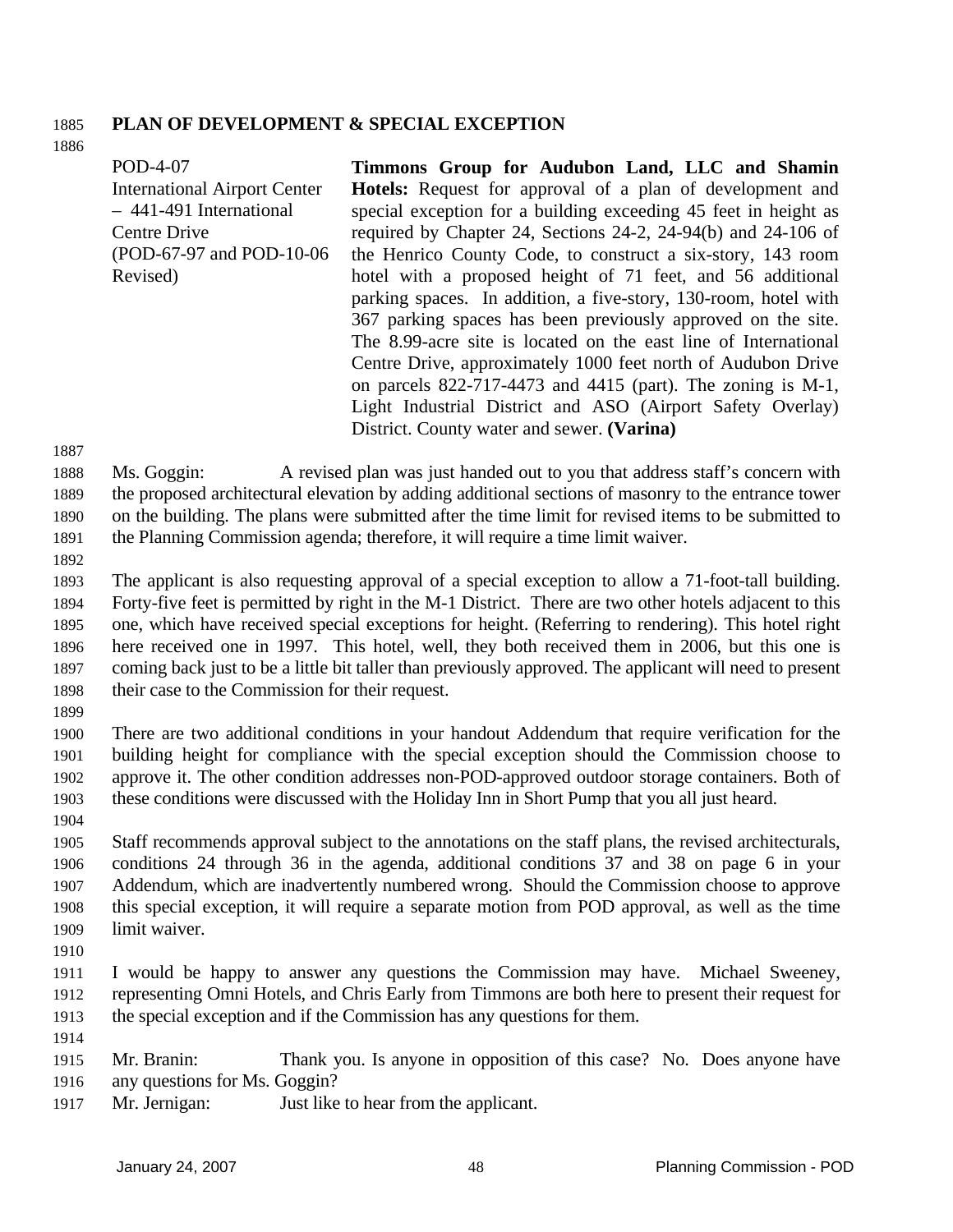1918

1920

## 1919 Mr. Branin: Can we hear from the applicant?

1921 1922 1923 1924 1925 1926 1927 1928 1929 1930 1931 1932 1933 1934 1935 Mr. Early: Good morning. My name is Chris Early. I'm the project manager from Timmons Group, the engineering firm on this project. It may seem familiar to you because the same location got through POD approval once before and the only change, the fundamental change is this went from a Holiday Inn Select to a Holiday Inn Millennium with a smaller footprint. It was driven by a big drop in construction cost for that. It's only two rooms short from the last hotel. The elevations that I think you're looking at show the applicant's willingness to add stone facing to meet some concerns for aesthetics from staff, to keep the upgrade of the hotel based on what they wanted. Infrastructure-wise, in terms of the site plans and smaller footprint, the hotel did not actually lessen the burden on the utilities, that type of thing, and similar management, the boring stuff that we do wasn't really affected by this. The FAA has approved, once again as in before, that there's no hindrance to the airport being nearby. We went through the same routine with the first submittal. We were actually at the pre-construction meeting before and then we decided this was a better hotel for their budget and it's a nice hotel also. That's sort of the long and short of it. More details. We went from 117,525 square feet down to 90,141 square feet total for the first floor. It is a smaller meeting space, but it still has plenty of meeting room. So, if you have any questions.

1936

1949

1951

1954

1958

1937 1938

Mr. Branin: Thank you, Mr. Early. Anybody have any questions for Mr. Early?

1939 1940 1941 1942 1943 1944 1945 1946 1947 1948 Mr. Jernigan: Mike, did you bring that elevation with you? Yes, but you didn't bring the other one that you showed me. That's fine. The one you showed me the other day that had the coloration. I met with Neil Amin, which is P. C.'s son, and Mike, and we were discussing this because normally we like to get a little more brick or stone on the architecturals. But, after seeing, this explains a little better to where the EFIS sits on the outside of this changes a little bit of color as it comes down. They are going to put stone that matches the first floor stone over the entrance that runs up the parapet wall there. It has kind of a Tuscan look to it, and I felt with the trim right down on the front, that protrudes out where, I guess, one of the meeting rooms is through there. I thought being as it has the Tuscan appearance, we would go ahead and do it as they have it here and see how it looks. I think that looks good and I'm satisfied with it.

1950 Mr. Branin: Okay.

1952 1953 Mr. Thornton: Gentlemen, I had a few questions I wanted to ask. Sir, you gave the delineation of some different levels of the hotel. Would you be so kind as to repeat that?

- 1955 1956 Mr. Early: In terms of the difference in square footage?
- 1957 Mr. Thornton: No, not the footage, but yes, I think—
- 1959 Mr. Early: They're both Holiday Inns. The difference between the two?
- 1960 1961 Mr. Thornton: Yes.
- 1962 1963 Mr. Early: Yes sir, no problem. We've gone from a Holiday Inn Select to a Holiday Inn Millennium. It still has meeting space. It's a smaller footprint hotel, but only two rooms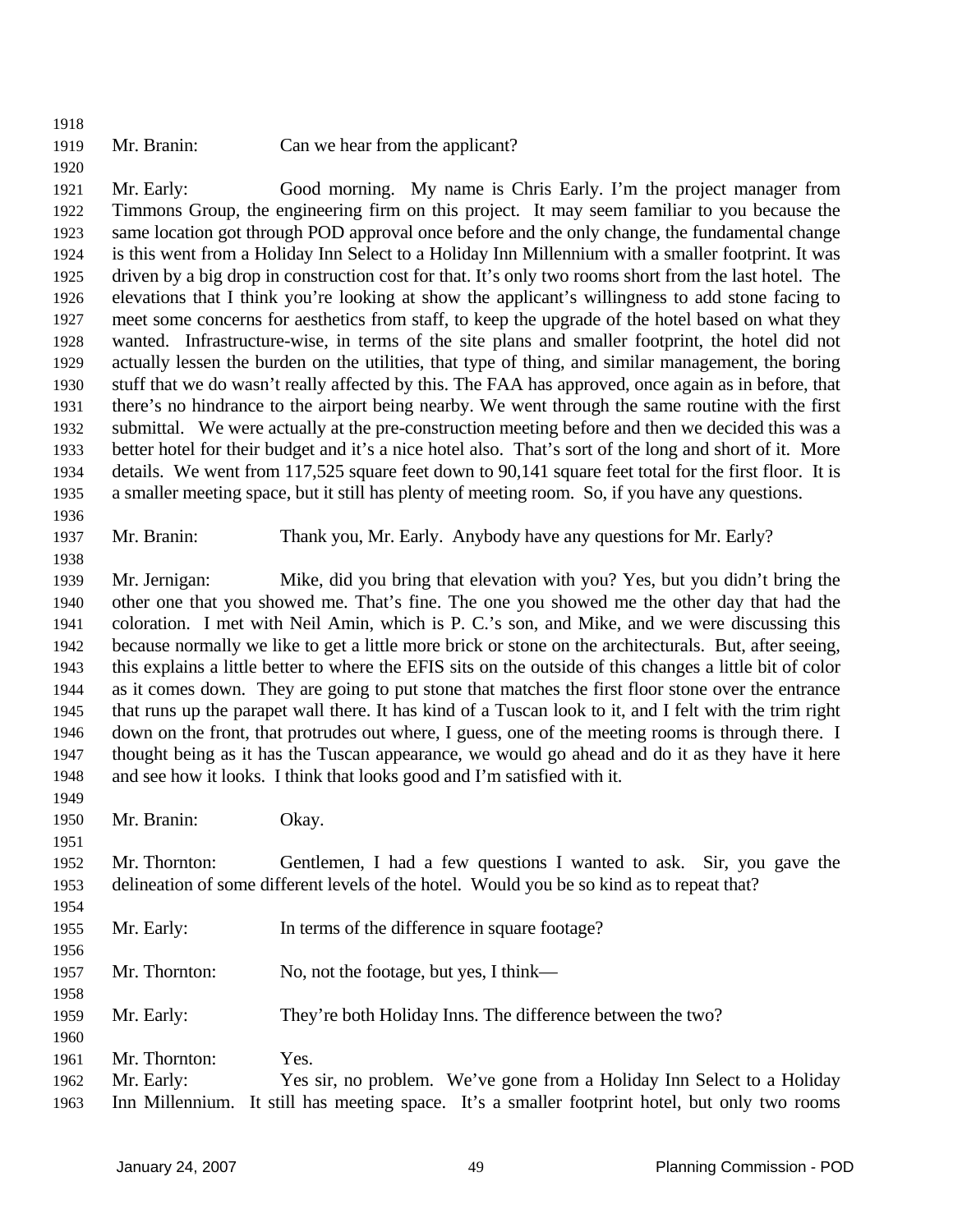shorter than the last hotel. From a site perspective in terms of the design, we were able to easily fit that into the current site plan that was already previously approved. In terms of square footages for the, the architect may speak better than I can. 1964 1965 1966

1968 1969 1970 1971 1972 1973 Mr. Sweeney: I'm Michael Sweeney. I'm with Shamin Hotels. Not to get hung up on the numbers, but just to clarify. We didn't change, per se, for the square footage difference. It was a change in branding, is really what it amounted to, because Select is not being pushed by the franchise, where this particular brand is. From a marketing standpoint, this is a better route for us to go. It's really not about the square footage; it's more about the branding of it. I wanted to clarify that they are not hung up on the numbers.

1974

1967

1975 1976 1977 Mr. Thornton: I'm appreciative for you answering that. I appreciate that. My second question is, since you all are in this particular enterprise, in your professional opinion, what's the longevity of a hotel such as that?

1978

1983

1979 1980 1981 1982 Mr. Sweeney: As an architect? A hotel like that could, I mean, easily a hundred years, 80 years to a hundred years. It's not built for 10 years to be torn down and franchises require you to go through retrofits every so many years. We're in the business of providing high-quality customer service, so we constantly maintain these buildings.

1984 1985 1986 1987 Mr. Thornton: I apologize. I think my question was not very clear. Maybe I'm asking the wrong person. I'm more concerned about the persons who build the hotel as to how long will that remain, according to their data, and maybe nobody can tell me this today. How long will that remain a Holiday Inn?

1988

1989 1990 1991 Mr. Sweeney: Well, I think it's safe to say that we're in for the long term. We don't roll hotels over. Do you want to speak? This is P. C. Amin.

1992 1993 1994 1995 1996 1997 1998 1999 2000 2001 2002 2003 Mr. Amin: Hi. My name is P. C. Amin. I just wanted to tell you why we changed the brand. Holiday Inn Select, after we got approval from the County and from Holiday Inn [unintelligible], Holiday Inn Select does not exist anymore. They abandoned that brand, so there was no point for us to build something that they no longer have as a Holiday Inn brand. All the franchises nowadays, they give the license for 10 years. At the end of the 10 years, they can come out and ask us to make major renovations, whatever is applicable 10 years from now. Then we agree that we will go and make those changes at our expense so they will give another 10-year license. Normally, until a few years back, all the franchises were giving out 20-year licenses. Now, they have started doing it only 10 years so that gives them the right to make any changes for upgrading those hotels at about 10 years to reflect the mood at that time, whatever the customer is asking for or whatever structure changes, or inside. So, it will look like a new hotel 10 years later. It is a 10-year license that we have.

2004 2005

2006

Mr. Thornton: I thank you so very much. That clearly answered my question. Thank you.

2007 2008 2009 Mr. Branin: Mr. Armin, since he asked that question, I have a question for you. How many of these franchises do you currently own?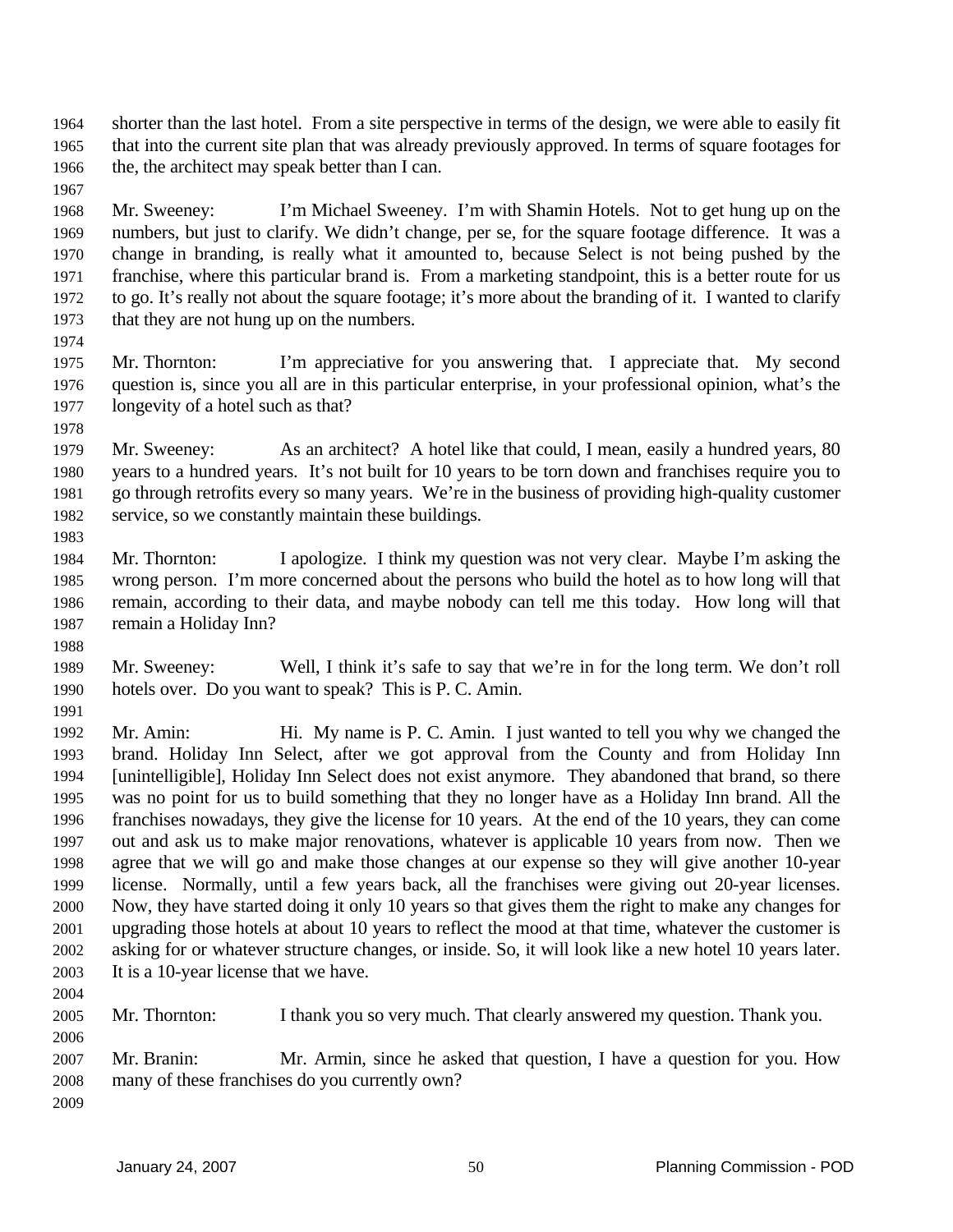| 2010<br>2011 | Mr. Amin:                                | I have, existing, 24.                                                                                      |
|--------------|------------------------------------------|------------------------------------------------------------------------------------------------------------|
| 2012         | Mr. Branin:                              | Twenty-four. How many of those 24 have reached the 10-year or the end of                                   |
| 2013         | the franchise mark?                      |                                                                                                            |
| 2014         |                                          |                                                                                                            |
| 2015         | Mr. Amin:                                | I think two of them.                                                                                       |
| 2016         |                                          |                                                                                                            |
| 2017         | Mr. Branin:                              | Two of them? Did you renew them with Holiday Inn?                                                          |
| 2018         |                                          |                                                                                                            |
| 2019         | Mr. Amin:                                | Yes. Well, in the old franchise agreement, they were for 20 years. Now,                                    |
| 2020         |                                          | they are coming out, this new franchise agreement that we are building, we are building about 12           |
| 2021         |                                          | hotels. Holiday Inn is the only one which has changed from 20 year to 10 years.                            |
| 2022         |                                          |                                                                                                            |
| 2023         | Mr. Branin:                              | In 10 years, do you plan to renew it as the Holiday Inn?                                                   |
| 2024         |                                          |                                                                                                            |
| 2025         | Mr. Amin:                                | Yes, [unintelligible]. It's a premium brand and we want to keep that.                                      |
| 2026         |                                          |                                                                                                            |
| 2027         | Mr. Branin:                              | Okay. That's all I wanted to know.                                                                         |
| 2028         |                                          |                                                                                                            |
| 2029         | Mr. Silber:                              | Mr. Amin, the County has been seeing a large number of hotels planned and                                  |
| 2030         |                                          | plans submitted to the County for consideration. We've seen the numbers increase over the last 6           |
| 2031         |                                          | to 8 months, the past 12 months, perhaps. You can see from today's agenda we have a number of              |
| 2032         |                                          | hotels on our agenda. Can you elaborate as to what may be happening in the market relative to the          |
| 2033         | need for hotels?                         |                                                                                                            |
| 2034         |                                          |                                                                                                            |
| 2035         | Mr. Amin:                                | I'm not exactly an expert on market, but this is what we do. We go after the                               |
| 2036         |                                          | premier brand, which are Homewood Suites, Marriott, Holiday Inn, and Hilton. It doesn't matter             |
| 2037         |                                          | what happens to the market, these brands always perform well. You probably will hardly ever see            |
| 2038         |                                          | any of these; this brand went out of business, and is converting to something else. All of our             |
| 2039         |                                          | brands are [unintelligible] either with Homewood Suites, Marriott, or Holiday Inn. Also, if you            |
| 2040         |                                          | look back, I came to Richmond in 1970 and for almost 10, 15 years, except for one or two hotels,           |
| 2041         |                                          | nothing was built in the Richmond market. So, the market was really never well [unintelligible] by         |
| 2042         |                                          | quality hotels. If you look at the airport, there are so many old hotels and many of the places in         |
| 2043         |                                          | Richmond, there are many, many old hotels. So, new hotels are not necessarily going to generate a          |
| 2044         |                                          | lot more new demand, but the existing demand has never been met by the old hotel. People will              |
| 2045         |                                          | prefer to just cut their trip short and go back when they have to go back. Once this new hotel             |
| 2046         |                                          | comes, I think chances are people will stay a little bit longer here. Some of the old hotels probably      |
| 2047         |                                          | will go out of business. Hotels are 40 years old. They really do not meet expectations of the guests       |
| 2048         |                                          | of today. That is why as long as there are not enough hotels, those hotels will be there, but as new       |
| 2049         |                                          | hotels come into the market—I had one hotel. The first one that I bought, it was 20 years old. Then        |
| 2050         |                                          | I tore down about three years ago. It was about 50 years old. It was still performing very good            |
| 2051         |                                          | financially, but it was pretty outdated and it was not fitting our portfolio. I think a lot of hotels will |
| 2052<br>2053 | locations. I'm talking about old hotels. | eventually go out of the business and something better will happen, because they are at prime              |
| 2054         |                                          |                                                                                                            |
|              |                                          |                                                                                                            |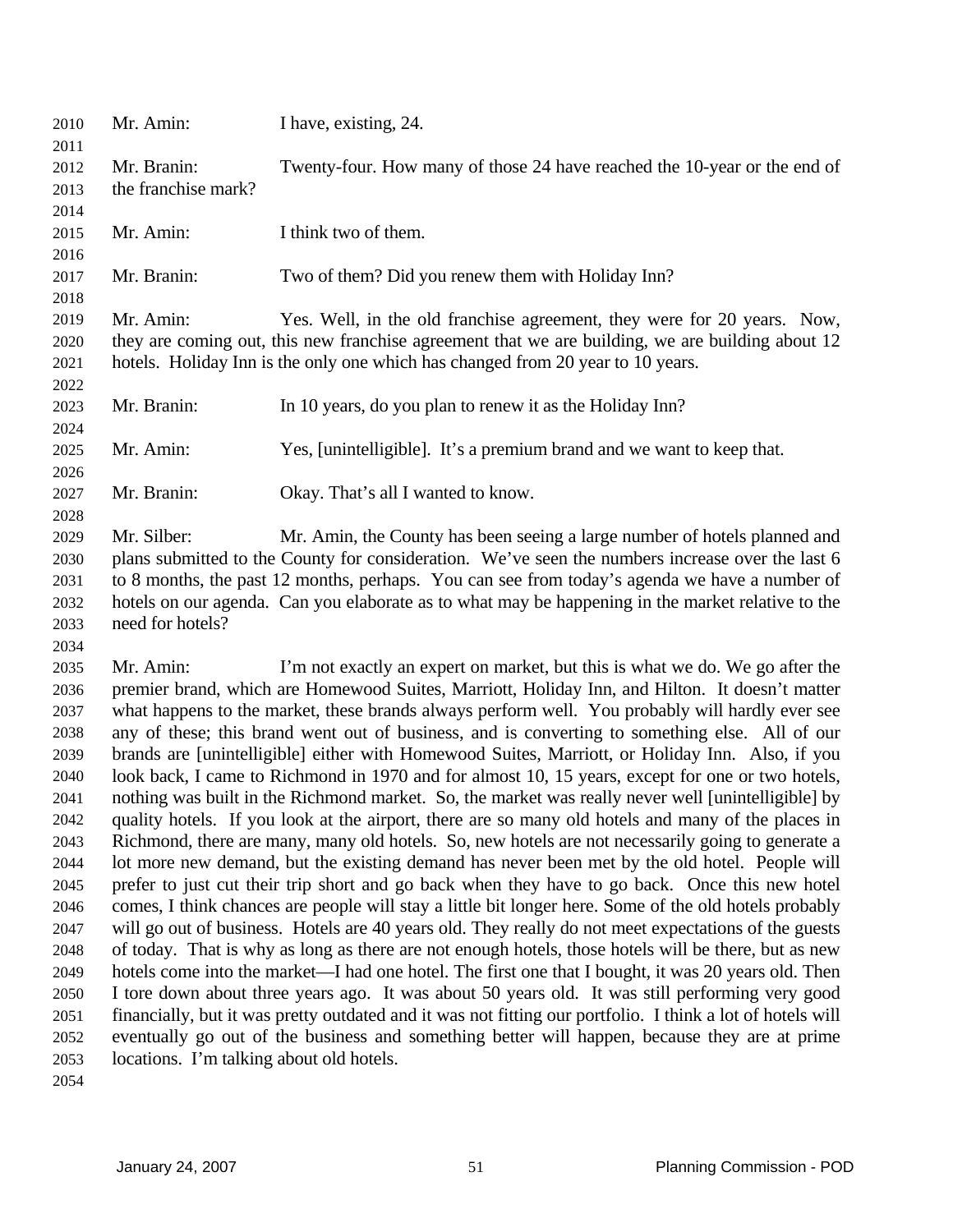It looks like that there are many hotels coming to Richmond, but Richmond is really behind Norfolk or Virginia Beach or Baltimore or Washington. In Washington, right now probably about 60, 80 hotels are being built. We are also trying to build more hotels. Richmond really has not picked up the supply yet. 2055 2056 2057 2058 2059 2060 2061 2062 2063 2064 2065 2066 2067 2068 2069 2070 2071 2072 2073 2074 2075 2076 2077 2078 2079 2080 2081 2082 2083 2084 2085 2086 2087 2088 2089 2090 2091 2092 2093 2094 2095 2096 2097 2098 Mr. Branin: Thank you. Does anybody else have any other questions? Mr. Jernigan: I just want to clear up one thing. Mr. Thornton was asking about how many had come around. He owns more than Holiday Inns. He also owns Homewood Suites and some other hotels on Airport Drive. They are not all Holiday Inns. What he's speaking of also, the Holiday Inn that we did have on Williamsburg Road, they opted not to do the renovation that Holiday Inn wanted them to do and that's the reason that the Clarion came in and took that over. Now, I've found out that Clarion wouldn't accept the outside rooms, so we have two hotels in the same structure. The Clarion takes care of all the inside rooms, and Red Roof Inn is in control of the outside rooms. Mr. Vanarsdall: The one on Williamsburg Road is not a Holiday Inn anymore, is it? Mr. Jernigan: That's the one I was just talking about. That went to a Clarion for the internal rooms and a Red Roof for the external rooms. They have two offices, two hotels in the same building. Mr. Amin also has a Hilton that has a conference center that's going to be coming next to this hotel on Airport Drive. All right. Well, I'm ready to make a motion. First thing, I'd like to waive the time limits on POD-4-07. Mr. Vanarsdall: Second. Mr. Branin: Motion made by Mr. Jernigan, seconded by Mr. Vanarsdall. All in favor? All opposed. Mr. Jernigan: Randy, can we do the special exception separate or all together. Mr. Silber: It can be done together or separate. Mr. Jernigan: Okay. With that, I will move for approval for the special exception and the Plan of Development on POD-4-07, International Airport Center on International Center Drive, subject to the annotations on the plans, the standard conditions for developments for this type, and the following additional conditions numbers 24 through 36, and number 37 and number 38 added on the addendum. Mr. Vanarsdall: Second. Mr. Branin: Motion made by Mr. Jernigan, seconded by Mr. Vanarsdall. All in favor say aye. All opposed say no. The motion carries.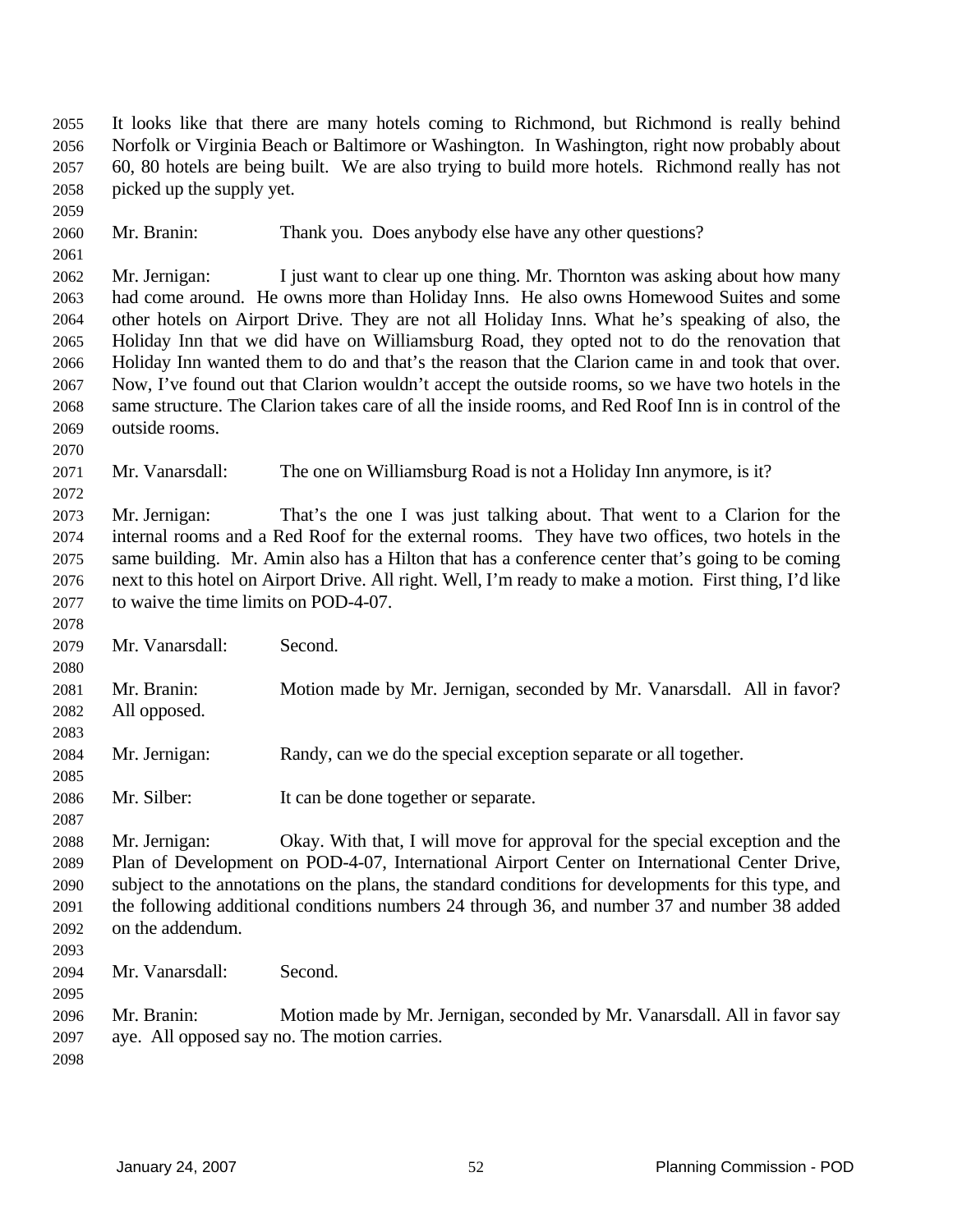- The Planning Commission approved POD-4-07, International Airport Center on International Center Drive, subject to the annotations on the plans, the standard conditions attached to these minutes for developments of this type, and the following additional conditions: 2099 2100 2101
- 2102
- 2103 2104 2105 2106 2107 24. The easements for drainage and utilities as shown on approved plans shall be granted to the County in a form acceptable to the County Attorney prior to any occupancy permits being issued. The easement plats and any other required information shall be submitted to the County Real Property Agent at least sixty (60) days prior to requesting occupancy permits.
- 2108 2109 25. The developer shall provide fire hydrants as required by the Department of Public Utilities and Division of Fire.
- 2110 26. Outside storage shall not be permitted.
- 2111 2112 27. Any necessary off-site drainage and/or water and sewer easements must be obtained in a form acceptable to the County Attorney prior to final approval of the construction plans.
- 2113 2114 2115 28. Deviations from County standards for pavement, curb or curb and gutter design shall be approved by the County Engineer prior to final approval of the construction plans by the Department of Public Works.
- 2116 2117 29. The loading areas shall be subject to the requirements of Chapter 24, Section 24-97(b) of the Henrico County Code.
- 2118 2119 2120 30. Insurance Services Office (ISO) calculations must be included with the plans and contracts and must be approved by the Department of Public Utilities prior to the issuance of a building permit.
- 2121 2122 2123 31. Approval of the construction plans by the Department of Public Works does not establish the curb and gutter elevations along the Henrico County maintained right-of-way. The elevations will be set by Henrico County.
- 2124 2125 2126 32. Evidence of a joint ingress/egress and maintenance agreement must be submitted to the Department of Planning and approved prior to issuance of a certificate of occupancy for this development.
- 2127 2128 2129 2130 2131 33. The location of all existing and proposed utility and mechanical equipment (including HVAC units, electric meters, junction and accessory boxes, transformers, and generators) shall be identified on the landscape plans. All equipment shall be screened by such measures as determined appropriate by the Director of Planning or the Planning Commission at the time of plan approval**.**
- 2132 2133 34. Provide a letter which demonstrates the hotel owner's experience that the 8% parking reduction from the required Code would not create a parking problem.
- 2134 2135 35. There shall be no exterior signage or other means of advertising that identifies the presence of food service at these facilities.
- 2136 2137 2138 36. Federal Aviation Administration (FAA), Form 7460-1 shall be submitted to the FAA and proof of such approval shall be provided to the Planning Department prior to approval of any building permit application.
- 2139 37. The location of outdoor storage containers on the site is prohibited.
- 2140 2141 38. Evidence that an engineer has certified the height of the building shall be provided to the Director of Planning prior to the issuance of a certificate of occupancy.
- 2142

## 2143 **PLAN OF DEVELOPMENT**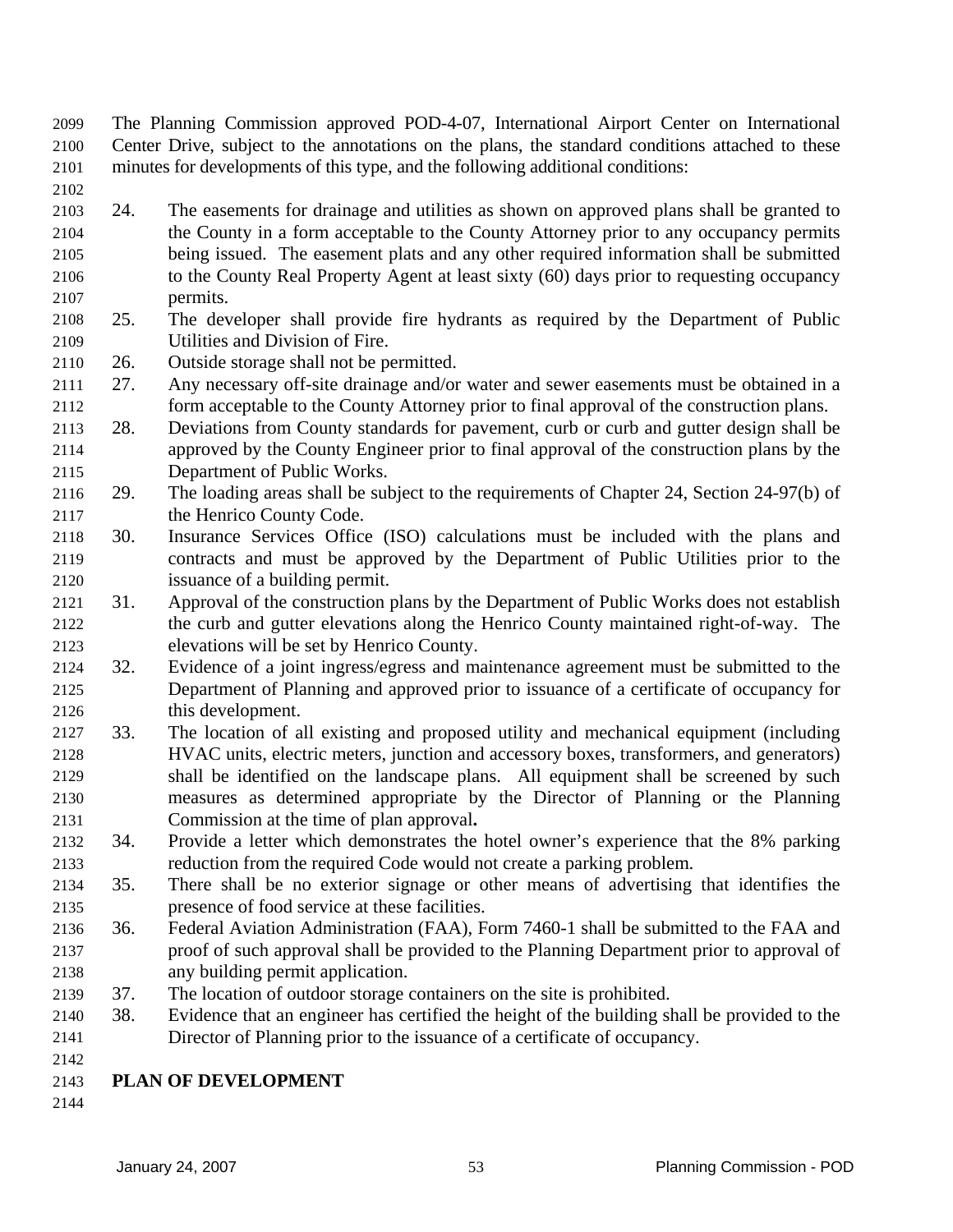|                                                                      | POD-2-07<br>Panera Bread & Retail Shops<br>- Staples Mill Road and<br>Parham Road |                   | VHB, Inc. for Dynamic Commercial Real Estate Advisors:<br>Request for approval of a plan of development, as required by<br>Chapter 24, Section 24-106 of the Henrico County Code, to<br>construct a one-story, 12,630 square foot building with retail and<br>restaurant uses. The 1.63-acre site is located at the northwest<br>intersection of Staples Mill Road and Parham Road on parcels<br>769-755-9242 and 7448. The zoning is B-2C, Business District<br>(Conditional) and O-2C, Office District (Conditional). County                                                                                                                                                                                                                        |
|----------------------------------------------------------------------|-----------------------------------------------------------------------------------|-------------------|-------------------------------------------------------------------------------------------------------------------------------------------------------------------------------------------------------------------------------------------------------------------------------------------------------------------------------------------------------------------------------------------------------------------------------------------------------------------------------------------------------------------------------------------------------------------------------------------------------------------------------------------------------------------------------------------------------------------------------------------------------|
| 2145                                                                 |                                                                                   |                   | water and sewer. (Brookland)                                                                                                                                                                                                                                                                                                                                                                                                                                                                                                                                                                                                                                                                                                                          |
| 2146<br>2147                                                         | Mr. Branin:                                                                       |                   | Is anybody in opposition? No?                                                                                                                                                                                                                                                                                                                                                                                                                                                                                                                                                                                                                                                                                                                         |
| 2148<br>2149                                                         | Mr. Jernigan:                                                                     |                   | Yes, you have opposition.                                                                                                                                                                                                                                                                                                                                                                                                                                                                                                                                                                                                                                                                                                                             |
| 2150<br>2151                                                         | Mr. Branin:                                                                       | Yes? One.         |                                                                                                                                                                                                                                                                                                                                                                                                                                                                                                                                                                                                                                                                                                                                                       |
| 2152<br>2153                                                         | [Off mike]:                                                                       | [Unintelligible.] |                                                                                                                                                                                                                                                                                                                                                                                                                                                                                                                                                                                                                                                                                                                                                       |
| 2154<br>2155                                                         | Mr. Branin:                                                                       |                   | Okay. Hopefully we'll address that. All right. Mr. Kennedy.                                                                                                                                                                                                                                                                                                                                                                                                                                                                                                                                                                                                                                                                                           |
| 2156<br>2157<br>2158<br>2159<br>2160<br>2161<br>2162<br>2163<br>2164 | Mr. Kennedy:                                                                      |                   | Good morning. The applicant has submitted a revised site plan that<br>addresses staff's previous concerns regarding circulation loading and parking layout. The applicant<br>has also submitted a complete elevation plan, which complies with the proffered elevations. Staff<br>is prepared to recommend approval at this time, subject to the annotations on the plans, standard<br>conditions for a development of this type, the conditions on the agenda, and additional condition<br>number 41 that speaks to a proffer which requires posting of a bond for a wall on an adjoining<br>property. Staff is recommending approval at this time with that added condition. We need to<br>waive time limits because the plans were submitted late. |
| 2165<br>2166                                                         | Mr. Branin:                                                                       |                   | Okay. Anybody have any questions for Mr. Kennedy?                                                                                                                                                                                                                                                                                                                                                                                                                                                                                                                                                                                                                                                                                                     |
| 2167<br>2168                                                         | Mr. Vanarsdall:                                                                   |                   | I've already asked him a dozen, so I don't need to ask him anything else.                                                                                                                                                                                                                                                                                                                                                                                                                                                                                                                                                                                                                                                                             |
| 2169<br>2170                                                         | Mr. Branin:                                                                       | You sure?         |                                                                                                                                                                                                                                                                                                                                                                                                                                                                                                                                                                                                                                                                                                                                                       |
| 2171<br>2172<br>2173                                                 | Mr. Jernigan:                                                                     |                   | I have one, just for my information. Number 41. Why do you have to post a<br>bond if they wouldn't be able to get a CO at the end of it?                                                                                                                                                                                                                                                                                                                                                                                                                                                                                                                                                                                                              |
| 2174<br>2175<br>2176<br>2177<br>2178<br>2179<br>2180                 | Mr. Kennedy:<br>wall. It gives the developer some kind of leeway.                 |                   | The proffers require it. Basically, the adjoining property is zoned residential<br>and is undeveloped and ordinarily would require a transitional buffer. A masonry wall was<br>proffered to satisfy that. If the property is developed residentially, they would have to provide the<br>wall. It provides that they could post the bond because it's contingent that the adjoining property<br>would be rezoned. If it got rezoned to a business, it would be require a transitional buffer or the                                                                                                                                                                                                                                                   |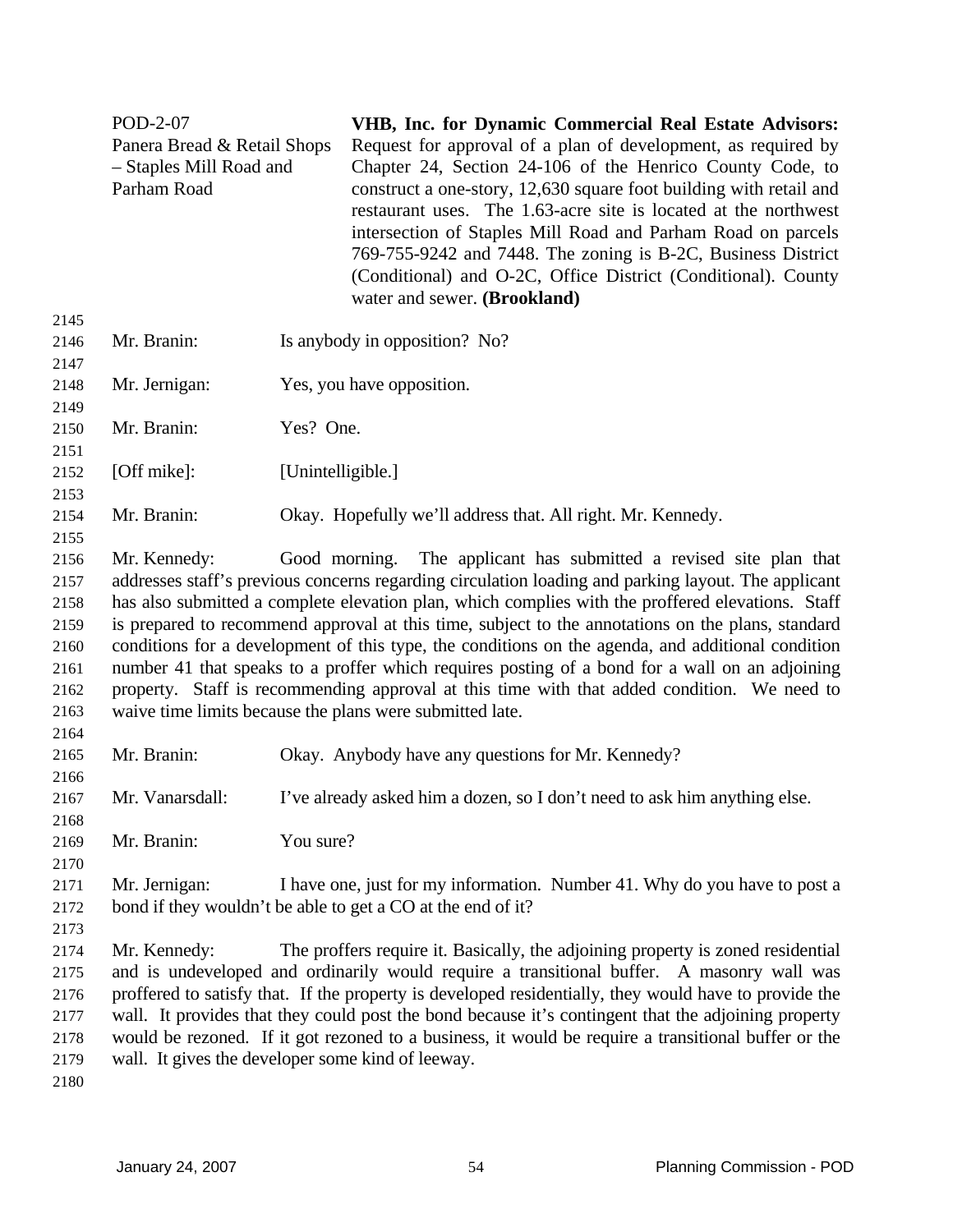| 2181<br>2182 | Mr. Jernigan:<br>would have to be- | I just know they couldn't get a CO because the proffer said that the wall          |
|--------------|------------------------------------|------------------------------------------------------------------------------------|
| 2183         |                                    |                                                                                    |
| 2184         | Mr. Kennedy:                       | The proffer is kind of repeating it.                                               |
| 2185         |                                    |                                                                                    |
| 2186         | Mr. Jernigan:                      | Okay.                                                                              |
| 2187         |                                    |                                                                                    |
| 2188         | Mr. Vanarsdall:                    | The proffer also says a letter of credit.                                          |
| 2189         |                                    |                                                                                    |
| 2190         | Mr. Kennedy:                       | Right.                                                                             |
| 2191         |                                    |                                                                                    |
| 2192         | Mr. Branin:                        | Does the Commission want to hear from the applicant?                               |
| 2193         |                                    |                                                                                    |
| 2194         | Mr. Vanarsdall:                    | I want to hear from the applicant, yes.                                            |
| 2195         |                                    |                                                                                    |
| 2196         | Mr. Chapman:                       | I'm Scott Chapman with VHB, civil engineer.                                        |
| 2197         |                                    |                                                                                    |
| 2198         | Mr. Bushey:                        | Rick Bushey with Dynamic Commercial Real Estate Advisors.                          |
| 2199         |                                    |                                                                                    |
| 2200         | Mr. Vanarsdall:                    | Good to see you again. You can just run down what you're going to do. In           |
| 2201         |                                    | addition to Panera Bread, is Starbucks going to come, or if they're holding out or |
| 2202         |                                    |                                                                                    |
| 2203         | Mr. Bushey:                        | Yes sir, they've signed their lease finally.                                       |
| 2204         |                                    |                                                                                    |
| 2205         | Mr. Vanarsdall:                    | I noticed in all the information we have it said retail. I know we talked          |
| 2206         |                                    | about Starbucks in the beginning, so that's good.                                  |
| 2207         |                                    |                                                                                    |
| 2208         | Mr. Chapman:                       | We've known about Panera Bread for some time, but, as Rick said,                   |
| 2209         |                                    | Starbucks has come on board and they will be on the end cap.                       |
| 2210         |                                    |                                                                                    |
| 2211         | Mr. Vanarsdall:                    | What about the third building? It was rumored that FedEx/Kinko's would             |
| 2212         | be there.                          |                                                                                    |
| 2213         |                                    |                                                                                    |
| 2214         | Mr. Chapman:                       | FedEx has passed.                                                                  |
|              |                                    |                                                                                    |
| 2215         |                                    |                                                                                    |
| 2216         | Mr. Silber:                        | I may have missed it, but can you identify each of yourselves please.              |
| 2217         |                                    |                                                                                    |
| 2218         | Mr. Chapman:                       | Sure. Mr. Silber, I'm Scott Chapman with VHB, civil engineer.                      |
| 2219         |                                    |                                                                                    |
| 2220         | Mr. Bushey:                        | I'm Rick Bushey with Dynamic Commercial Real Estate Advisors. I'm the              |
| 2221         | developer.                         |                                                                                    |
| 2222         |                                    |                                                                                    |
| 2223         | Mr. Vanarsdall:                    | We've been looking forward to it. When are you going to start, next month?         |
| 2224         |                                    |                                                                                    |
| 2225         | Mr. Chapman:                       | As soon as the plan is approved.                                                   |
| 2226         |                                    |                                                                                    |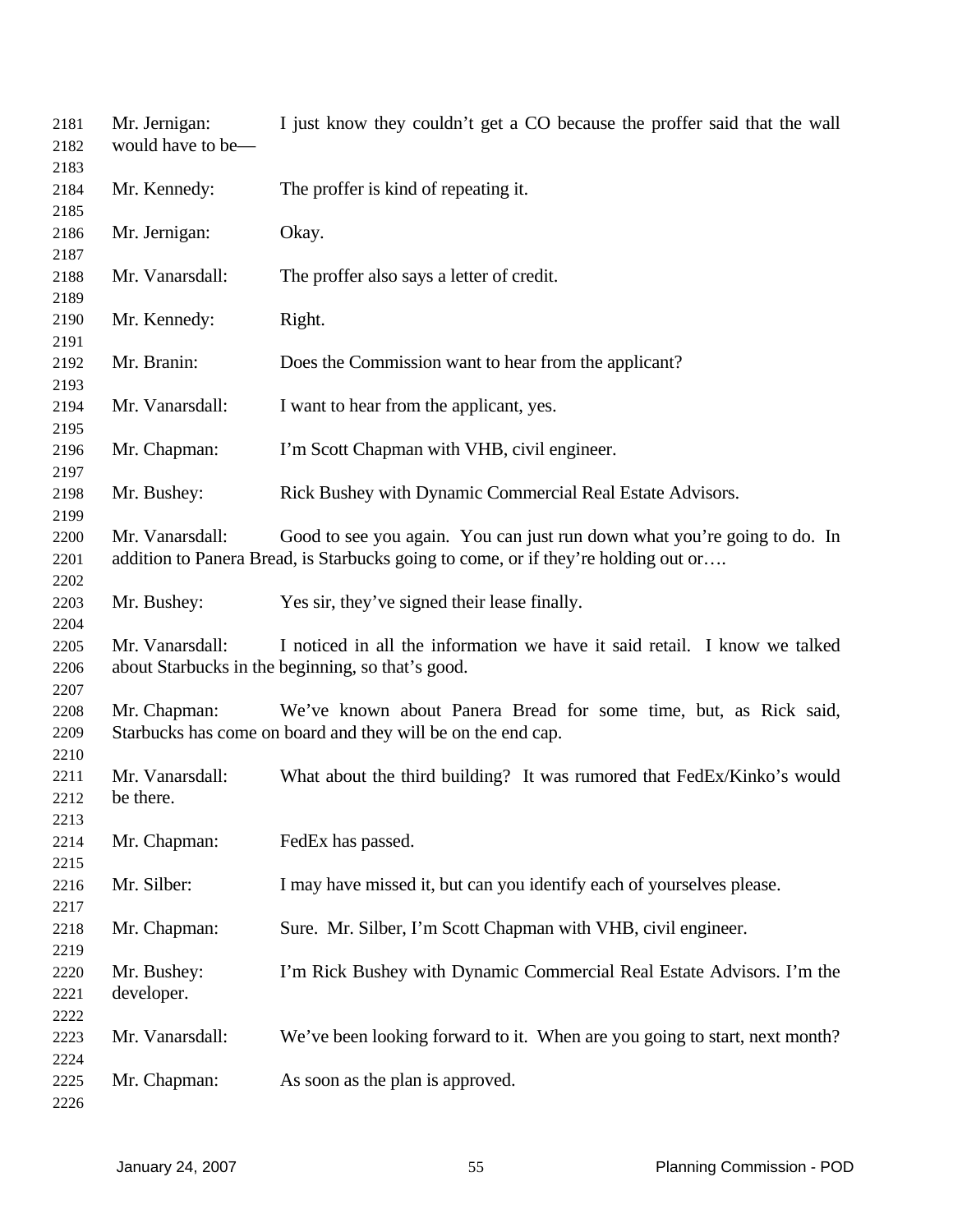| 2227 | Mr. Vanarsdall:               | I don't have any more questions.                                                                        |                           |
|------|-------------------------------|---------------------------------------------------------------------------------------------------------|---------------------------|
| 2228 |                               |                                                                                                         |                           |
| 2229 | Mr. Jernigan:                 | Well Scott, I do, the gentleman in the back. If you could answer now about                              |                           |
| 2230 | water.                        |                                                                                                         |                           |
| 2231 |                               |                                                                                                         |                           |
| 2232 | Mr. Chapman:                  | Water is provided from Staples Mill Road. There's a 12-inch main that                                   |                           |
| 2233 |                               | exists along that property that will adequately serve this site. We've been through one set of          |                           |
| 2234 |                               | reviews, obviously, with the Department of Public Utilities. They're asked for some changes but         |                           |
| 2235 |                               | there's been no suggestion that that system will not serve our site. In fact, the data they've          |                           |
| 2236 |                               | provided to us shows that it will serve our site adequately. Sanitary sewer is an obstacle, but it's an |                           |
| 2237 |                               | obstacle that we're going to have to overcome with cost. We're going to have to go under Parham         |                           |
| 2238 |                               | Road and pick up our sanitary sewer from across the street. That will require a jack and bore for       |                           |
| 2239 |                               | this property, which is just a cost item. It's not a design issue or anything like that.                |                           |
| 2240 |                               |                                                                                                         |                           |
| 2241 |                               | Right turn lanes will be provided both on Staples Mill Road and Parham Road. These have been            |                           |
| 2242 |                               | designed and submitted preliminarily to both the County Department of Transportation and the            |                           |
| 2243 |                               | Virginia Department of Transportation. Obviously, we don't have final approval, but we are              |                           |
| 2244 | working through those details |                                                                                                         |                           |
| 2245 |                               |                                                                                                         |                           |
| 2246 | Mr. Vanarsdall:               | Come on down and identify yourself and see if you can work it out with                                  |                           |
| 2247 | him.                          |                                                                                                         |                           |
| 2248 |                               |                                                                                                         |                           |
| 2249 | Mr. Robertson:                | I'm Wayne Robertson, the 9.59 acres that you're putting the wall by. Has                                |                           |
| 2250 |                               | there got to be additional property purchased to make the turn lane? Nobody's come to me about          |                           |
| 2251 |                               | anything. The 12-inch water main, I had put onto the 54 trunk line, the County constructed across       |                           |
| 2252 |                               | my property after I negotiated with Jack Burns, reduced the amount of money that I took for the         |                           |
| 2253 |                               | easement, which allowed us to control the 12-inch waterline. I haven't heard anything from you all      |                           |
| 2254 |                               | about how you're going to get the water across my property.                                             |                           |
| 2255 |                               |                                                                                                         |                           |
| 2256 | Mr. Chapman:                  | Based on County records and survey, the 12-inch waterline extends down                                  |                           |
| 2257 | just beyond our entrance -    |                                                                                                         |                           |
| 2258 |                               |                                                                                                         |                           |
| 2259 | Mr. Robertson:                | Twenty feet.                                                                                            |                           |
| 2260 |                               |                                                                                                         |                           |
| 2261 | Mr. Chapman:                  | —into our site. We can do further research, but there's nothing that                                    |                           |
| 2262 | would-                        |                                                                                                         |                           |
| 2263 |                               |                                                                                                         |                           |
| 2264 | Mr. Robertson:                | Coming from west?                                                                                       |                           |
|      |                               |                                                                                                         |                           |
| 2265 | Mr. Chapman:                  | From Staples Mill Road. Yes sir.                                                                        |                           |
| 2266 |                               |                                                                                                         |                           |
| 2267 | Mr. Robertson:                | It stops- Do you know where the trunk line goes through under the power                                 |                           |
| 2268 | lines?                        |                                                                                                         |                           |
| 2269 |                               |                                                                                                         |                           |
| 2270 | Mr. Chapman:                  | Mmm-hmm.                                                                                                |                           |
| 2271 |                               |                                                                                                         |                           |
| 2272 | Mr. Robertson:                | I had 20 feet of 12-inch put in. That's as far as it goes.                                              |                           |
|      |                               |                                                                                                         |                           |
|      | January 24, 2007              | 56                                                                                                      | Planning Commission - POD |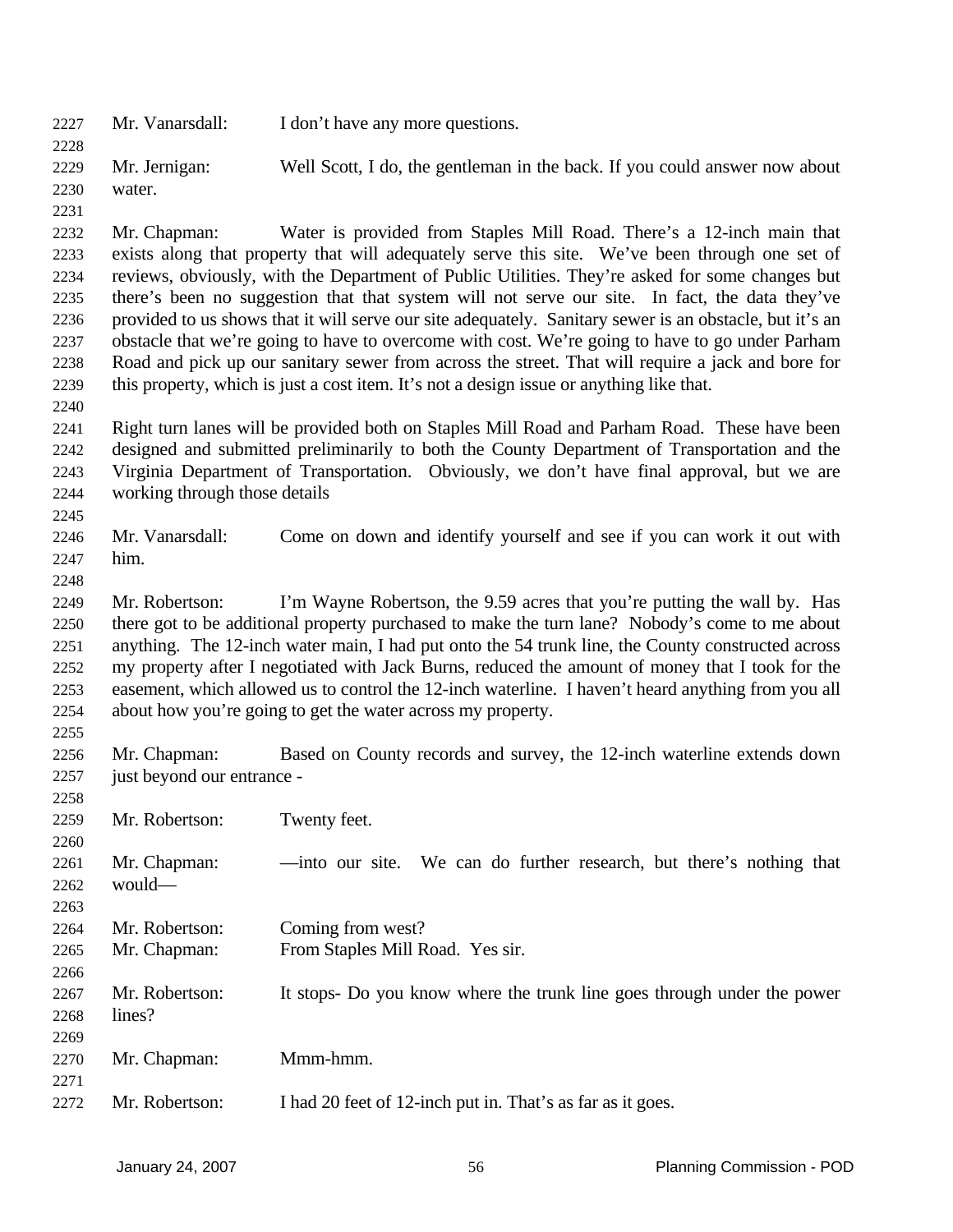| 2273 |                                                                                                  |                                                                                                   |  |
|------|--------------------------------------------------------------------------------------------------|---------------------------------------------------------------------------------------------------|--|
| 2274 | Mr. Chapman:                                                                                     | Okay. According to County records and our survey, which we've done, the                           |  |
| 2275 | 12-inch line extends through, so we'll have to do some further research on that. I don't believe |                                                                                                   |  |
| 2276 |                                                                                                  | that's an issue, but we'll work with you on that.                                                 |  |
| 2277 |                                                                                                  |                                                                                                   |  |
| 2278 | Mr. Robertson:                                                                                   | You all are not going to put another turn lane in?                                                |  |
| 2279 |                                                                                                  |                                                                                                   |  |
| 2280 | Mr. Chapman:                                                                                     | We are going to have to put in another turn lane on Staples Mill Road, yes                        |  |
| 2281 | sir.                                                                                             |                                                                                                   |  |
| 2282 |                                                                                                  |                                                                                                   |  |
| 2283 | Mr. Robertson:                                                                                   | How are you going to get the property for that?                                                   |  |
| 2284 |                                                                                                  |                                                                                                   |  |
| 2285 | Mr. Chapman:                                                                                     | We are not. The County has worked with us so that the turn lane will not                          |  |
| 2286 |                                                                                                  | cause us to need any additional property from your land. We are having to dedicate property both  |  |
| 2287 |                                                                                                  | on Staples Mill and Parham in our property for turn lanes.                                        |  |
| 2288 |                                                                                                  |                                                                                                   |  |
| 2289 | Mr. Robertson:                                                                                   | So, it's going to be a short one, then.                                                           |  |
| 2290 |                                                                                                  |                                                                                                   |  |
| 2291 | Mr. Chapman:                                                                                     | Yes sir, it will be.                                                                              |  |
| 2292 |                                                                                                  |                                                                                                   |  |
| 2293 | Mr. Robertson:                                                                                   | The surveyors, they told me originally it was going to go back up to the                          |  |
| 2294 | power lines.                                                                                     |                                                                                                   |  |
| 2295 |                                                                                                  |                                                                                                   |  |
| 2296 | Mr. Chapman:                                                                                     | I think probably at the time we may have assumed there may have been                              |  |
| 2297 |                                                                                                  | issues like that, but we were able to work those out with Mr. Vanarsdall and Mr. Glover.          |  |
| 2298 |                                                                                                  |                                                                                                   |  |
| 2299 | Mr. Vanarsdall:                                                                                  | That's all been changed.                                                                          |  |
| 2300 |                                                                                                  |                                                                                                   |  |
| 2301 | Mr. Silber:                                                                                      | We're going to put the site plan up so you can show where that right turn                         |  |
| 2302 | lane is.                                                                                         |                                                                                                   |  |
| 2303 |                                                                                                  |                                                                                                   |  |
| 2304 | Mr. Robertson:                                                                                   | I would like to see the detail too.                                                               |  |
| 2305 |                                                                                                  |                                                                                                   |  |
| 2306 | Mr. Chapman:                                                                                     | You can see the right turn lane on Staples Mill there and you can see how                         |  |
| 2307 |                                                                                                  | we are ending the curve lines just before your property. I assume that this is your property. You |  |
| 2308 |                                                                                                  | see the right turn lane on Parham. Both of these require right-of-way dedication and we'll make   |  |
| 2309 | those dedications.                                                                               |                                                                                                   |  |
| 2310 | Mr. Robertson:                                                                                   | VDOT is only a foot off.                                                                          |  |
| 2311 |                                                                                                  |                                                                                                   |  |
| 2312 | Mr. Chapman:                                                                                     | Yes sir, it's all been surveyed. It's all been surveyed. We're not designing                      |  |
| 2313 | this in the dark.                                                                                | We've done the survey, we've picked up the monumentation, and we are                              |  |
| 2314 |                                                                                                  | designing to that monumentation to stay off of your property. Okay?                               |  |
| 2315 |                                                                                                  |                                                                                                   |  |
| 2316 | Mr. Robertson:                                                                                   | I was amazed. Originally, Mr. Glover thought it was going to be a whole                           |  |
| 2317 |                                                                                                  | lane coming off as far back as the power line.                                                    |  |
| 2318 |                                                                                                  |                                                                                                   |  |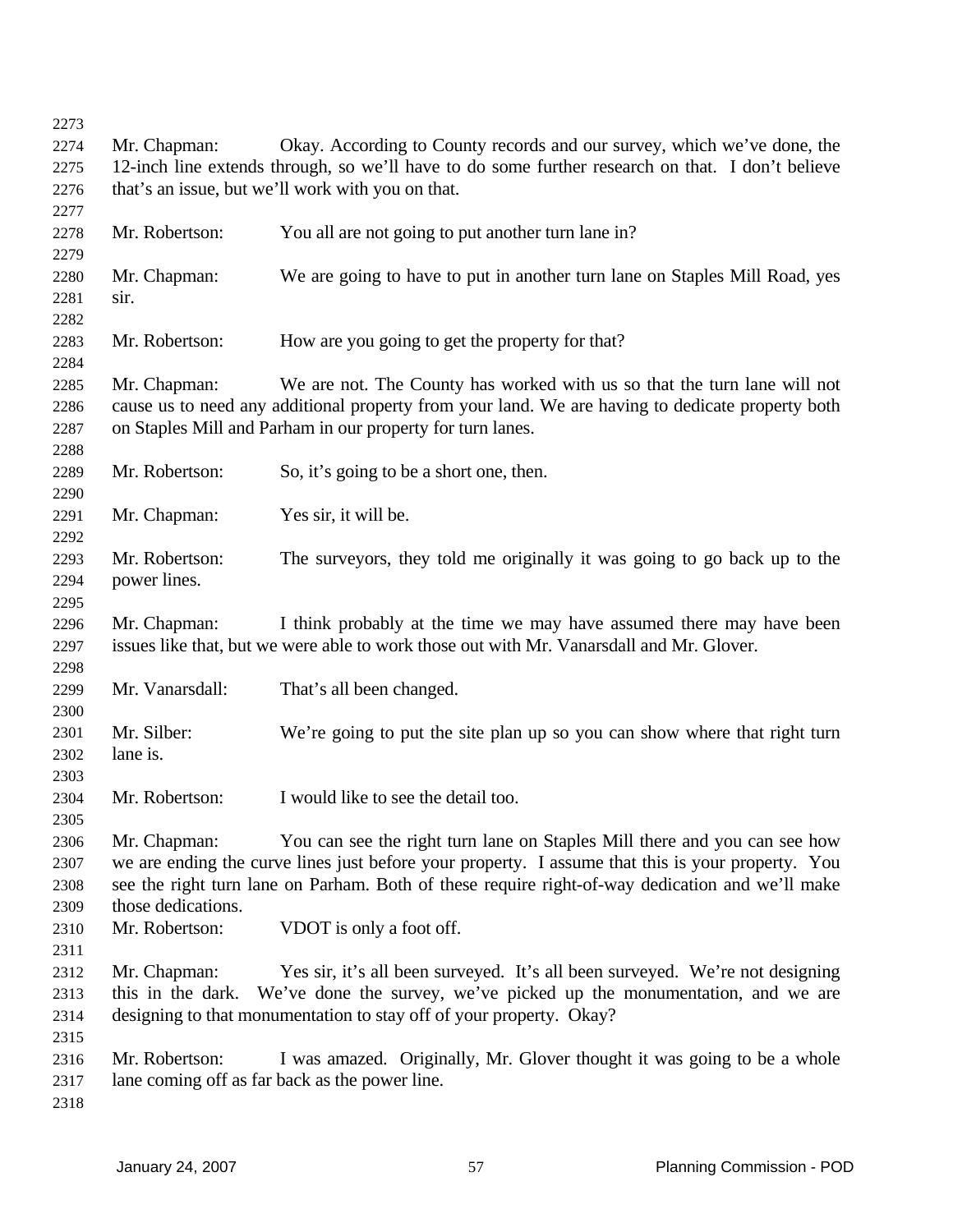| 2319         | Mr. Chapman:                                                                                     | I think that's what Mr. Glover would like to see, but the development would                            |  |
|--------------|--------------------------------------------------------------------------------------------------|--------------------------------------------------------------------------------------------------------|--|
| 2320         | need to occur on your property for something like that to happen. There may be some negotiations |                                                                                                        |  |
| 2321         |                                                                                                  | in the future when that is developed to extend that lane, but we can't design for that with this site. |  |
| 2322         |                                                                                                  |                                                                                                        |  |
| 2323         | Mr. Roberson:                                                                                    | You're going to bore sewer under.                                                                      |  |
| 2324         |                                                                                                  |                                                                                                        |  |
| 2325         | Mr. Chapman:                                                                                     | Yes sir.                                                                                               |  |
| 2326         |                                                                                                  |                                                                                                        |  |
| 2327         | Mr. Robertson:                                                                                   | You're going to take water across my property.                                                         |  |
| 2328         |                                                                                                  |                                                                                                        |  |
| 2329         | Mr. Chapman:                                                                                     | I'm going to look into that. You've got me a little worried, but I think we're                         |  |
| 2330         | okay.                                                                                            |                                                                                                        |  |
| 2331         |                                                                                                  |                                                                                                        |  |
| 2332         | Mr. Silber:                                                                                      | Mr. Chapman and Mr. Robertson, maybe what we can do is, these are good                                 |  |
| 2333         |                                                                                                  | questions, but it really doesn't have anything to do with the Planning Commission's decision. Why      |  |
| 2334         |                                                                                                  | don't you all get together and talk about this.                                                        |  |
| 2335         |                                                                                                  |                                                                                                        |  |
| 2336         | Mr. Vanarsdall:                                                                                  | Scott, you know him, don't you, Mr. Robertson?                                                         |  |
| 2337         |                                                                                                  |                                                                                                        |  |
| 2338         | Mr. Chapman:                                                                                     | I do now.                                                                                              |  |
| 2339         |                                                                                                  |                                                                                                        |  |
|              |                                                                                                  |                                                                                                        |  |
| 2340         | [Laughter.]                                                                                      |                                                                                                        |  |
| 2341         |                                                                                                  |                                                                                                        |  |
| 2342         | Mr. Vanarsdall:                                                                                  | Get his name, rank, and serial number and phone number.                                                |  |
| 2343         |                                                                                                  | That's what we'll do. We'll trade.                                                                     |  |
| 2344<br>2345 | Mr. Chapman:                                                                                     |                                                                                                        |  |
| 2346         | Mr. Vanarsdall:                                                                                  | You all get together and we'll work it out.                                                            |  |
| 2347         |                                                                                                  |                                                                                                        |  |
| 2348         | Mr. Chapman:                                                                                     | Thank you.                                                                                             |  |
| 2349         |                                                                                                  |                                                                                                        |  |
| 2350         | Mr. Branin:                                                                                      | Anybody else have any other questions? None? Mr. Vanarsdall.                                           |  |
| 2351         |                                                                                                  |                                                                                                        |  |
| 2352         | Mr. Vanarsdall:                                                                                  | All right. I recommend that we approve POD-2-07, Panera Bread and                                      |  |
|              |                                                                                                  | Retail Shops, which I hope will be Starbucks also, with annotations on the plans, and conditions of    |  |
| 2353         |                                                                                                  |                                                                                                        |  |
| 2354         |                                                                                                  | developments of this type. We'll have No. 9 amended, No. 11 amended. We have 24 through 40,            |  |
| 2355         |                                                                                                  | and 41 is added on the addendum. Change No. 31. It says, "The proffers approved as a part of           |  |
| 2356         |                                                                                                  | zoning case C-02C-06." That was a typographical error. It should be "C-62-06."                         |  |
| 2357         |                                                                                                  |                                                                                                        |  |
| 2358         | Mr. Branin:                                                                                      | Anyone want to second? Ray?                                                                            |  |
| 2359         |                                                                                                  |                                                                                                        |  |
| 2360         | Mrs. Jones:                                                                                      | Second.                                                                                                |  |
| 2361         |                                                                                                  |                                                                                                        |  |
| 2362         | Mr. Branin:                                                                                      | Motion made by Mr. Vanarsdall, seconded by Mrs. Jones. All in favor say                                |  |
| 2363         | aye. All opposed say no. Motion carries.                                                         |                                                                                                        |  |
| 2364         |                                                                                                  |                                                                                                        |  |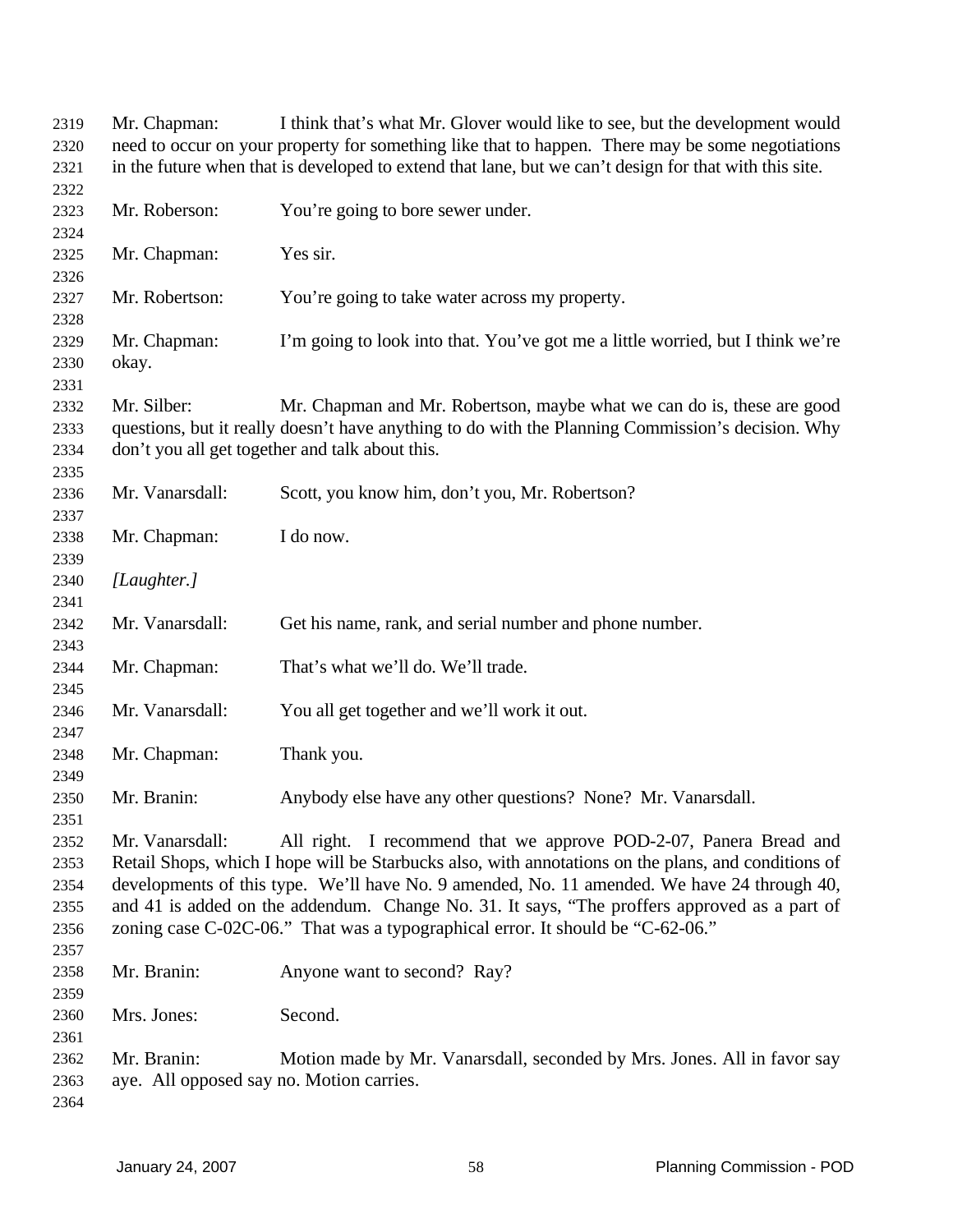| 2365         | Mr. Silber:  |                          | Mr. Kennedy, was there a need to waive the time limits?                                         |
|--------------|--------------|--------------------------|-------------------------------------------------------------------------------------------------|
| 2366         |              |                          |                                                                                                 |
| 2367         | Mr. Kennedy: |                          | Yes.                                                                                            |
| 2368         |              |                          |                                                                                                 |
| 2369         |              | Mr. Vanarsdall:          | I'm sorry. It says at the bottom I have to waive the time limits and Mike                       |
| 2370         |              |                          | was good enough to put it on there. I move that the time limits be waive on POD-2-07.           |
| 2371         |              |                          |                                                                                                 |
| 2372         | Mrs. Jones:  |                          | Second.                                                                                         |
| 2373         |              |                          |                                                                                                 |
| 2374         | Mr. Branin:  |                          | Motion made by Mr. Vanarsdall, seconded by Mrs. Jones. All in favor?                            |
| 2375         |              |                          | All opposed. Time limits are waived.                                                            |
| 2376         |              |                          |                                                                                                 |
| 2377         |              |                          | The Planning Commission approved POD-2-07, Panera Bread and Retail Shops, subject to the        |
| 2378         |              |                          | standard conditions for developments of this type, annotations on the plans, and the additional |
| 2379         |              | conditions listed below: |                                                                                                 |
| 2380         |              |                          |                                                                                                 |
| 2381         | 9.           |                          | <b>AMENDED</b> - A detailed landscaping plan shall be submitted to the Department of            |
| 2382         |              |                          | Planning for review and Planning Commission approval prior to the issuance of any               |
| 2383         |              | occupancy permits.       |                                                                                                 |
| 2384         | 11.          |                          | <b>AMENDED</b> - Prior to the installation of the site lighting equipment, a plan including     |
| 2385         |              |                          | depictions of light spread and intensity diagrams, and fixture and specifications and           |
| 2386         |              |                          | mounting height details shall be submitted for Department of Planning review and                |
| 2387         |              |                          | Planning Commission approval.                                                                   |
| 2388         | 24.          |                          | The right-of-way for widening of Staples Mill Road (Route 33) and Parham Road (Route            |
| 2389         |              |                          | 73) as shown on approved plans shall be dedicated to the County prior to any occupancy          |
| 2390         |              | permits being issued.    | The right-of-way dedication plat and any other required                                         |
| 2391         |              |                          | information shall be submitted to the County Real Property Agent at least sixty (60) days       |
| 2392         |              |                          | prior to requesting occupancy permits.                                                          |
| 2393         | 25.          |                          | The easements for drainage and utilities as shown on approved plans shall be granted to         |
| 2394         |              |                          | the County in a form acceptable to the County Attorney prior to any occupancy permits           |
| 2395         |              |                          | being issued. The easement plats and any other required information shall be submitted          |
| 2396         |              |                          | to the County Real Property Agent at least sixty (60) days prior to requesting occupancy        |
| 2397         |              | permits.                 |                                                                                                 |
| 2398         | 26.          |                          | The entrances and drainage facilities on Staples Mill Road (Route 33) and Parham Road           |
| 2399         |              |                          | (Route 73) shall be approved by the Virginia Department of Transportation and the               |
| 2400         | 27.          | County.                  |                                                                                                 |
| 2401         |              |                          | A notice of completion form, certifying that the requirements of the Virginia Department of     |
| 2402         |              |                          | Transportation entrances permit have been completed, shall be submitted to the Department       |
| 2403         | 28.          |                          | of Planning prior to any occupancy permits being issued.                                        |
| 2404         |              | and Division of Fire.    | The developer shall provide fire hydrants as required by the Department of Public Utilities     |
| 2405         | 29.          |                          | A standard concrete sidewalk shall be provided along the north side of Parham Road and          |
| 2406         |              |                          | the west side of Staples Mill Road.                                                             |
| 2407         | 30.          |                          | Outside storage shall not be permitted.                                                         |
| 2408<br>2409 | 31.          |                          | The proffers approved as a part of zoning case C-62C-06 shall be incorporated in this           |
| 2410         |              | approval.                |                                                                                                 |
|              |              |                          |                                                                                                 |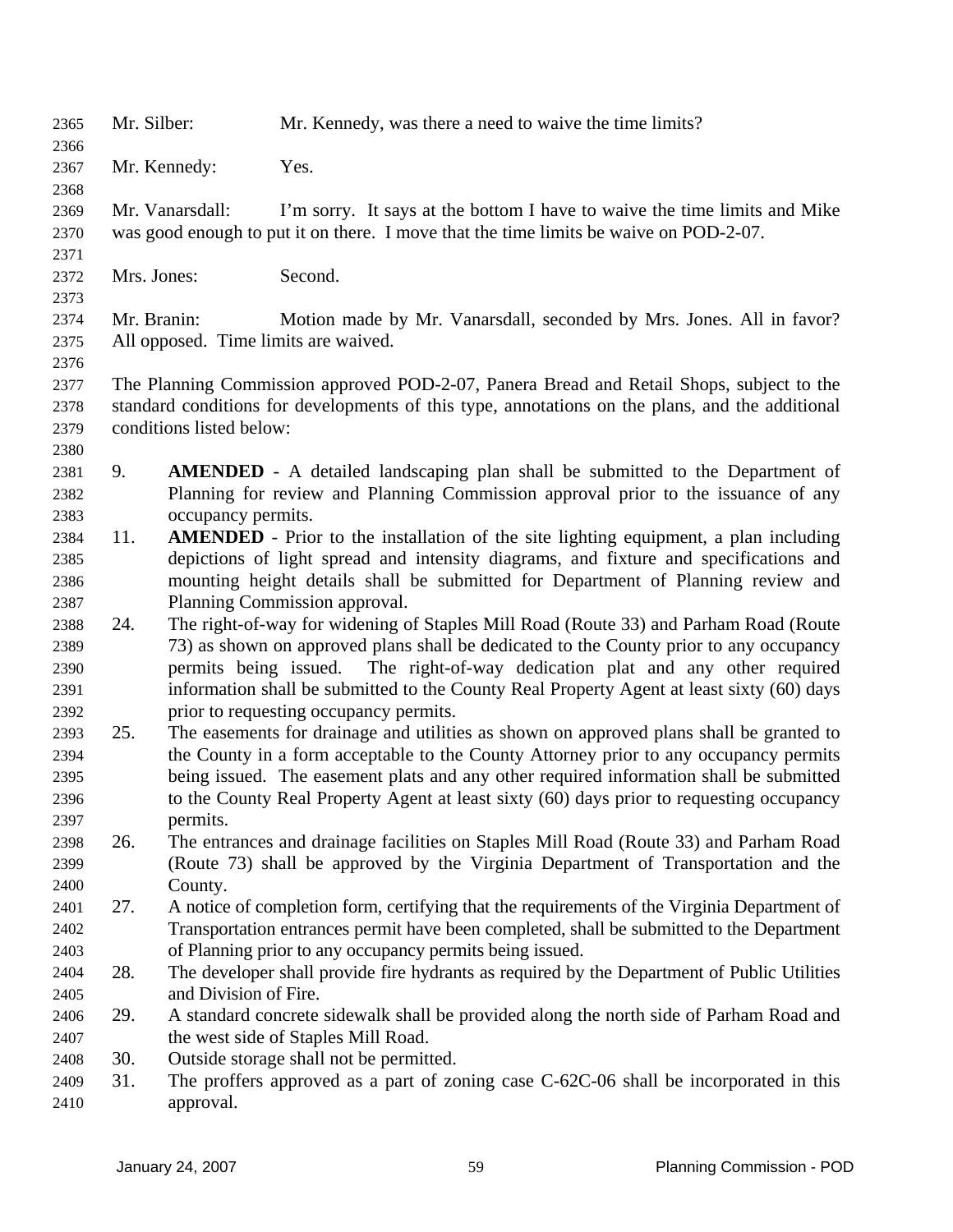- 32. Prior to issuance of a building permit, the developer must furnish a letter from **Verizon** stating that this proposed development does not conflict with their facilities. 2411 2412
- 2413 2414 33. Any necessary off-site drainage and/or water and sewer easements must be obtained in a form acceptable to the County Attorney prior to final approval of the construction plans.
- 2415 2416 2417 34. Deviations from County standards for pavement, curb or curb and gutter design shall be approved by the County Engineer prior to final approval of the construction plans by the Department of Public Works.
- 2418 2419 2420 35. In the event of any traffic backup which blocks the public right-of-way as a result of congestion caused by the drive-up facilities, the owner/occupant shall close the drive-up facilities until a solution can be designed to prevent traffic backup.
- 2421 2422 36. Storm water retention, based on the 50-10 concept, shall be incorporated into the drainage plans.
- 2423 2424 2425 37. Insurance Services Office (ISO) calculations must be included with the plans and contracts and must be approved by the Department of Public Utilities prior to the issuance of a building permit.
- 2426 2427 2428 2429 38. Approval of the construction plans by the Department of Public Works does not establish the curb and gutter elevations along the Virginia Department of Transportation maintained right-of-way. The elevations will be set by the contractor and approved by the Virginia Department of Transportation.
- 2430 2431 2432 39. Evidence of a joint ingress/egress and maintenance agreement must be submitted to the Department of Planning and approved prior to issuance of a certificate of occupancy for this development.
- 2433 2434 2435 2436 2437 40. The location of all existing and proposed utility and mechanical equipment (including HVAC units, electric meters, junction and accessory boxes, transformers, and generators) shall be identified on the landscape plans. All equipment shall be screened by such measures as determined appropriate by the Director of Planning or the Planning Commission at the time of plan approval**.**
- 2438 2439 41. The applicant shall submit a bond in accordance with Proffer Number 1. c. of Zoning Case Number C-62C-06, prior to final approval of construction plans.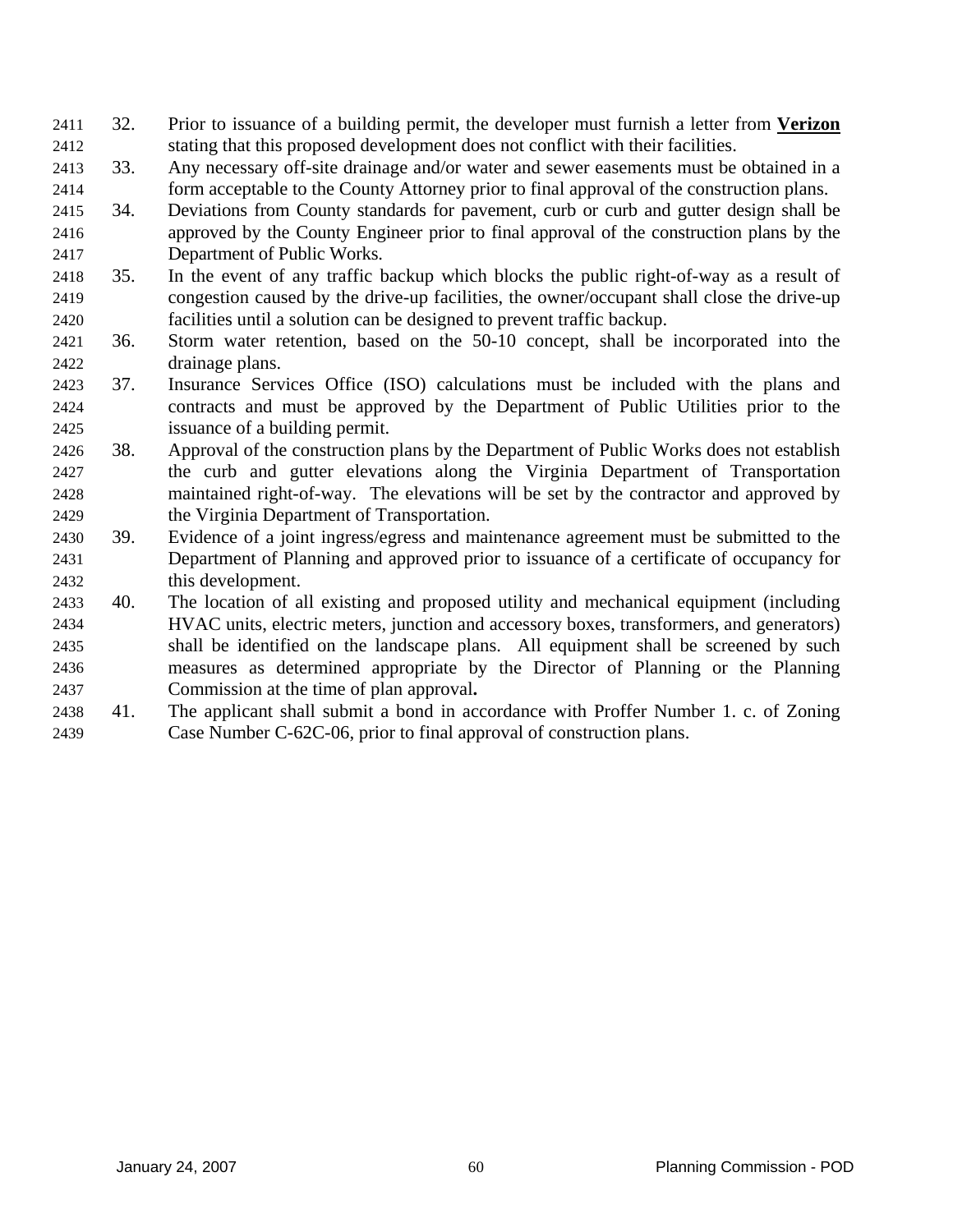## 2440 **MR. BRANIN LEAVES DURING THIS CASE & MR. JERNIGAN PRESIDES OVER**  2441 **THE MEETING**

2442

### 2443 **PLAN OF DEVELOPMENT**

2444

POD-3-07 Country Inn & Suites (POD-110-83 Revised) 8006 W. Broad Street **Dean E. Haskins, ASLA for YSJ, LLC and Monument Hospitality, LLC:** Request for approval of a plan of development as required by Chapter 24, Section 24-106 of the Henrico County Code, to construct a three-story, 43,854 square foot, 74-room hotel. The 1.33-acre site is a portion of the total 2.871 acre site and located in the rear of 8006 W. Broad Street (U.S. Route 250) adjacent to Schrader Road, approximately 900 feet northwest of the intersection of Schrader and Hungary Spring Roads on part of parcel 764-752-4572. The zoning is B-3C, Business District (Conditional). County water and sewer. **(Brookland)** 

2445

2446 Mr. Branin: Anyone in opposition to POD-3-07? No? Tony?

2447

2448 2449 2450 2451 2452 2453 2454 2455 2456 Mr. Greulich: Mr. Chairman, Planning Commission. Staff has concerns about both the layout and the appearance of the proposed hotel. Staff requested that the dumpster, shown here, be relocated so that it does not back up onto Schrader Road. The applicant requested that it remain in its proposed location and agreed to provide additional landscaping around it. Staff has also requested that the applicant provide additional architectural treatments and features to the building. Staff has researched other existing Country Inn and Suites throughout the country and believes that other features can be added to this site. All three examples that I will show you today are similar three-story buildings, but they have attractive enhancements that should be incorporated into this proposal.

2457

2458 2459 2460 2461 This picture is from South Carolina and has additional bump-outs on the side, which you can see over here (referring to screen); shutters on the majority of the windows, which you can see over here; and also has varying rooflines, which you can see up here and these features along there.

2462 2463 2464 2465 This picture is from Michigan. Although difficult to see, it shows the front of the building, which is this, that appears to be approximately 75% brick, if not more. It also appears to have several bump-outs, which you can see here and also over on this side. Again, it also has the varying rooflines.

- 2466
- 2467 2468 2469 Finally, this picture is from Arizona and also has the additional bump-outs that the other hotels have, here and here; has arches above the ground-floor windows; and also has quions, which are these corner architectural features in the bump-outs.
- 2470

2471 2472 2473 2474 These architectural features aside, there is also the issue of the amount of brick that is proposed. A precedent has already been established in the immediate area regarding the amount of brick used for new buildings. This hotel is to the north of the proposed hotel. As you can see, it's roughly 100% brick. That's another view of it. This hotel is to the south of the proposed hotel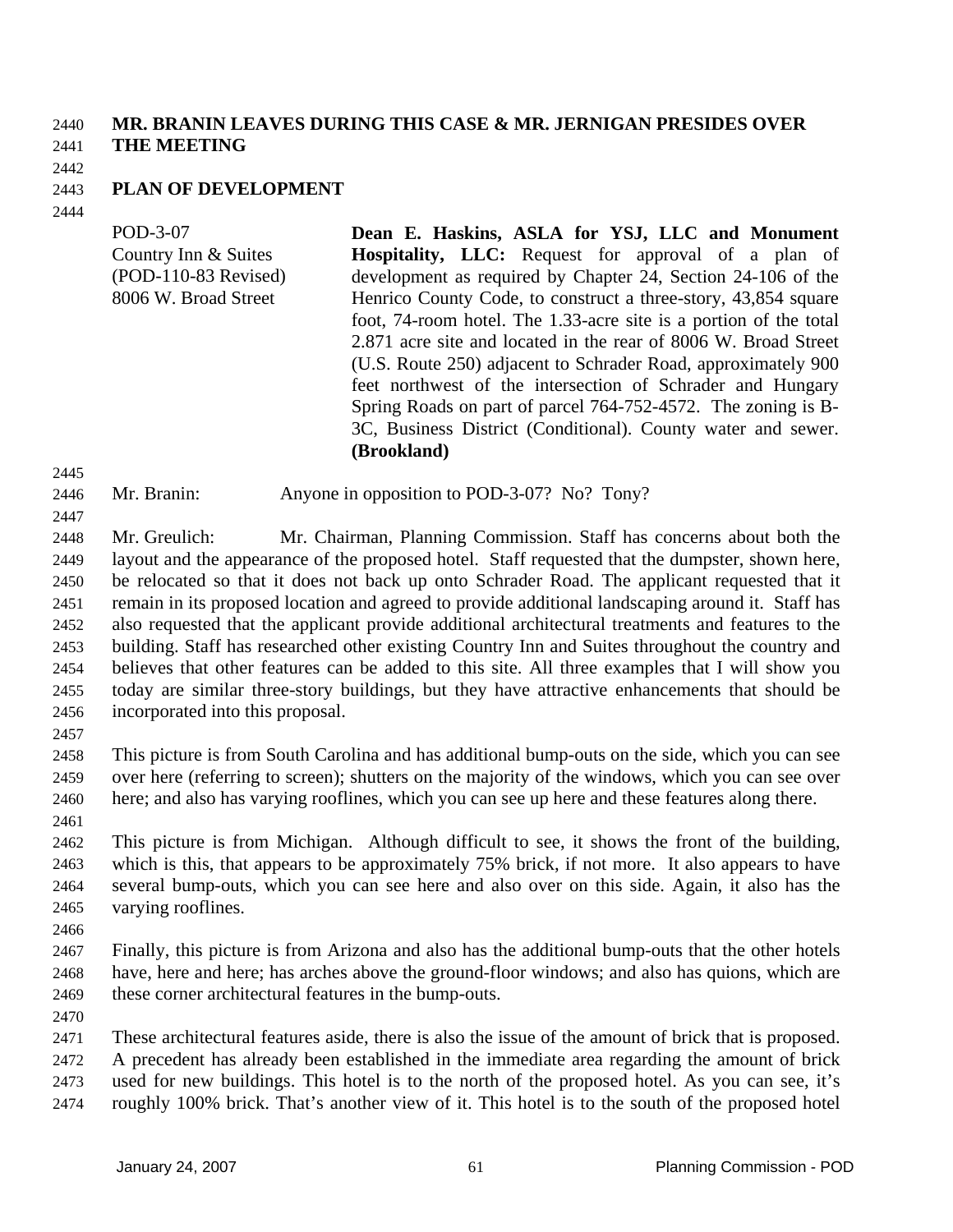and is roughly about 60% to 70% brick. Finally, these buildings are just across Schrader Road and are at least 80% brick, with these smaller buildings being 100% brick. 2475 2476 2477

2478 2479 2480 2481 2482 2483 2484 2485 All of these enhancements could be incorporated into the proposed architectural elevations. Staff has also requested on several occasions to see a color elevation and received one this morning. Staff has not had an opportunity to review this. Should the Commission choose to act on this proposal, then staff could recommend approval, subject to the annotations on the plans, the standard conditions for development of this type, and additional conditions 24 through 37 as stated in the packet. The Commission would also have to vote on whether or not to waive the time limits to accept the late submittal of the architectural elevation. Staff and representatives of the applicant are available to answer any questions that you may have. Thank you.

2487 2488 Mrs. Jones: Mr. Greulich, may I see the color elevation that you received this morning?

2490 2491 2492 2493 Mr. Greulich: Sure, absolutely. It's a little difficult to read from this. I can tell you that the red color is basically brick, the light brown is EIFS. The roof is standing seam metal and there are white pickets around the entranceway. Also, it looks like there are quions on some of the sides.

| 2495 | Mrs. Jones:     | Okay.                                |
|------|-----------------|--------------------------------------|
| 2496 |                 |                                      |
| 2497 | Mr. Vanarsdall: | When did you see that?               |
| 2498 |                 |                                      |
| 2499 | Mr. Greulich:   | Just this morning, sir.              |
| 2500 |                 |                                      |
| 2501 | Mr. Vanarsdall: | Thank you.                           |
| 2502 |                 |                                      |
| 2503 | Mrs. Jones:     | Thank you.                           |
| 2504 |                 |                                      |
| 2505 | Mr. Greulich:   | You're welcome.                      |
| 2506 |                 |                                      |
| 2507 | Mr. Vanarsdall: | I'd like to hear from the applicant. |

2509 2510 2511 2512 2513 2514 2515 2516 2517 2518 2519 Mr. Hawkins: I'm Dean Hawkins, landscape architect for this project. We have concentrated on two issues that have been raised here. The architectural elevations have been changed, as well as I'd like to discuss the dumpster location, if you wish. This hotel chain usually has more of a residential appearance than most. As you can see, the peaked roof and the siding look more of a residential character than say the adjacent hotel that is entirely brick and block. The standard prototype of this hotel does have brick on the finished, the first finished floor all the way around, and we have added brick into the second story, of course, with the Dryvit and the details that that would have about it. We would prefer to have something like this rather than more brick, not so much for the cost differential, but simply because of the residential character that this chain does promote. We are offering to go up into the second story vertically and break up the long line of the hotel front. We do have some bump-outs, as you say, on our

2486

2489

2494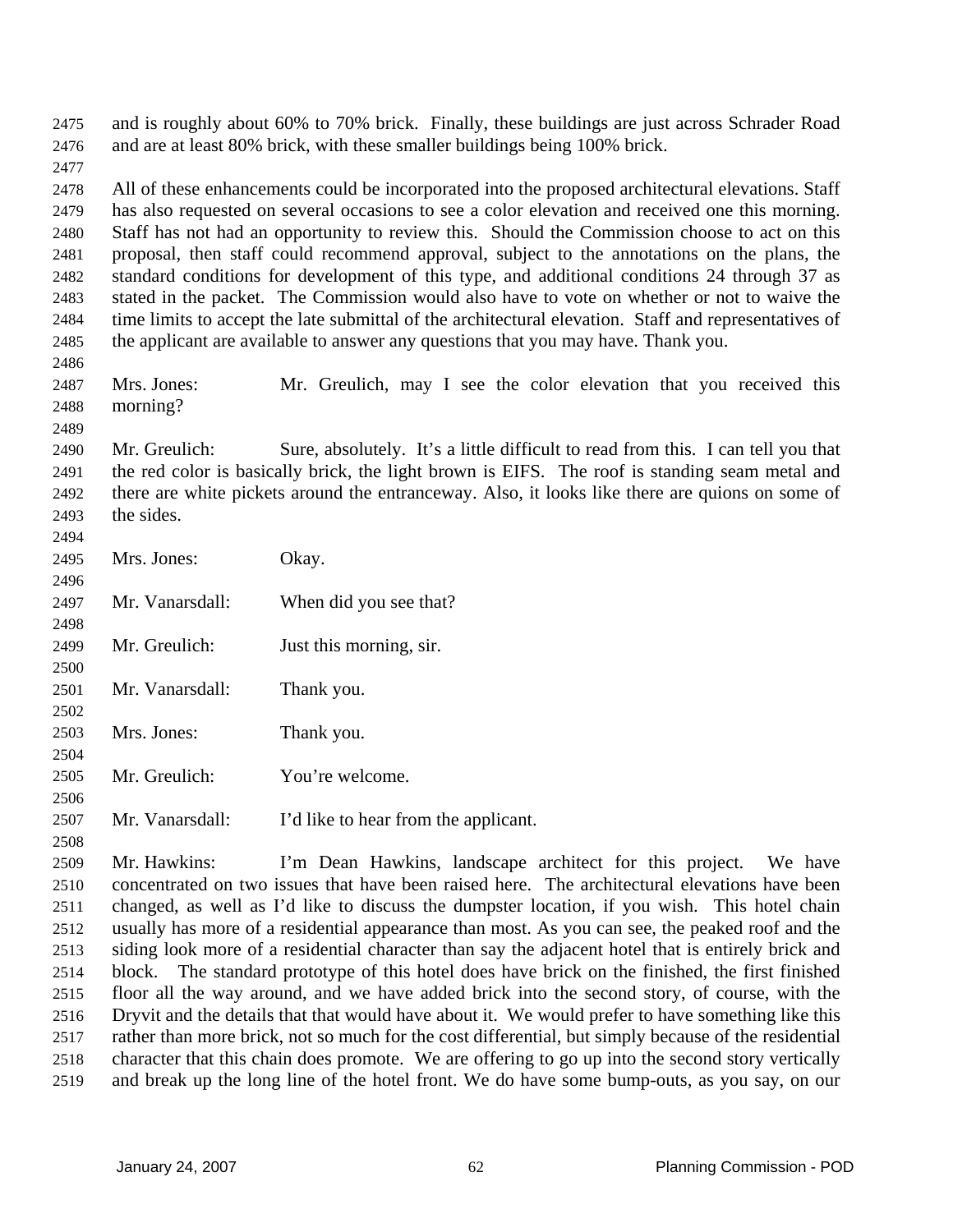plan. They don't show it very well here. We have them on the end where the brick goes vertical, and then the front portico is quite detailed with some different elevation changes in that area. 2520 2521

2522

2523 2524 2525 2526 2527 2528 2529 The second thought on the dumpster, and we can look at the site plan, maybe, to see this in better detail. I have located the dumpster next to Schrader Road mainly because of the way that this site has been developed over the past. We are occupying a portion of the site which is vacant, but we're also taking some parking from the existing development which has been allocated previously to the existing retail building, which was a restaurant. They needed much more parking at that time. Currently, it's an office/retail building, which they really don't need but a third of the parking that they have still.

2530

2531 2532 2533 2534 2535 2536 2537 2538 2539 2540 2541 2542 2543 2544 2545 2546 2547 We are planning to separate the property into two parcels. The property line that we're configuring goes vertically from the road here, straight down the middle of the drive aisle, down to the bottom of the site next to the Suburban Lodge. We will own from this point over to Schrader Road and we'll have a common access easement through here, leaving them plenty of parking for their retail building. If I had to move the dumpster from this location, the only place that I can see that I would have an opportunity to place it would be somewhere in this area. I wouldn't want my dumpster truck to have to go under the canopy, even though it's 14 feet high and it accommodate it. If I put the dumpster in this location, it would change the parking numbers that I have allocated to my site and we would lose some spaces and have to reconfigure the parking more over this imaginary line into this area to accommodate our parking numbers. The dumpster pad that I'm showing is in an area that is away from, as much as possible, the Suburban Lodge right here (referring to screen). As well, I'm encompassing it within a brick wall, and I will add the extra landscaping that we talked about. I feel that from an activity standpoint, this is a better location then putting it anywhere else on the site that I can see at this time. It would be away from visibility as much as possible from adjacent tenants of the hotel. The doors would be far away from the adjacent perimeter roads. If somebody would ride around there, they would not see that activity.

2548

2552

2549 2550 2551 Basically, those are the things that I can offer at this time. I'd be willing to certainly answer your questions. We've had some discussions even over the weekend on the architecturals and this other issue about the dumpster. I tried to make some changes as I could.

2553 2554 2555 2556 Mrs. Jones: May I ask about the rooflines, windows, other features that seem to be very appealing? You're phrase is, "residential appearance." Of course, those are all features that are important in residential settings. Do you feel that you have the ability to add some of these things realistically?

2557

2558 2559 2560 2561 2562 2563 2564 2565 Mr. Hawkins: That's a good example of some other places. As you can see again, this prototype has the brick on the first floor only with vinyl siding above it. We're proposing brick or dryvit, which is a little more commercial, which blends well with this area. What I was speaking of is that, as you can see, the canopy and the porch that's on the front of all of these County Inns and Suites is a little more residential, a little Victorian, I guess you could say. We do try to keep that motif. This one, for instance, doesn't have shutters. Another one that you might have seen does. Those details are easy to add and are not a big issue. Those shutters are certainly easy to add and it's not an issue with us one way or another.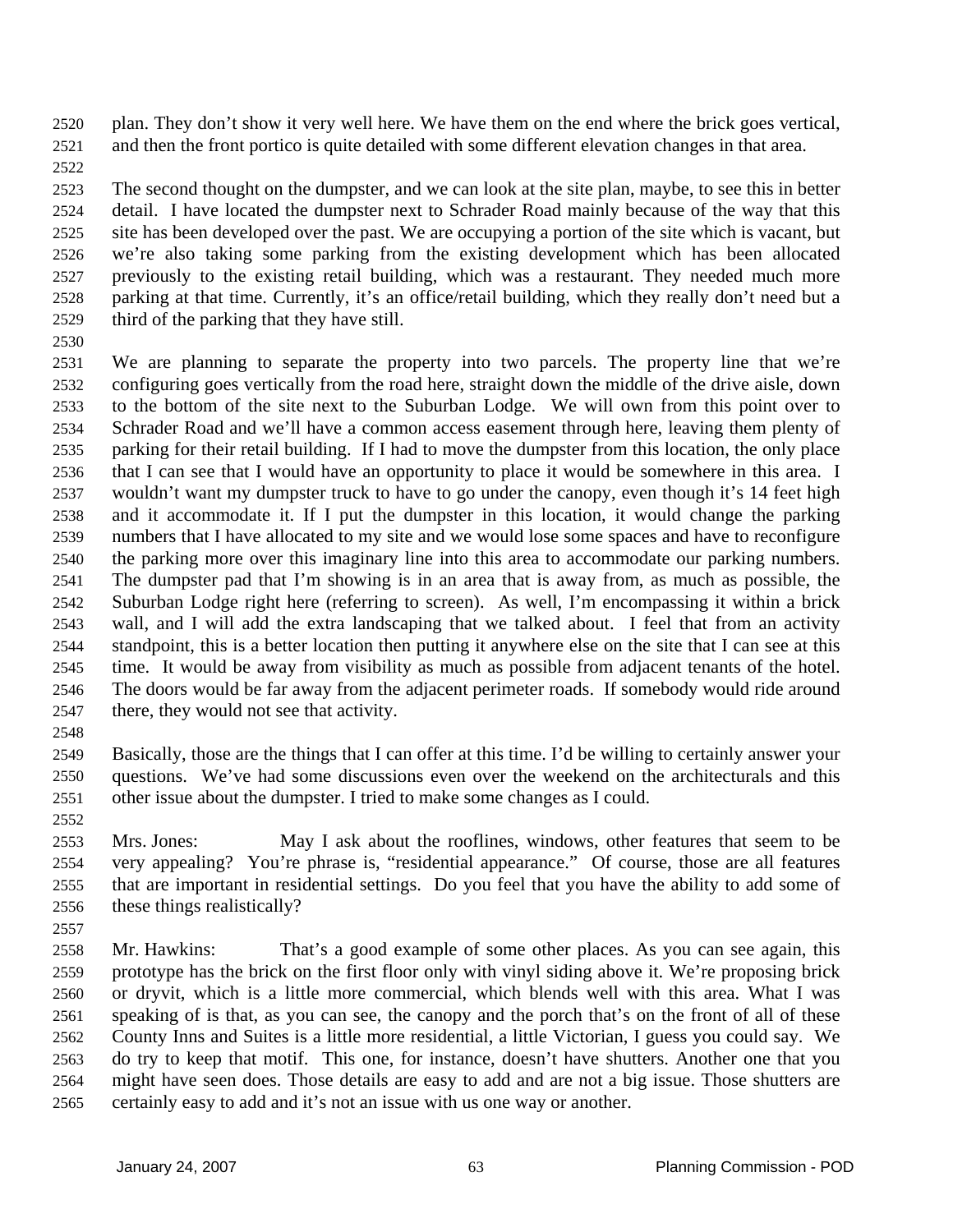2566 2567 2568 2569 Mrs. Jones: The huge expanse of the seam roof, is there a way to make that a little more—

2570 2571 2572 2573 2574 2575 Mr. Hawkins: It doesn't show up on our elevation, but on my site plan, there is a bumpout there on the end. It may not be as broken up as this one may show, but it's a possibility to do some of that. I'm only working with what the architect has provided for our site. We don't have a lot of room front to back to make those big changes because of the configuration of the site. As I say, we are right at the number of parking spaces we have. We do have some room to play with it, but it's just a matter of one footprint versus another on those details.

2577 2578 2579 Mr. Vanarsdall: Can you flip back to the other drawing there to the color rendering? I can't tell what that color is. I don't particularly like the green roof with it. As a matter of fact, Dean, I asked for this this past Monday, and I saw it the same as staff saw it, a few minutes ago.

2581 Mr. Hawkins: As did I.

2583 2584 2585 2586 2587 Mr. Vanarsdall: I can't guess how much brick that is, whether it's 75%, 50%, 40%. I notice that Tony has suggested a lot of amenities there that you didn't incorporate. I don't know why you can't change the dumpster. What I'd like for you to do is defer this for 30 days and we sit down and get together. I want you to tell me what you will do and what you won't, and I'll tell you what I'll accept and what I won't. We should have done that in the beginning.

- 2589 Mr. Hawkins: Yes sir.
- 2591 Mr. Vanarsdall: Is that all right with you?
- 2593 Mr. Hawkins: Yes sir.
- 2595 Mr. Vanarsdall: All right.
- 2597 2598 2599 2600 2601 Mr. Archer: May I just interject one thing? In looking at this particular rendering and comparing it with the ones we were shown from around the country, I notice that A-frame structure in the front seems to be rather plain. In some of the other ones, there's some white trim around the top soffit or fascia or whatever you call it. Could some of that be incorporated? I think it would make a better appearance than just having that sort of bland—
- 2603 2604 2605 Mr. Hawkins: I think in this case, if we're trying to look at what we have proposed today, this is not the total picture. What you're seeing is just the portico underneath the canopy. The canopy where people will drive under is in front of what you see there.
- 2606 2607 2608 Mr. Vanarsdall: In answer to Mr. Archer, I thought the same thing, Mr. Archer. I notice that you keep saying this is sort of residential when you're not in a residential area.
- 2609 Mr. Hawkins: All I'm saying is the prototype is more residential.
- 2610

2576

2580

2582

2588

2590

2592

2594

2596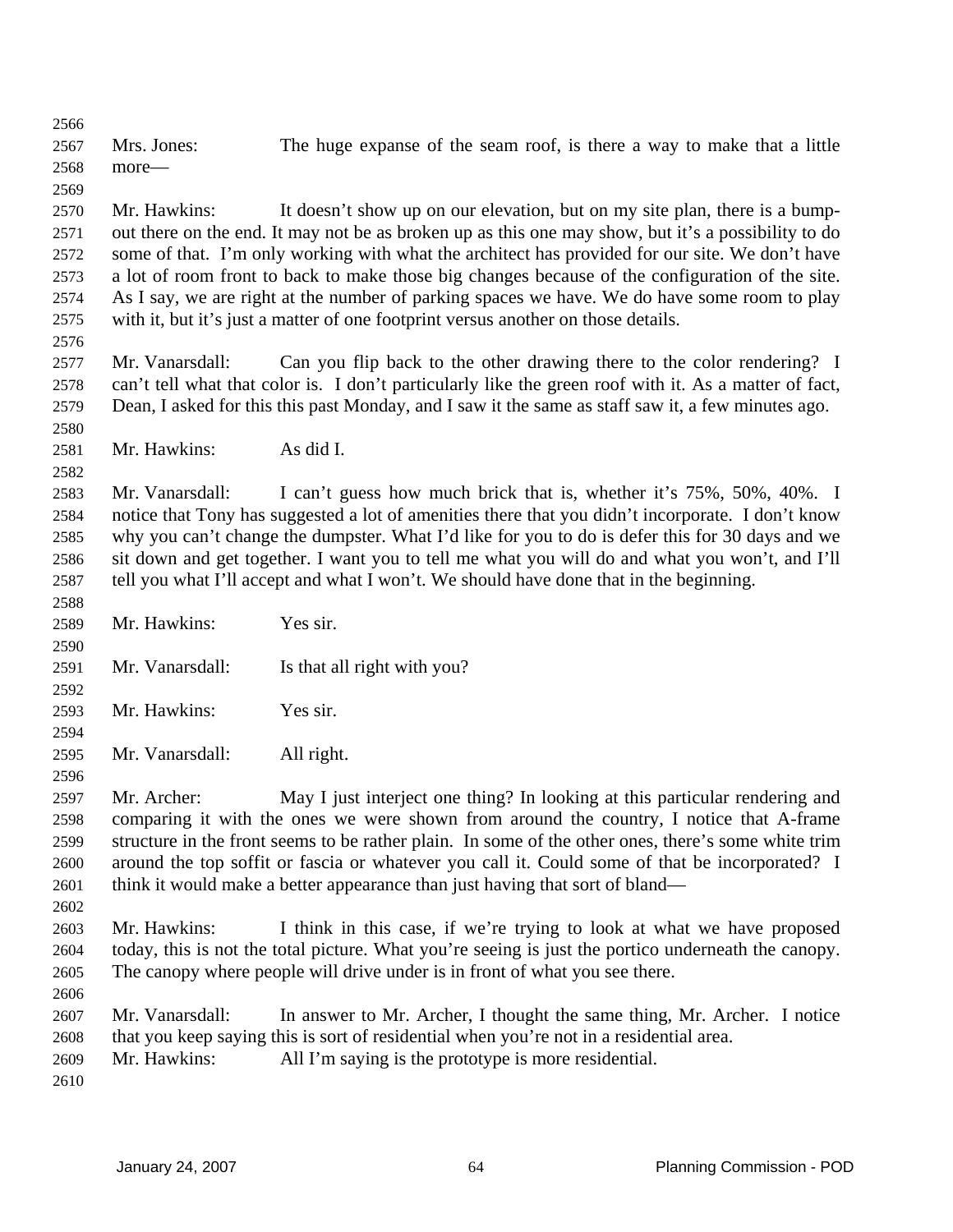Mr. Vanarsdall: There's a residential subdivision across Schrader Road behind a nine-foot brick fence. All those other places are all commercial. Did you want to say something, Amir? 2611 2612

2613

2614 2615 Mr. Hawkins: I'd like to introduce Amir Patel. He is the owner of Monument Hospitality.

2616

2618

2617 Mr. Vanarsdall: Thank you.

2619 2620 2621 2622 2623 2624 2625 2626 2627 2628 2629 2630 2631 2632 2633 2634 2635 2636 2637 2638 2639 Mr. Patel: How are you all today. My name is Amir Patel. I appreciate your time. I do understand your concerns, Mr. Vanarsdall. I'd like to start by apologizing for bringing this to you this morning. You are 100% correct. I just got the e-mail from Dean. I was out of town on Saturday. I got the e-mail Sunday, called the architect, who is also the builder, most likely, and started pushing him to do something to show you that I'm not just sitting on what you told us to do. I wanted to bring something here to show you exactly what we can do, what we're willing to do to try to make this better. Dean was 100% correct and the reason is not a cost standpoint at all. It's basically from what Hilton Hotels, what Marriott Hotels, what Mr. Amin from Shamin Hotels is doing, in putting more of the brick base on the bottom. I've brought some examples of what we would be building, what it would look like. I'll show you that in a second. What Dean is saying by "residential look," it's more in the sense of Country Inn and Suites as a brand has to try to brand itself. It's based out of Minneapolis. A lot of franchises based out of there have tried to have that sort of appeal. What it is, inside there's a lot of craftsmanship done, a lot of woodwork on the inside. When you walk in, there's a whole sofa/lounge area with a fireplace, a staircase going up, a wooden staircase with a lot of detailed work going up to the second floor to give it that type of a feel. The reason why they're doing the porch as well is to give it that type of a feel. I agree with you 100% for a commercial property to look like a residential property is not what we're trying to do here at all. It's just from a perspective standpoint of what kind of feel we're trying to give to the customer. The market that we're competing in is directly with Hampton Inn, with the Fairfield Inns, with the Holiday Inn Express out there, which are other flags that we do currently own and operate.

2640

2641 2642 2643 2644 2645 I would like to, if you guys could take a second, show you some of the pictures that I've gotten from the corporate office of what we're trying to develop, and incorporate some of these additional changes that you guys are requesting into this so it doesn't look like this. I agree with you, this doesn't look that great. It's just the best thing I could get together starting from Sunday to bring here, to have something to kind of present to you.

- 2647 Mr. Vanarsdall: We don't object to you doing that, Amir, but that doesn't help me any.
- 2648 2649 Mr. Patel: You're right.
- 2650

2646

2651 2652 Mr. Vanarsdall: To keep on looking at pretty pictures, because we had plenty that you could have gone by before.

- 2653
- 2654 Mr. Patel: Yes sir.

2655 2656 Mr. Vanarsdall: Here's what I tried to do. I have these pictures here that he just showed. I tried to encourage you to make it look like that corridor across there. There's nine acres across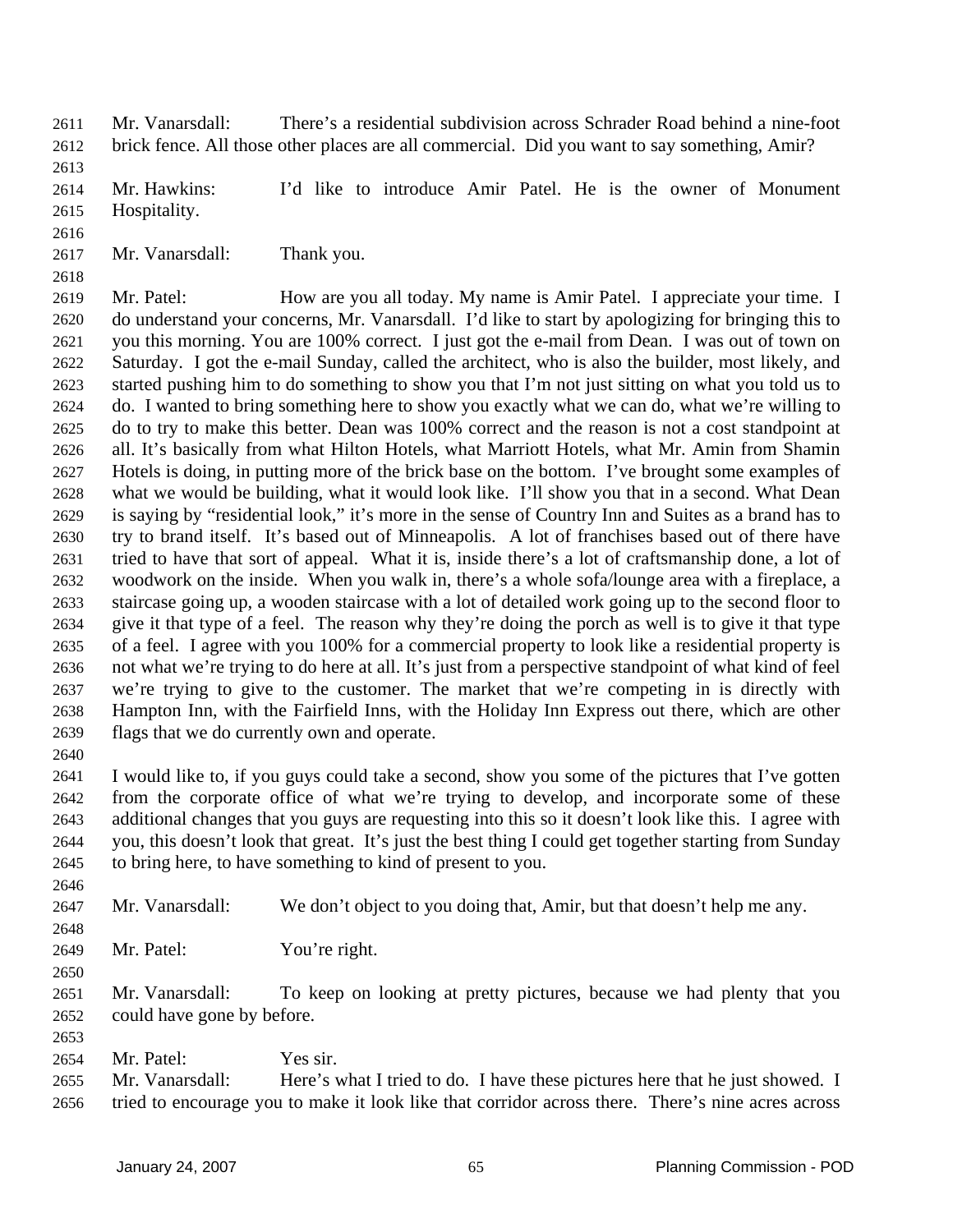the street, the orthopaedics, two more buildings and on down toward the police headquarters. I always want to raise the bar, or keep it, in anything we do in my district. I don't like what I see. You know that you have to put more brick in there and I'd like to have a rendering that shows what it looks like. Nowhere else in Richmond do you have one of these except in Southside, and that is not brick at all; I went over and looked at that. So, where is one nearer to this? Is there one in Petersburg, Williamsburg? 2657 2658 2659 2660 2661 2662

| 2663 |                                    |                                                                                                     |
|------|------------------------------------|-----------------------------------------------------------------------------------------------------|
| 2664 | Mr. Patel:                         | No sir.                                                                                             |
| 2665 |                                    |                                                                                                     |
| 2666 | Mr. Vanarsdall:                    | That would look like what you're trying to do here.                                                 |
| 2667 |                                    |                                                                                                     |
| 2668 | Mr. Patel:                         | There's one that just opened in the Hampton Roads area, which has just                              |
| 2669 | basically opened two months ago.   |                                                                                                     |
| 2670 |                                    |                                                                                                     |
| 2671 | Mr. Vanarsdall:                    | That looks like what you're trying to do here?                                                      |
| 2672 |                                    |                                                                                                     |
| 2673 | Mr. Patel:                         | Yes sir.                                                                                            |
| 2674 |                                    |                                                                                                     |
| 2675 | Mr. Vanarsdall:                    | Where is that in Hampton?                                                                           |
| 2676 |                                    |                                                                                                     |
| 2677 | Mr. Patel:                         | I'm not sure. It's in the Newport News area.                                                        |
| 2678 |                                    |                                                                                                     |
| 2679 | Mr. Vanarsdall:                    | Newport News.                                                                                       |
| 2680 |                                    |                                                                                                     |
| 2681 | Mr. Patel:                         | Yes sir, before you get to the beach area. I'm not 100% sure of what exit                           |
| 2682 | is near it.                        |                                                                                                     |
| 2683 |                                    |                                                                                                     |
| 2684 | Mr. Vanarsdall:                    | Is it up and running and finished?                                                                  |
| 2685 |                                    |                                                                                                     |
| 2686 | Mr. Patel:                         | Yes sir. That's kind of like some of the prototypes that I brought here to                          |
| 2687 |                                    | also show you guys. I agree with you, we don't want to do anything to degrade the area. If          |
| 2688 |                                    | anything, the reason why we're building there is because we feel the area's in a developmental      |
| 2689 |                                    | phase. The reason why we're putting that hotel there versus say in the West End or what have        |
| 2690 |                                    | you, is because there's a lot of old inventory right there that does fairly decent. We're trying to |
| 2691 |                                    | provide with the new Wyndham, with Phillip Morris, with more corporations coming to that            |
| 2692 |                                    | area, something new in the middle of this old inventory.                                            |
| 2693 |                                    |                                                                                                     |
| 2694 | Mr. Vanarsdall:                    | That's good and I want to help you have something<br>That's good.                                   |
| 2695 | attractive for them to come there. |                                                                                                     |
| 2696 |                                    |                                                                                                     |
| 2697 | Mr. Patel:                         | Yes sir.                                                                                            |
| 2698 |                                    |                                                                                                     |
| 2699 | Mr. Vanarsdall:                    | Dean has agreed to a 30-day deferral.                                                               |
| 2700 | Mr. Patel:                         | Okay.                                                                                               |
| 2701 |                                    |                                                                                                     |
| 2702 | Mr. Vanarsdall:                    | I want to get together with him and with you.                                                       |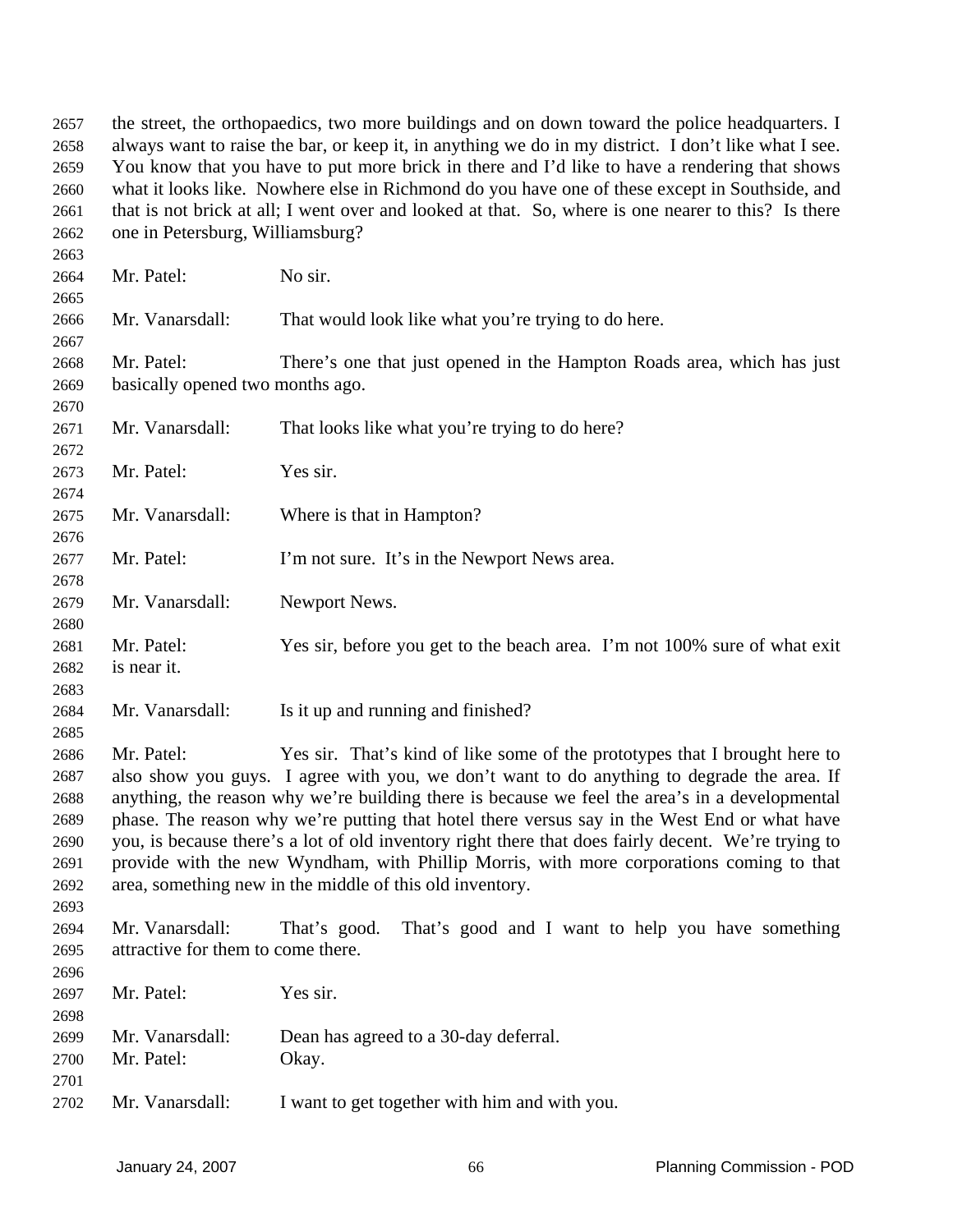| 2703 |                                                                                             |                                                                            |
|------|---------------------------------------------------------------------------------------------|----------------------------------------------------------------------------|
| 2704 | Mr. Patel:                                                                                  | Yes sir.                                                                   |
| 2705 |                                                                                             |                                                                            |
| 2706 | Mr. Vanarsdall:                                                                             | And, of course, Tony. We'll decide what we need there.                     |
| 2707 |                                                                                             |                                                                            |
| 2708 | Mr. Patel:                                                                                  | Whatever feedback we get from you, we'll take it positively and do that.   |
| 2709 |                                                                                             |                                                                            |
| 2710 | Mr. Vanarsdall:                                                                             | Thank you. I appreciate your understanding.                                |
| 2711 |                                                                                             |                                                                            |
| 2712 | Mr. Patel:                                                                                  | Thank you, sir. I appreciate your time.                                    |
| 2713 |                                                                                             |                                                                            |
| 2714 | Mr. Vanarsdall:                                                                             | Mr. Chairman, with that, I move that POD-3-07 be deferred to the $28th$ of |
| 2715 | February, at the applicant's request.                                                       |                                                                            |
| 2716 |                                                                                             |                                                                            |
| 2717 | Mrs. Jones:                                                                                 | Second.                                                                    |
| 2718 |                                                                                             |                                                                            |
| 2719 | Mr. Jernigan:                                                                               | We have a motion on the floor by Mr. Vanarsdall and seconded by Mr.        |
| 2720 | Jones. All in favor say aye. Opposed? The ayes have it; the motion has passed.              |                                                                            |
| 2721 |                                                                                             |                                                                            |
| 2722 | The Planning Commission deferred POD-3-07, Country Inn and Suites, to the February 28, 2007 |                                                                            |
| 2723 | meeting, at the applicant's request. Mr. Branin was absent.                                 |                                                                            |
| 2724 |                                                                                             |                                                                            |
| 2725 | PLAN OF DEVELOPMENT – ARCHITECTURALS (Buildings A1, A2, A3, A11 and P1)                     |                                                                            |
| 2726 |                                                                                             |                                                                            |
|      | POD-42-06                                                                                   | <b>Timmons Group and Antunovich Associates for West Broad</b>              |
|      |                                                                                             |                                                                            |

West Broad Village – W. Broad St./Three Chopt Road **Village, LLS, West Broad Village II, LLC and Unicorp National Developments, Inc.:** Request for approval of architectural plans, as required by Chapter 24, Section 24-106 of the Henrico County Code, to construct a two-story, 59,032 square foot retail/office building (A11), a five-story, 80,365 square foot retail/residential building with 48 dwelling units (A1), a five-story, 154,672 square foot retail/residential building with 84 dwelling units (A2, A3), and a four-level, 418 space, parking garage (P1) in an urban mixed use development. The 115.04-acre site is located along the south line of W. Broad Street (U. S. Route 250), the north line of Three Chopt Road, and the east line of the future John Rolfe Parkway on parcel 742- 760-7866. The zoning is UMUC, Urban Mixed Use District (Conditional) and WBSO, West Broad Street Overlay District. County water and sewer. **(Three Chopt)** 

2727

2728 2729 Mr. Jernigan: Do we have any opposition in the audience to case POD-42-06? No opposition. Mr. Wilhite, how are you?

2730

2731 2732 Mr. Wilhite: I am fine. Thank you, sir. The image of the two-story building, the location is here (referring to screen), show on the site layout. This is on the south side of the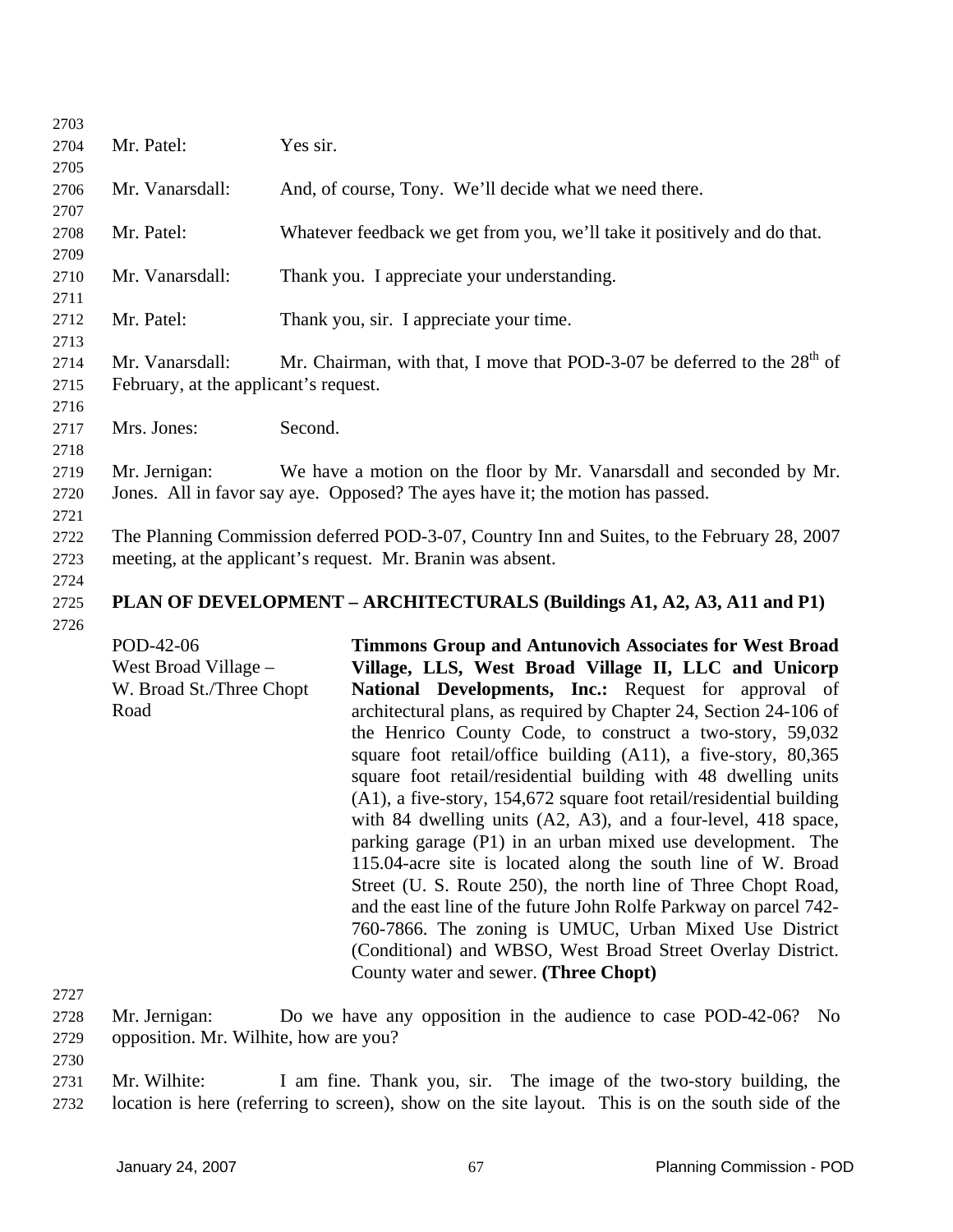main east/west road through the development. Visibility from Broad Street of this façade here is probably going to be very limited. There are going to be large buildings in front of it. It is at the end of a private street coming off of Broad Street; however, there would be a lot of median landscaping within that corridor so the view from Broad Street of this building is probably going to be very limited. Staff has reviewed the plans. We are okay with the design shown. 2733 2734 2735 2736 2737

2738

2746

2739 2740 2741 2742 2743 2744 2745 The larger group of buildings before you, the concept is essentially the same as we saw last month. It's a grouping of mixed-use buildings, retail, restaurant, office, and residential buildings, plus a parking garage in the interior. The mixed-use portion is going to be along the west, south, and east portions of this block. The parking garage is in the center. It has a storefront façade very similar to what we saw last month. It is the portion of the building that faces W. Broad Street. The issues that were identified last month, they're essentially the same here. We have annotated the plan to request some variation in the façade.

2747 2748 2749 2750 2751 2752 2753 2754 2755 The lower portion of the rendering here is the façade that faces W. Broad Street and in the middle you have the parking garage with the lower stories, with the streetscape type of look. We've asked them to vary the heights of these parapets and the facades to have a little bit more variation, plus the addition of brick, just as stated last month, to enhance the materials that are used facing W. Broad Street. Once again, the applicant has stated they are willing to work with staff prior to issuance of a building permit for this. We have that commitment in writing. With that, staff is recommending approval of both of these buildings with the annotations stated. Joe Antunovich, the architect, is here to make a presentation as well. Also, we do have representatives from Timmons, the engineer, and also Unicorp as well.

2756

2758

2762

2768

2770

2772

2774

2757 Mr. Jernigan: All right. Are there any questions for Mr. Wilhite from the Commission?

2759 2760 2761 Mrs. Jones: Mr. Wilhite, we did have a protracted discussion last time about parking and what is visible from the street, and lighting and this kind of thing. How has that been discussed in relation to this particular presentation?

2763 2764 2765 2766 2767 Mr. Wilhite: The comments are still the same. These were submitted roughly about the same time we approved the last ones. Once again, the architect has committed to working with staff to come up with a design solution that incorporates those comments. As stated before, staff is going to consult with the Planning Commission member to make sure that he's satisfied with what the final outcome's going to be.

- 2769 Mrs. Jones: **Just wanted to emphasize it.**
- 2771 Mr. Wilhite: Yes ma'am.
- 2773 Mrs. Jones: That's still important. Thank you.
- 2775 Mr. Jernigan: Any other questions? We'd like to hear from the applicant, please.
- 2776 2777 2778 Mr. Antunovich: Good morning. Joe Antunovich representing Unicorp with Antunovich Associates. I'm thrilled to be back here again. These buildings are different. They're similar to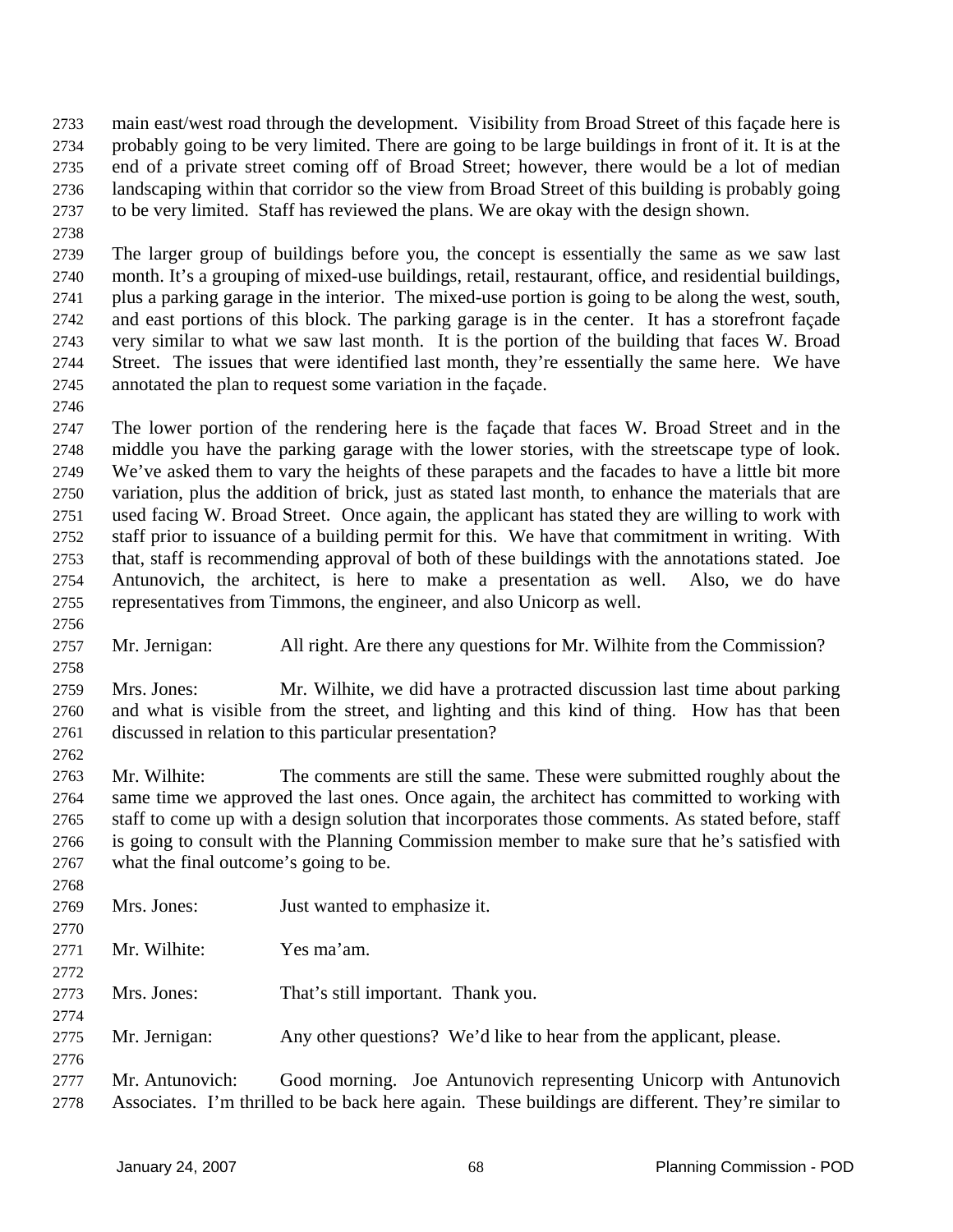others that we've presented, but they are a collection of different buildings. They are large, also. They are almost a city block-and-a-half long, especially the mixed-use building. How do I advance this (referring to screen)? Oh, up and down here, right? The overall site plan and master plan that were approved by you. The whole concept here is that the main area, the village center, be a collection of buildings. Even though the buildings are located on these separate blocks, that the individual buildings are a collection of individual structures brought together as if they were built over a period of time. That's what we've attempted to do with the buildings before you today. 2779 2780 2781 2782 2783 2784 2785 2786

2787

2788 2789 2790 A-11, just to back up a second. A-11, which sits on access in the center area coming off of West Broad. Kevin, I would never correct you in public, but we're actually marketing this building as being very visible from W. Broad Street.

- 2791 2792 *[Laughter.]*
- 2793

2794 2795 2796 2797 2798 2799 2800 2801 2802 Correct the record in case there's some potential retailers sitting in the audience. We think this building will be one of the centerpieces of the development. What we've tried to do is develop it so that a large two-story retail tenant could occupy the center portion. This is the first floor with two retail tenants, one on the right and one on the left. Then with office lobbies that will get you up to the second floor. The tower will be centered on that main access drive. As you can see, that first-floor retail then would extend to the left, retail all the way across, and then a two-story retail extending up in the higher portion of the building, with office space on either side. This is a large building, but we've been able to break it up and we're trying to make this appear as if it is a collection of three separate buildings.

2803

2804 2805 2806 2807 2808 2809 The second building that we're in for approval for, even though it's technically four buildings hooked together, we call it one building, the parking garage surrounded by residential and retail. Retail on the ground floor in this U-shape, with the parking garage back towards W. Broad and camouflaged from W. Broad for the use of those retailers on the first floor and the residential above, but also for the outparcels. You see those three outparcels there at the top of this image. It's important that the garage be very accessible and very attractive from that side.

2810

2811 2812 2813 The shaded portion, the brown shaded portion illustrates how the residential will lay in on the four floors above and then the lobbies, two separate residential lobbies that are accessible from the main shopping area.

2814

2815 2816 2817 2818 2819 2820 All single-loaded retail because we don't want views from the units to go back over the parking. The amenities are the marvelous retail streets below and the streetscape, the landscape, and all of the activity. So, we're able here to minimize the fitness facilities, all of those other facilities that you get in more typical residential buildings because we feel we have those in and around the retail streets. Those are our amenities. These are single-loaded corridors all the way around and coming up to the parking garage.

2821

2822 2823 2824 Unfortunately, these long elevations don't accurately show the spirit. I'll come back to this one. These show the detail of the buildings a little better. These are the end elevations. You can see here they're very articulated with the retail at the base being expressed differently than the four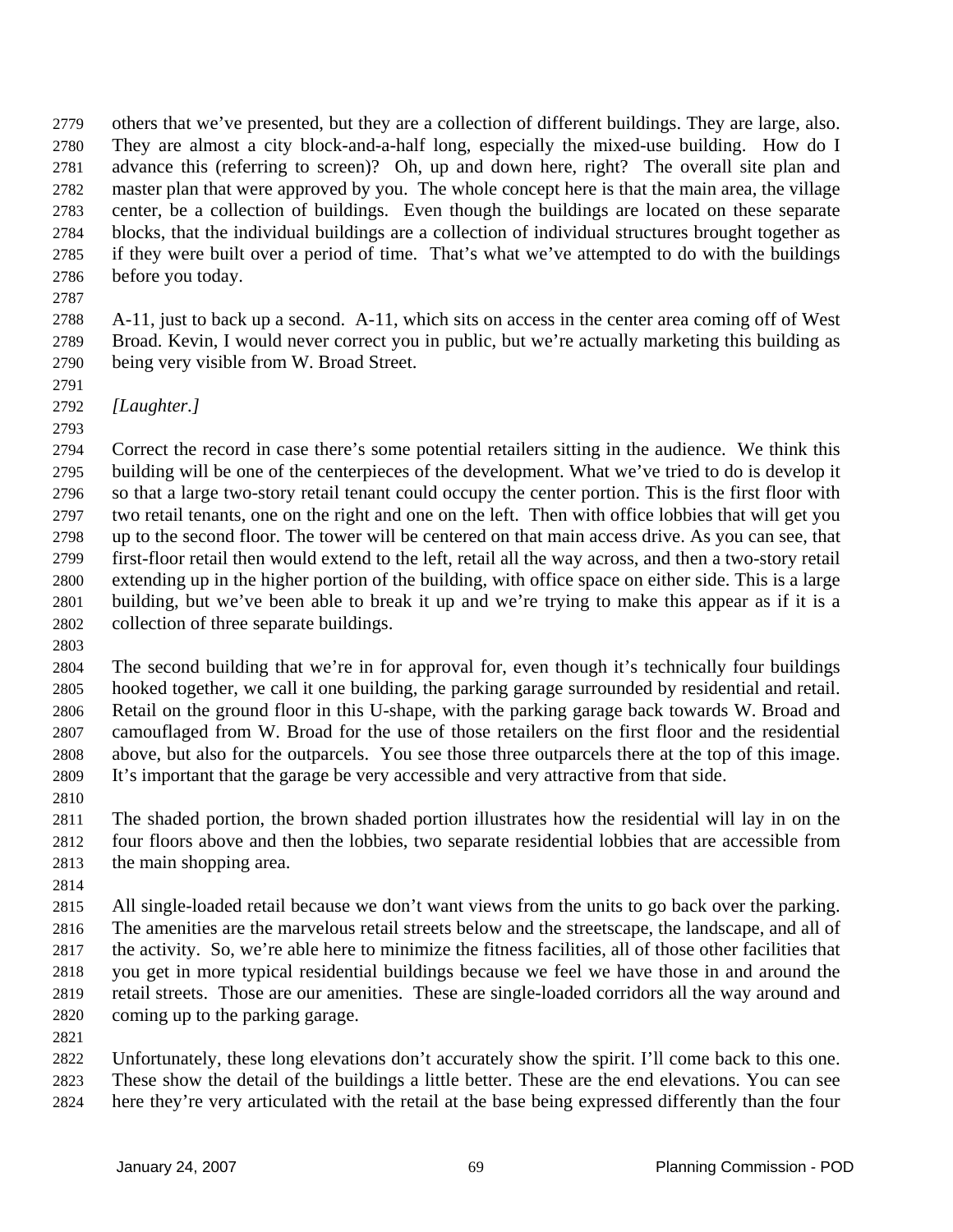levels above. Even on the ends on the buildings here, you can see as many as five or six separate buildings expressed on one, and two on the other. The long elevation that we show here, unfortunately, it's so long it doesn't show as much of the detail. We have as much detail as I showed on that previous slide. It'll be as colorful and as energetic, and we've documented that in a subsequent letter to staff. 2825 2826 2827 2828 2829

2830

2841

2844

2847

2849

2851

2855

2857

2860

2862

2867

2869

2831 2832 2833 2834 2835 2836 2837 2838 2839 2840 Your concerns about the garage, I shouldn't apologize for rushing, but we did rush a little bit in getting in to meet the deadline, and the coloration and the amount of detail on the garage that faces W. Broad is not as much as you had requested, I would like to say, quite frankly. We've made a commitment to raise the parapets and show more variation in that roof, and then also show more coloration with different materials and increase the amount of brick that would be on that façade. We're studying with our engineers now just how we will handle the lighting with low brightness fixtures and ways in which we will not be intrusive with the lighting on W. Broad. All of those comments we made last time and had that hour-long debate, have registered and you have our commitment that all of those will be incorporated into the design for what we think is a truly wonderful project. Thank you.

2842 2843 Mr. Jernigan: All right. Are there any questions for Mr. Antunovich from the Commission?

2845 2846 Mr. Silber: I have one question. Looks like on a couple of the elevations, it looks as though there are balconies.

2848 Mr. Antunovich: Yes.

2850 Mr. Silber: How deep are those balconies?

2852 2853 2854 Mr. Antunovich: They're approximately five-feet deep. No narrower than five feet. We've also got some juliet balconies so you'll be able to open the door and those will just be like French balconies. We do have some step-out balconies.

2856 Mr. Vanarsdall: It's a balcony but it's not a balcony.

2858 2859 Mr. Antunovich: You could say that. When you go to New Orleans, you don't make the comment, do you?

2861 Mr. Vanarsdall: Take a half a step and you're on the street.

2863 2864 Mr. Antunovich: Well, coming from Chicago, I had to get the New Orleans touch into that today.

2865 2866 *[Laughter.]*

2868 Mr. Jernigan: Any more questions? Thank you, sir.

2870 Mr. Antunovich: Thank you.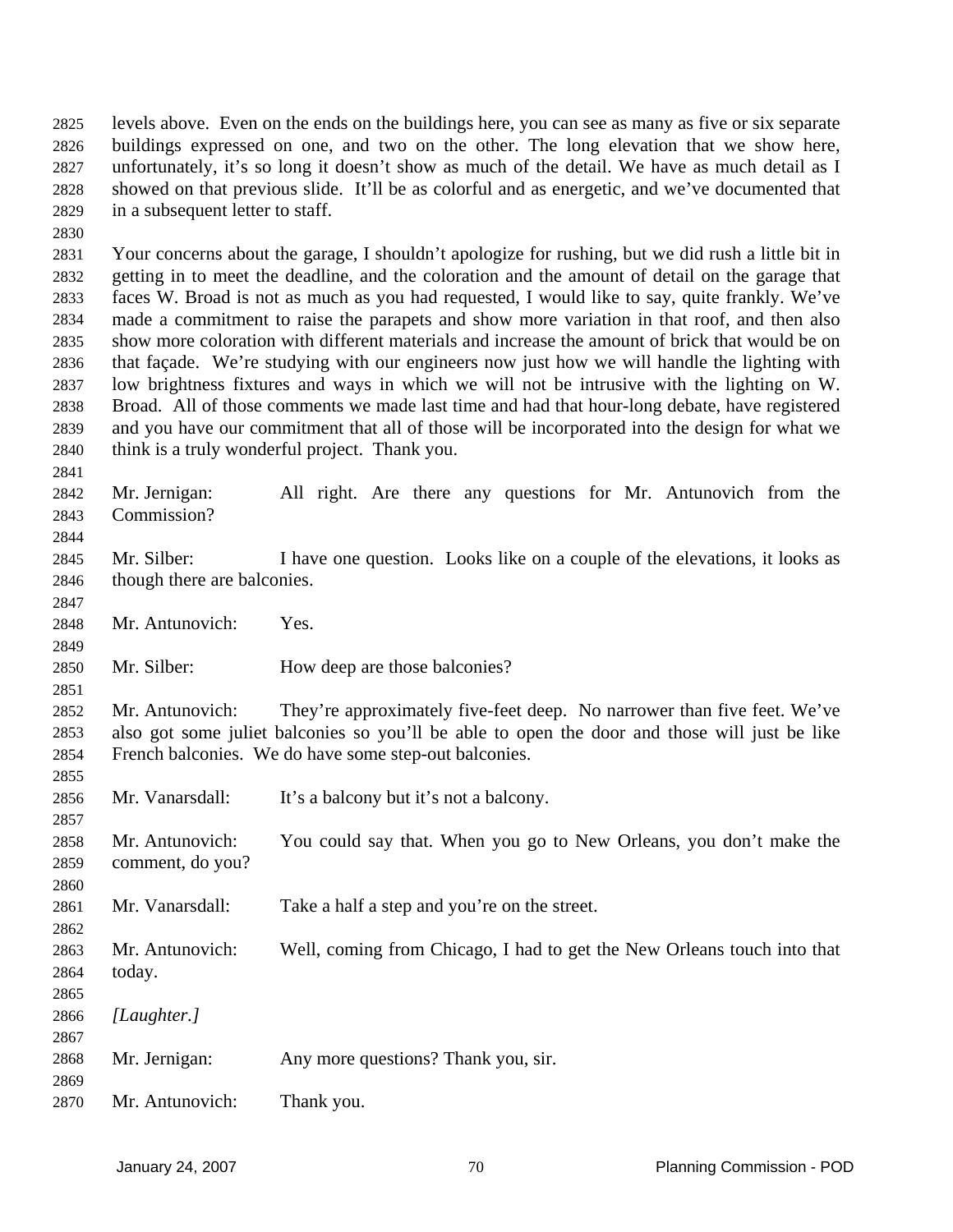2872 2873 2874 Mr. Jernigan: All righty. Well, I guess being as Mr. Branin is gone, I'll make a motion for this. I'd like to make a motion to approve POD-42-06, W. Broad Village, subject to the annotations on the plan.

2875

2877

2880

2871

2876 Mr. Vanarsdall: Second.

2878 2879 Mr. Jernigan: Motion made by Mr. Jernigan, seconded by Mr. Vanarsdall. All in favor say aye. Opposed? The ayes have it; the motion is passed.

2881 2882 2883 The Planning Commission approved POD-42-06, West Broad Village, subject to the annotations on the plan and the standard conditions attached to the minutes for developments of this type. Mr. Branin was absent.

## 2885 **SUBDIVISION**

2886

2887

2889

2891

2893

2884

SUB-1-07 Steeple Lane – Zero Lot Line (January 2007 Plan) N. Laburnum Avenue **Bay Design Group, P.C. for Steeple Lane Development, LL, Community Development Partners, Inc., and Kingsridge 200, LLC:** The 18.252-acre site proposed for a subdivision of 64 single-family homes on zero lot lines is located at Laburnum Avenue and East Richmond Road on parcels 808-434-5973 and part of 809-725-8954. The zoning is R-5AC, General Residence District (Conditional) and R-5, General Residence District. County water and sewer. **(Varina) 64 Lots**

2888 Mr. Jernigan: Is there any opposition to subdivision SUB-1-07? No opposition.

2890 Mr. Vanarsdall: Somebody raised their hand over here, didn't they?

2892 Mr. Jernigan: That's staff.

2894 2895 2896 2897 2898 2899 2900 2901 2902 2903 2904 2905 2906 2907 Mr. Kennedy: The applicant has submitted a revised plan to address staff's earlier concerns with the earlier plan regarding (unintelligible) and drainage. In addition, condition No.14 has been added to address concerns of the adjoining property owner regarding adequacy of buffers adjacent to their property. It's just additional wording being added to condition No. 14. The adjoining property is listed on the National Register as built in 1890. It's called [unintelligible] House. The adjoining property owner has a lot of concerns about making sure that the property is well screened. The revised plan you have in your package shows a common area adjacent to that property and, basically, the interest of the adjoining property is to make sure that common area serves as a buffer. The additional wording would provide, since covenants were included, restricting the common area next to McNeil, which is the person that owns that property, to landscaping or natural area, except utilities, and prohibiting active or passive recreation. They were concerned that the homeowners association would want to put a playground there that would disrupt the historical character of their property. That wording was volunteered by the applicant and agreed to by the applicant. With that, we recommend approval.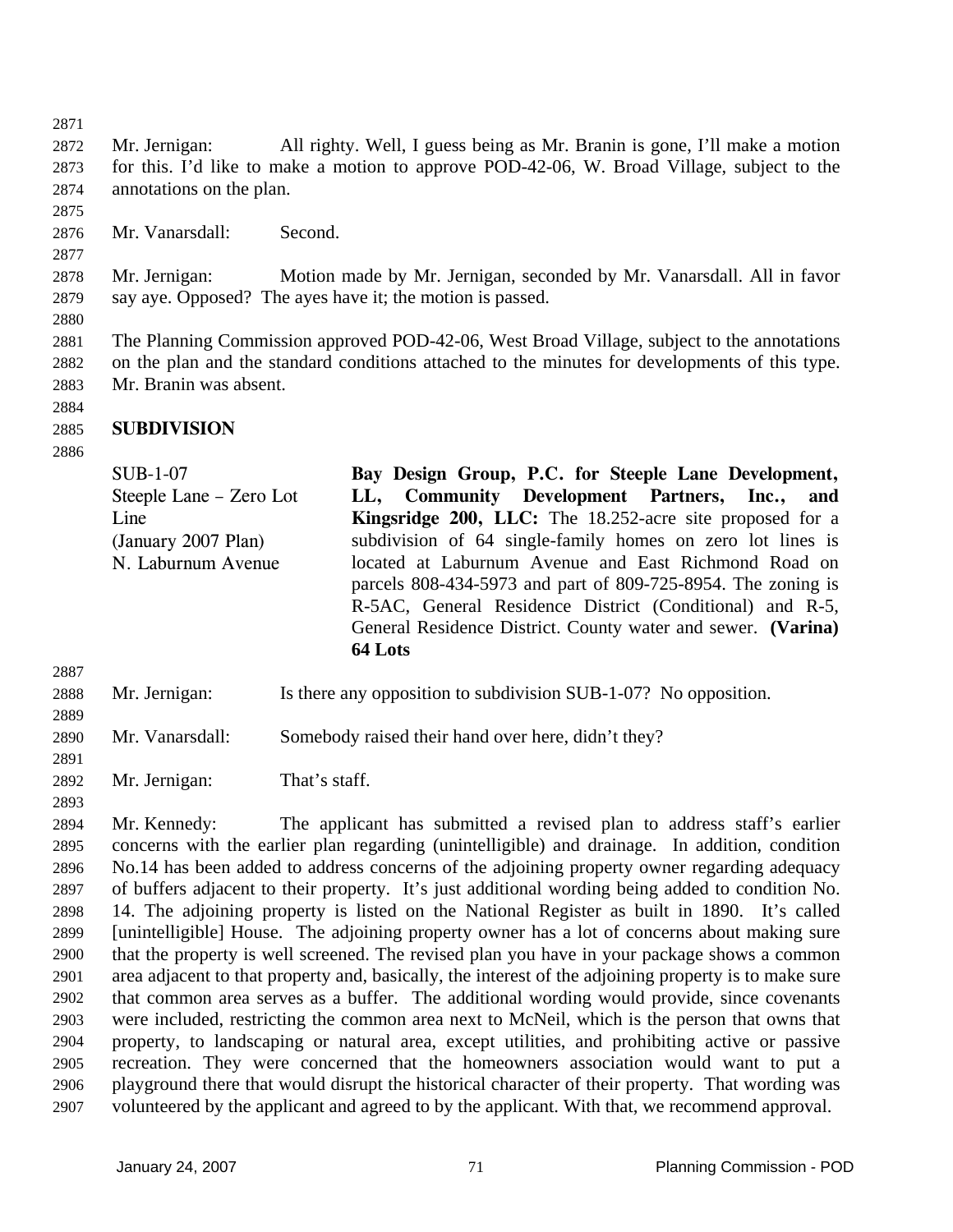2908 2909 2910 2911 2912 2913 2914 2915 2916 2917 2918 2919 2920 2921 2922 2923 2924 2925 2926 2927 2928 2929 2930 2931 2932 2933 2934 2935 2936 2937 2938 2939 2940 2941 2942 2943 2944 2945 2946 Mr. Jernigan: Okay. Any questions for Mr. Kennedy from the Commission? I don't need to hear from the applicant. When this case came through before, basically, it was just this case without the addition of the next case that's coming in, and that had some problems. When we changed this, it did away with the access on Old Richmond Road altogether. I'm going to make a motion. I make a motion to approve SUB-1-07, Steeple Lane, Zero Lot Line, the January 2007 plan with standard conditions served by public utilities and the following additional conditions No. 12, No.13, No.14 revised on the addendum, and No.15. Mr. Vanarsdall: Second. Mr. Jernigan: Motion made by Mr. Jernigan, seconded by Mr. Vanarsdall. All in favor say aye. Opposed? The ayes have it; the motion is passed. The Planning Commission granted conditional approval to SUB-1-07, Steeple Lane, Zero Lot Line (January 2007 Plan) subject to the standard conditions attached to these minutes for subdivisions served by public utilities and the following additional conditions. Mr. Branin was absent. 12. Any necessary offsite drainage easements must be obtained prior to approval of the construction plan by the Department of Public Works. 13. The proffers approved as part of zoning case C-30C-06 shall be incorporated in this approval. 14. Prior to requesting the final approval, a draft of the covenants and deed restrictions for the maintenance of the common area by a homeowners association shall be submitted to the Department of Planning for review. Such covenants and restrictions shall be in form and substance satisfactory to the County Attorney and shall be recorded prior to recordation of the subdivision plat. Such covenants shall include restricting the common area next to tax map parcel 809-723-3598 for use for landscaping or natural area, except for utilities, and prohibiting active or passive recreation. 15. Any future building lot containing a BMP, sediment basin or trap and located within the buildable area for a principal structure or accessory structure, may be developed with engineered fill. All material shall be deposited and compacted in accordance with the Virginia Uniform Statewide Building Code and geotechnical guidelines established by a professional engineer. A detailed engineering report shall be submitted for the review and approval by the Building Official prior to the issuance of a building permit on the affected lot. A copy of the report and recommendations shall be furnished to the Directors of Planning and Public Works.

## 2947 **SUBDIVISION**

2948

SUB-2-07 Steeple Lane Townhomes (January 2007 Plan) N. Laburnum Avenue **Bay Design Group, P.C. for Steeple Lane Development, LL, Community Development Partners, Inc., and Kingsridge 200, LLC:** The 4.63-acre site proposed for a subdivision of 27 townhouses for sale is located at Laburnum Avenue and East Richmond Road on parcels 808-434-5973 and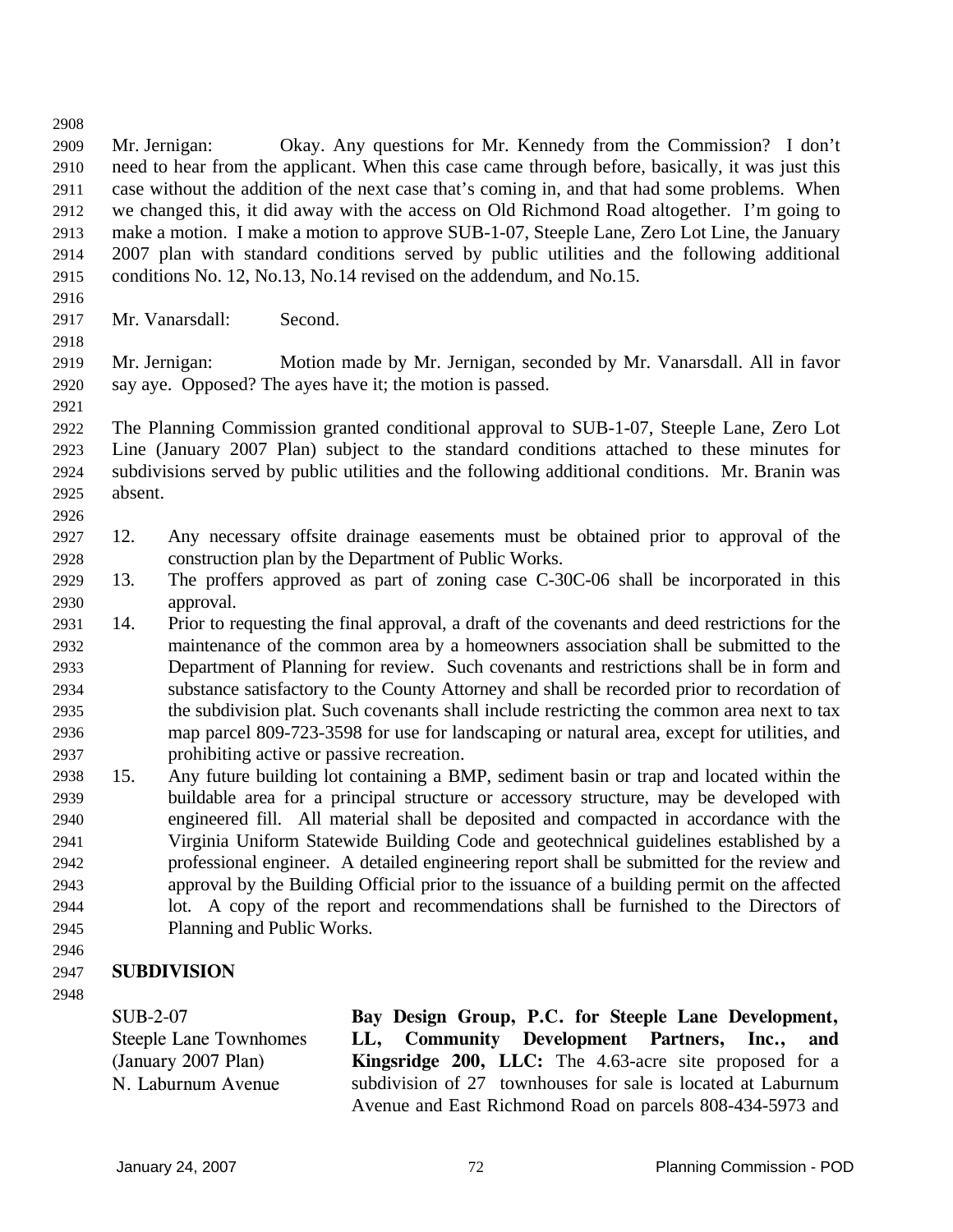part of 809-725-8954. The zoning is R-5AC, General Residence District (Conditional) and R-5, General Residence District. County water and sewer. **(Varina) 27 28 Lots** 2949 2950 2951 2952 2953 2954 2955 2956 2957 2958 2959 2960 2961 2962 2963 2964 2965 2966 2967 2968 2969 2970 2971 2972 2973 2974 2975 Mr. Jernigan: Is there any opposition to SUB-2-07? No opposition. Mr. Kennedy. Mr. Kennedy: The applicant has made a revised plan, which increases the number of units by one. Staff has reviewed the revised plan and can recommend approval. Mr. Jernigan: Okay. Any questions for Mr. Kennedy from the Commission? I don't need to hear from the applicant on this one either. With that, I would like to move for approval of SUB-2-07, the Steeple Lane Townhouses, the January 2007 Plan, subject to the annotations on the plans, the standard conditions for residential townhouses for sale subdivisions, and the following additional conditions No.13 and No.14, and staff recommendation on the addendum, and that is for 28 lots. Mr. Vanarsdall: Second. Mr. Jernigan: Motion made by Mr. Jernigan, second by Mr. Vanarsdall. All in favor say aye. Opposed? The ayes have it; the motion is passed. The Planning Commission granted conditional approval to SUB-2-07, Steeples Lane Townhouses (January 2007 Plan) subject to annotations on the plans, the standard conditions for residential townhouses for sale subdivisions, and the following additional conditions. Mr. Branin was absent. 13. A County standard sidewalk shall be constructed along the west side of N. Laburnum Avenue (State Route 197). 14. Any necessary offsite drainage easements must be obtained prior to approval of the construction plan by the Department of Public Works.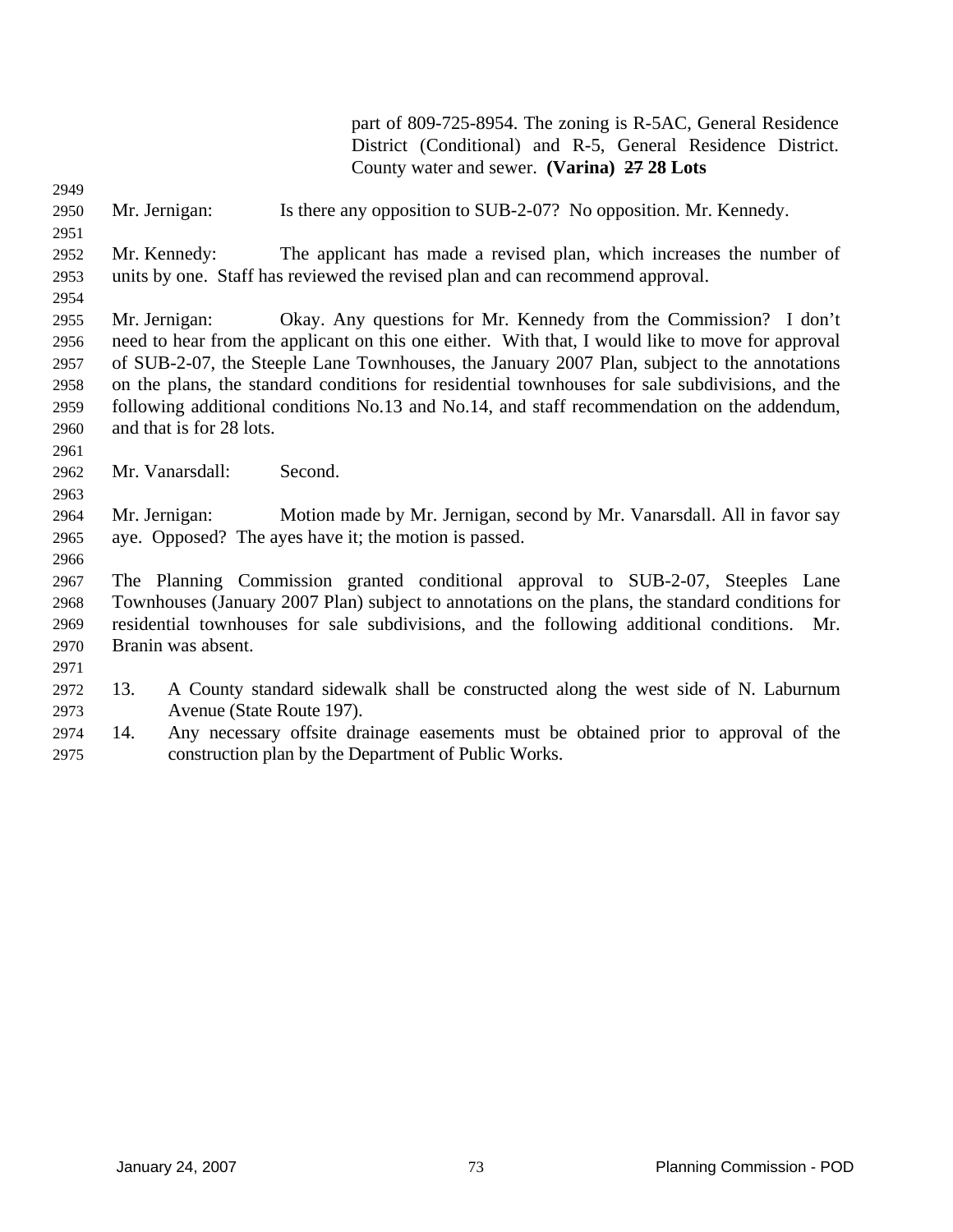## 2976 **SUBDIVISION**

2977

2978 2979 2980 2981 2982 2983 2984 2985 2986 2987 2988 2989 2990 2991 2992 2993 2994 2995 2996 2997 2998 2999 3000 3001 3002 3003 3004 3005 3006 3007 3008 3009 3010 3011 3012 3013 SUB-4-07 McCabe's Grant (January 2007 Plan) End of Loreine's Landing Lane **Koontz-Bryant, P.C. for McCabe's Grant, LLC:** The 14.98 acre site proposed for a subdivision of 26 single-family homes is located on the terminus of Loreine's Landing Lane, 1,400 feet south of Church Road on parcels 742-755-8449, 743-755-1624, 742-754-8984 and 743-754-4375. The zoning is R-2AC, One-Family Residence District (Conditional). County water and sewer. **(Three Chopt) 26 Lots** Mr. Jernigan: All right. Is there any opposition to SUB-4-07, McCabe's Grant? There is no opposition. Tony, how are you, sir? Mr. Greulich: Doing fine, thank you. Mr. Chairman, Planning Commission members, the layout of the proposed subdivision matches what was approved with the rezoning case for the project. The applicant has agreed to all the comments from staff, and as a result, staff could recommend approval, but there is one outstanding issue. The length of the proposed cul-de-sac exceeds what is permitted in the Subdivision Ordinance. The maximum allowable length is 1,320 feet, unless otherwise requested and approved by the Planning Commission. The applicant has requested that this exception be made and is prepared to speak to this request. If the Planning Commission chooses to grant this exception, then the staff can recommend approval. It is subject to the annotations on the plan, the standard conditions for conditional subdivisions served by public utilities, and additional conditions Nos. 12 through 19. Please note that the Commission can make one motion by incorporating the exception approval and the subdivision approval. Finally, staff and the applicant are here to answer any questions that you may have. Thank you. Mr. Jernigan: Thank you, Tony. Are there any questions for Tony from the Commission? Mrs. Jones: Tony, how long is this length? How much further than the standard? Mr. Greulich: The existing from Church Road all the way down to where it ends is approximately 1400 feet now. With the approval of the subdivision, it would be down to maybe 1600 to1650. Mrs. Jones: Okay, thank you. Mr. Greulich: Sure. Mr. Jernigan: Okay, any other questions for Mr. Greulich from the Commission? All right, thank you, Tony. Can we hear from the applicant, please?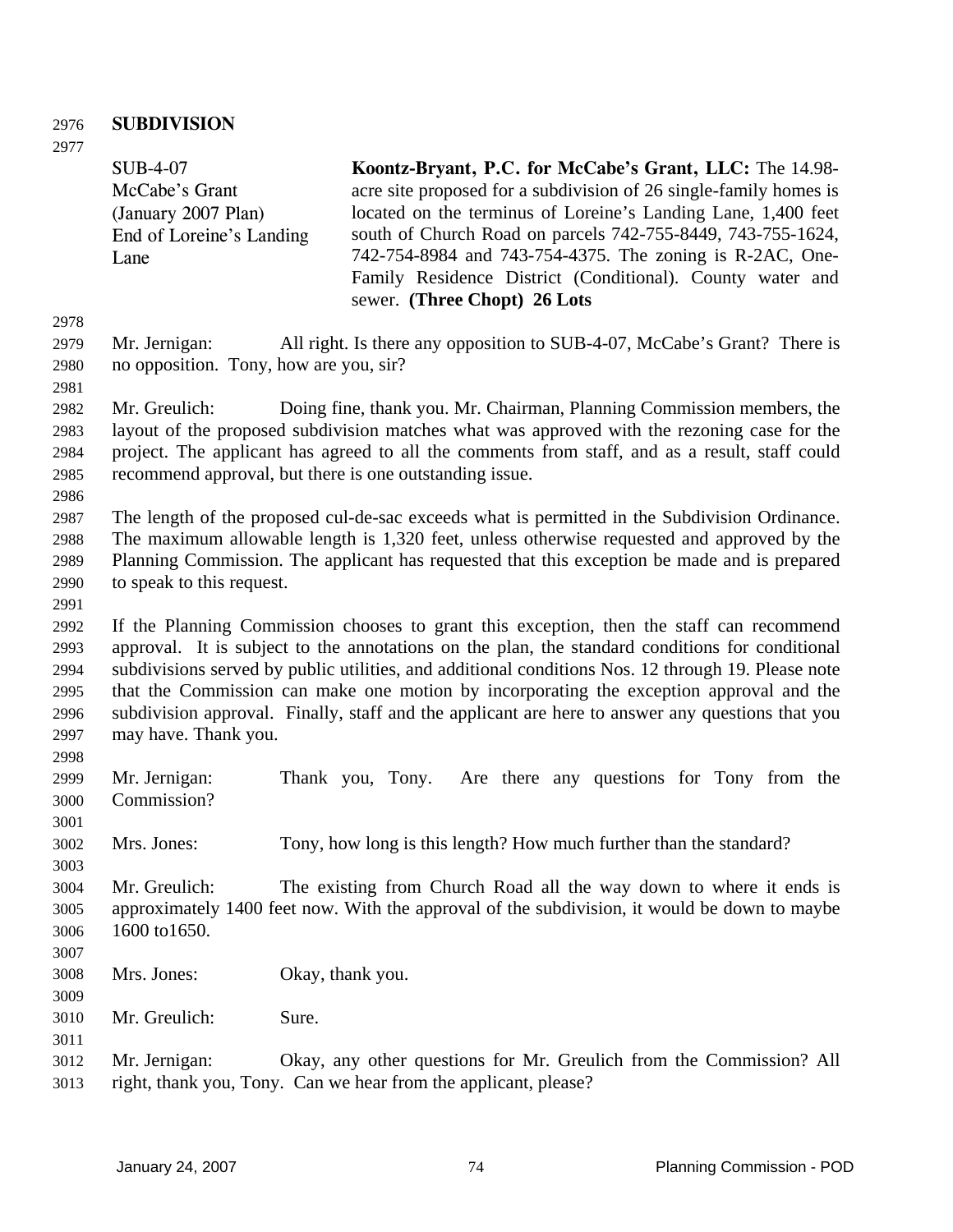Mr. Amason: Good morning, my name is Roy Amason. How are you all today? I haven't met many of you all, but some of you I know quite well. The reason for this request, quite frankly, is due to the neighborhood request and the Planning Commission's request. They did not want to attach Loreine's Landing Drive with Brookmont Road down there at the bottom of your map, because it would cause a little cut-through through major subdivisions to Church Road. The traffic would be unbearable. What we came up with was putting a cul-de-sac back there. These are going to be expensive, very quiet, very nice homes on the Lake Loreine. We got with the Planning Commissioner and staff and all the neighborhoods around and this was a direct result of the request from them that we not connect these subdivisions. That's why we're here today. 3014 3015 3016 3017 3018 3019 3020 3021 3022 3023 3024

- 3025 3026 3027 3028 3029 3030 3031 Mr. Jernigan: Okay, thank you. Are there any questions for Mr. Amason from the Commission? Thank you, Roy. Mr. Branin discussed this with me before he left and told me he was fine with this case. With that, I will make a motion to approve SUB-4-07, McGabe's Grant, January 2007 Plan and the special exception to the layout for the cul-de-sac, Loreine's Landing, exceeding the maximum length of 1,320 feet. Plan approval is subject to the annotations on the plan, the standard conditions for subdivisions served by public utilities, and the following additional conditions numbers 12 through 20.
- 3032

3033 Mr. Vanarsdall: Second.

3035 3036 Mr. Jernigan: Motion made by Mr. Jernigan, seconded by Mr. Vanarsdall. All in favor say aye. Opposed? The ayes have it; the motion is passed.

3037

3042

3034

3038 3039 3040 3041 The Planning Commission granted conditional approval to SUB-4-07, McCabe's Grant (January 2007 Plan), and the special exception subject to the annotations on the plan, the standard conditions attached to these minutes for subdivisions served by public utilities, and the following additional conditions: Mr. Branin was absent.

- 3043 12 Each lot shall contain at least 13,500 square feet, exclusive of the flood plain areas.
- 3044 3045 3046 13. Prior to requesting final approval, the engineer shall furnish the Department of Planning Staff a plan showing a dwelling situated on Lots 4, 23 and 26 to determine if the lot design is adequate to meet the requirements of Chapter 24, of the Henrico County Code.
- 3047 3048 3049 14. The limits and elevation of the 100-year frequency flood shall be conspicuously noted on the plat and construction plans and labeled "Limits of 100-year floodplain." Dedicate floodplain as a "Variable Width Drainage & Utilities Easement."
- 3050 3051 15. Any necessary offsite drainage easements must be obtained prior to approval of the construction plan by the Department of Public Works.
- 3052 3053 16. The proffers approved as part of zoning case C-26C-06 shall be incorporated in this approval.
- 3054 3055 3056 3057 3058 17. Prior to requesting the final approval, a draft of the covenants and deed restrictions for the maintenance of the common area by a homeowners association shall be submitted to the Department of Planning for review. Such covenants and restrictions shall be in form and substance satisfactory to the County Attorney and shall be recorded prior to recordation of the subdivision plat.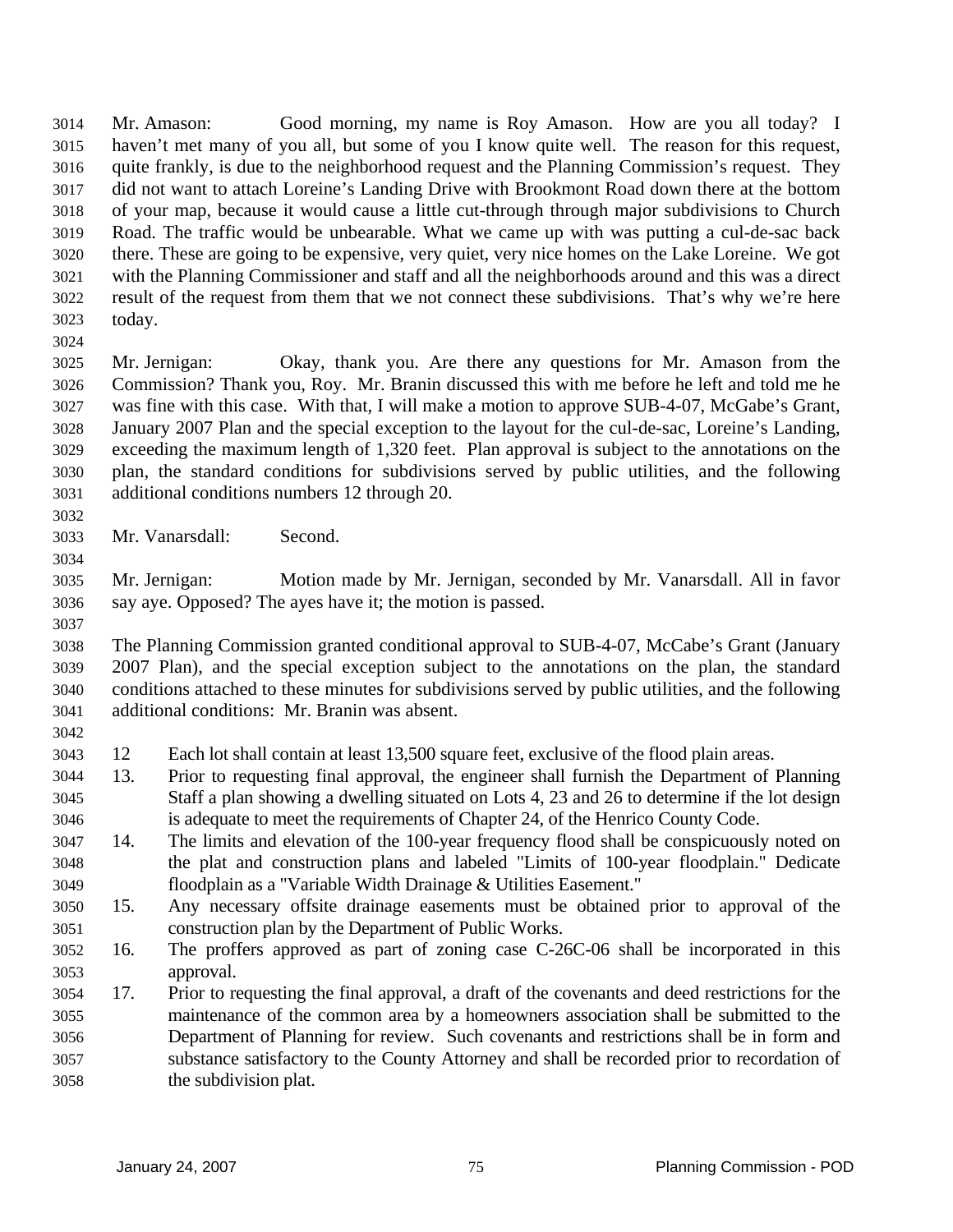18. Any future building lot containing a BMP, sediment basin or trap and located within the buildable area for a principal structure or accessory structure, may be developed with engineered fill. All material shall be deposited and compacted in accordance with the Virginia Uniform Statewide Building Code and geotechnical guidelines established by a professional engineer. A detailed engineering report shall be submitted for the review and approval by the Building Official prior to the issuance of a building permit on the affected lot. A copy of the report and recommendations shall be furnished to the Directors of Planning and Public Works. 3059 3060 3061 3062 3063 3064 3065 3066 3067 3068 3069 3070 3071 3072 3073 3074 3075 3076 3077 3078 3079 3080 3081 3082 3083 3084 3085 3086 3087 3088 3089 3090 3091 3092 3093 3094 3095 3096 3097 3098 3099 3100 3101 3102 3103 3104 19. The construction access on Crown Grant Road shall be maintained in accordance with the letters in the file between the developer and the Department of Public Works, dated July 24, 2006 and July 25, 2006. 20. The applicant shall determine the legal status, and provide evidence to the Director of Planning, regarding the "25-foot road strip" along the eastern property line prior to final plan approval. If it is determined that right-of-way exists, or if others have an interest in this strip, it shall be quit claimed prior to recordation of any proposed lots impacted by this "road strip." Mr. Vanarsdall: Mr. Chairman, we have a long-lost staff member sitting back there, trying to hide behind Mr. Amason. He's on the other side of the desk now. You're in good hands with him back there, Roy. Mr. Silber: That concludes the plans on your agenda. The only remaining item would be consideration of the minutes from the December 13, 2006 meeting. Mrs. Jones: I have the corrections. I sent them via e-mail, but it was late. I don't know if you all have gotten them. Just a few spellings and grammatical things. Page 20, line 711. I believe the spelling of "Clerestory" is c-l-e-r-e-s-t-o-r-y. Page 25, line 918. "Renderings." Line 919, "stop" instead of "start." Line 925, "things" plural. On page 27, the last one, line 998, I believe that should be, "Well put, Mr. Branin." Mr. Jernigan: What line on 27? Mrs. Jones: 998. Mr. Jernigan: Are there any other corrections to the minutes? Mr. Archer: I had a couple and I forgot to bring my copy with me, so I can't find them. Mr. Jernigan: You want to borrow mine and read them? *[Laughter.]* Mr. Archer: They weren't anything earth shaking. Mr. Silber: Do you want to defer these minutes? Mr. Archer: It didn't change the meaning of anything I don't think.